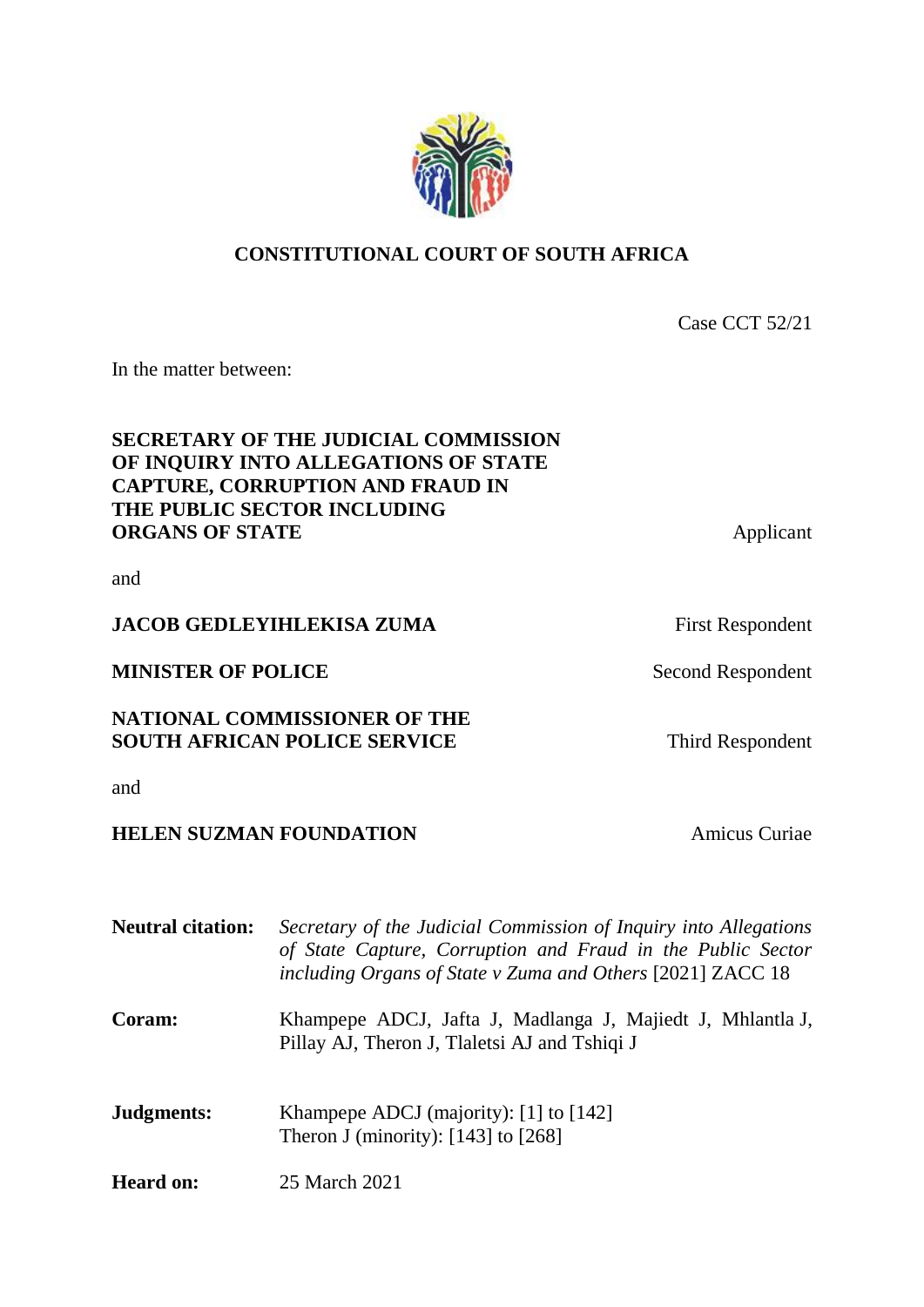| Decided on:     | 29 June 2021                                                                                                                               |
|-----------------|--------------------------------------------------------------------------------------------------------------------------------------------|
| <b>Summary:</b> | Rule of law — judicial integrity — vindicating the honour of<br>courts                                                                     |
|                 | Contempt of court — urgent application — direct access — duty<br>to comply with court orders — first respondent is in contempt of<br>court |
|                 | Appropriate sanction for crime of civil contempt $-$ punitive<br>sanction — unsuspended committal — punitive costs                         |

# **ORDER**

On application for direct access to this Court:

- 1. The application for direct access is granted.
- 2. The Helen Suzman Foundation is admitted as amicus curiae.
- 3. It is declared that Mr Jacob Gedleyihlekisa Zuma is guilty of the crime of contempt of court for failure to comply with the order made by this Court in *Secretary of the Judicial Commission of Inquiry into Allegations of State Capture, Corruption and Fraud in the Public Sector including Organs of State v Jacob Gedleyihlekisa Zuma* [2021] ZACC 2.
- 4. Mr Jacob Gedleyihlekisa Zuma is sentenced to undergo 15 months' imprisonment.
- 5. Mr Jacob Gedleyihlekisa Zuma is ordered to submit himself to the South African Police Service, at Nkandla Police Station or Johannesburg Central Police Station, within five calendar days from the date of this order, for the Station Commander or other officer in charge of that police station to ensure that he is immediately delivered to a correctional centre to commence serving the sentence imposed in paragraph 4.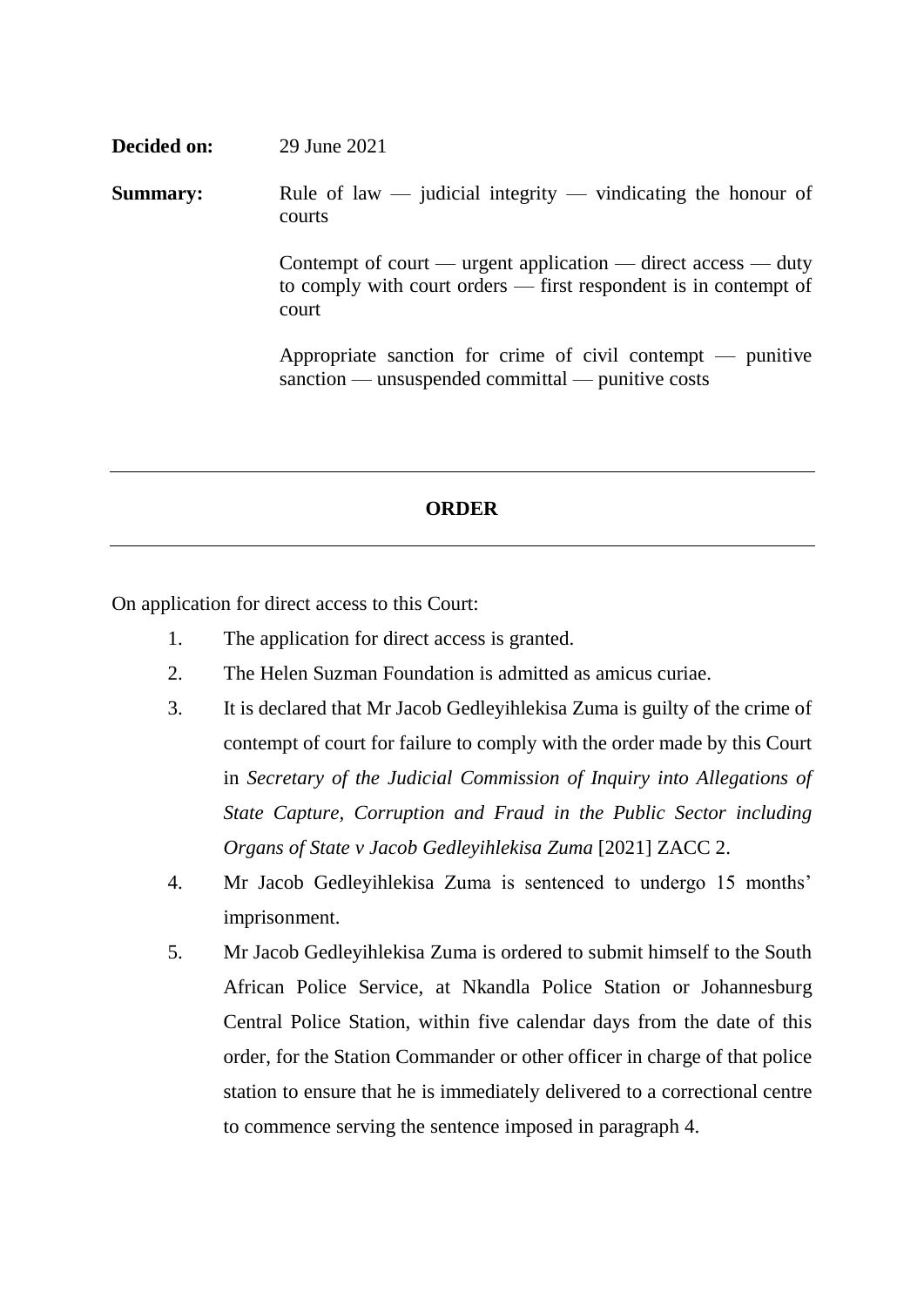- 6. In the event that Mr Jacob Gedleyihlekisa Zuma does not submit himself to the South African Police Service as required by paragraph 5, the Minister of Police and the National Commissioner of the South African Police Service must, within three calendar days of the expiry of the period stipulated in paragraph 5, take all steps that are necessary and permissible in law to ensure that Mr Jacob Gedleyihlekisa Zuma is delivered to a correctional centre in order to commence serving the sentence imposed in paragraph 4.
- 7. Mr Jacob Gedleyihlekisa Zuma is ordered to pay the costs of the Secretary of the Judicial Commission of Inquiry into Allegations of State Capture, Corruption and Fraud in the Public Sector including Organs of State, including the costs of two counsel, on an attorney and client scale.

## **JUDGMENT**

KHAMPEPE ADCJ (Madlanga J, Majiedt J, Mhlantla J, Pillay AJ, Tlaletsi AJ and Tshiqi J concurring):

"We expect you to stand on guard not only against direct assault on the principles of the Constitution, but against insidious corrosion." 1 (Nelson Mandela, 1995)

## *Introduction*

 $\overline{a}$ 

<span id="page-2-0"></span>[1] It is indeed the lofty and lonely work of the Judiciary, impervious to public commentary and political rhetoric, to uphold, protect and apply the Constitution and the law at any and all costs. The corollary duty borne by all members of South African society – lawyers, laypeople and politicians alike – is to respect and abide by the law,

<sup>&</sup>lt;sup>1</sup> Nelson Mandela (address by former President Nelson Mandela at the inauguration of the Constitutional Court, 14 February 1995).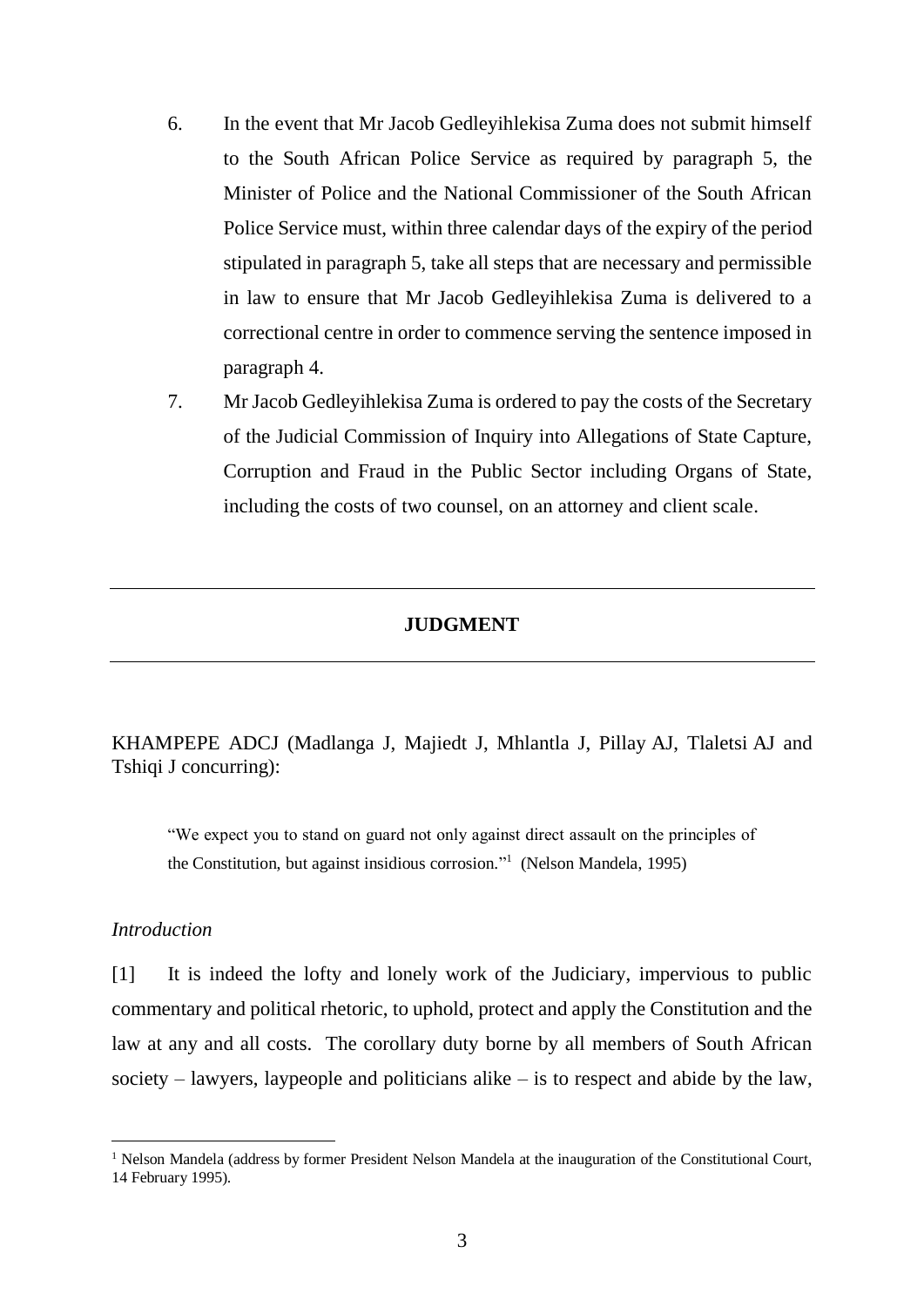and court orders issued in terms of it, because unlike other arms of State, courts rely solely on the trust and confidence of the people to carry out their constitutionally-mandated function.<sup>2</sup> The matter before us has arisen because these important duties have been called into question, and the strength of the Judiciary is being tested. I pen this judgment in response to the precarious position in which this Court finds itself on account of a series of direct assaults, as well as calculated and insidious efforts launched by former President Jacob Gedleyihlekisa Zuma, to corrode its legitimacy and authority. It is disappointing, to say the least, that this Court must expend limited time and resources on defending itself against iniquitous attacks. However, we owe our allegiance to the Constitution alone, and accordingly have no choice but to respond as firmly as circumstances warrant when we find our ability to uphold it besieged.

<span id="page-3-0"></span>[2] This matter concerns the question whether Mr Zuma is guilty of contempt of court for failure to comply with the order that this Court made in *Secretary of the Judicial Commission of Inquiry into Allegations of State Capture, Corruption and Fraud in the Public Sector including Organs of State v Zuma*<sup>3</sup> (*CCT 295/20*). In that order, this Court directed Mr Zuma to comply with summonses issued by the Commission of Inquiry into Allegations of State Capture, Corruption and Fraud in the Public Sector including Organs of State (Commission) and to appear and give evidence on dates determined by the Commission. The order also directed Mr Zuma to comply with directives lawfully issued by the Commission. Notwithstanding that order, Mr Zuma did not appear before the Commission on the dates determined by the Commission nor did he file any affidavits in accordance with the Commission's directives. Consequently, the Secretary of the Commission, the applicant, now seeks

<sup>2</sup> *S v Mamabolo* [2001] ZACC 17; 2001 (3) SA 409 (CC); 2001 (5) BCLR 449 (CC) (*Mamabolo*) at paras 16 and 19.

<sup>3</sup> *Secretary of the Judicial Commission of Inquiry into Allegations of State Capture, Corruption and Fraud in the Public Sector including Organs of State v Zuma (Council for the Advancement of the South African Constitution, Ngalwana SC, the Helen Suzman Foundation Amicus Curiae)* [2021] ZACC 2; 2021 JDR 0079 (CC); 2021 (5) BCLR 542 (CC) (*CCT 295/20*).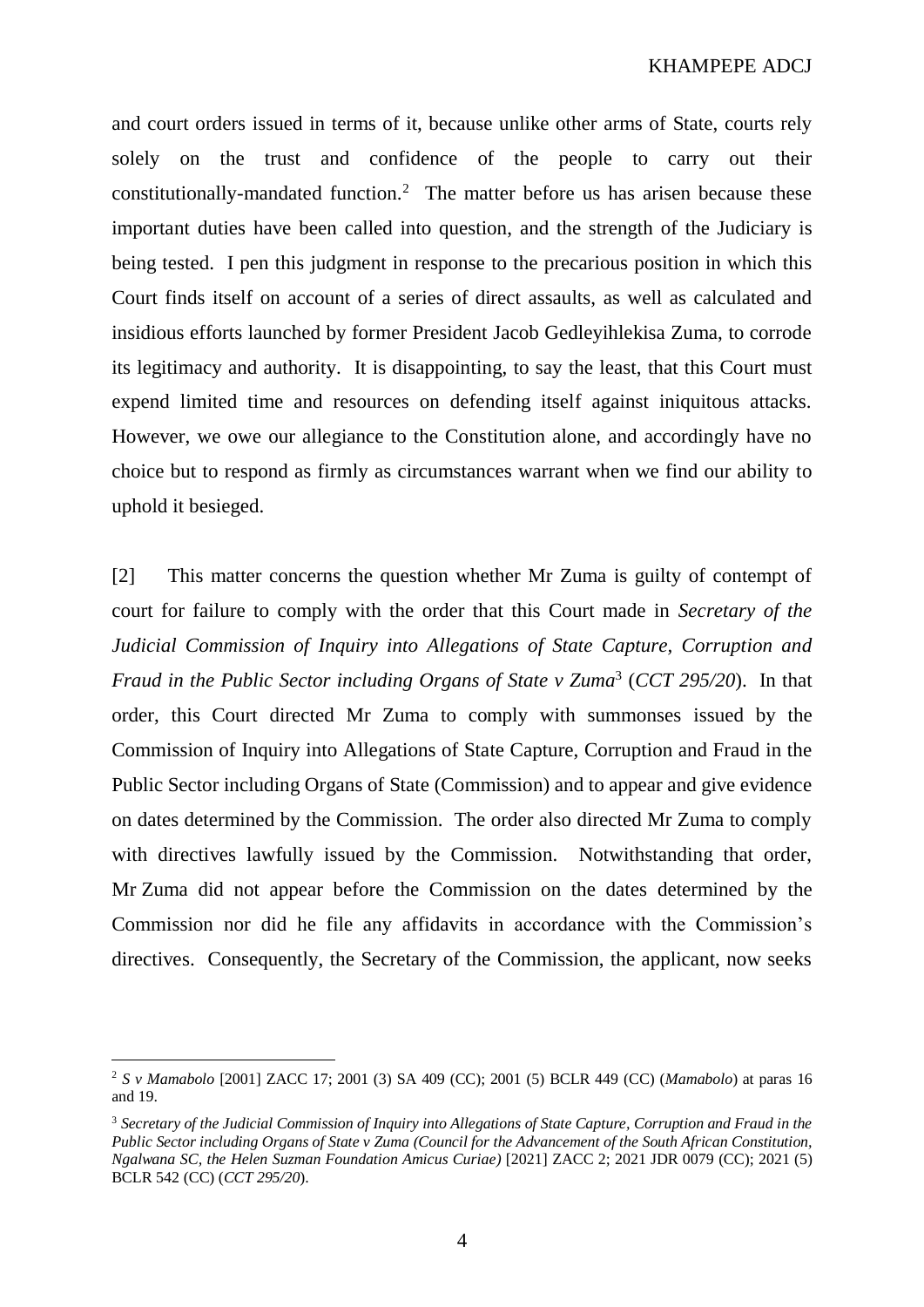<span id="page-4-0"></span>an order from this Court declaring that Mr Zuma, cited as the first respondent, is guilty of contempt of court,<sup>4</sup> and sentencing him to imprisonment for a period of two years.

[3] The Minister of Police and the National Commissioner for the South African Police Service (SAPS) are cited as the second and third respondents respectively. They are cited in their official capacities because the implementation of the order sought by the applicant may require their services. As expounded later, the Helen Suzman Foundation (HSF) is admitted as amicus curiae (friend of the court).

# *Background facts*

 $\overline{a}$ 

<span id="page-4-1"></span>[4] In December 2020, in the matter of *CCT 295/20*, the applicant approached this Court on an urgent basis for an order that would, in essence, compel Mr Zuma's co-operation with the Commission's investigations and objectives. It is unnecessary to repeat the particulars of that matter here, save to state that it culminated in this Court granting an order in favour of the applicant on 28 January 2021, in terms of which Mr Zuma was ordered to attend the Commission and give evidence before it.<sup>5</sup> The judgment and order were served on him by the Sheriff at both of his residences. Mr Zuma responded by releasing a public statement in which he alleged that the Commission and this Court were victimising him through exceptional and harsh treatment, and that both institutions were politicising the law to his detriment.

- 5. Mr Jacob Gedleyihlekisa Zuma is directed to appear and give evidence before the Commission on dates determined by it.
- 6. It is declared that Mr Jacob Gedleyihlekisa Zuma does not have a right to remain silent in proceedings before the Commission.
- 7. It is declared that Mr Jacob Gedleyihlekisa Zuma is entitled to all privileges under section 3(4) of the Commissions Act, including the privilege against self-incrimination."

<sup>4</sup> In *Consolidated Fish Distributors (Pty) Ltd v Zive* 1968 (2) SA 517 (C) (*Consolidated Fish*) at 522B, contempt of court was defined as "the deliberate, intentional (i.e. wilful), disobedience of an order granted by a court of competent jurisdiction".

<sup>5</sup> *CCT 295/20* above n [3](#page-3-0) at para 115 where this Court made the following order, which I quote only in relevant part:

<sup>&</sup>quot;4. Mr Jacob Gedleyihlekisa Zuma is ordered to obey all summonses and directives lawfully issued by the Judicial Commission of Inquiry into Allegations of State Capture, Corruption and Fraud in the Public Sector, including Organs of State (Commission).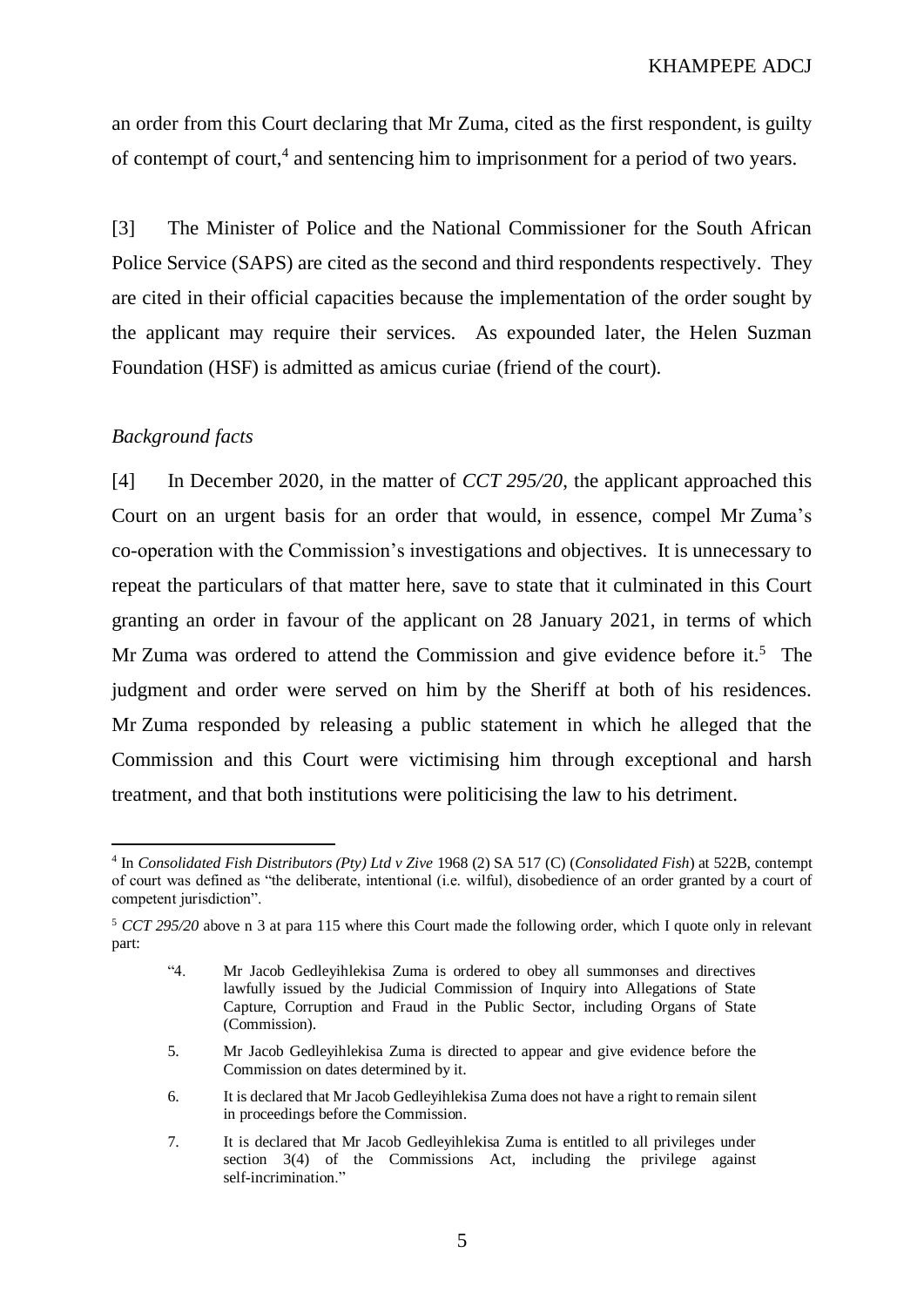[5] On 15 February 2021, Mr Zuma did not attend the Commission as required by the summons, and by extension, this Court's order. Instead, his legal representatives informed the Commission that he would not be appearing before it from 15 to 19 February, these being the dates stipulated in the summons. When it became apparent that Mr Zuma did not intend to comply with the order of this Court and the summons issued by the Commission, the Chairperson announced that the Commission would institute contempt of court proceedings against him. On the same day, Mr Zuma published another statement in which he levelled serious criticisms against the Judiciary and confirmed that he would neither obey this Court's order in *CCT 295/20*, nor co-operate with the Commission in any respect.

[6] It is this regrettable series of events that led to the applicant, in February 2021, approaching this Court on an urgent basis to launch these contempt of court proceedings.

### *Submissions before this Court*

#### *Applicant*

 $\overline{a}$ 

[7] The applicant submits that this matter unequivocally engages this Court's jurisdiction. The applicant refers to the decision of this Court in *Pheko II*<sup>6</sup> and submits that a court that grants an order retains jurisdiction to ensure its compliance and thereby to vindicate its authority. Furthermore, considering Mr Zuma's former and current political position in South Africa, the applicant submits that his conduct constitutes a particularly egregious affront on judicial integrity, the rule of law and the Constitution itself. On this basis, the applicant emphasises that this Court is the rightful guardian of the Constitution and the Judiciary, and it is therefore appropriate for it to respond to

<span id="page-5-0"></span>6

<sup>6</sup> *Pheko v Ekurhuleni City* [2015] ZACC 10; 2015 (5) SA 600 (CC); 2015 (6) BCLR 711 (CC) (*Pheko II*) at para 28, in which it was held that—

<sup>&</sup>quot;[t]he object of contempt proceedings is to impose a penalty that will vindicate the court's honour, consequent upon the disregard of its previous order, as well as to compel performance in accordance with the previous order."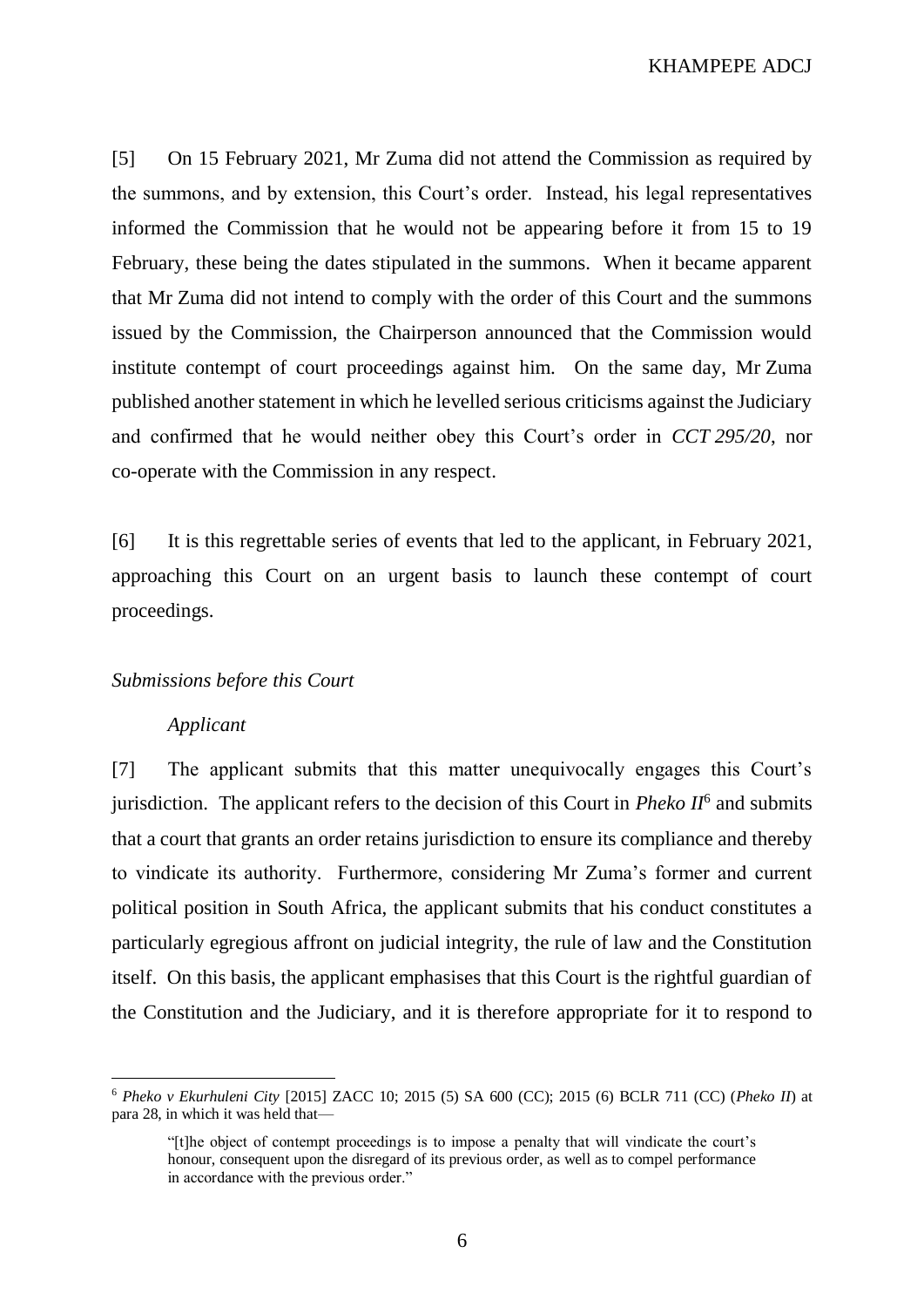Mr Zuma's calculated efforts to undermine the administration of justice and public trust in the Judiciary.

[8] The applicant submits that there are several reasons that warrant this Court considering the matter on an urgent basis. Firstly, Mr Zuma's conduct poses a grave threat to the administration of justice and the rule of law. Secondly, Mr Zuma is an influential political figure who wields the power to inspire others to defy courts. Thirdly, the public and forceful nature of Mr Zuma's defiance compounds the risk posed to the rule of law. Fourthly, Mr Zuma's contempt of the court order is ongoing as he continues to ignore the summons issued by the Commission, which has a limited lifespan. Thus, should any order issued by this Court require compliance with the previous order, it is necessary that this be ordered to take place before the mandate of the Commission expires at the end of its term.<sup>7</sup> Finally, the applicant submits that no prejudice is caused to Mr Zuma by this Court hearing the matter on an urgent basis because he has not opposed the application.

<span id="page-6-0"></span>[9] On the merits, the applicant submits that Mr Zuma is guilty of the crime of contempt of court. The applicant draws on the decision of the Supreme Court of Appeal in  $Fake$ ,  $\delta$  and submits that, when the relevant legal test<sup>9</sup> is applied to the current facts, there can be no doubt that Mr Zuma had knowledge of this Court's order in *CCT 295/20* because it was served on him, and he plainly acknowledged it in his public statements. Additionally, the applicant submits that Mr Zuma has once again declined to participate in proceedings before this Court and has instead opted to malign this Court. Accordingly, he has failed to present any evidence whatsoever to avoid the conclusion that his non-compliance was wilful and mala fide.

 $<sup>7</sup>$  At the time the applicant filed its application, the term of the Commission was set to expire on 30 June 2021.</sup>

<sup>8</sup> *Fakie N.O. v CCII Systems (Pty) Ltd* [2006] ZASCA 52; 2006 (4) SA 326 (SCA) (*Fakie*).

<sup>9</sup> The applicant relies on the test set out by the Supreme Court of Appeal in *Fakie* id at para 22, which is that once it is proven that an order exists and was served on a litigant who did not comply therewith, contempt will have been established beyond reasonable doubt unless the respondent establishes a reasonable doubt relating to wilfulness and mala fides.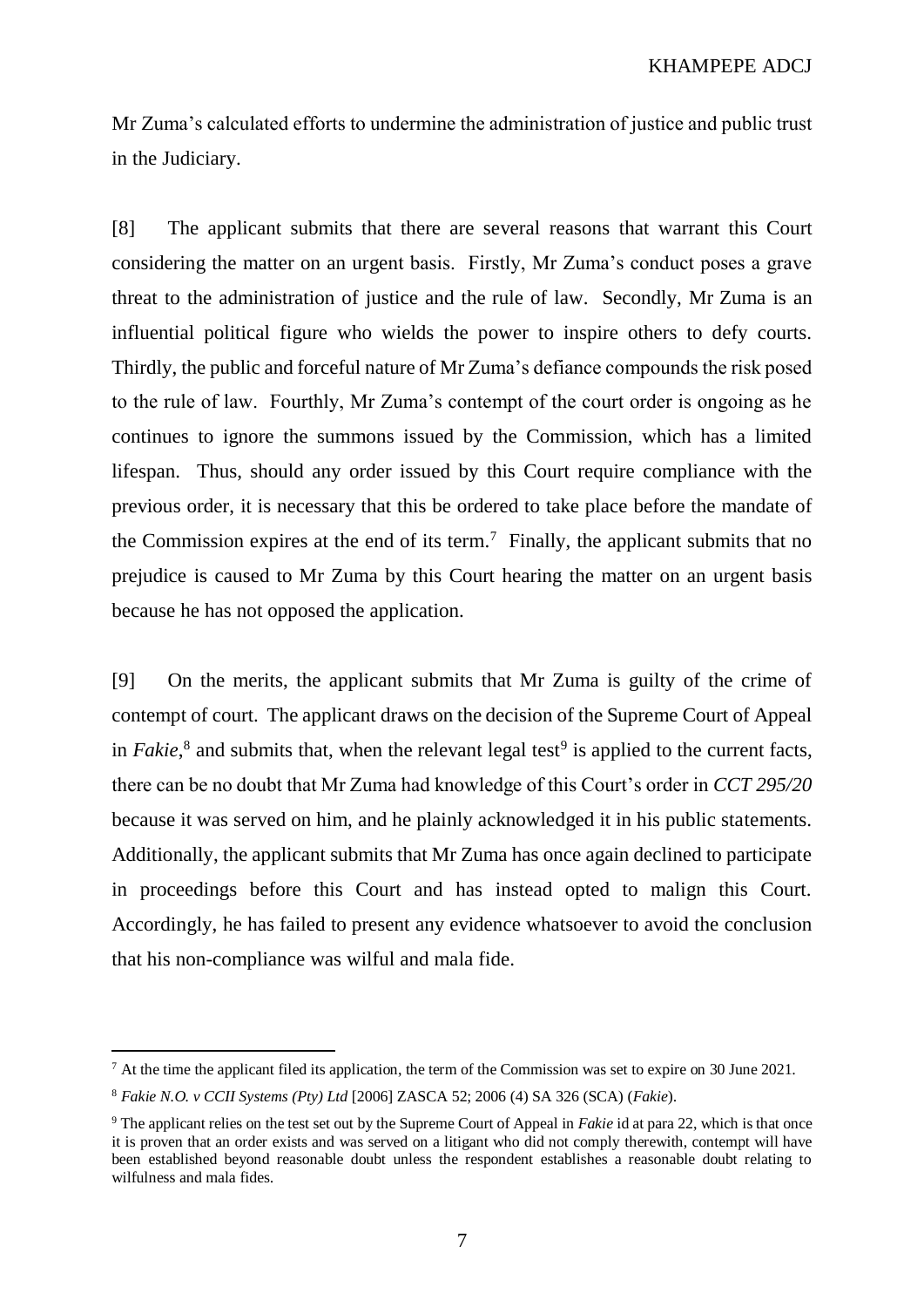[10] The applicant further submits that, in ostensibly defending his disobedience of this Court's order, Mr Zuma has effectively conducted a politically-motivated smear campaign of this Court, the Commission and the Judiciary. According to the applicant, this approach is intended to bring the judicial process into disrepute, which tactic should count as an aggravating factor in the determination of the appropriate sanction. To substantiate this submission, the applicant refers to the specific serious insults that Mr Zuma has directed at this Court, the Commission and the Judiciary. In short, the crux of these insults is that these institutions are politicised and prejudiced. And that, instead of pursuing their legitimate and constitutional mandates, they seek to further their own political agenda and target Mr Zuma personally.

[11] Based on all of the above, the applicant seeks a punitive order in the form of an unsuspended term of imprisonment. To this end, the applicant distinguishes between coercive and punitive orders, and submits that only a punitive order is appropriate in this matter because it involves a unique and extreme case of contempt of court, for which there is no meaningful precedent. In short, the applicant submits that Mr Zuma did not merely defy a court order. He ventilated his defiance by making scurrilous statements about this Court and the Judiciary at large, and has repeatedly demonstrated disdain for the judicial process. The applicant submits that these unique features of this case, coupled with the fact that Mr Zuma is a former President, must be considered in the determination of the sentence, which must ultimately vindicate this Court's authority.

[12] In support of the proposed period of two years' imprisonment, the applicant submits that Mr Zuma's contempt of court has entailed several discrete and compounding acts of contempt. These include: his failure to appear at the Commission on any of the five days on which he was summoned to appear; his failure to file any affidavits at the Commission notwithstanding two directives requiring him to do so; his publicly stated intention to defy this Court's order; and his scurrilous statements made against this Court and the Judiciary, in which he purported to justify his contempt. The applicant points out that if Mr Zuma were to be tried for contempt in a criminal court in

8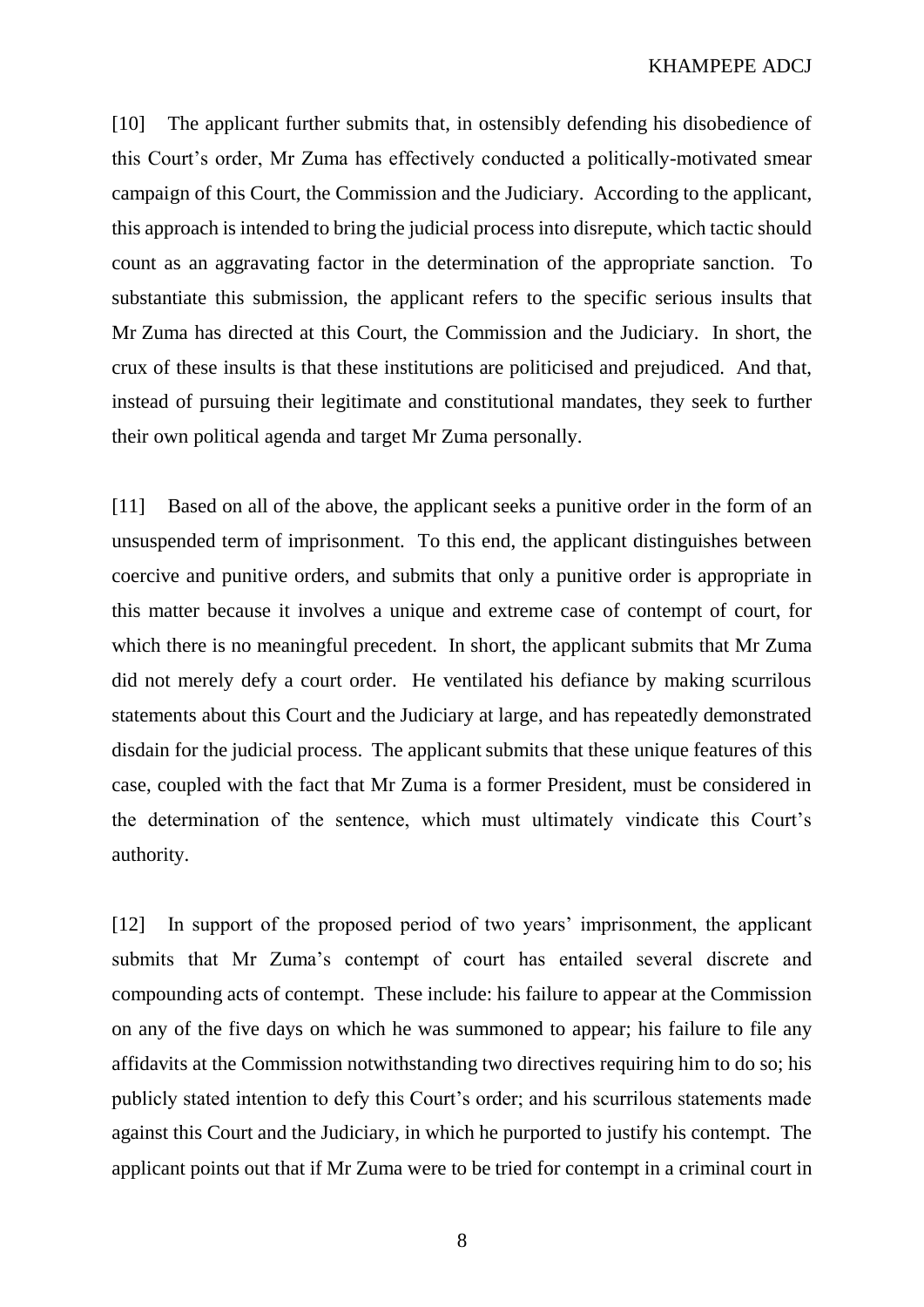terms of the Commissions Act, $10$  each of these acts of contempt would be considered and counted individually in determining the sentence, and that would result in a court arriving at a period of four years and six months' imprisonment.<sup>11</sup> The applicant, however, instituting contempt of court proceedings rather than proceedings in terms of the Commissions Act, does not seek a sentence of this length.

[13] Finally, the applicant seeks punitive costs against Mr Zuma on an attorney and own client scale, including the costs of two counsel. This, the applicant submits, is justified because, but for Mr Zuma's reprehensible and malicious conduct, it would not have been required to approach this Court, yet again, at significant public expense.

## *First respondent*

[14] Mr Zuma has not opposed this application, nor has he filed any submissions in this Court, notwithstanding that his submissions on a certain issue were directly sought by this Court after the matter was heard. I return to this in due course.

### *Second and third respondents*

[15] As noted above, the second and third respondents are cited only because the services of SAPS may be required for the purpose of implementing the order sought by the applicant. They have not participated in these proceedings, and no costs are sought against them.

### *Amicus curiae*

[16] HSF applied to be admitted as amicus curiae in this matter. In its submissions, it traversed several legal issues that were relevant to the matter at hand. For present

 $10$  8 of 1947.

<sup>&</sup>lt;sup>11</sup> The period of four years six months' imprisonment comprises six months for each of the five days that Mr Zuma failed to attend the Commission and an additional 12 months in respect of each of his failures to file an affidavit in compliance with the two directives issued in terms of regulation  $10(6)$  of the Regulations of the Judicial Commission of Inquiry into Allegations of State Capture, Corruption and Fraud in the Public Sector including Organs of State, GN 105 *GG* 41436, 9 February 2018 (Regulations). These are the maximum periods permitted by the relevant statutory instruments which, the applicant submits, would have applied had he been tried in a criminal court.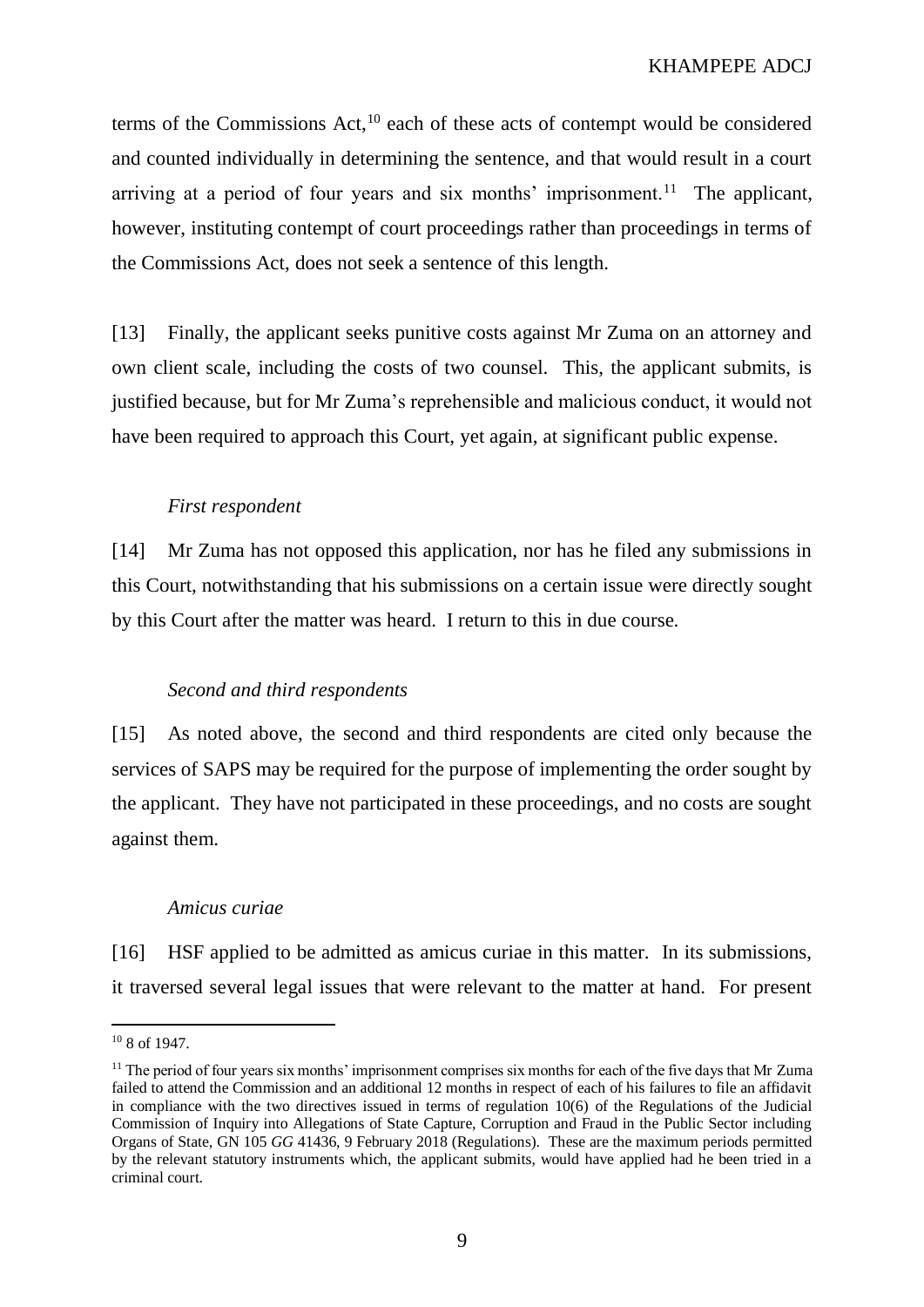purposes, however, I repeat only its main submission, which is that an appropriate sanction in contempt proceedings must play the dual role of vindicating the dignity of the court and compelling compliance with the impugned court order. Thus, it submits that the order of committal sought by the applicant falls short insofar as it fails to serve any coercive purpose. It submits that there is great constitutional and public value in compelling Mr Zuma to co-operate with the Commission which cannot be ignored and which, it submits, is a view it has adopted based on the pronouncements on the value of the Commission's work made by this Court in *CCT 295/20*.

[17] It accordingly suggests that the appropriate sanction may be an order for Mr Zuma's committal for a minimum compulsory period, coupled with either of the following: an order that would curtail any further imprisonment if Mr Zuma voluntarily complies with the obligation to testify before the Commission; or an order directing the Sheriff of the High Court to bring Mr Zuma to the Commission to testify following a mandatory period of imprisonment. It submits that such a sanction would serve the important objective of enabling the Commission to fulfil its truth-seeking purpose, while avoiding the possibility of Mr Zuma successfully and publicly flouting the work of the Commission.

[18] A prospective amicus curiae must satisfy the requirements of rule 10(6) of the Rules of this Court.<sup>12</sup> I am satisfied that HSF's application to be admitted as amicus curiae did indeed meet these requirements, because its submissions are relevant and of assistance to this Court,  $13$  particularly in relation to the question of sanction. In

 $12$  Rule 10(6) of the Rules of this Court stipulates:

<sup>&</sup>quot;An application to be admitted as an amicus curiae shall –

<sup>(</sup>a) briefly describe the interest of the amicus curiae in the proceedings;

<sup>(</sup>b) briefly identify the position to be adopted by the amicus curiae in the proceedings; and

<sup>(</sup>c) set out the submissions to be advanced by the amicus curiae, their relevance to the proceedings and his or her reasons for believing that the reasons will be useful to the Court and different from those of the other parties."

<sup>&</sup>lt;sup>13</sup> Id and *CCT* 295/20 above [n 3](#page-3-0) at paras 75-6, where this Court affirmed:

<sup>&</sup>quot;It is now settled that the role of an amicus is to help the Court in its adjudication of the proceedings before it. To this end, the applicant for that position must, in its application, concisely set out submissions it wishes to advance if admitted. It must also spell out the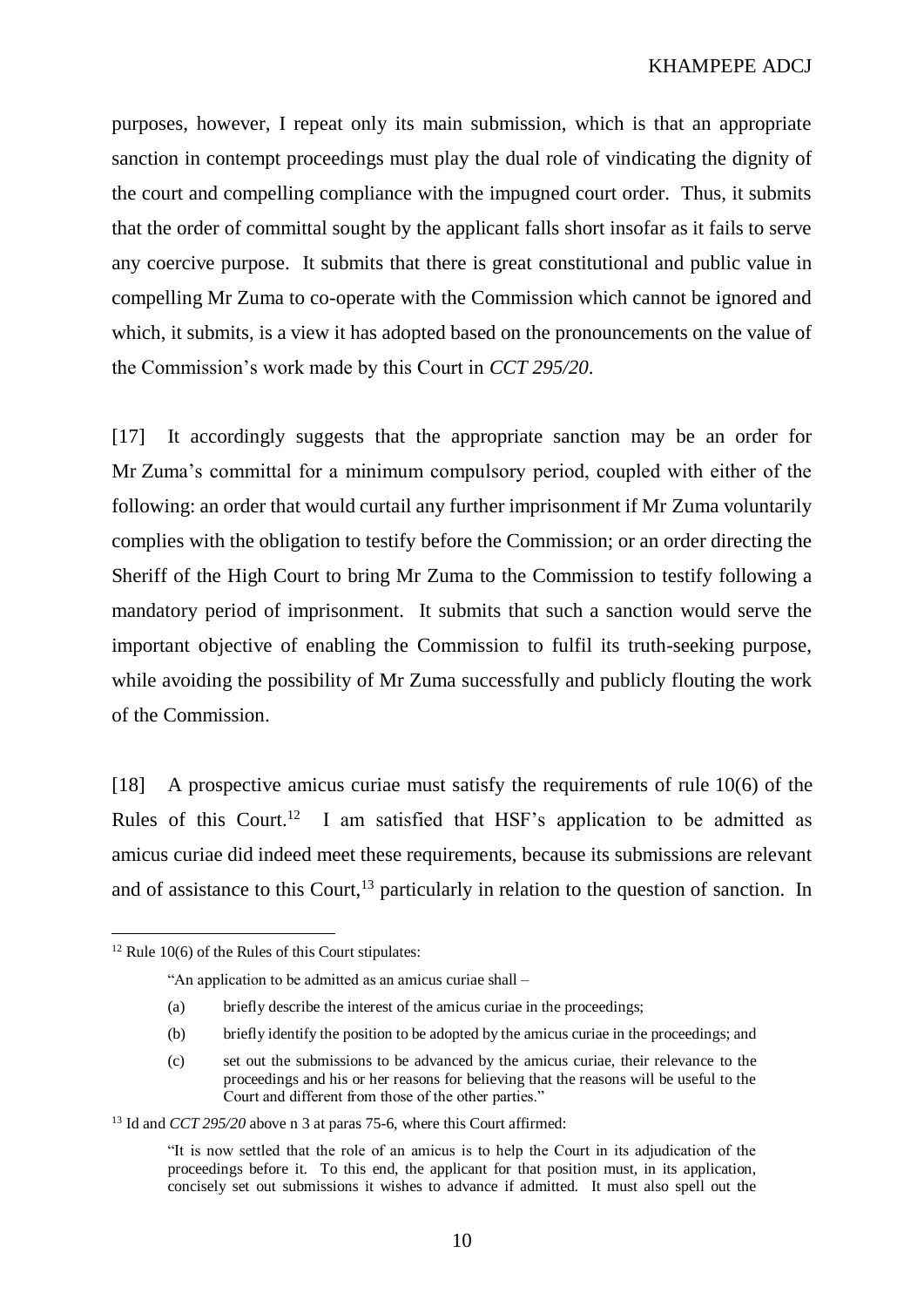this regard, it has provided for an alternative sanction to that proposed by the applicant. Given that this matter is unopposed, and there is little guidance available to this Court in terms of the appropriate sanction, these submissions are useful to this Court. HSF is therefore admitted as amicus curiae.

## *Admissibility of evidence*

<span id="page-10-1"></span>[19] Before I deal with any of the issues for adjudication, I pause to address a preliminary concern that arose during the hearing in relation to the admissibility of certain evidence. The applicant's submissions rely, to a great extent, on the public statements made and issued by Mr Zuma.<sup>14</sup> Despite being extra-curial documents, these public statements are integral to the uniqueness and gravity of this case. It is thus necessary to immediately dispose of any doubt as to whether I am entitled to admit these documents and consider them as evidence. This doubt arises because Mr Zuma has declined to officially come on record to confirm or deny the veracity of these statements and, consequently, they must be regarded as hearsay evidence as defined by the Law of Evidence Amendment Act<sup>15</sup> (LEAA).

[20] I am mindful that this Court must exercise caution when admitting and relying on hearsay evidence, especially in the context of proceedings where a criminal sanction may be imposed.<sup>16</sup> I am accordingly guided by section  $3(1)(c)$  of the LEAA, which provides the requirements for admission and reliance on hearsay evidence.<sup>17</sup>

<span id="page-10-0"></span>relevance of those submissions to the proceedings in question and furnish reasons why the submissions would be helpful to the Court. For the applicant's argument to be useful, it must not repeat submissions already made by other parties.

It is not generally permissible for an amicus to plead new facts which did not form part of the record or adduce fresh evidence on which its argument is to be based. Nor can the amicus expand the relief sought or introduce new relief. This is because an amicus is not a party in the main proceedings and its role is restricted to helping the Court to come to the right decision." (Footnotes omitted.)

<sup>&</sup>lt;sup>14</sup> In particular, the applicant refers to the public statements issued by Mr Zuma on 1 February 2021 and 15 February 2021.

<sup>15</sup> 45 of 1988 (LEEA). Section 3(4) defines hearsay evidence as "evidence, whether oral or in writing, the probative value of which depends upon the credibility of any person other than the person giving such evidence".

<sup>16</sup> See *S v Ndhlovu* [2002] ZASCA 70; 2002 (6) SA 305 (SCA) (*Ndhlovu*) at para 16.

 $17$  Section 3(1) of the LEAA provides: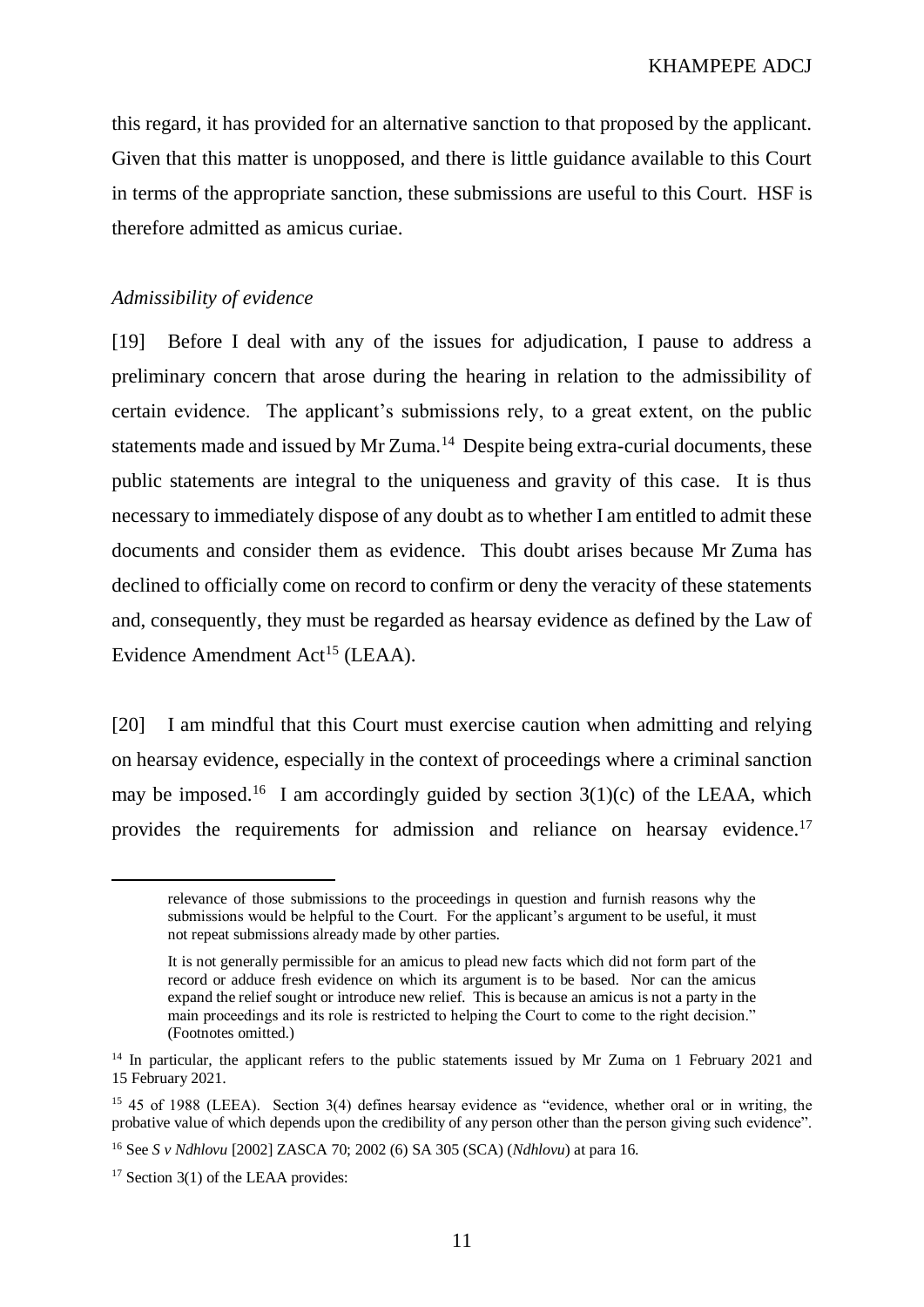Importantly, this Court must consider the nature of these proceedings and the evidence itself, the purpose for which the evidence is tendered, the probative value of the evidence, the reason that it is not given first-hand by the person upon whose credibility it depends, and any prejudice that the admission of the evidence may entail.

[21] These urgent proceedings are neither criminal nor civil, but a sui generis (unique) amalgamation of the two. More on this later. The evidence in question is a series of public statements purportedly made by Mr Zuma. The applicant relies on these statements as evidence of the severity of this particular case of contempt of court, and to demonstrate that it is part of a deliberate attack on this Court's authority. The probative value of these statements is merely that they exist in the public domain, and that they were publicised by, or on behalf of, Mr Zuma. The reason that they constitute hearsay evidence in these proceedings is obvious: Mr Zuma has brazenly refused to participate, and it was neither practical nor possible for this Court to secure his participation to admit or refute his connection to the statements.<sup>18</sup>

"Subject to the provisions of any other law, hearsay evidence shall not be admitted as evidence at criminal or civil proceedings, unless—

. . .

 $\overline{a}$ 

(c) the court, having regard to—

- <span id="page-11-0"></span>(i) the nature of the proceedings;
- (ii) the nature of the evidence;
- (iii) the purpose for which the evidence is tendered;
- (iv) the probative value of the evidence;
- (v) the reason why the evidence is not given by the person upon whose credibility the probative value of such evidence depends;
- (vi) any prejudice to a party which the admission of such evidence might entail; and
- (vii) any other factor which should in the opinion of the court be taken into account;

is of the opinion that such evidence should be admitted in the interests of justice."

 $18$  The possibility and practicality of securing the co-operation of the person upon whose credibility the probative value of the hearsay evidence depends was considered relevant to the section 3(1)(c) enquiry by the Supreme Court of Appeal in *Giesecke & Devrient Southern Africa (Pty) Ltd v Minister of Safety and Security* [2011] ZASCA 220; 2012 (2) SA 137 (SCA) (*Giesecke*) at para 29.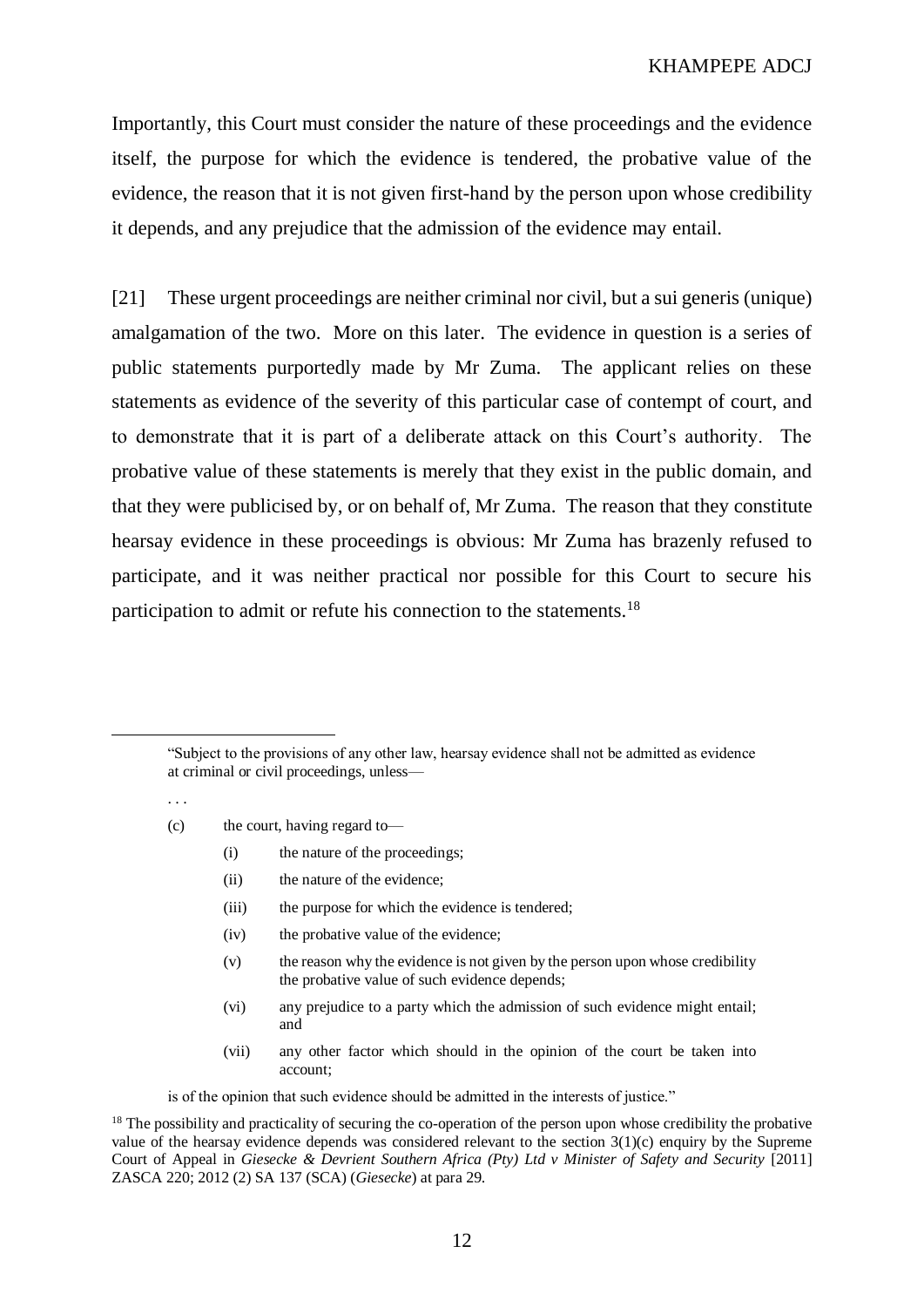[22] The main question, then, is whether Mr Zuma will suffer any prejudice if this Court admits and relies on these statements as evidence of the sinister and extreme nature of the contempt. The reason that hearsay evidence is generally inadmissible is that it presents litigants, and particularly accused persons, with the procedural challenge of having to refute evidence without the benefit of cross examination.<sup>19</sup> It follows that this procedural prejudice "must be weighed against the reliability of the hearsay evidence in deciding whether, despite the inevitable prejudice, the interests of justice require its admission".<sup>20</sup>

[23] In this truly unique matter, the veracity of the hearsay evidence depends on the respondent. The statements were attached to the founding affidavit, and it is inconceivable that Mr Zuma could be unaware of their relevance to the sanction sought by the applicant. If the publication of these statements had no relation to him, he could have provided an explanation – either publicly or in these proceedings. He did not. He even had an additional opportunity to dispute his connection to these statements after the hearing of the matter. However, to date, Mr Zuma has made no attempt to distance himself from these statements. Although the admission of these statements will undoubtedly prejudice Mr Zuma's case, the intention behind section  $3(1)(c)$  of the LEAA is to create flexibility so that hearsay evidence may be admitted when the interests of justice, and indeed common sense, demand it.<sup>21</sup> I am satisfied that these circumstances exist in this matter, and that there is nothing preventing this Court from admitting these statements as evidence. No more needs to be said on this.

## *Jurisdiction*

[24] This matter engages this Court's constitutional jurisdiction. These being contempt proceedings, at issue is whether Mr Zuma has wilfully defied this Court's order in *CCT 295/20*. Accordingly, this Court's power to protect its own processes in

<sup>19</sup> See *Giesecke* id at paras 32-4 and *Ndhlovu* above n [16](#page-10-0) at para 49.

<sup>20</sup> *Ndhlovu* id.

<sup>21</sup> *Giesecke* above [n 18](#page-11-0) at para 28 and *Ndhlovu* id at para 15.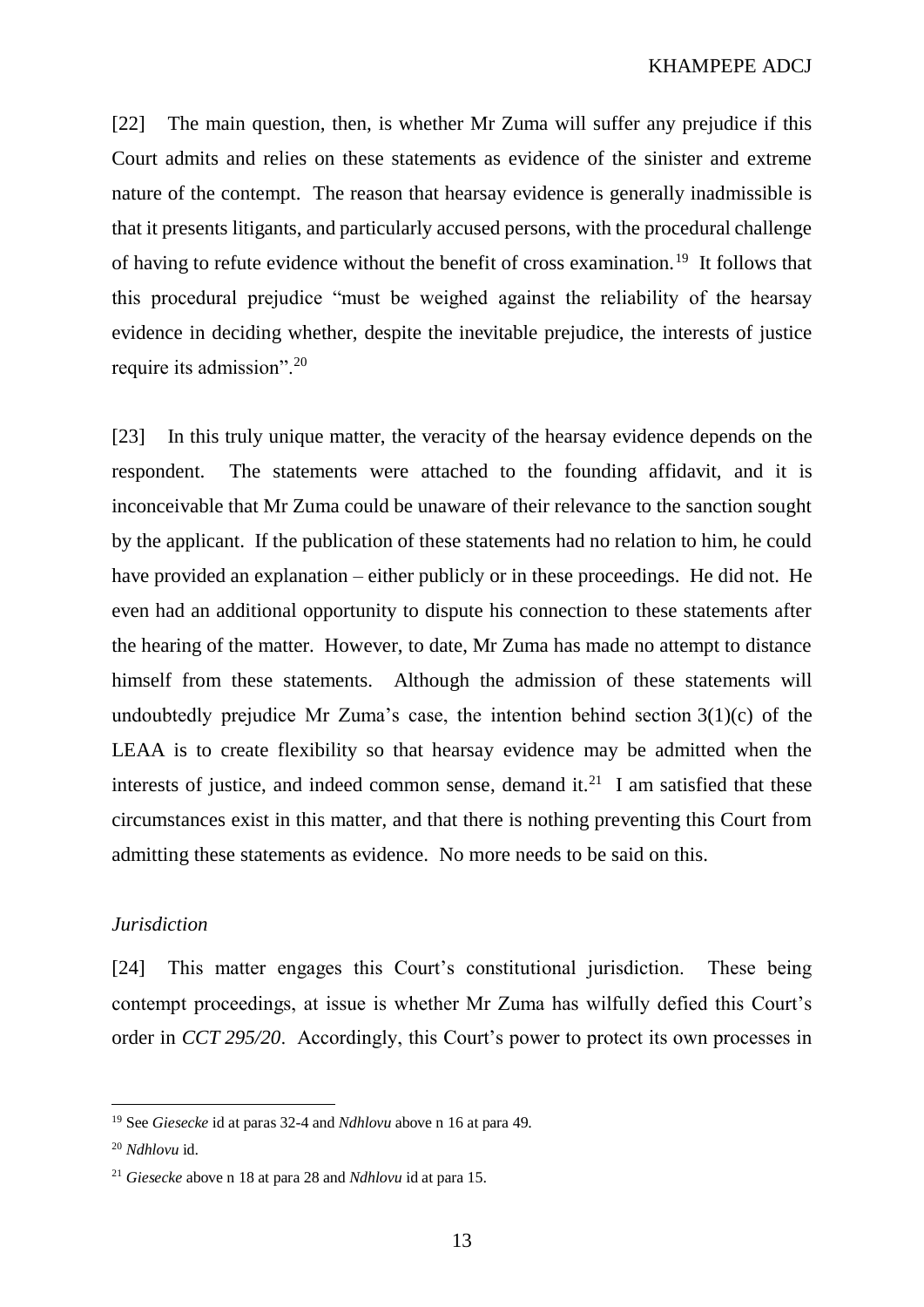terms of section 173 of the Constitution is implicated.<sup>22</sup> Indeed, section 173 gives this Court the flexibility to be responsive in an emergent and transforming democracy. When the constitutional safeguards for the Judiciary are undermined so egregiously, section 173 empowers this Court to respond swiftly and effectively in its own interests and in the interests of justice.

[25] This matter also concerns the protection of the authority of the Judiciary to carry out its constitutional functions vested in it by section 165 of the Constitution,<sup>23</sup> and the safeguarding of the rule of law, the supremacy of the Constitution, and the values that lie at the heart of our constitutional order.

[26] The thrust of section 165 of the Constitution was expounded by Nkabinde J in *Pheko II*, in which it was stated that—

"[t]he rule of law, a foundational value of the Constitution, requires that the dignity and authority of the courts be upheld. This is crucial, as the capacity of the courts to carry out their functions depends upon it. As the Constitution commands, orders and decisions issued by a court bind all persons to whom and organs of State to which they apply, and no person or organ of State may interfere, in any manner, with the functioning of the courts. It follows from this that disobedience towards court orders or decisions risks rendering our courts impotent and judicial authority a mere mockery.

- "(1) The judicial authority of the Republic is vested in the courts.
- (2) The courts are independent and subject only to the Constitution and the law, which they must apply impartially and without fear, favour or prejudice.
- (3) No person or organ of State may interfere with the functioning of the courts.
- (4) Organs of State, through legislative and other measures, must assist and protect the courts to ensure the independence, impartiality, dignity, accessibility and effectiveness of the courts.
- (5) An order or decision issued by a court binds all persons to whom and organs of State to which it applies.
- (6) The Chief Justice is the head of the Judiciary and exercises responsibility over the establishment and monitoring of norms and standards for the exercise of the judicial functions of all courts."

<sup>22</sup> Section 173 of the Constitution provides:

<sup>&</sup>quot;The Constitutional Court . . . has the inherent power to protect and regulate [its] own process, and to develop the common law, taking into account the interests of justice."

 $23$  Section 165 of the Constitution provides: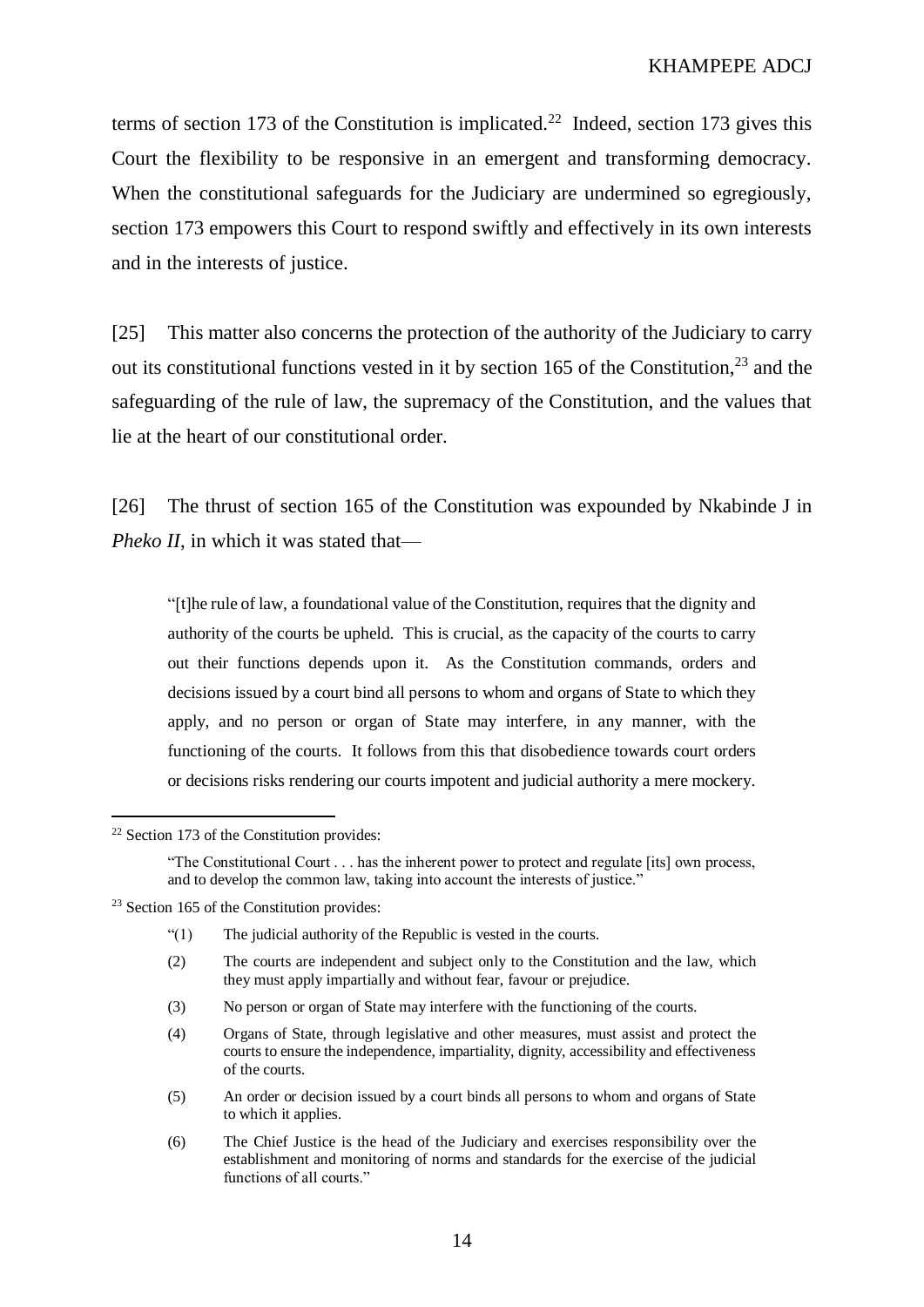The effectiveness of court orders or decisions is substantially determined by the assurance that they will be enforced.

Courts have the power to ensure that their decisions or orders are complied with by all and sundry, including organs of State. In doing so, courts are not only giving effect to the rights of the successful litigant but also and more importantly, by acting as guardians of the Constitution, asserting their authority in the public interest."<sup>24</sup>

[27] Contempt of court proceedings exist to protect the rule of law and the authority of the Judiciary. As the applicant correctly avers, "the authority of courts and obedience of their orders – the very foundation of a constitutional order founded on the rule of law – depends on public trust and respect for the courts". Any disregard for this Court's order and the judicial process requires this Court to intervene. As enunciated in *Victoria Park Ratepayers' Association*, "contempt jurisdiction, whatever the situation may have been before 27 April 1994, now also involves the vindication of the Constitution"<sup>25</sup> Thus, the issues at the heart of this matter are irrefutably constitutional issues that engage this Court's jurisdiction.

### <span id="page-14-0"></span>*Direct access*

 $\overline{a}$ 

[28] Whilst our jurisdiction is engaged, I must still apply myself to the question of whether it is in the interests of justice to grant direct access to this Court. This, because the applicant approaches this Court on an urgent basis and seeks direct access in terms of rule 18 of the Rules of this Court.<sup>26</sup> Rule 18 gives effect to section  $167(6)(a)$  of the

<sup>24</sup> *Pheko II* above [n 6](#page-5-0) at paras 1-2.

<sup>25</sup> *Victoria Park Ratepayers' Association v Greyvenouw CC* 2004 JDR 0498 (SE) at para 23.

<sup>26</sup> Rule 18 of the Rules of this Court provides:

<sup>&</sup>quot;(1) An application for direct access as contemplated in section  $167(6)(a)$  of the Constitution shall be brought on notice of motion, which shall be supported by an affidavit, which shall set forth the facts upon which the applicant relies for relief.

<sup>(2)</sup> An application in terms of subrule (1) shall be lodged with the Registrar and served on all parties with a direct or substantial interest in the relief claimed and shall set out—

<sup>(</sup>a) the grounds on which it is contended that it is in the interests of justice that an order for direct access be granted;

<sup>(</sup>b) the nature of the relief sought and the grounds upon which such relief is based;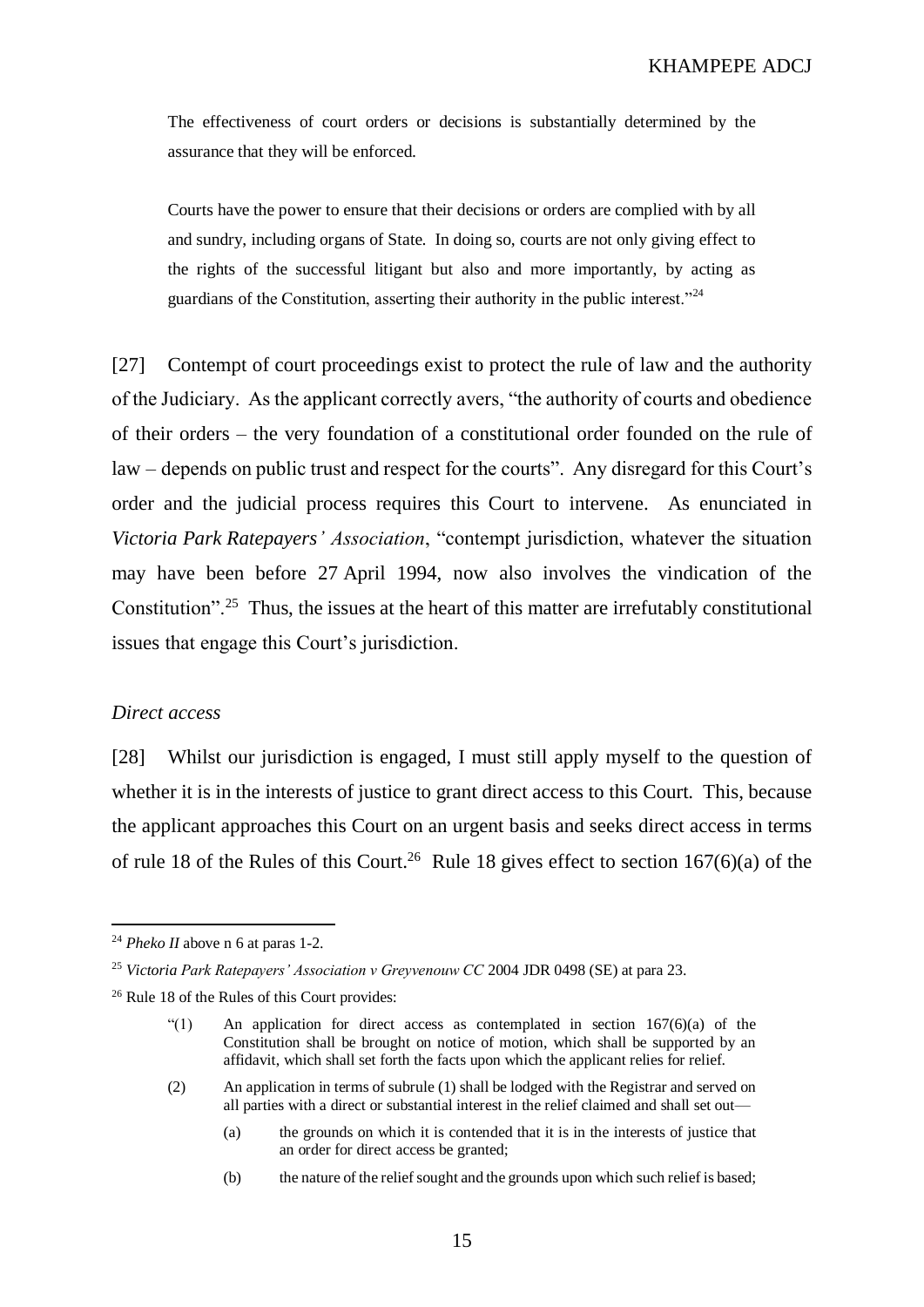Constitution.<sup>27</sup> In terms of these provisions, direct access will be granted when it is in the interests of justice to do so.

[29] The matter is self-evidently extraordinary. It is thus in the interests of justice to depart from ordinary procedures. Never before has this Court's authority and legitimacy been subjected to the kinds of attacks that Mr Zuma has elected to launch against it and its members. Never before has the judicial process been so threatened. Accordingly, it is appropriate for this Court to exercise its jurisdiction and assert its special authority as the apex Court and ultimate guardian of the Constitution, to the exclusion of the aegis of any other court. It goes without saying that neither the public's vested interests, nor the ends of justice, would be served if this matter were to be required to traverse the ordinary, and lengthy, appeals process that would render the

- (4) After such notice of intention to oppose has been received by the Registrar or where the time for the lodging of such notice has expired, the matter shall be disposed of in accordance with directions given by the Chief Justice, which may include—
	- (a) a direction calling upon the respondents to make written submissions to the Court within a specified time as to whether or not direct access should be granted; or
	- (b) a direction indicating that no written submissions or affidavits need be filed.
- (5) Applications for direct access may be dealt with summarily, without hearing oral or written argument other than that contained in the application itself: Provided that where the respondent has indicated his or her intention to oppose in terms of subrule (3), an application for direct access shall be granted only after the provisions of subrule (4)(a) have been complied with."
- $27$  Section 167(6) of the Constitution provides:

 $\overline{a}$ 

"National legislation or the rules of the Constitutional Court must allow a person, when it is in the interests of justice and with leave of the Constitutional Court—

- (a) to bring a matter directly to the Constitutional Court; or
- (b) to appeal directly to the Constitutional Court from any other court."

Section 29(3) of the Superior Courts Act 10 of 2013, which mirrors section 167(6), provides:

"The rules must, when it is in the interests of justice and with the leave of the Court, allow a person—

- (a) to bring a matter directly to the Court; or
- (b) to appeal directly to the Court from any other court."

<sup>(</sup>c) whether the matter can be dealt with by the Court without the hearing of oral evidence and, if it cannot;

<sup>(</sup>d) how such evidence should be adduced and conflicts of fact resolved.

<sup>(3)</sup> Any person or party wishing to oppose the application shall, within 10 days after the lodging of such application, notify the applicant and the Registrar in writing of his or her intention to oppose.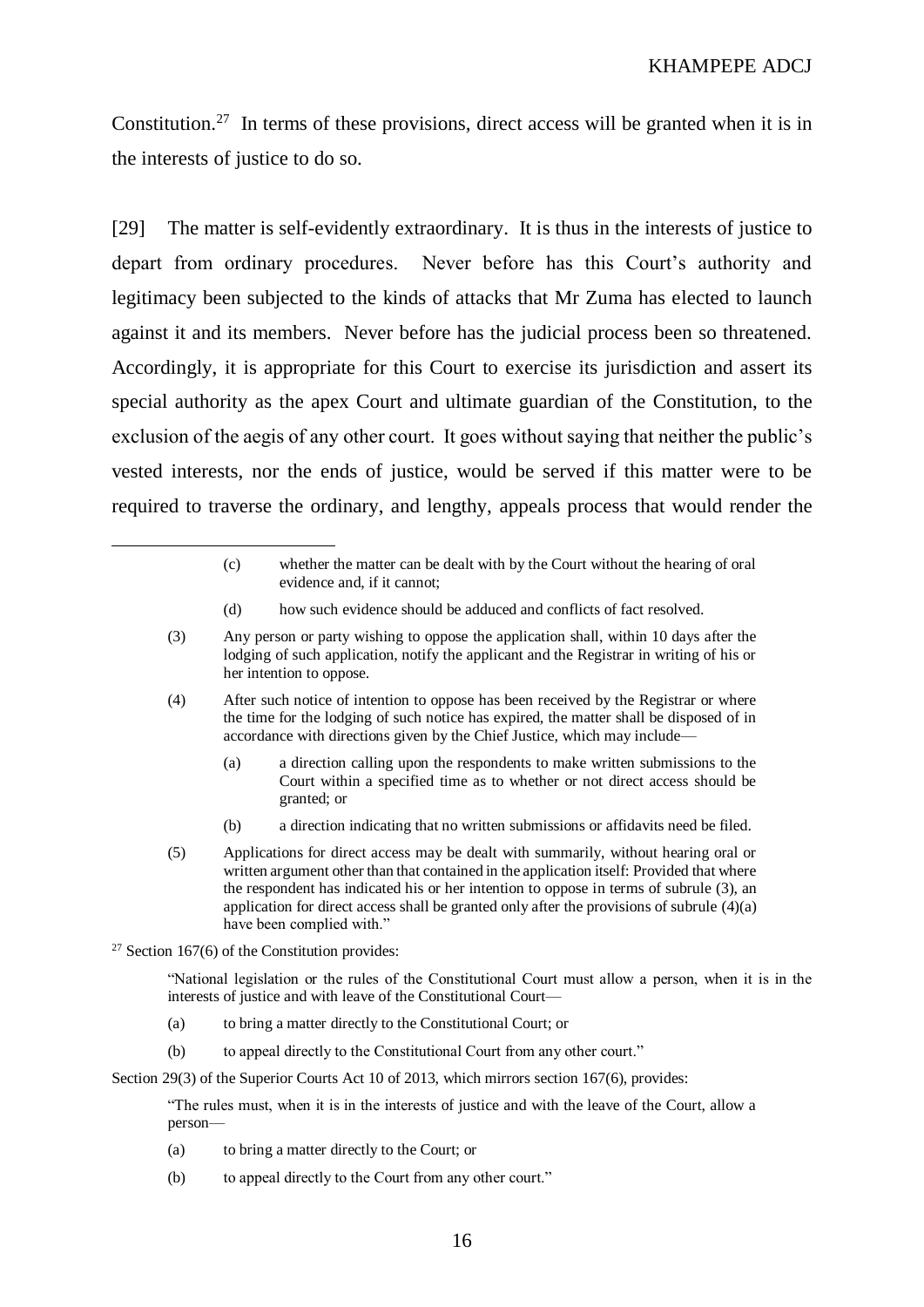litigation protracted. The urgency with which this matter must be disposed of, a subject I deal with next, does not admit of that kind of delay.

[30] Not only is Mr Zuma's behaviour so outlandish as to warrant a disposal of ordinary procedure, but it is becoming increasingly evident that the damage being caused by his ongoing assaults on the integrity of the judicial process cannot be cured by an order down the line. It must be stopped now. Indeed, if we do not intervene immediately to send a clear message to the public that this conduct stands to be rebuked in the strongest of terms, there is a real and imminent risk that a mockery will be made of this Court and the judicial process in the eyes of the public. The vigour with which Mr Zuma is peddling his disdain of this Court and the judicial process carries the further risk that he will inspire or incite others to similarly defy this Court, the judicial process and the rule of law.

[31] It is not insignificant that his assaults and his alleged contempt are ongoing and relentless, as this underscores the urgency. In *Protea Holdings*, the Court said that "if there was no continuing contempt of court . . . then the hearing of this application as a matter of urgency in the Court vacation would not be justified".<sup>28</sup> It held that—

<span id="page-16-0"></span>"the element of urgency would be satisfied if in fact it was shown that [the] respondents were continuing to disregard the order . . . . If this be so, the applicant is entitled, as a matter of urgency, to attempt to get the respondents to desist by the penalty referred to being imposed."<sup>29</sup>

[32] A similar point was made in *Victoria Park Ratepayers' Association*, in which it was said that—

"[c]ontempt of court has obvious implications for the effectiveness and legitimacy of the legal system and the judicial arm of government. There is thus a public interest element in each and every case in which it is alleged that a party has wilfully and in

<sup>28</sup> *Protea Holdings Limited v Wriwt* 1978 (3) SA 865 (W) (*Protea Holdings*) at 867G.

<sup>29</sup> Id at 868H.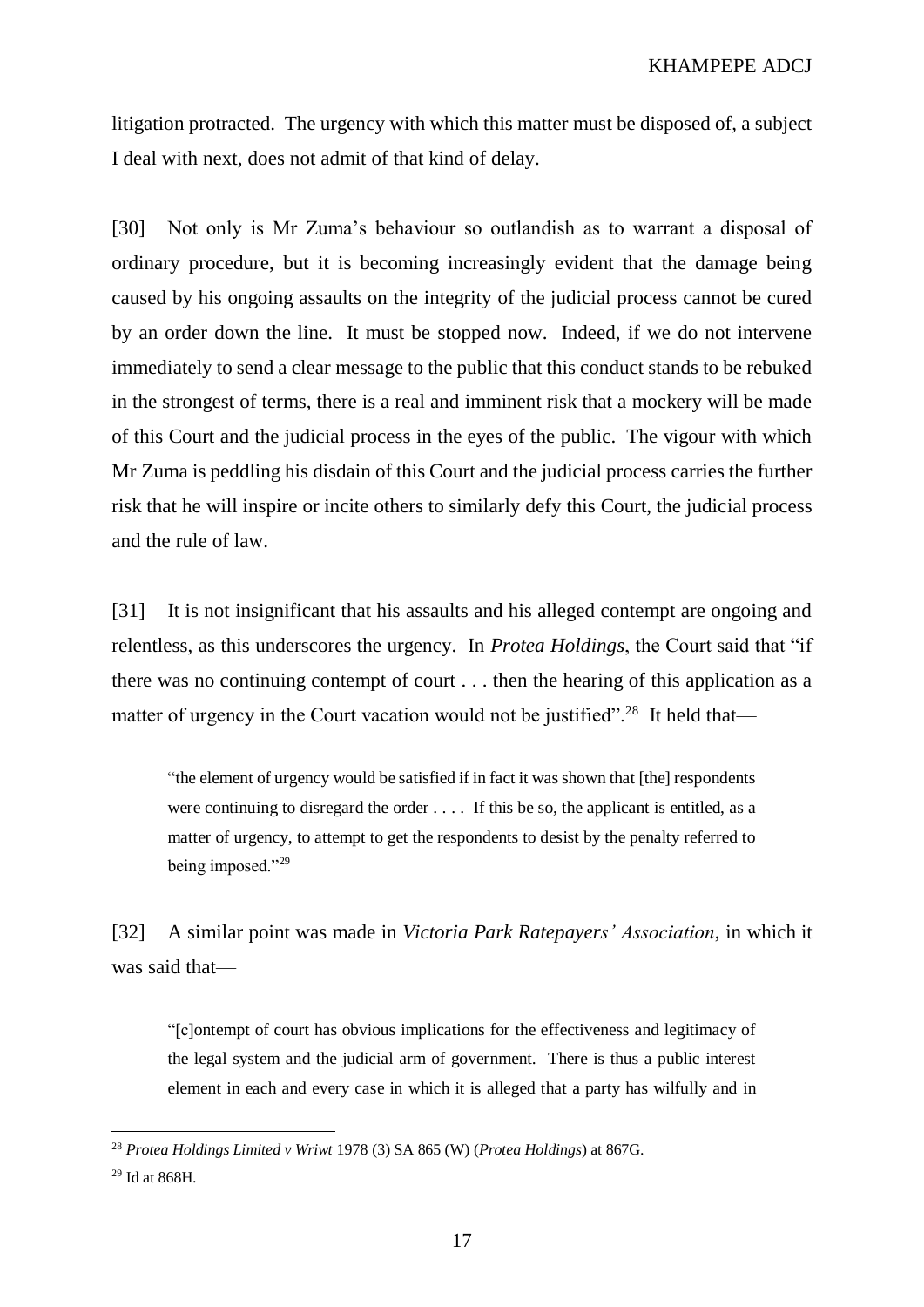bad faith ignored or otherwise failed to comply with a court order. This added element provides to every such case an element of urgency."<sup>30</sup>

[33] In that case, the Court went further to state that—

"it is not only the object of punishing a respondent to compel him or her to obey an order that renders contempt proceedings urgent: the public interest in the administration of justice and the vindication of the Constitution also render the ongoing failure or refusal to obey an order a matter of urgency. This, in my view, is the starting point: all matters in which an ongoing contempt of an order is brought to the attention of a court must be dealt with as expeditiously as the circumstances, and the dictates of fairness, allow." $31$ 

[34] Accordingly, I am enjoined to take stock of the relentlessness of the alleged contempt at issue. It cannot be gainsaid that the longer that Mr Zuma's recalcitrance is allowed to sit in the light, and heat, of day, so the threat faced by the rule of law and the administration of justice, curdles. The ongoing defiance of this Court's order, by its very nature, renders this matter urgent.<sup>32</sup> In fact, rarely do matters arrive at the door of this Court so deserving of decisive and urgent intervention.

[35] I have had the benefit of reading the second judgment penned by Theron J. My Sister is of the view that, whilst this matter warrants consideration on an urgent basis, unless this Court seeks to compel compliance with the order in *CCT 295/20*, it was not appropriate for the applicant to bring an urgent application for a punitive sanction through motion proceedings.<sup>33</sup> To my Sister, this matter is infused with an element of urgency only if Mr Zuma is ordered to co-operate with the work of the Commission, and not if a punitive order of direct committal is made. I feel compelled to dispose of this argument, at this earliest opportunity to clarify that, whatever this

<sup>30</sup> *Victoria Park Ratepayers' Association* above n [25](#page-14-0) at para 5.

 $31$  Id at paras 26-7.

 $32$  Id at para 26, where the Court expressly said this.

<sup>&</sup>lt;sup>33</sup> Second judgment at [\[230\]](#page-106-0) an[d \[244\].](#page-112-0)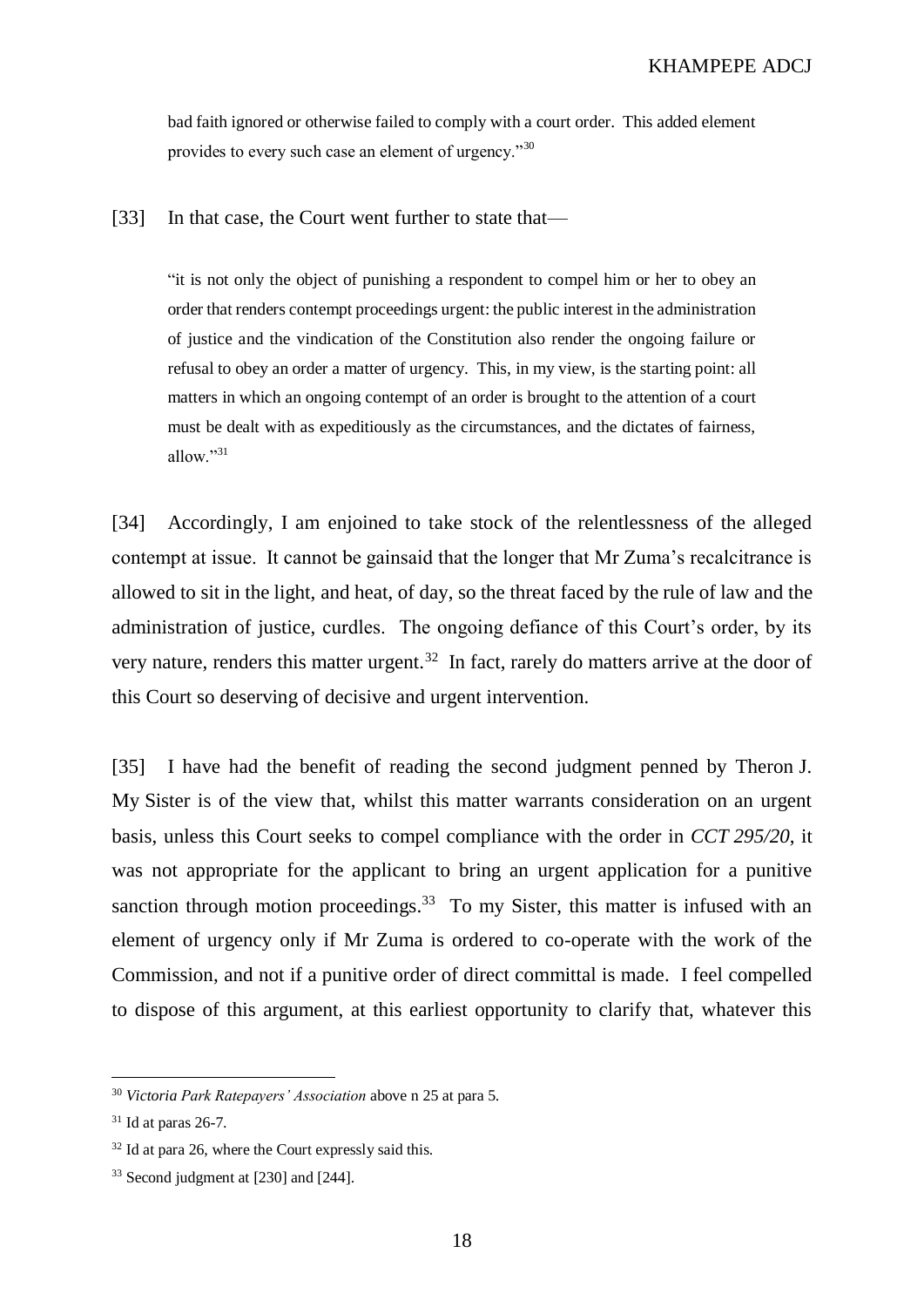Court decides to do, it is to be done on an urgent basis. In the light of all of the above, let me reiterate that it is the continued and persistent contemptuous conduct that renders this matter urgent, because its persistence risks denigrating the rule of law and the authority of the Judiciary. Accordingly, it is not the lifespan of the Commission alone that justifies urgency, but rather the need to put an end to Mr Zuma's contempt and vindicate the authority of this Court. Ultimately, urgency does not depend on the nature of the sanction eventually to be imposed, and the second judgment incorrectly takes this approach.

[36] It is perspicuous that it is in the broad public interest that this Court sends an unequivocal message that its orders cannot simply be ignored with impunity. If this Court does not exercise its jurisdiction to do so and thereupon grant direct access, its authority becomes phantasmic, and the Constitution this Court exists to uphold, chimeric. No more needs to be said. Because of these exceptional circumstances it is in the interests of justice to grant direct access, and to do so on an urgent basis.

## *Is Mr Zuma in contempt of court?*

 $\overline{a}$ 

[37] As set out by the Supreme Court of Appeal in *Fakie,* and approved by this Court in *Pheko II*, it is trite that an applicant who alleges contempt of court must establish that (a) an order was granted against the alleged contemnor; (b) the alleged contemnor was served with the order or had knowledge of it; and (c) the alleged contemnor failed to comply with the order.<sup>34</sup> Once these elements are established, wilfulness and mala fides are presumed and the respondent bears an evidentiary burden to establish a reasonable doubt.<sup>35</sup> Should the respondent fail to discharge this burden, contempt will have been established.

<sup>34</sup> See *Pheko II* above n [6](#page-5-0) at para 32; *Fakie* above n [8](#page-6-0) at para 22; and *Consolidated Fish* above n [4](#page-4-0) at 522E-H, which affirms *Southey v Southey* 1907 EDC 133 at 137.

<sup>35</sup> *Fakie* id at paras 41-2 and endorsed by this Court in *Pheko II* id at para 36. Additionally, in *Uncedo Taxi Service Association v Maninjwa* 1998 (3) SA 417 (E) (*Maninjwa*) at 425C-G and 428A-C, it was held that the fundamental right to a fair criminal trial guaranteed by section 35(3) of the Constitution requires that, in order for an applicant in contempt proceedings to succeed, he or she must prove the elements of the offence beyond reasonable doubt. This principle was cited in *Victoria Park Ratepayers' Association* above [n 25](#page-14-0) at para 17.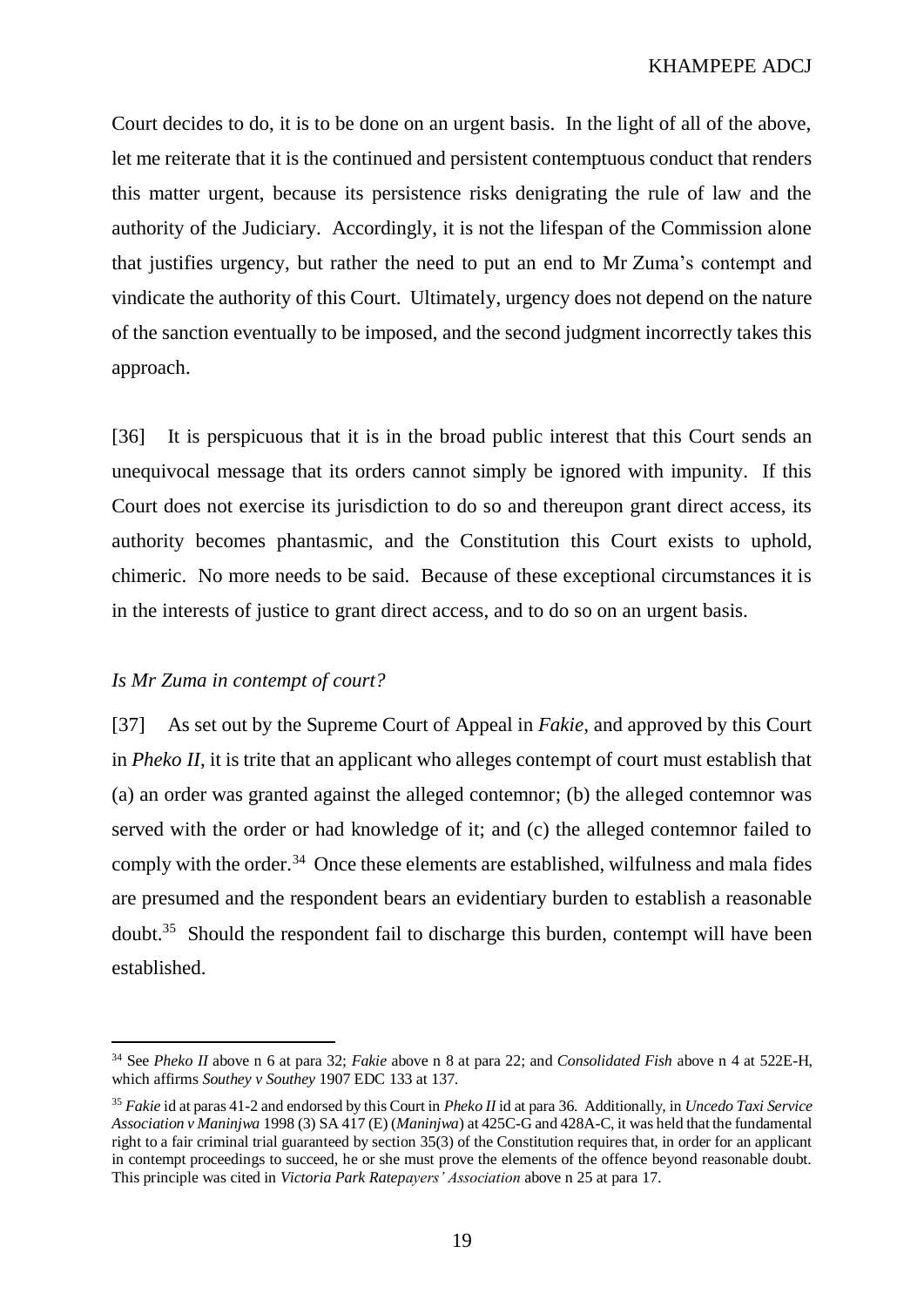[38] On the evidence placed before this Court, there can be no doubt that Mr Zuma is in contempt of court. It needs no repetition that this Court handed down a judgment and order in favour of the applicant in *CCT 295/20*. Mr Zuma was served with the order, which service was effected at both his properties in Forest Town and Nkandla. Proof of service can be found in the record. Also to be found in the record are the public statements Mr Zuma made in respect of the order against him in *CCT 295/20*. Accordingly, it is impossible to conclude anything other than that he was unequivocally aware of the order and had knowledge of exactly what it required of him.

[39] The applicant submits that Mr Zuma failed to appear and give evidence before the Commission on the dates so ordered. He also failed to file any affidavit in accordance with the Chairperson's directives under regulation  $10(6)$ .<sup>36</sup> He is therefore in violation of this Court's order in *CCT 295/20*, specifically paragraphs 4 and 5.<sup>37</sup>

[40] This Court cannot have reason to doubt the veracity of the applicant's assertions. And, in any event, the extent of the breach has not been challenged by Mr Zuma who, instead, has taken to multiple public platforms upon which he has affirmed the extent of his non-compliance. Those public utterances impliedly confirm not only that he is aware of the order and its contents, but also that he stridently elects to remain in defiance of it. Most importantly, Mr Zuma has not presented any evidence before this Court to establish a reasonable doubt as to whether his disobedience of this Court's order was wilful and mala fide.

## [41] As held in *Pheko II*—

"the presumption rightly exists that when the first three elements of the test for contempt have been established, mala fides and wilfulness are presumed unless the

<sup>36</sup> See regulation 10(6) of the Regulations, which provides:

<sup>&</sup>quot;For the purposes of conducting an investigation the Chairperson may direct any person to submit an affidavit or affirmed declaration or to appear before the Commission to give evidence or to produce any document in his or her possession or under his or her control which has a bearing on the matter being investigated, and may examine such person."

 $37$  See above n [5.](#page-4-1)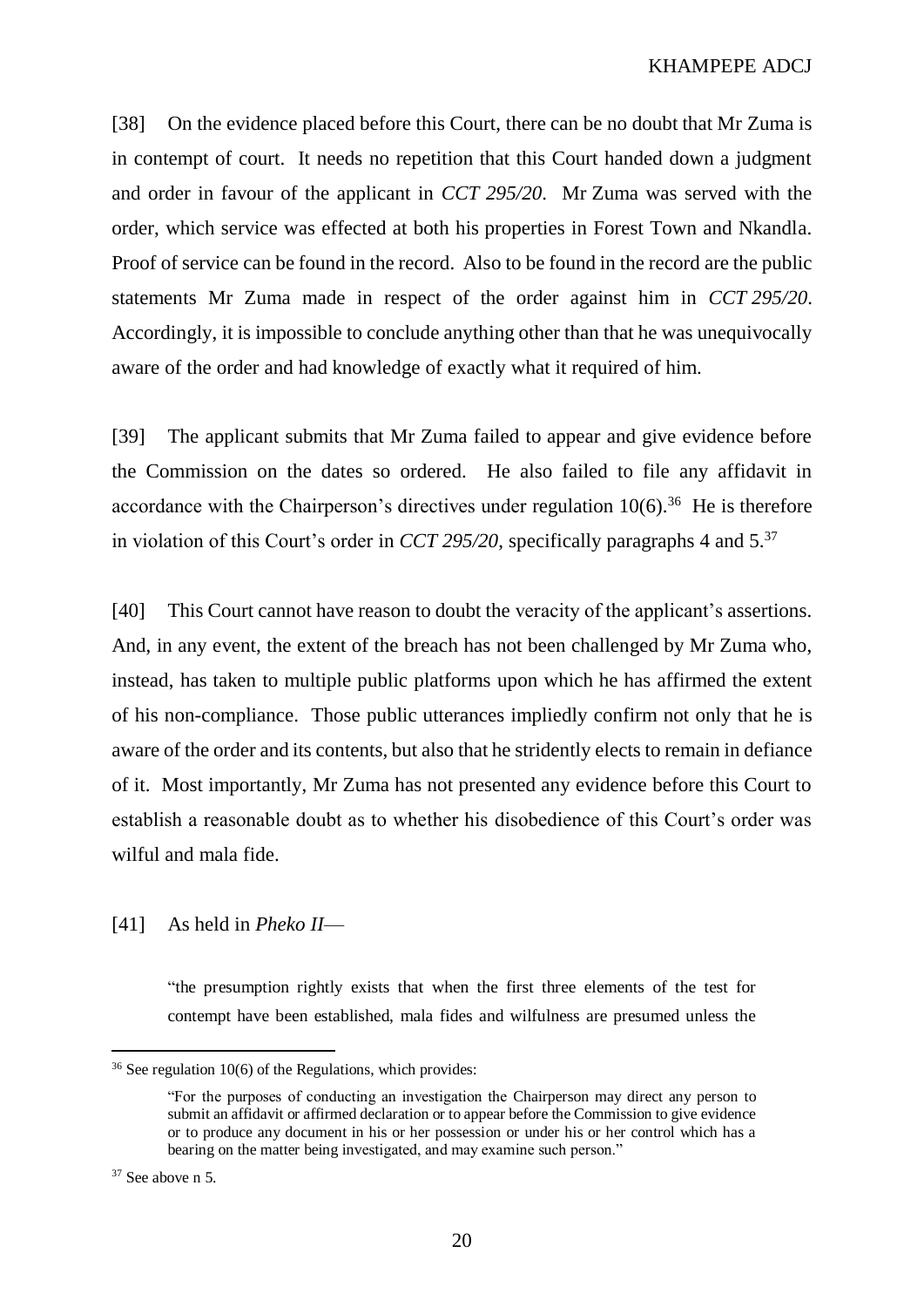contemnor is able to lead evidence sufficient to create a reasonable doubt as to their existence. Should the contemnor prove unsuccessful in discharging this evidential burden, contempt will be established."<sup>38</sup>

[42] As demonstrated, the three elements have been established. Notwithstanding that Mr Zuma has been afforded the opportunity to advance evidence before this Court to contest his wilfulness or mala fides, he has outright refused to do so. This Court cannot but find for the applicant on this because Mr Zuma bore an evidentiary burden to refute the allegation of contempt, which he elected not to discharge. Accordingly, contempt of court has been established beyond any doubt. In fact, Mr Zuma's contempt of this Court's order is both extraordinary and unprecedented in respect of just how blatant it is.

[43] Before proceeding, I must firmly allay any doubts as to the judicial value of the purported defences raised by Mr Zuma in his public statements. Mr Zuma's extra-curial statements are of no relevance to the question whether he is guilty of contempt. So, his endeavour in those statements to provide reasons for his defiance of this Court's order is of no moment. The fact is, he has defied this Court's order. And the statements are a far cry from what is required of him as a respondent in contempt proceedings, as outlined above. As I read *Wickee*, proof of bona fides raised in justification of the contempt by the respondent will serve as a defence to an application for committal in the case of direct contempt.<sup>39</sup> However, the evidentiary burden to prove bona fides rests solely at the feet of the respondent.<sup>40</sup> The point is that even if there were bona fide reasons for Mr Zuma's non-compliance, it would be wholly inappropriate for this Court to search for them. Nor would it be appropriate for this Court to treat Mr Zuma's statements as any kind of attempt to participate in these proceedings or discharge the evidentiary burden he bore, given that these submissions were not properly placed

<sup>38</sup> *Pheko II* above [n 6](#page-5-0) at para 36.

<sup>39</sup> *Wickee v Wickee* 1929 WLD 145 at 148, cited in *Consolidated Fish* above n [4](#page-4-0) at 524A-E.

<sup>40</sup> *Fakie* above n [8](#page-6-0) at para 22.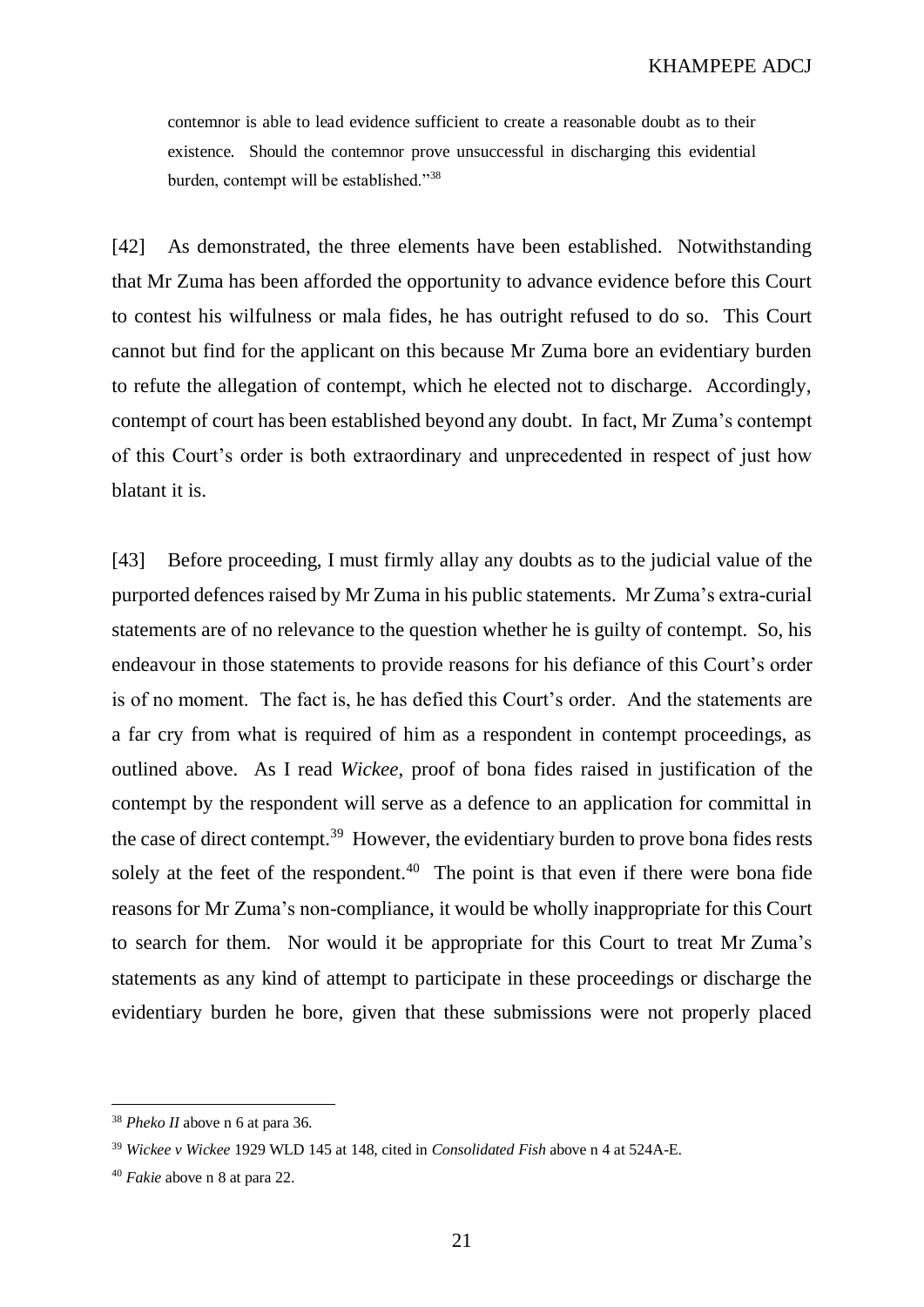before it. In sum, these "defences", so to speak, are not formally pleaded and fall to be disregarded.

[44] The scurrilous and defamatory aspects of these statements, on the other hand, are bound to inform my reasoning on the appropriate sanction<sup>41</sup> as they are inextricably linked to the public nature of the defiance of this Court's order. However, the remaining aspects of these statements, namely the extent to which the statements attempt to justify his contempt, are utterly irrelevant for our purposes.

[45] It being perspicuous that Mr Zuma is in contempt of this Court's order in *CCT 295/20*, the crisp question with which I am seized is the appropriate sanction. It is to this that I now turn.

## *What is the appropriate sanction?*

[46] For I am not in the habit of playing my cards close to my chest, let me, at this earliest opportunity, state that Mr Zuma has earned himself a punitive sanction of direct and unsuspended committal.

## *The purposes of contempt orders*

[47] I should start by explaining how the purposes of contempt of court proceedings should be understood. As helpfully set out by the minority in *Fakie*, there is a distinction between coercive and punitive orders, which differences are "marked and important".<sup>42</sup> A coercive order gives the respondent the opportunity to avoid imprisonment by complying with the original order and desisting from the offensive conduct. Such an order is made primarily to ensure the effectiveness of the original order by bringing about compliance. A final characteristic is that it only incidentally vindicates the authority of the court that has been disobeyed. $43$  Conversely, the following are the

<sup>41</sup> See [\[19\].](#page-10-1)

<sup>42</sup> *Fakie* above n [8](#page-6-0) at para 76.

 $43$  Id at para 74.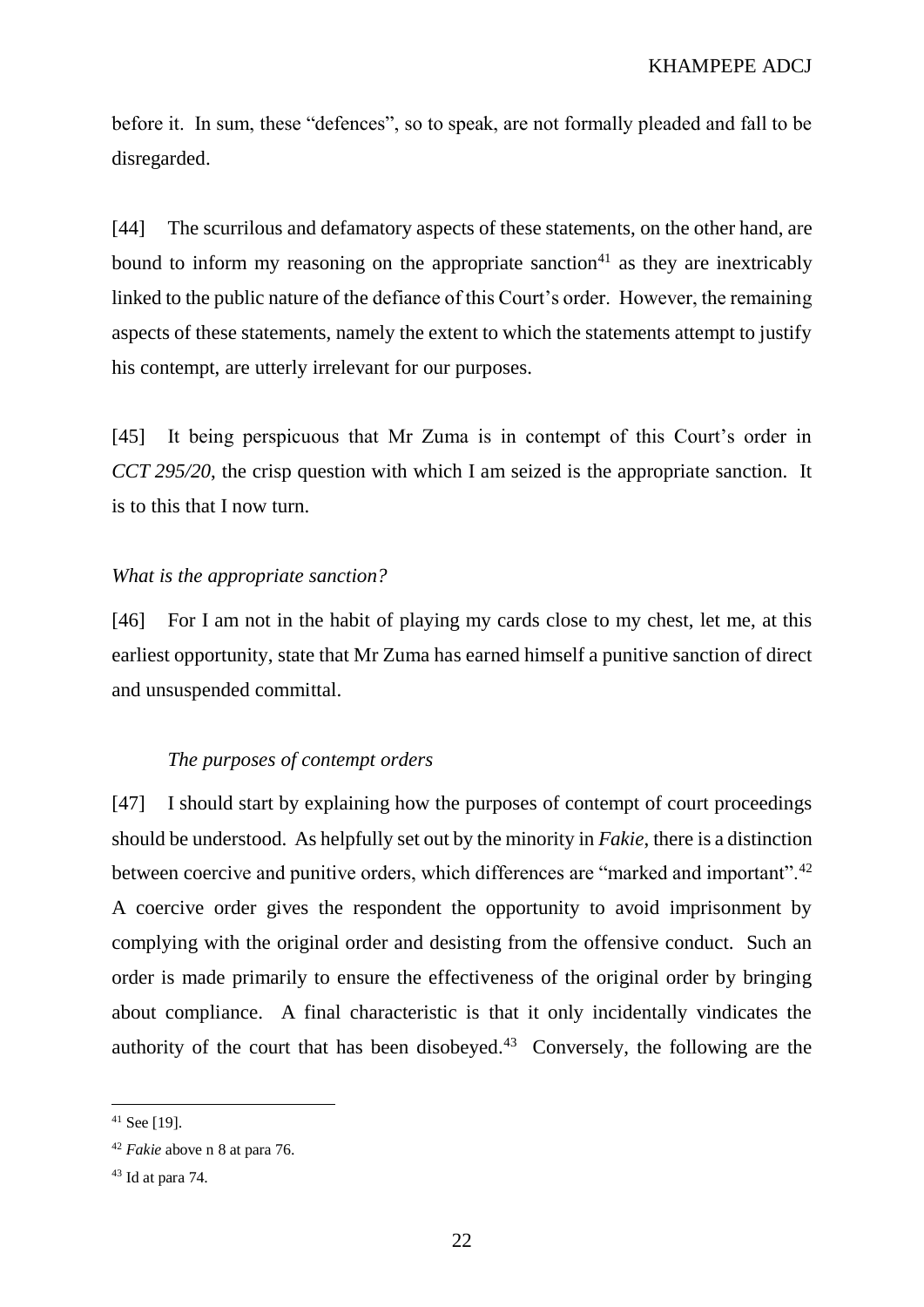characteristics of a punitive order: a sentence of imprisonment cannot be avoided by any action on the part of the respondent to comply with the original order; the sentence is unsuspended; it is related both to the seriousness of the default and the contumacy of the respondent; and the order is influenced by the need to assert the authority and dignity of the court, to set an example for others.<sup>44</sup>

## *The inappropriateness of a coercive order*

[48] A coercive order would be both futile and inappropriate in these circumstances. Coercive committal, through a suspended sentence, uses the threat of imprisonment to compel compliance.<sup>45</sup> Yet, it is incontrovertible that Mr Zuma has no intention of attending the Commission, having repeatedly reiterated that he would rather be committed to imprisonment than co-operate with the Commission or comply with the order of this Court. Accordingly, a suspended sentence, being a coercive order, would yield nothing. In *CCT 295/20*, this Court was at pains to point out how Mr Zuma had been afforded, perhaps too generously at times, ample opportunities to submit to the authority of the Commission. Notwithstanding that I recognise the importance of the work of the Commission, being guided by what this Court said in *CCT 295/20*, I do not think this Court should be so naïve as to hope for his compliance with that order. Indeed, it defies logic to believe that a suspended sentence, which affords Mr Zuma the option to attend, would have any effect other than to prolong his defiance and to signal dangerously that impunity is to be enjoyed by those who defy court orders.

[49] Corruption, as is under investigation by the Commission, is a cancer that threatens our constitutional order and the human rights to which it seeks to give meaning.<sup>46</sup> I am not abandoning what this Court said in *CCT 295/20* when it held that the allegations investigated by the Commission are extremely serious.<sup>47</sup> And I am not

 $44$  Id at para 75.

 $45$  Id at para 30.

<sup>46</sup> *Glenister v President of the Republic of South Africa* [2011] ZACC 6; 2011 (3) SA 347 (CC); 2011 (7) BCLR 651 (CC) at para 166.

<sup>47</sup> *CCT 295/20* above [n 3](#page-3-0) at para 70.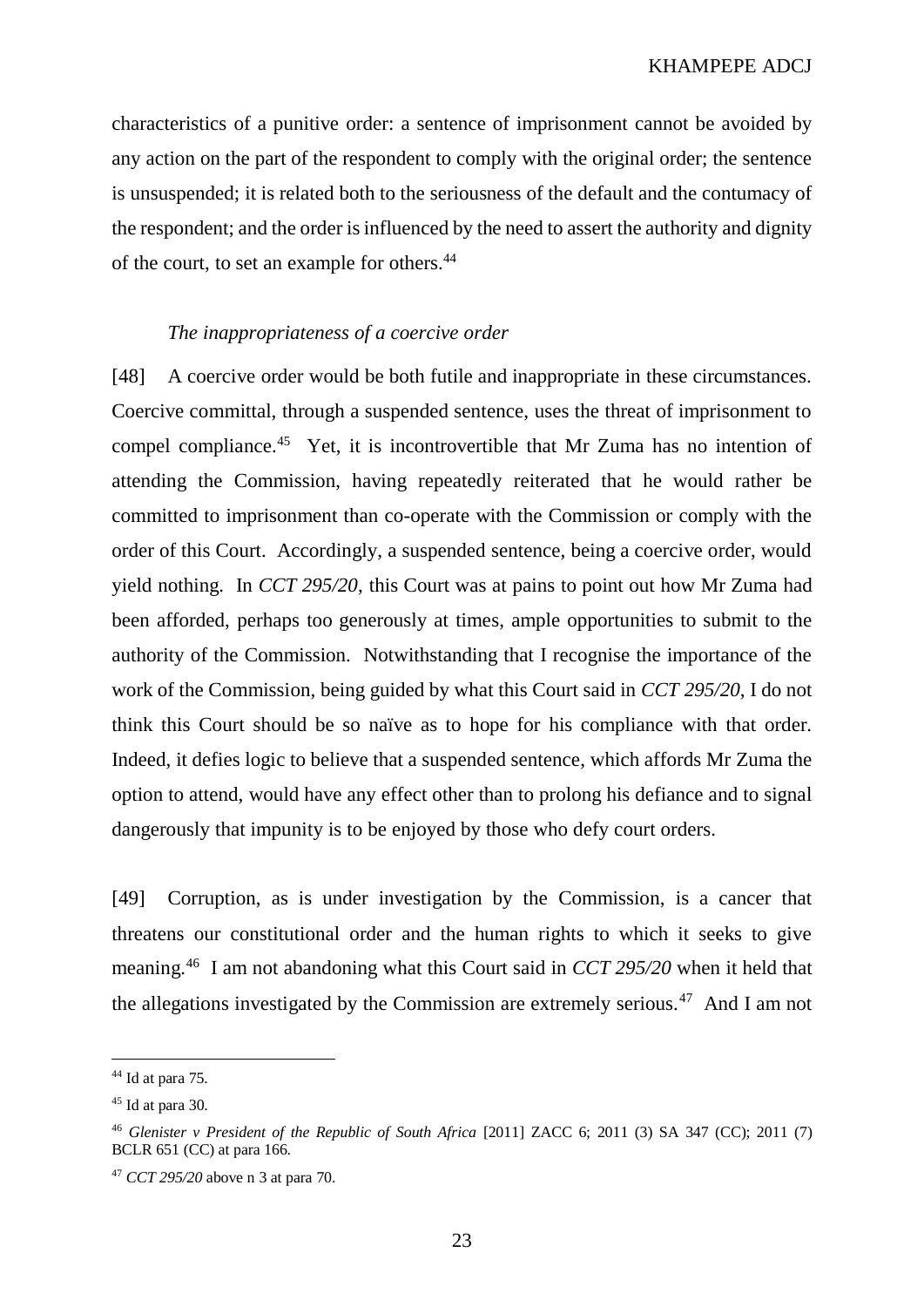departing from the view that Mr Zuma's testifying before the Commission is imperative, given that it was under his Presidency that the alleged corruption and malfeasance uncovered by the Public Protector, and now under investigation by the Commission, took place. Nor am I disputing that society holds a vested interest in the truth concerning serious allegations of State Capture, corruption and fraud being uncovered, because, if found to be veracious, these allegations would indeed implicate the constitutional order of the Republic itself.<sup>48</sup> According to Theron J, all of this culminates in the need to prioritise compelling Mr Zuma's compliance.<sup>49</sup> Notwithstanding all of what I have said above, I consider a purely punitive order to be the appropriate sanction because I am alive to the reality that there is simply no hope remaining that Mr Zuma will attend the Commission. At this stage, ordering and then expecting Mr Zuma's compliance with this Court's order is akin to flogging a dead horse. To the extent that the second judgment would have us persist in the flogging exercise, I cannot support such an approach, which I fear would render this judgment a *brutum fulmen* (an ineffectual legal judgment).

[50] Mr Zuma has demonstrated a marked disregard for the authority of this Court and is resolute in his refusal to participate in the Commission's proceedings. Thus, it is impossible to see that a coercive order would achieve any of the purposes of contempt proceedings: neither this Court's honour, nor the public's interest in Mr Zuma's testifying before the Commission, would be vindicated by the making of a coercive order. If anything, I am alert to the fact that the public has an equally important, if not more acute, interest in a functioning Judiciary than in Mr Zuma's testifying before the Commission. Given that any hope of Mr Zuma's attendance was long ago dashed on the rocks, I would rather ensure that this society is one in which deference is shown to the rule of law, than continue to try, with what I know will be to no avail, to compel this most recalcitrant of individuals. Compulsion will inevitably result in further acts of defiance and contempt.

 $48$  Id at paras 69-70.

<sup>49</sup> Second judgment at [\[191\]](#page-88-0) an[d \[260\].](#page-120-0)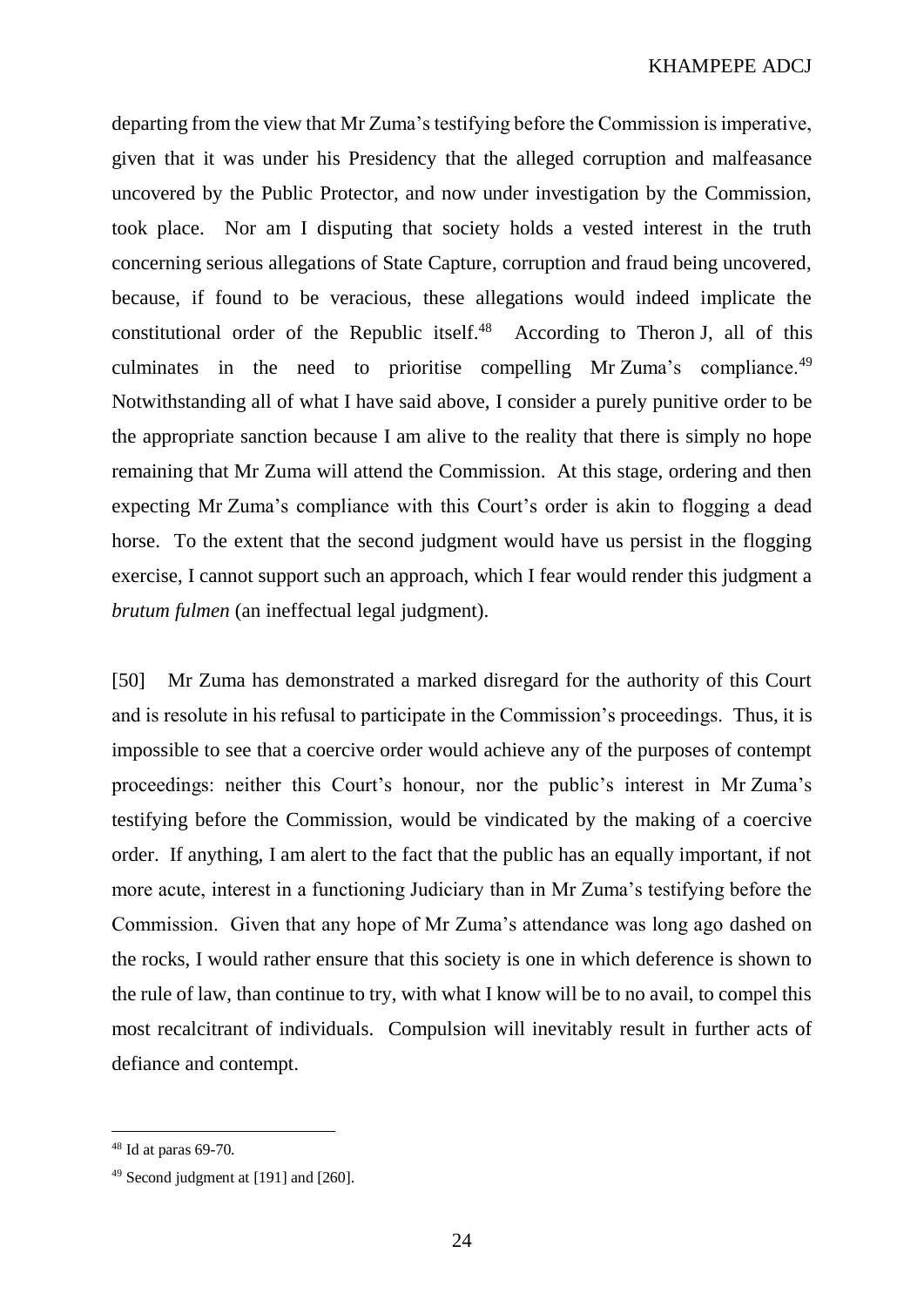[51] For all of the reasons set out above, I am likewise not convinced by HSF's proposal of a partially-suspended sentence. HSF argues that the public interest dictates an order in favour of compelling compliance with the order in *CCT 295/20*, and that a purely punitive order would compromise the public's interest as it would afford no opportunity for Mr Zuma to cure his contempt. I reiterate that, with or without a coercive order, Mr Zuma has made it clear that he will not purge his contempt. He has offered neither contrition nor apology, let alone any suggestion that he intends to obey an existing or future order of this Court. A partially suspended sentence equally muddies the waters in a matter where the appropriate sanction is glaringly obvious.

[52] I am further troubled by the fact that an order of committal that is conditional upon further non-compliance by Mr Zuma fails to address his already contemptuous conduct and wields no punitive power in respect of his conduct that is already, without more, worthy of rebuke. Were a coercive order to be made, the punitive effect of it would only operate upon future non-compliance, which is essentially to say that it would be that act of further non-compliance, as opposed to the already existing non-compliance, that would become punishable. Mr Zuma has done more than enough already to deserve a punitive sanction. A coercive order that employs the threat of imprisonment in the event of further non-compliance would be incapable of vindicating the extent to which this Court's authority has already been violated. As expounded in *Fakie*, a coercive order only incidentally vindicates a court's honour: mere incidental vindication is far from what is warranted in these circumstances, which demand direct and incisive vindication.

[53] Although I prefer the delineation by the minority in *Fakie* as to the purposes of coercive and punitive orders, I am alive to the fact that the majority rejected the idea that there is a bright line between the two, maintaining that the binary between seeking enforcement through a contempt order and vindicating the authority of the court may be a false one. It held that the enforcement of an order in contempt proceedings has a public dimension, and that it is almost impossible to disentangle the punitive from the

25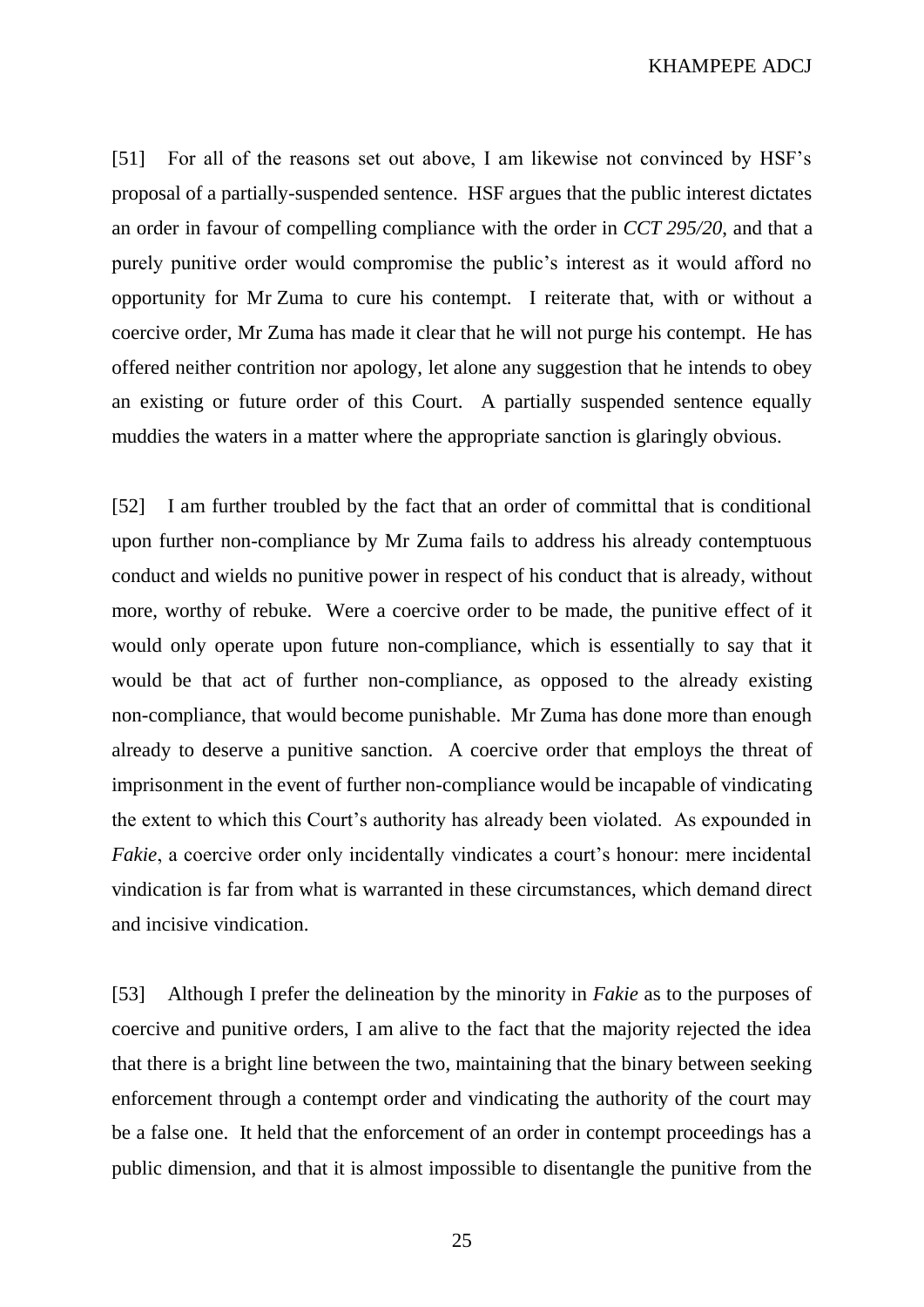coercive purposes of contempt orders.<sup>50</sup> The second judgment relies heavily on this point. It is pertinent then, that I express that I am not suggesting that a coercive order is always or inherently incapable of vindicating a court's authority. There may very well be circumstances in which a coercive order is capable, at the same time as ensuring compliance, of vindicating a court's honour and the integrity of the judicial process. However, this is not one of those cases. In these truly peculiar circumstances, it is impossible to see how either the public's interest in Mr Zuma's testifying before the Commission, or this Court's own interest in vindicating its integrity, would be satisfied by making a coercive order. If anything, a coercive order, likely only to be further defied, would plunge the integrity of this Court into even deeper waters.

[54] Whilst it is trite that this Court enjoys wide remedial discretion to determine appropriate relief, it is also trite that, in determining appropriate relief in contempt proceedings, this Court should be guided by the approach adopted by other courts. On numerous occasions, it has been confirmed that "the principal purpose of contempt of court proceedings when an order has been disobeyed has been the imposition of a penalty in order to vindicate the Court's honour consequent upon the disregard of its order  $\dots$  and to compel the performance thereof".<sup>51</sup> It is indeed the accepted practice in contempt matters to seek compliance, using punishment as a means of coercing same.<sup>52</sup> In other words, committal is ordered for coercive purposes and made conditional upon non-compliance with a mandamus or interdict.

<span id="page-25-0"></span><sup>50</sup> Similarly, in *Witham v Holloway* [1995] HCA 3 at para 15, the Australian High Court held that—

<sup>&</sup>quot;there is not a true dichotomy between proceedings in the public interest and proceedings in the interest of the individual. Even when proceedings are taken by the individual to secure the benefit of an order or undertaking that has not been complied with, there is also a public interest aspect in the sense that the proceedings also vindicate the court's authority. Moreover, the public interest in the administration of justice requires compliance with all orders and undertakings, whether or not compliance also serves individual or private interests."

<sup>51</sup> *Victoria Park Ratepayers' Association* above [n 25](#page-14-0) at para 19; *Protea Holdings* above [n 28](#page-16-0) at 868A-B; *Ferreira v Bezuidenhout* 1970 (1) SA 551 (O) at 552G. See also *Pheko II* above n [6](#page-5-0) at para 28 and *Meadow Glen Home Owners Association v City of Tshwane Metropolitan Municipality* [2014] ZASCA 209; 2015 (2) SA 413 (SCA) (*Meadow Glen*) at para 16 where the Supreme Court of Appeal held that "[a]lthough some punitive element is involved, the main objectives of contempt proceedings are to vindicate the authority of court and coerce litigants into complying with court orders".

<sup>52</sup> *Cape Times Ltd v Union Trades Directories (Pty) Ltd* 1956 (1) SA 105 (N) (*Cape Times*).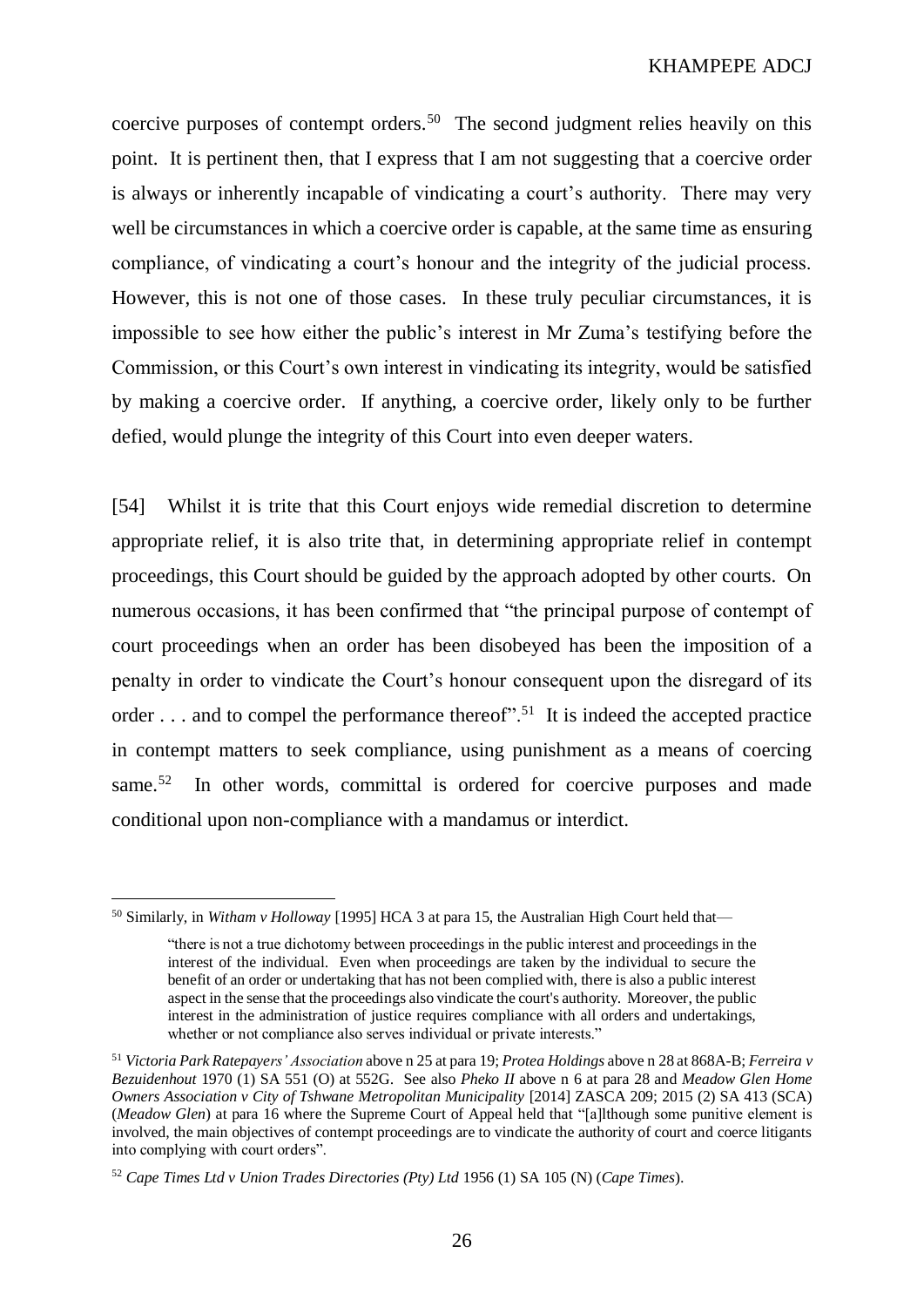[55] In *Protea Holdings*, the Court held that, despite giving anxious consideration as to whether or not to order direct imprisonment—

"I must, however, bear in mind that a Court is loath to restrict the personal liberty of the individual in matters of this kind . . . and that, if a period of imprisonment in this type of case is imposed, it is usually or often suspended."<sup>53</sup>

To the extent that the second judgment stresses this,<sup>54</sup> it is not wrong. Moreover, I cannot ignore the fact that I have yet to come across a case in which a solely punitive order of immediate committal has been made, or where punishment is not calculated to coerce the recalcitrant to comply with the initial order.<sup>55</sup>

[56] However, I am alive to the fact that the case before us is so markedly distinct from any matter that has preceded it, that it exceeds the expectations of legal precedent. The result is that, despite my efforts, I have found very little solace in our jurisprudence. The extent and gravity of the contempt in this matter is singularly unprecedented and absolutely inimitable. All of the cases to which I have had regard are woefully inadequate in the face of these circumstances. For instance, coercive orders tend to be accompanied by a reasonable hope that the contemnor will desist from their contempt.<sup>56</sup> The factual matrix of this matter has served to undermine the usefulness of precedent at almost every turn. Whereas in other cases there was reason to hope for compliance, as I have already said, there is no hope to be had that Mr Zuma will desist from his contempt. So, I cannot think of anything more inappropriate than ordering a fine or a suspended period of imprisonment.

<sup>53</sup> *Protea Holdings* above n [28](#page-16-0) at 872B-C.

<sup>54</sup> Second judgment at [\[151\]](#page-69-0)[-\[152\].](#page-70-0)

<sup>55</sup> For example, *Cape Times* above n [52](#page-25-0) at 120D-G.

<sup>56</sup> *Protea Holdings* above n [28](#page-16-0) at 872C-D where a fine with a period of imprisonment was ordered and "suspended on certain conditions [because] one hopes that this will have a salutary effect on the respondents and ensure that they desist from and do not repeat their conduct".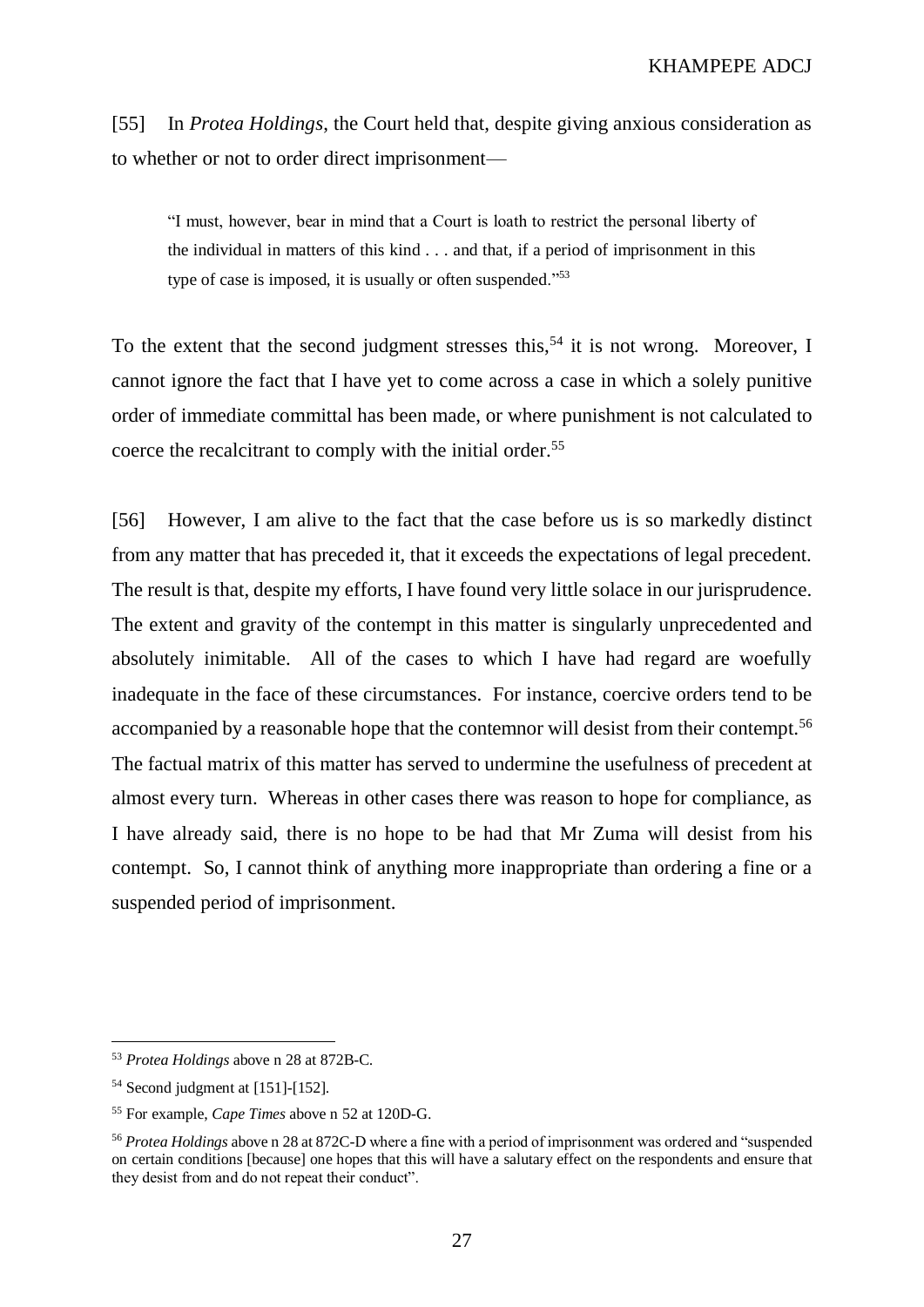[57] I acknowledge that the decision at which I arrive, namely an order of direct committal, may constitute an unprecedented step forward on the trajectory of contempt litigation. That being said, I am wholeheartedly of the view that this flows from legal precedent, as I will demonstrate. After all, it is not this judgment that is coming up for the first time with the idea that a purely punitive order is possible under our law. This judgment may be unprecedented, then, only to the extent that it does actually impose a punitive sanction. In that regard, let me say that there can be no better time, and no case more unprecedented, than this with which I am seized. To the extent that the second judgment insinuates that I am creating precedent to punish Mr Zuma alone,  $57 \text{ my Sister}$ is mistaken. I do no more than apply the law, cautiously, to these new and unusual circumstances.

[58] Although I acknowledge that, for the most part, our jurisprudence has left me up the creek without a paddle, I must say that it is perilous to rely on irrelevant precedent, and I find the second judgment's reliance on *Botha*<sup>58</sup> to be misplaced. The second judgment suggests that *Botha* is analogous with the matter we are seized with.<sup>59</sup> It suggests that, because in that case, Mr Botha, upon refusing to give evidence before the Truth and Reconciliation Commission (TRC) in breach of the Commissions Act, was subsequently referred to the prosecuting authority, we should do the same here. Let me emphasise that this matter is unequivocally distinguishable: that was not a case of contempt of court. Thus, a cause of action in contempt of court proceedings was never available to the TRC. The present matter differs drastically in this regard, because the Commission obtained an order of this Court declaring that Mr Zuma must comply with its directives and summonses. It is this order of court that Mr Zuma is in breach of, not the Commissions Act. So, to imply that the applicant ought to have done what the TRC did is an illogical and indefensible proposition. It would be nonsensical for this Court to tell a litigant that she or he is not entitled to exercise a rightful cause of action on the

<sup>57</sup> Second judgment at [\[191\].](#page-88-0)

<sup>58</sup> *S v Botha* 1999 (2) SACR 261 (C) (*Botha*).

 $59$  Second judgment at [\[251\]](#page-115-0)[-\[255\].](#page-117-0)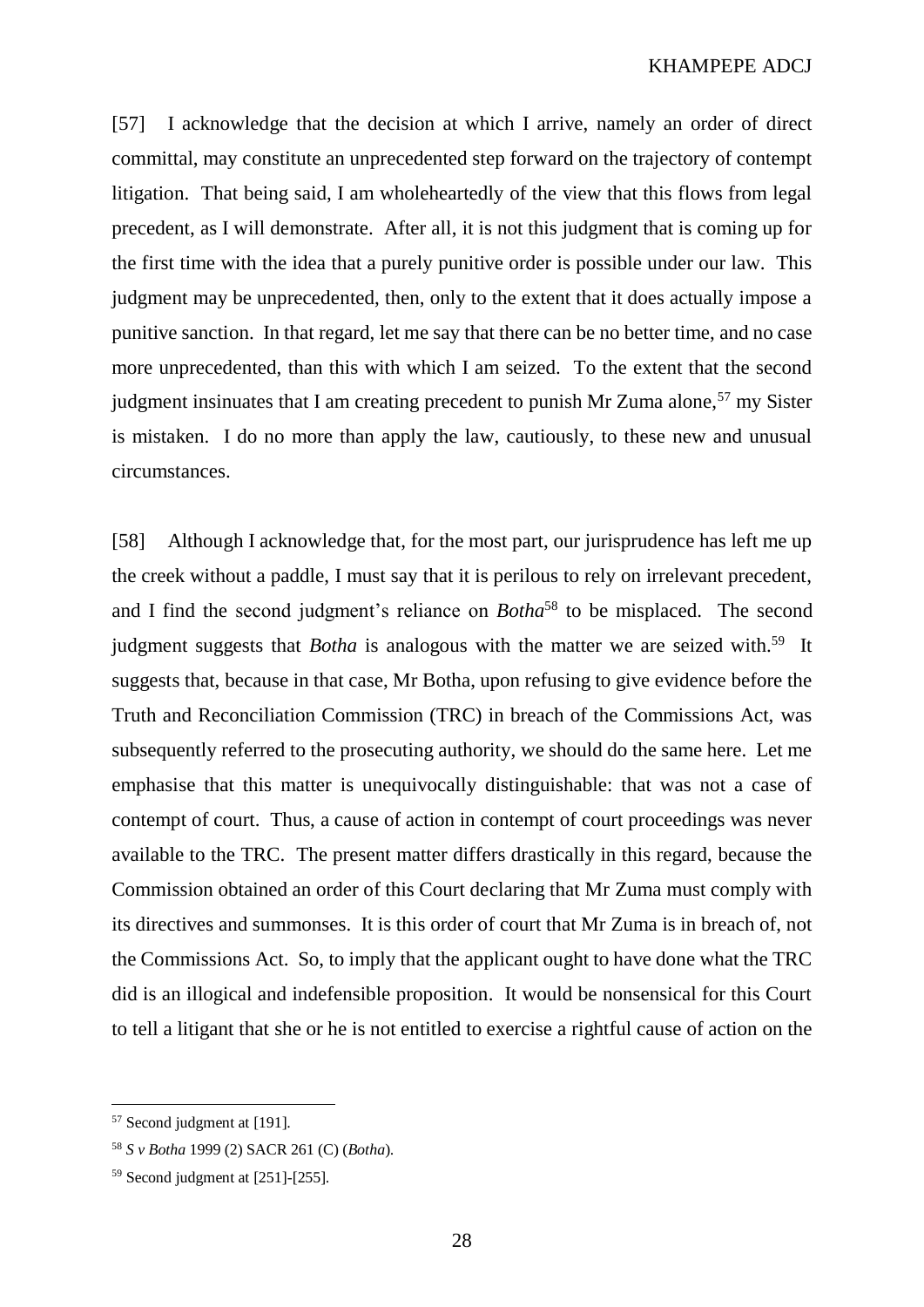basis that another litigant, who never bore that same right, took a different course of action.

## *The importance of ensuring that court orders are obeyed*

[59] It cannot be gainsaid that orders of court bind all to whom they apply.<sup>60</sup> In fact, all orders of court, whether correctly or incorrectly granted, have to be obeyed unless they are properly set aside.<sup>61</sup> This, in addition to typifying common sense, the Constitution itself enjoins. Section 165(5) of the Constitution itself provides that an order or decision binds all persons to whom it applies. The reason being that ensuring the effectiveness of the Judiciary is an imperative. This has been confirmed in multiple cases, including *Mjeni,* in which the Court stated that "there is no doubt, I venture to say, that [complying with court orders] constitutes the most important and fundamental duty imposed upon the State by the Constitution".<sup>62</sup> On this, the then Chief Justice Mahomed, writing extra-curially in 1998, said:

<span id="page-28-0"></span>"The exact boundaries of judicial power have varied from time to time and from country to country, but the principle of an independent Judiciary goes to the very heart of sustainable democracy based on the rule of law. Subvert it and you subvert the very foundations of the civilisation which it protects . . . . What judicial independence means in principle is simply the right and the duty of Judges to perform the function of judicial adjudication through an application of their own integrity and the law, without any actual or perceived, direct or indirect interference from or dependence on any person or institution."<sup>63</sup>

[60] As this Court held in *Tasima I*, "the obligation to obey court orders has at its heart the very effectiveness and legitimacy of the judicial system . . . and is the stanchion

<sup>60</sup> *Pheko II* above [n 6](#page-5-0) at para 1 and *Victoria Park Ratepayers' Association* above n [25](#page-14-0) at para 22.

<sup>61</sup> *Culverwell v Beira* 1992 (4) SA 490 (W) at 494A.

<sup>62</sup> *Mjeni v Minister of Health and Welfare, Eastern Cape* 2000 (4) SA 446 (Tk) at 452C-E, which was cited by Kirk-Cohen J in *Federation of Governing Bodies of South African Schools v MEC for Education, Gauteng* [2016] ZACC 14; 2016 (4) SA 546 (CC); 2016 (8) BCLR 1050 (CC) at 678G-679A.

<sup>63</sup> Mahomed CJ in a speech published in (1998) 115 *SALJ* 111 at 112, as quoted in *Federation of Governing Bodies of South African Schools* id at 679C-E.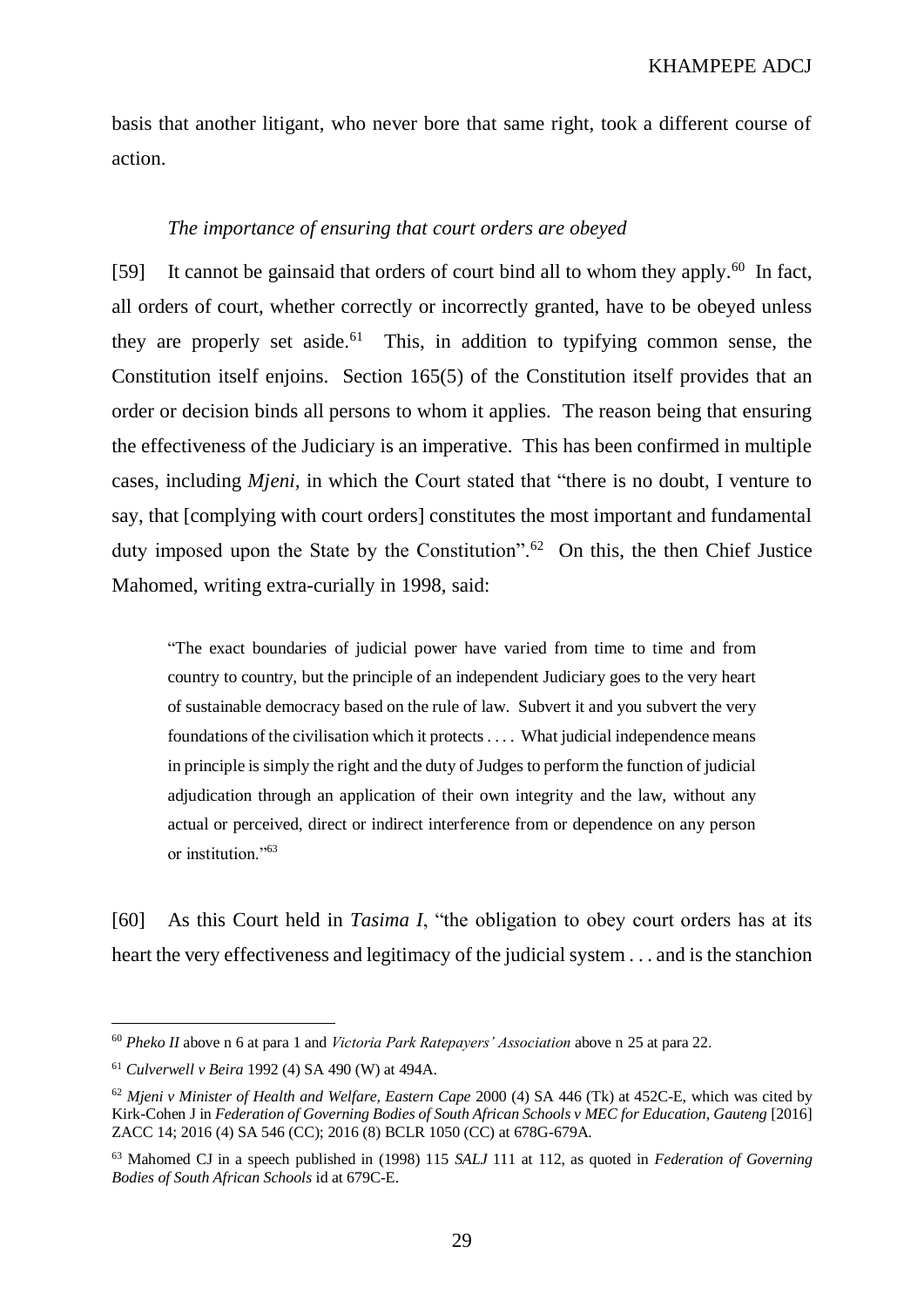around which a State founded on the supremacy of the Constitution and the rule of law is built".<sup>64</sup> It is perspicuous that the constitutional right of access to courts will be rendered an illusion unless orders made by courts are capable of being enforced by those in whose favour the orders were made.<sup>65</sup> In *SALC*, it was said that "if the State, an organ of State or State official does not abide by court orders, the democratic edifice will crumble stone by stone until it collapses and chaos ensues".<sup>66</sup> A complete denial of judicial mechanisms "would render meaningless the whole process of taking disputes to courts for adjudication and that is a recipe for chaos and disorder".<sup>67</sup> Accordingly, it is necessary for this Court to send, by virtue of a punitive sanction, an unequivocal message that its orders must be obeyed.

[61] Finally, I hasten to point out that "contempt of court is not an issue *inter-partes* [(between the parties)]; it is an issue between the court and the party who has not complied with a mandatory order of court".<sup>68</sup> Notwithstanding that this order derives its life force from *CCT 295/20,* these proceedings are a different creature altogether. We are not required to pursue the same purpose as we did in *CCT 295/20*: to order Mr Zuma to attend the Commission. Indeed, in *Pheko II*, this Court noted that "[a]t its origin the crime being denounced is the crime of disrespecting the courts, and ultimately the rule of law".<sup>69</sup> Although the harm caused to successful litigants, like the applicant, through contempt of court is by no means unimportant, the overall damage caused to society by conduct that poses the risk of rendering the Judiciary ineffective and eventually powerless is at the very heart of why our law forbids such conduct. Therefore, as I have already said, the mischief I am called upon to address is not that

<sup>64</sup> *Department of Transport v Tasima (Pty) Limited* [2016] ZACC 39; 2017 (2) SA 622 (CC); 2017 (1) BCLR 1 (CC) (*Tasima I*) at para 183.

<sup>65</sup> *Federation of Governing Bodies of South African Schools* above [n 62](#page-28-0) at 679E-G.

<sup>66</sup> *Southern Africa Litigation Centre v Minister of Justice and Constitutional Development* 2015 (5) SA 1 (GP) (*SALC*) at para 37.2.

<sup>67</sup> *Federation of Governing Bodies of South African Schools* above [n 62](#page-28-0) at 678F-G.

<sup>68</sup> Id at 673C-D, which was reiterated by Cameron JA in *Fakie* above [n 8](#page-6-0) at para 38.

<sup>69</sup> *Pheko II* above [n 6](#page-5-0) at para 31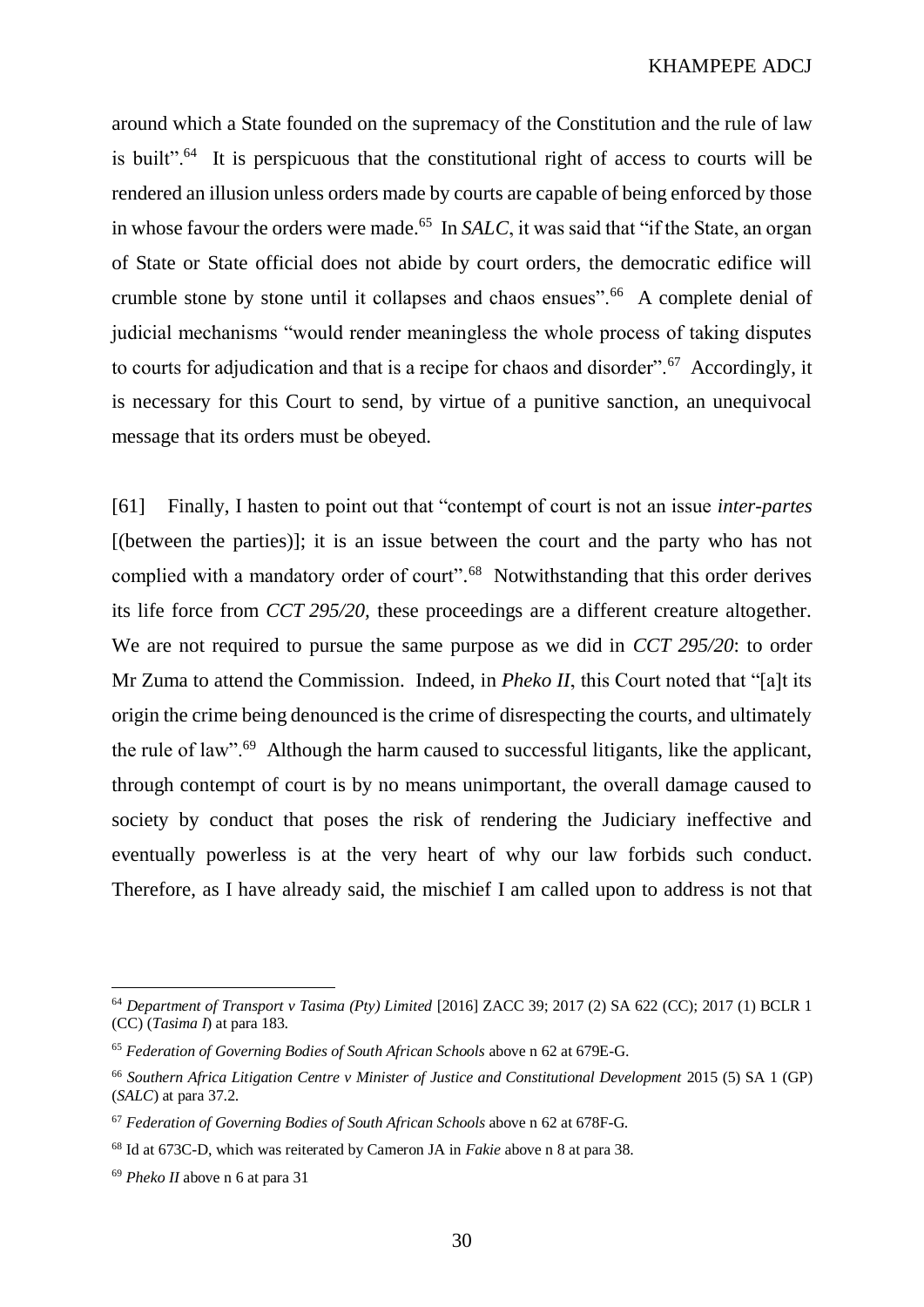Mr Zuma failed to comply with the summons, but rather, that he failed to comply with the order of this Court.

[62] Notwithstanding this, I might have been persuaded to compel compliance had I been given a single reason to believe doing so would be a fruitful exercise. As it will not be fruitful, I defer to what was said in *Victoria Park Ratepayers' Association*:

"Contempt of court is not merely a means by which a frustrated successful litigant is able to force his or her opponent to obey a court order. Whenever a litigant fails or refuses to obey a court order, he or she thereby undermines the Constitution. That, in turn, means that the court called upon to commit such a litigant for his or her contempt is not only dealing with the individual interest of the frustrated successful litigant but also, as importantly, acting as guardian of the public interest."70

Indeed, at the core of these contempt proceedings lies not only the integrity of this Court and the Judiciary, but the vindication of the Constitution itself.<sup>71</sup>

### *Mr Zuma's constitutional rights in respect of sanction*

[63] Since all of this led this Court in the direction of an unsuspended order of committal, this Court was alive to the need to consider, and indeed safeguard, Mr Zuma's constitutional right to freedom. Accordingly, we issued directions on 9 April 2021, in which we invited Mr Zuma to file an affidavit on an appropriate sanction and sentence in the event that he is found to be in contempt of this Court's order.<sup>72</sup> The reason behind this was that this Court is acutely aware that contempt

<sup>70</sup> *Victoria Park Ratepayers' Association* above n [25](#page-14-0) at para 23.

<sup>71</sup> Id where it was stated:

<sup>&</sup>quot;[I]t is clear that contempt of court is not merely a mechanism for the enforcement of court orders. The jurisdiction of the superior courts to commit recalcitrant litigants for contempt of court when they fail or refuse to obey court orders has at its heart the very effectiveness and legitimacy of the judicial system. In this sense, contempt of court must be viewed in a particularly serious light in a constitutional State such as ours that is based on the democratic values listed in section 1 of the Constitution, particularly those of constitutional supremacy and the rule of law."

<sup>72</sup> The directions issued by this Court on 9 April 2021 directed Mr Zuma to file written submissions in the following terms: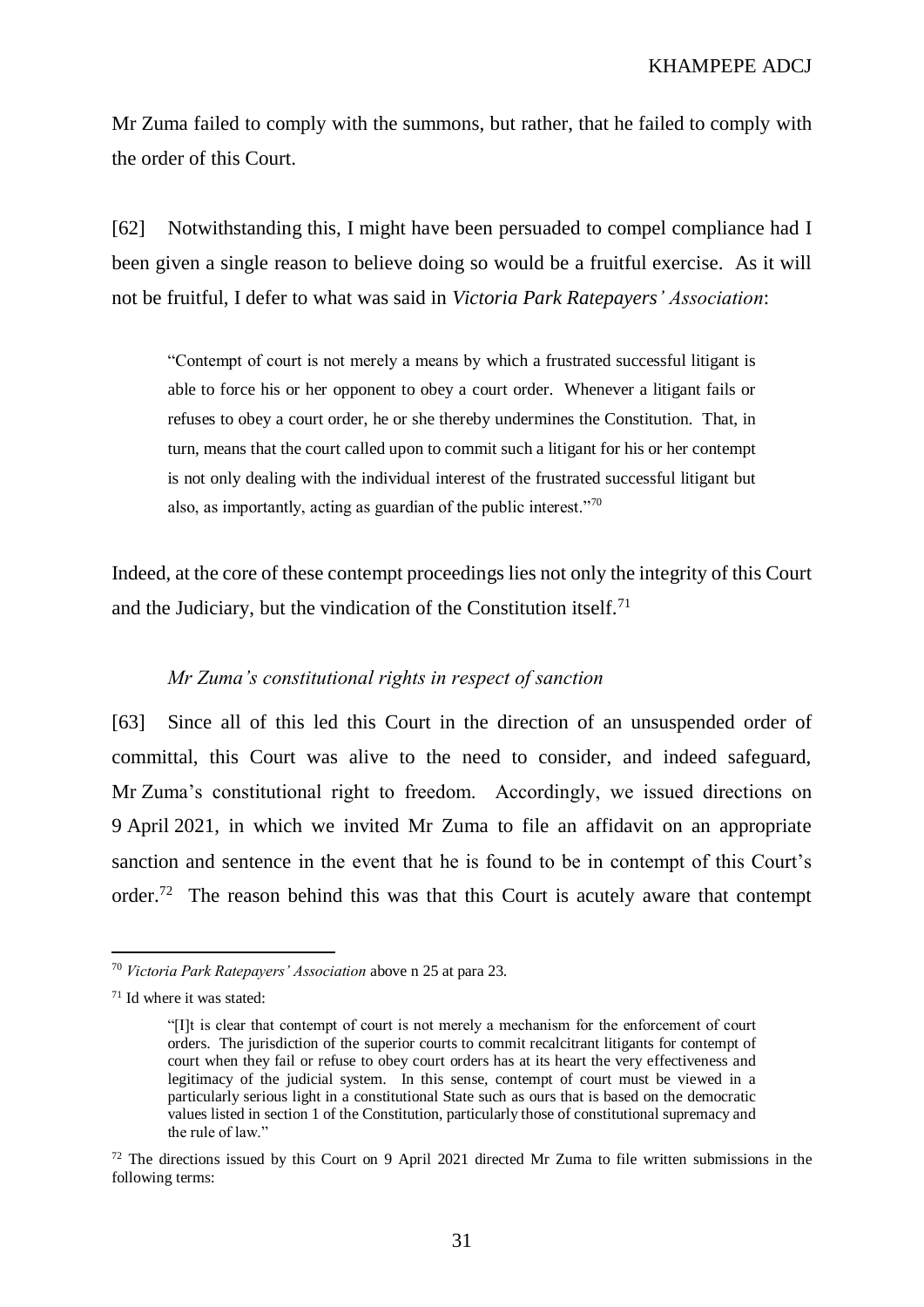proceedings are hybrid in nature as, although brought by civil process, they have a criminal component. 73 We issued the directions mindful of that criminal component.

<span id="page-31-0"></span>[64] After conviction in a conventional criminal trial, it is a violation of an accused person's right to a fair trial under section 35 of the Constitution to proceed to impose a sentence without affording her or him an opportunity to say something in mitigation of sentence. The right to be afforded an opportunity to say something in mitigation of sentence flows from the residual fair trial right contained in section 35(3) of the Constitution. The right is residual because section 35(3) stipulates that it "includes" a number of itemised fair trial rights. And our jurisprudence has repeatedly affirmed that ordinarily the words "includes" or "including" mean that what is being itemised does not constitute an exhaustive list.<sup>74</sup> So, the right to a fair trial entails more than the rights that are specifically itemised. Under the Constitution, being afforded an opportunity to say something on an appropriate sentence or in mitigation of sentence is a right, and not merely a privilege extended to an accused person upon request.

[65] However, this is not a conventional criminal trial. And, I emphasise that I am alive and deferential to the jurisprudence of this Court that affirms that "a respondent in contempt proceedings . . . is not an 'accused person' as envisioned by section 35 of the Constitution".<sup>75</sup>

"To sum up:

<sup>&</sup>quot;The first respondent is directed to file an affidavit of no longer than 15 pages on or before Wednesday, 14 April 2021 on the following issues:

a) In the event that the first respondent is found to be guilty of the alleged contempt of court, what constitutes the appropriate sanction; and

b) In the event that this Court deems committal to be appropriate, the nature and magnitude of sentence that should be imposed, supported by reasons."

<sup>73</sup> See *S v Beyers* 1968 (3) SA 70 (A) at 80C-E (*Beyers*) where it was held that although the proceedings are or may be civil in nature, the contempt constitutes a criminal offence.

<sup>74</sup> See *New Nation Movement NPC v President of the Republic of South Africa* [2020] ZACC 11; 2020 (6) SA 257 (CC); 2020 (8) BCLR 950 (CC) at para 17 and *Minister of Health v New Clicks South Africa (Pty) Limited* [2005] ZACC 14; 2006 (2) SA 311 (CC); 2006 (1) BCLR 1 (CC) at para 455.

<sup>75</sup> *Pheko II* above n [6](#page-5-0) at para 36 where this Court affirmed the Supreme Court of Appeal's reasoning in *Fakie* above n [8](#page-6-0) which held, at para 42: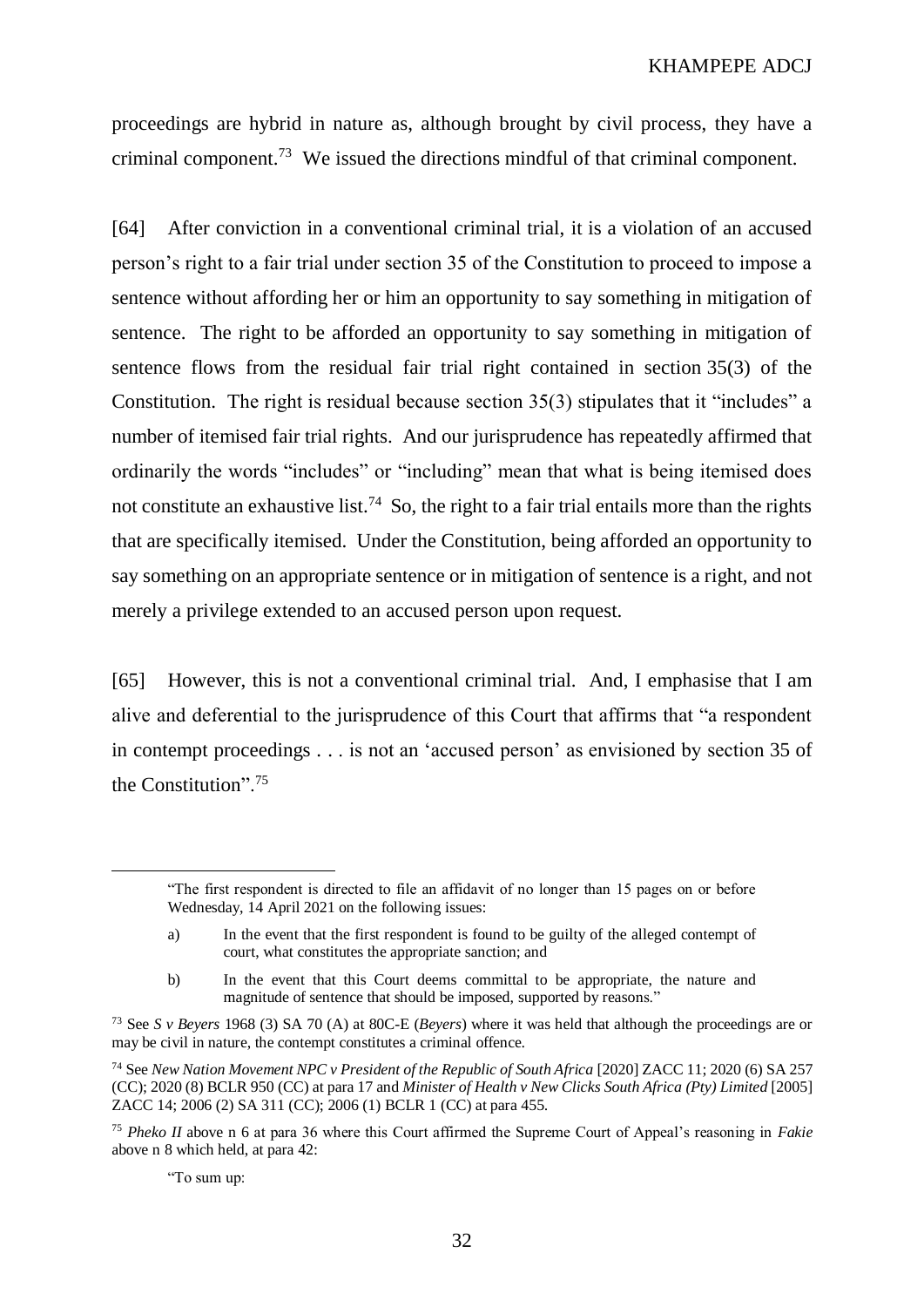[66] Notwithstanding this distinction, Mr Zuma does indeed face the prospect of imprisonment for unlawful conduct that our law defines as an offence. It is useful and instructive to consider the Supreme Court of Appeal's characterisation of a contempt application, which it describes as "a peculiar amalgam, for it is a civil proceeding that invokes a criminal sanction or its threat".<sup>76</sup> In dealing with this sui generis process, it further held:

"[I]n interpreting the ambit of the right's procedural aspect, it seems to me entirely appropriate to regard the position of a respondent in punitive committal proceedings as closely analogous to that of an accused person; and therefore, in determining whether the relief can be granted without violating section 12 [of the Bill of Rights], to afford the respondent such substantially similar protections as are appropriate to motion proceedings . . . .

I follow this path because the civil process for a contempt committal is an oddity that is distinctive in its combination of civil and criminal elements, and it seems undesirable to straitjacket it into the protections expressly designed for a criminal accused under section 35. Certainly, not all of the rights under that provision will be appropriate to or could easily be grafted onto the hybrid process."<sup>77</sup>

[67] What is undoubtedly apparent from this is that, although a contemnor in contempt proceedings does not elegantly fit into the category of an accused person for the purposes of the protections afforded by section 35, he or she remains entitled to his or her rights in terms of section  $12^{78}$  And, to the extent that I acknowledge the

 $\overline{a}$ 

"Everyone has the right to freedom and security of the person, which includes the right—

(a) not to be deprived of freedom arbitrarily or without just cause;

<sup>(</sup>a) The civil contempt procedure is a valuable and important mechanism for securing compliance with court orders, and survives constitutional scrutiny in the form of a motion court application adapted to constitutional requirements.

<sup>(</sup>b) The respondent in such proceedings is not an 'accused person', but is entitled to analogous protections as are appropriate to motion proceedings."

<sup>76</sup> *Fakie* id at para 8.

 $77$  Id at paras 25-6.

<sup>&</sup>lt;sup>78</sup> Section 12(1) of the Constitution states: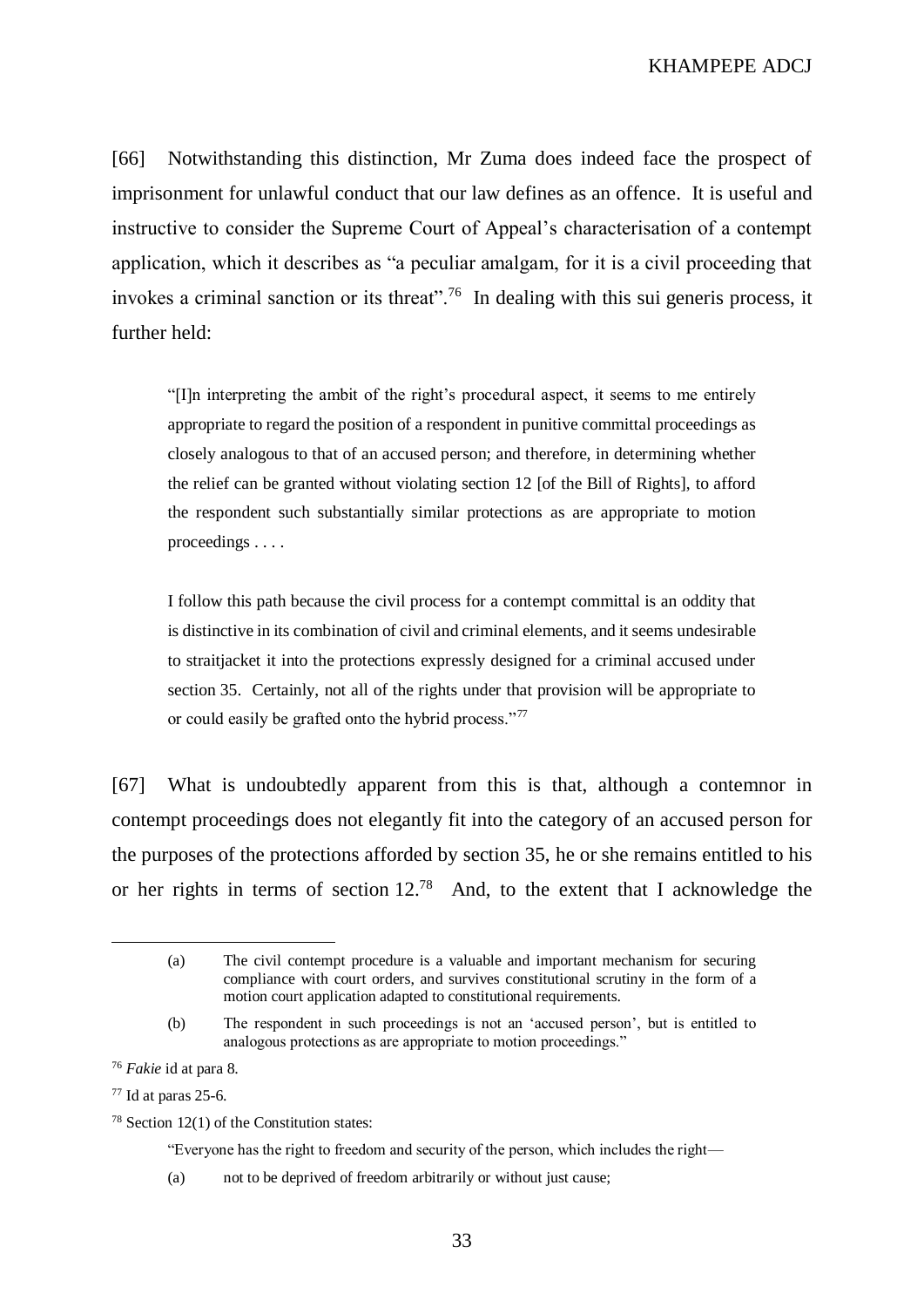importance of section 12, this judgment does not differ from that of my Sister, Theron J.<sup>79</sup> Importantly, section 12 includes the right not to be deprived of freedom arbitrarily or without just cause. This Court has, on numerous occasions, confirmed that this right entails both substantive and procedural protections. $80$  On the procedural front, the right requires that no one be deprived of physical freedom unless a fair procedure has been followed. In *De Lange*, O'Regan J went as far as interpreting the procedural protection afforded by the right not to be deprived of freedom arbitrarily as demanding "a high standard of procedural fairness".<sup>81</sup> This principle was echoed in *Fakie*, where the Court held that—

"[t]here can be no reason why these protections should not apply also where a civil applicant seeks an alleged contemnor's committal to prison as punishment for non-compliance. This is not because the respondent in such an application must inevitably be regarded as an 'accused person' for the purposes of section 35 of the Bill of Rights. On the contrary . . . it does not seem correct to me to insist that such a respondent falls or fits within section 35. Section 12 of the Bill of Rights grants those who are not accused of any offence the right to freedom and security of the person, which includes the right not only 'not to be detained without trial', but 'not to be deprived of freedom arbitrarily or without just cause'. This provision affords both substantive and procedural protection, and an application for committal for contempt must avoid infringing it."<sup>82</sup>

[68] Therefore, although a contemnor is not an accused person as envisaged by section 35, the fair procedure required by section 12 may, depending on the

<sup>(</sup>b) not to be detained without trial;

<sup>(</sup>c) to be free from all forms of violence from either public or private sources;

<sup>(</sup>d) not to be tortured in any way; and

<sup>(</sup>e) not to be treated or punished in a cruel, inhuman or degrading way."

<sup>79</sup> Second judgment at [\[197\]](#page-90-0)[-\[198\].](#page-90-1)

<sup>&</sup>lt;sup>80</sup> See *Smit v Minister of Justice and Correctional Services* [2020] ZACC 29; 2021 (3) BCLR 219 (CC) at paras 101-2; *S v Boesak* [2000] ZACC 25; 2001 (1) SA 912 (CC); 2001 (1) BCLR 36 (CC) at para 37; *De Lange v Smuts N.O.* [1998] ZACC 6; 1998 (3) SA 785 (CC); 1998 (7) BCLR 779 (CC) at paras 22-3; and *Bernstein v Bester N.N.O.* [1996] ZACC 2; 1996 (2) SA 751; 1996 (4) BCLR 449 at para 145.

<sup>81</sup> *De Lange* id at para 147.

<sup>82</sup> *Fakie* above n [8](#page-6-0) at para 24.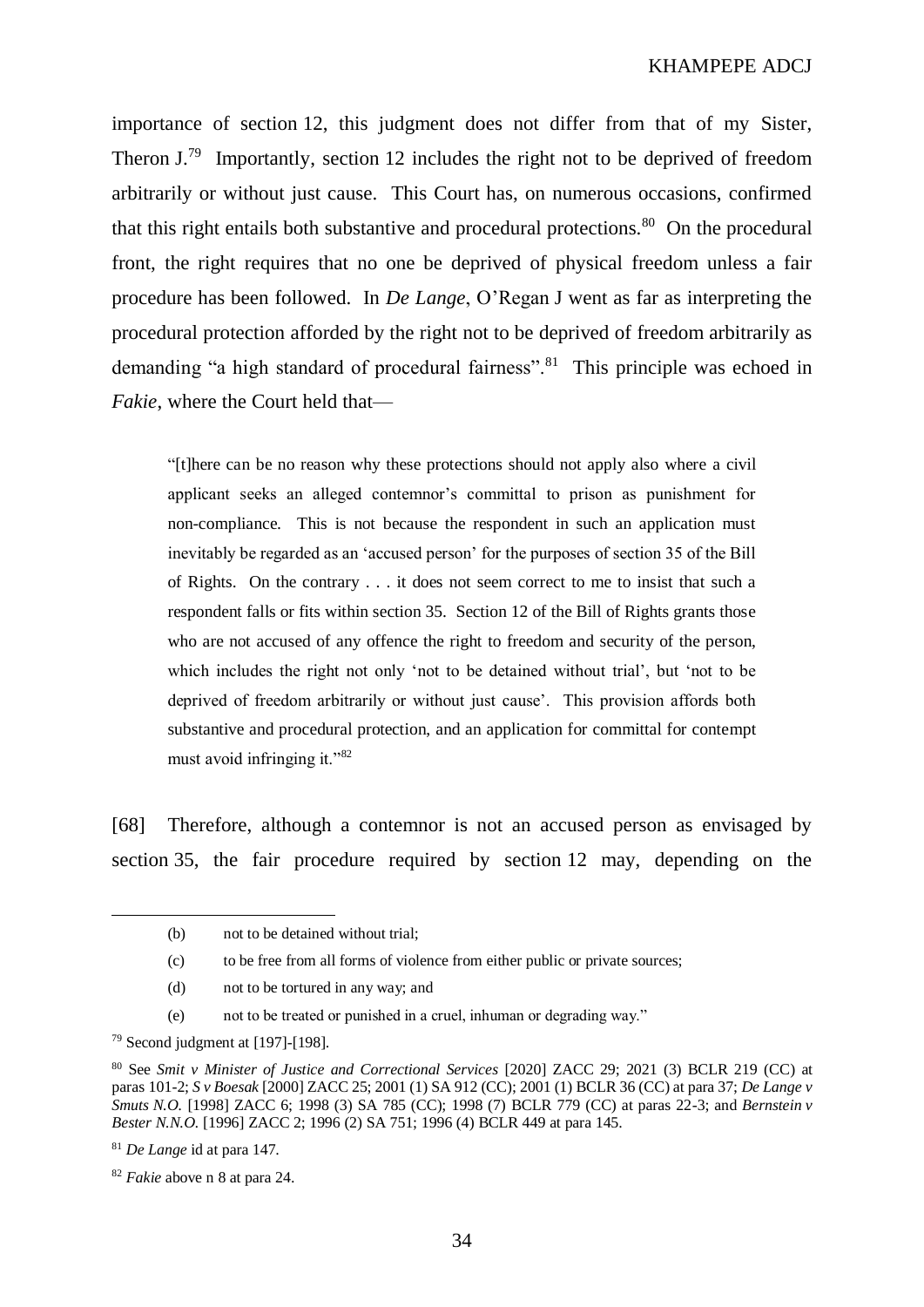circumstances, necessitate a process that is akin to that afforded by section 35. I have already noted that section 35(3) affords an accused person a residual fair trial right to say something in mitigation of sentence. $83$  Taking away the liberty of an individual is a drastic step. Affording her or him an opportunity to say something in mitigation of sentence, as is the case under the residual fair trial right, is the least that a court can do before taking that drastic step. Especially since the principle that a person ought to be afforded an opportunity to be heard in matters where their rights or interests are affected permeates our law regarding fair procedure. Indeed, it is even considered unfair to take administrative action against an individual without affording her or him an opportunity to make representations.<sup>84</sup> It must then follow that it is untenable to impose a criminal sentence on a person without affording her or him an opportunity to say something on an appropriate sanction. After all, a criminal sanction has the potential of so serious a consequence as depriving an individual of their constitutional right to freedom.

[69] It is unsurprising then that, in the context of conventional criminal proceedings, after pronouncing a conviction, courts always, and indeed must, invite an accused person to say something in mitigation of sentence. Even in pre-constitutional times, a practice existed in terms of which courts afforded accused persons an opportunity to address them before sentence. This was captured thus by Williamson JA in *Bresler*:

"[I]f a request is properly made by the defence to lead evidence or to address in mitigation a court should accede thereto. In order to avoid possible misunderstanding between the bench and the accused or his representative, the most desirable practice would be for a criminal court always to ask the defence after verdict whether it is desired to say anything in regard to sentence, even if there be no actual obligation on the court to make such an enquiry."<sup>85</sup>

<sup>&</sup>lt;sup>83</sup> See my explanation of this residual fair trial right in [\[64\]](#page-31-0) above.

<sup>84</sup> See *Walele v City of Cape Town* [2008] ZACC 11; 2008 (6) SA 129 (CC); 2008 (11) BCLR 1067 (CC) at paras 27-8.

<sup>85</sup> *S v Bresler* 1967 (2) SA 451 (A) (*Bresler*) at 456D-F. See also *S v Leso* 1975 (3) SA 694 (A) (*Leso*) at 695H, where Van Blerk JA, held that "[a]lthough a convicted person does not have a statutory right to address the Court on sentence, through usage such a right has been afforded to [her or] him in practice". As was the case in *Bresler*, in *Leso* the Court proceeded from the premise that it was incumbent upon an accused person to make a request to say something on sentence. Two things are worth mentioning. First, the Court in *Bresler* held that a desirable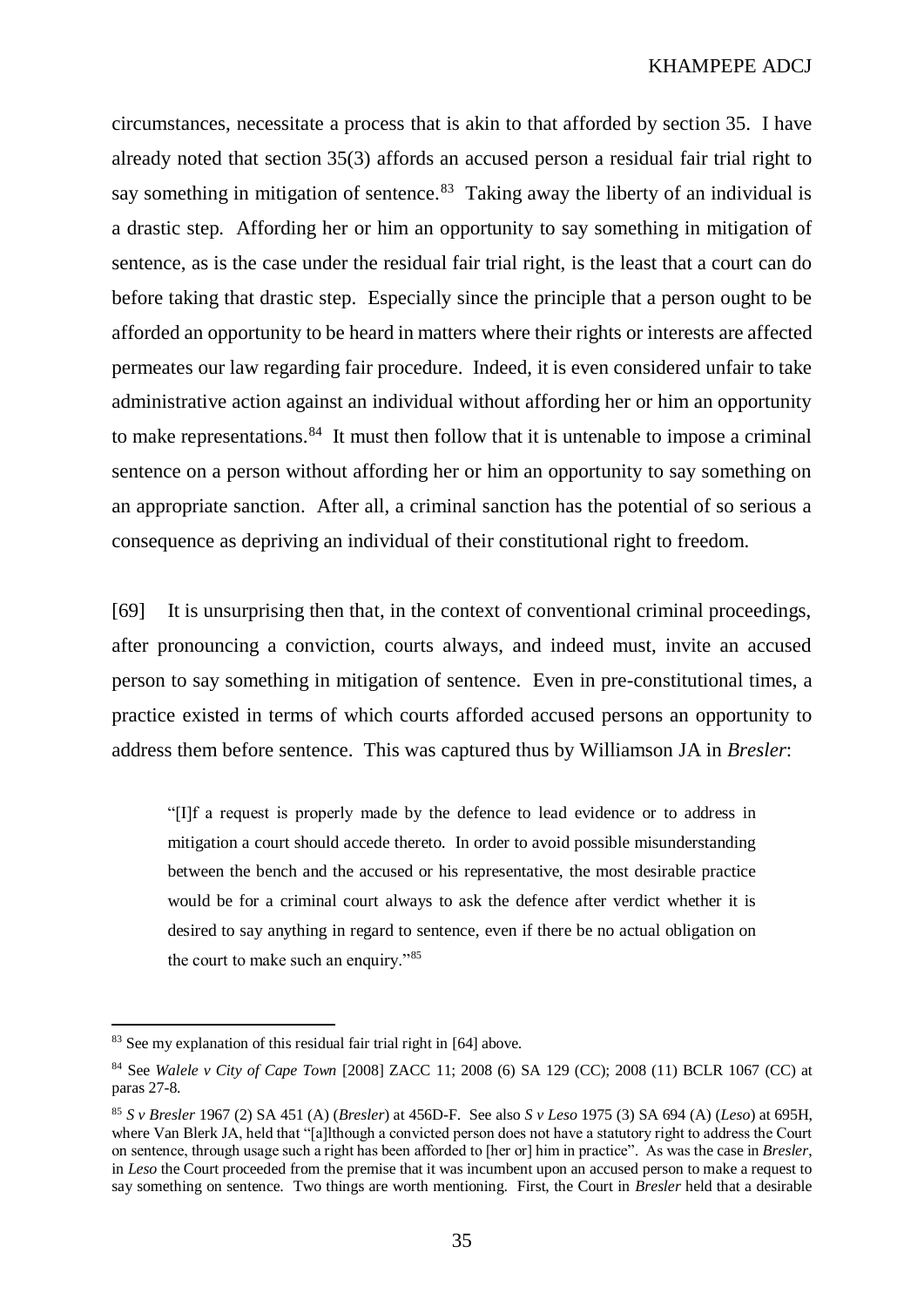This is a time-honoured and commonplace fair trial right practice. Time-honoured because, even before the dawn of our constitutional democracy and the constitutionalisation of the fair trial right, our courts have followed the practice for many decades. I would add that the practice is salutary. This is because it recognises the truism that, on a matter like sentence that so intimately and adversely affects an accused person, a court cannot rightly think that nothing coming from the accused person can ever bear relevance to, and possibly influence, the determination of an appropriate sentence.

[70] By issuing the directions, this Court afforded Mr Zuma this unexceptional, commonplace entitlement to a fair process dictated by section 12 of the Constitution in a manner comparable to the section 35 residual fair trial right. This, because of the looming drastic step of depriving him of his freedom.

[71] The applicant notified Mr Zuma of its intention to seek a term of imprisonment of two years. Mr Zuma made it abundantly clear that he was not going to co-operate in the conduct of these proceedings. Does that automatically mean that we should not have afforded him this constitutionally guaranteed opportunity? The answer is a resounding no. A court is duty bound magnanimously to afford a litigant all the rights to which all litigants are entitled. That is so regardless of the attitude that a particular litigant may have displayed towards the court. It was only fair, therefore, to extend to Mr Zuma the same procedural protection that is enjoyed by all people whose section 12 right stands to be severely curtailed. For pragmatic reasons, the main difference between the procedure followed in this matter and that which is ordinarily followed in a criminal trial is that, since contempt proceedings deal with guilt and sentence in one process, the invitation was sent out before we reached a decision on the question of guilt.

practice was that an accused must always be invited to say something on sentence, if she or he so wished. Second, courts adopted this practice even before there was any constitutional obligation on them so to do.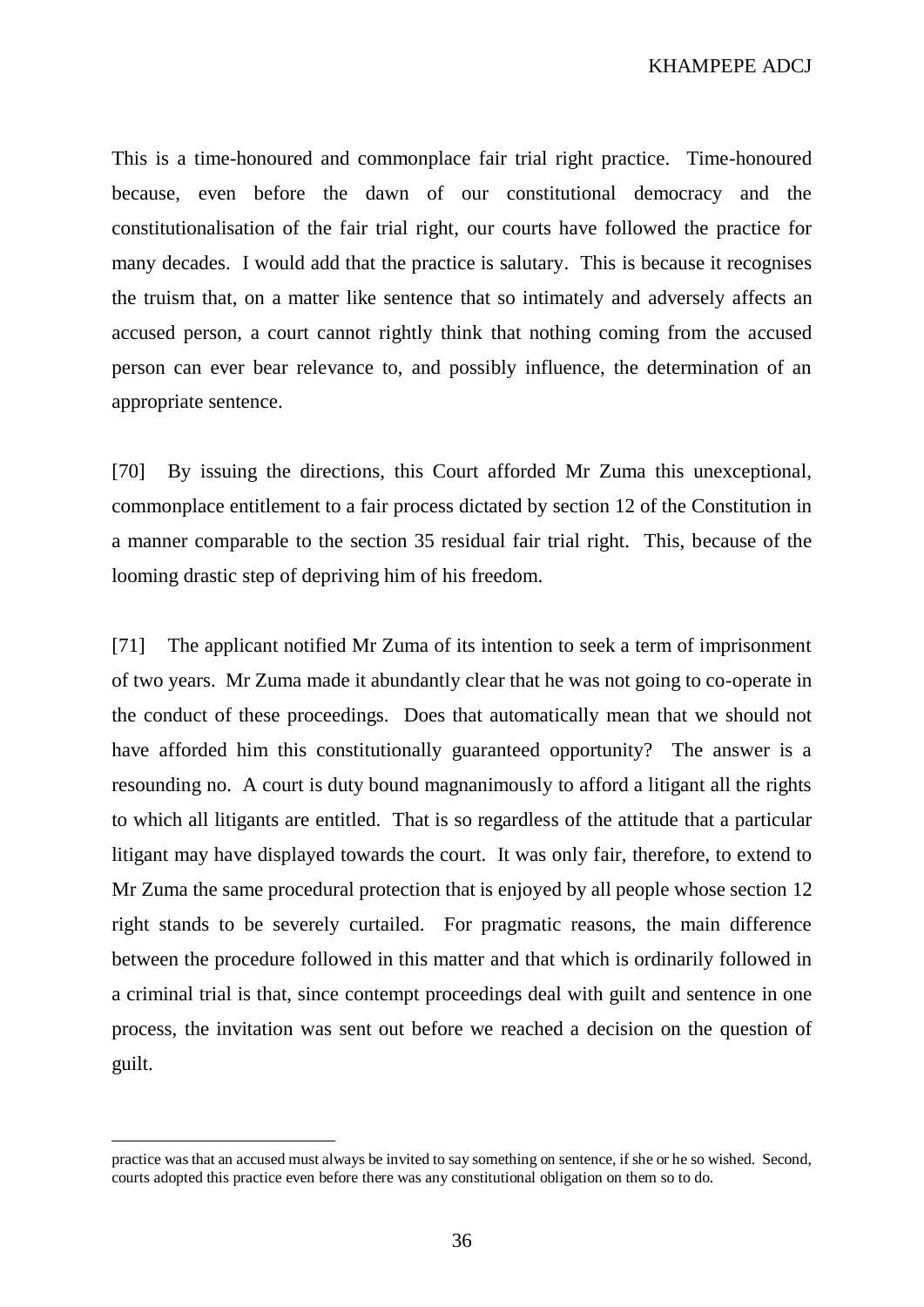[72] In response to the directions, Mr Zuma addressed a 21-page, unsigned letter to this Court. He did not depose to and file an affidavit of no more than 15 pages, as he was directed to do. Accordingly, it can only be said that this response was patently, and defiantly, non-compliant with the directions. Unfortunately, but not entirely unexpectedly, Mr Zuma once again squandered an opportunity to follow and respect this country's legal processes which guarantee all citizens fairness and equality before the law. His conduct demonstrates a deliberate choice to, instead of furnishing this Court with mitigating factors, once again air his views through inflammatory statements intended to undermine this Court's authority and portray himself as a victim of the law. All of this, besides being scandalous, is totally irrelevant to the question of sanction upon which he was directed to make submissions.

[73] It is unbecoming and irresponsible of a person in Mr Zuma's position to wilfully undermine the law in this way. Mr Zuma had every right and opportunity to defend his rights, but he chose, time and time again, to publicly reject and vilify the Judiciary entirely. I have already detailed the lengths to which this Court has gone in this matter to safeguard Mr Zuma's rights despite his insolence towards this Court. Consequently, there is no sound or logical basis on which Mr Zuma can claim to have been treated unfairly or victimised by this Court. His attempts to evoke public sympathy through such allegations fly in the face of reason. They are an insult to the constitutional dispensation for which so many women and men fought and lost their lives.

[74] It is on this basis that I must address a fundamental point on which this judgment and the second judgment diverge. The second judgment concludes that the process followed in these proceedings constitutes a violation of Mr Zuma's section 35 rights,  $86$ and then proceeds to engage in a section 36 limitations analysis.<sup>87</sup> My Sister suggests that Mr Zuma is entitled to each of the fair trial rights included in section  $35$ <sup>88</sup> which leads her to state that I fixate on only one of these rights and conclude, illogically, she

<sup>86</sup> Second judgment at [\[205\].](#page-94-0)

<sup>87</sup> Id from [\[217\].](#page-101-0)

<sup>88</sup> Id a[t \[200\]](#page-91-0)[-\[201\].](#page-92-0)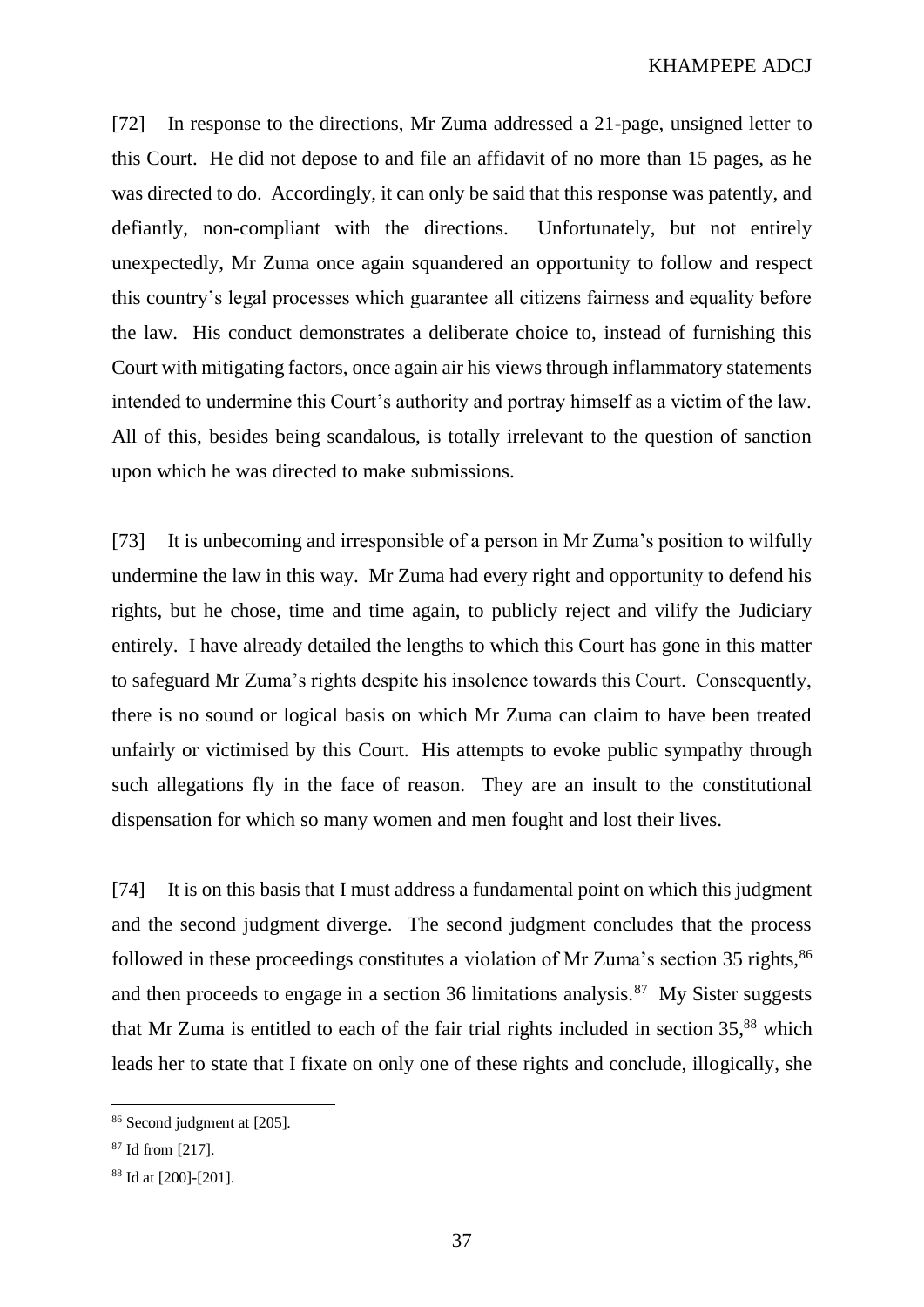suggests, that because one procedural right has been afforded there is no need to consider the others.<sup>89</sup> In short, my Sister concludes that I have "trammelled" over the constitutional rights of Mr Zuma as an alleged contemnor.<sup>90</sup>

[75] Firstly, I am compelled to point out that I see no reasonable way of reconciling the second judgment's reasoning on this particular point with the jurisprudence of this Court and the Supreme Court of Appeal which concludes, in no uncertain terms, that a contemnor in civil contempt proceedings does not fit the description of an accused person for the purposes of section 35.<sup>91</sup> I have already dealt with this extensively. It is uncontroversial that he was not afforded each and every single one of the protections of section 35, because he was not an accused person, and was never entitled to all of them.

[76] It can be inferred that my Sister is of the view that the sanction sought by the applicant in these proceedings has the consequence of transforming Mr Zuma into an accused person. But I cannot agree. Ordinary criminal proceedings differ vastly from civil contempt proceedings, and it cannot be that something as simple as a party's, in this case, the applicant's, pleadings can have the effect of marrying these two markedly distinct concepts. Secondly, and in any event, I am satisfied that this Court has taken cautious steps to ensure that Mr Zuma's rights, enshrined in section 12 and buttressed by section 35, as canvassed above, have been protected during the course of these proceedings. Indeed, I am satisfied that this Court took appropriate steps, mindful of what has been said by this Court in the past of the seriousness of implicating a person's personal liberty, "to afford [Mr Zuma] such substantially similar protections as are appropriate to motion proceedings".<sup>92</sup>

[77] I shall not belabour this point any further, other than to emphasise that it is perspicuous that contempt of court may be brought through civil proceedings, and that

<sup>89</sup> Id a[t \[216\].](#page-100-0)

<sup>90</sup> Id a[t \[143\].](#page-66-0)

<sup>&</sup>lt;sup>91</sup> See [\[65\].](#page-31-0)

<sup>92</sup> See *Fakie* above n [8](#page-6-0) at para 25.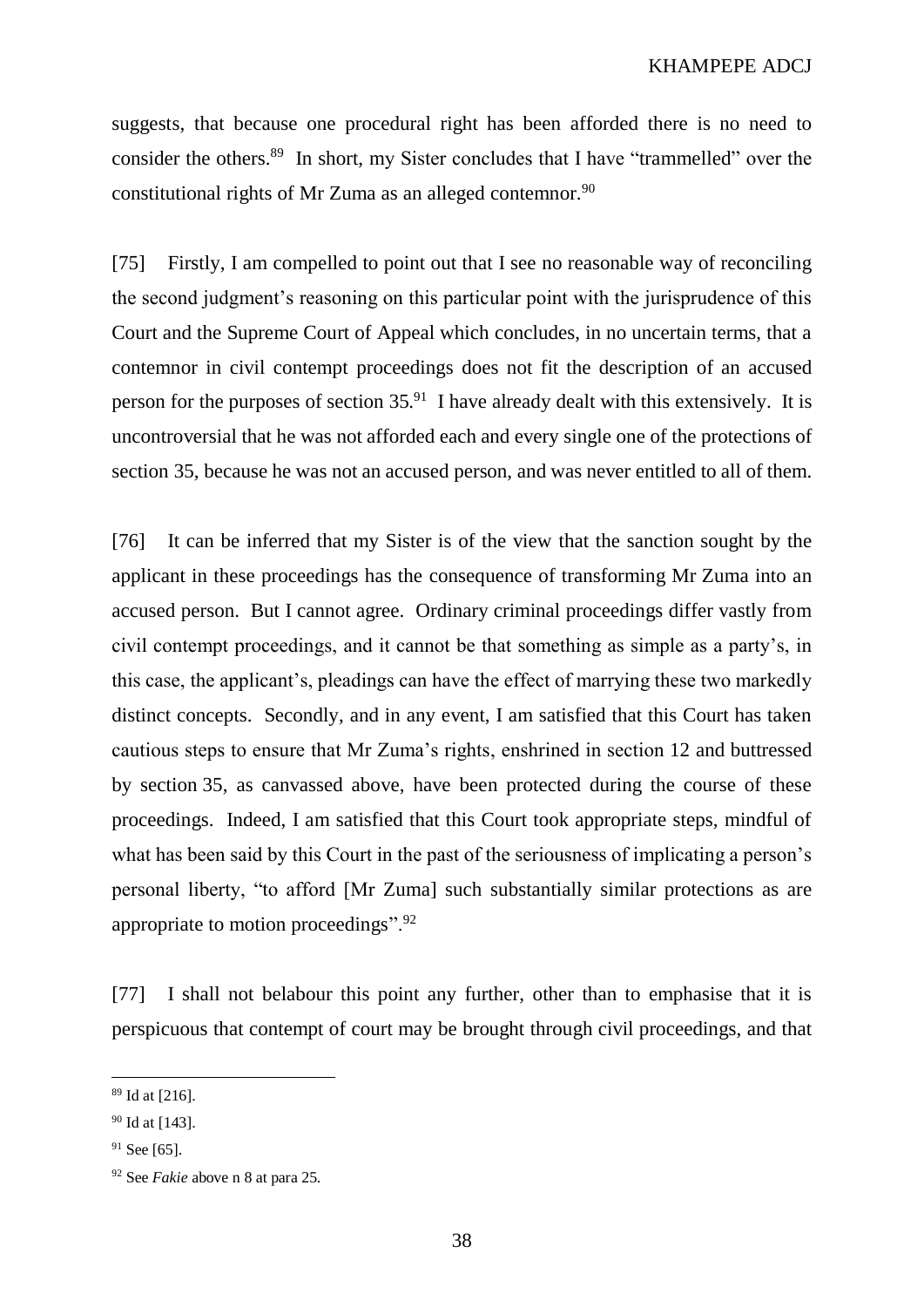many of the specific rights listed in section 35(3) cannot fit comfortably, or at all, within these motion proceedings. I agree with Cameron JA that "not all of the rights under that provision will be appropriate to or could easily be grafted onto the hybrid process".<sup>93</sup> This is because the section 35 rights were crafted with the specific criminal process in mind. Moreover, if one is prepared to accept that contempt of court may be litigated through civil proceedings, as our jurisprudence unequivocally does, it is simply unavoidable that a contemnor in civil proceedings will not be categorised as an accused person and enjoy each of the rights enshrined in section 35. Thus, since the constitutional rights to which Mr Zuma was entitled have in no way been limited or disregarded by this Court in determining this matter, a justification analysis under section 36(1) simply does not arise.

[78] Because the constitutionality of my judgment is impugned so forcefully by the second judgment, it is necessary for me to address a specific point raised by my Sister. Theron J expresses great discomfort with the fact that this matter was brought directly and on urgent basis to this Court, effectively compromising Mr Zuma's right of appeal to, or review by, a higher court in terms of section  $35(3)(0)^{94}$ .

[79] Firstly, it is because of the efforts to which this Court has gone to encourage Mr Zuma's participation and protect his constitutional rights, that I find it troubling that the second judgment remains adamant that this Court is causing prejudice to a contemnor, like Mr Zuma, where it sits as a court of first and final instance. Whilst this judgment indeed cannot be appealed, this Court afforded Mr Zuma multiple opportunities to place relevant material before it. He has dismissed those opportunities with disdain.

[80] Secondly, as I have already explained, Mr Zuma simply does not enjoy an accused person's right of appeal. Further, the Constitution categorically allows the

 $93$  Id at para 26.

<sup>94</sup> Second judgment at [\[209\].](#page-96-0)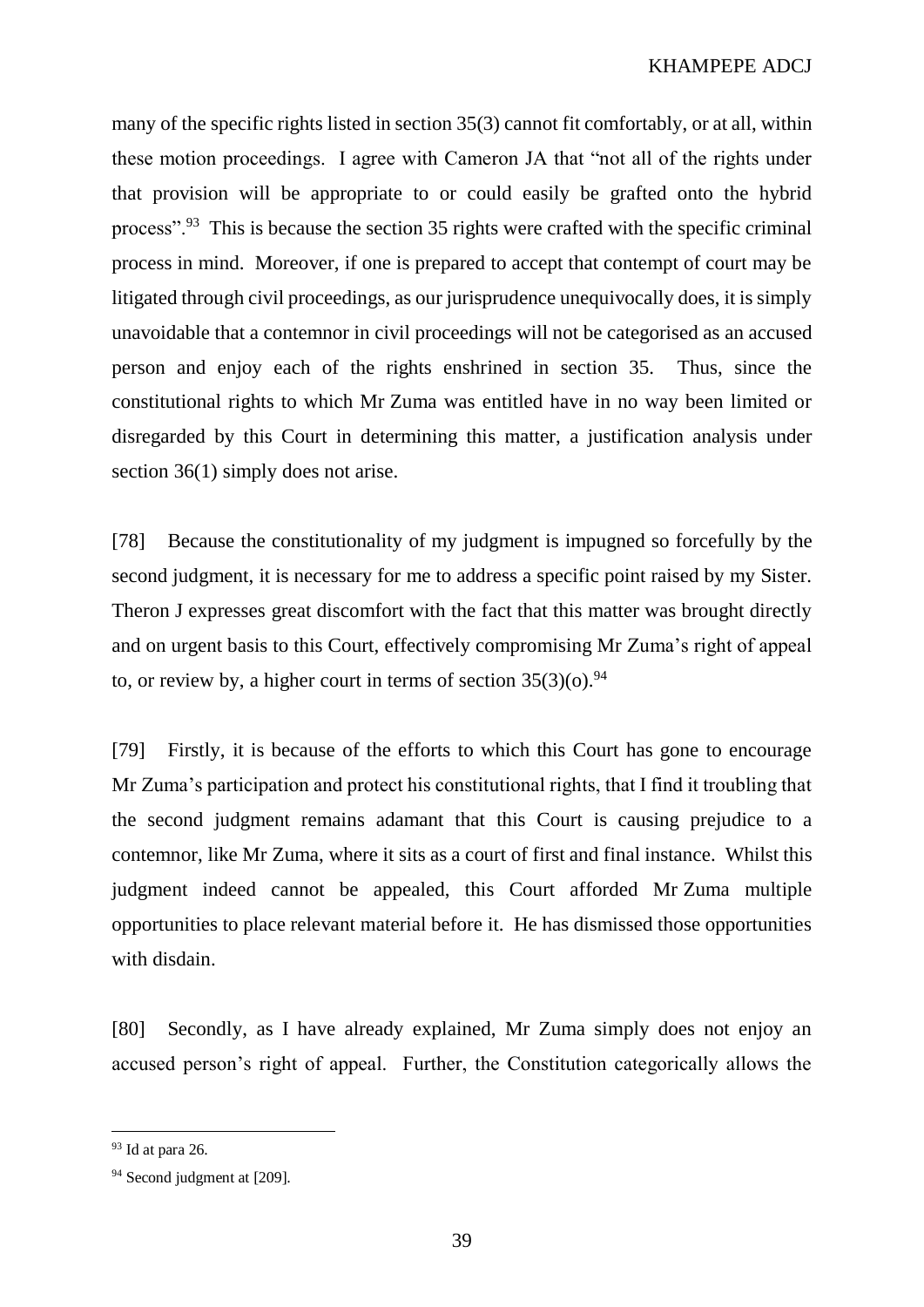denial of the right of appeal by empowering this Court to entertain matters by way of direct access. So, the Constitution itself has, in its wisdom (or rather that of its framers), seen fit to take away the right of appeal in those instances where direct access is warranted. It is extraordinarily unlikely that direct access would be granted in the case of an ordinary criminal trial concerning an accused person. Indeed, if this were to happen, I would share my Sister's concern that it would constitute an infringement on the accused person's right of appeal in terms of section 35. But that is not the kind of matter that is before this Court in these proceedings. The true debate on appealability in this matter, then, turns on whether direct access is warranted. If it is, *cadit quaestio* (that is the end of the matter). The right of appeal simply does not arise. To suggest otherwise would contradict the very provision in the Constitution that permits direct access. I have already demonstrated that direct access is warranted.

[81] The administration of justice justifies my disposing of this matter on this urgent and direct basis. Theron J has, herself, referred to an important passage from Mamabolo,<sup>95</sup> that bears repetition here. In that case Kriegler J notably held:

"It should also be noted that we are not concerned here with the kind of case where the orderly progress of judicial proceedings is disrupted, possibly requiring quick and effective judicial intervention in order to permit the administration of justice to continue unhindered. Here we are not looking at measures to nip disruptive conduct in the bud, but at occurrences that by definition occur only after the conclusion of a particular case or possibly unrelated to any particular case. Swift intervention is not necessary.

. . .

In such cases there is no pressing need for firm or swift measures to preserve the integrity of the judicial process. If punitive steps are indeed warranted by criticism so egregious as to demand them, there is no reason why the ordinary mechanisms of the criminal justice system cannot be employed."<sup>96</sup>

<sup>&</sup>lt;sup>95</sup> Second judgment at [\[161\].](#page-74-0)

<sup>96</sup> *Mamabolo* above [n 2](#page-3-0) at paras 52 and 57.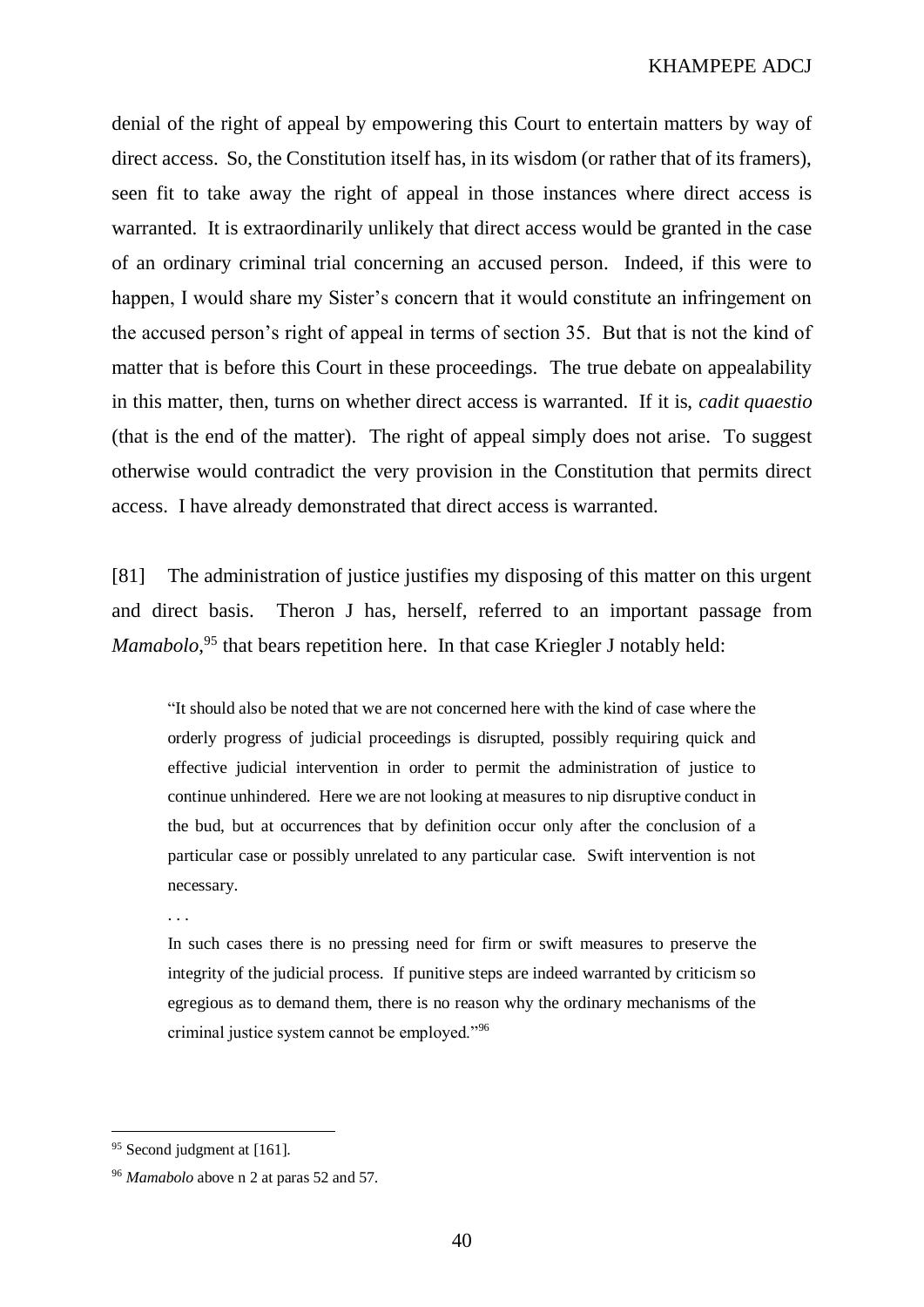[82] I must acknowledge that, although the Court in that case was dealing with an entirely different form of contempt, the circumstances were sufficiently analogous for Kriegler J's statement of the law to find application here. Of course, my Sister and I rely on this passage for different reasons, but I hasten to point out that the matter we are currently seized with is precisely the kind of case that Kriegler J imagined would trigger a "pressing need for firm or swift measures". At its core, this matter is about an egregious threat posed to the authority of the Constitution, the integrity of the judicial process, and the dignity of this Court. If these circumstances do not warrant "swift and effective judicial intervention", then I do not know what will. And I am not disturbed by the fact that this intervention may not be appealable for it is the administration of justice that requires this intervention.

[83] I also hasten to highlight a contradiction in the second judgment's conclusion on constitutionality. The second judgment ultimately finds that this judgment, and the process followed by the applicant, is unconstitutional because it permits a punitive order of committal to be made without a justificatory coercive sanction. It makes this finding alongside two significant acknowledgements. Firstly, it acknowledges that our jurisprudence has affirmatively held that contempt of court proceedings are consistent with the Constitution. Secondly, it acknowledges that the ordinary sanction in contempt proceedings is a suspended order of committal, contingent on an order compelling compliance with the impugned court order. My difficulty then, with the second judgment's pronouncement on the constitutionality of these proceedings, is that I do not see how the act of suspending an order of committal can cure the constitutional defects so forcefully alleged by the second judgment.

[84] It has always been open to this Court to grant a suspended order of committal and direct Mr Zuma's compliance with the order in *CCT 295/20*. Even the second judgment concludes that this would have been the correct and constitutionally compliant approach. $97$  Herein lies the problem with the reasoning of the second

<sup>&</sup>lt;sup>97</sup> Second judgment at [\[267\].](#page-124-0)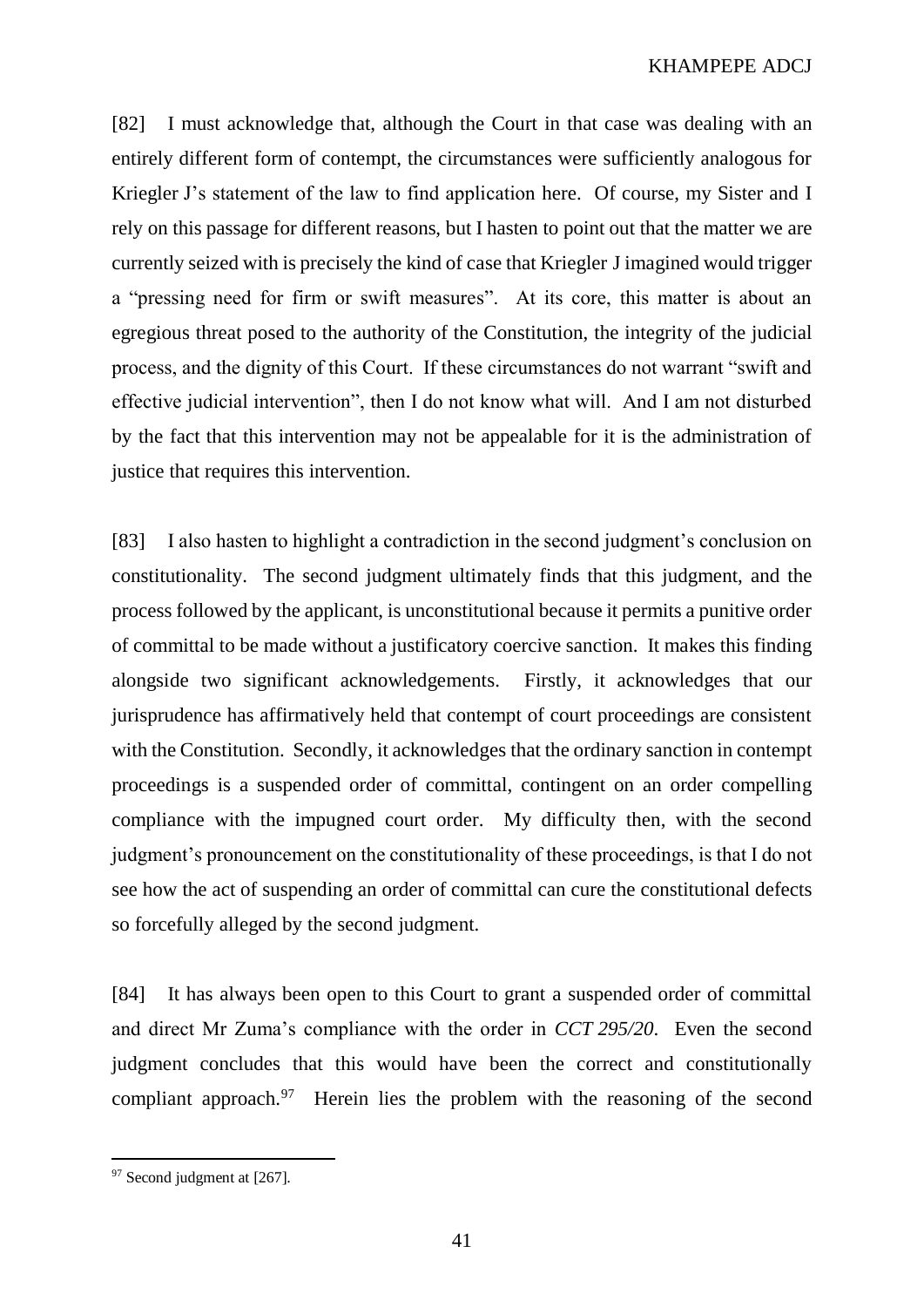judgment. Were we to do so, and were Mr Zuma to defy this Court once again by electing not to purge his contempt, the result would be the same: Mr Zuma would be imprisoned without having gone through an ordinary criminal trial, and without being afforded the opportunity to exercise the rights of an accused person in terms of section 35. This suggests that the constitutional concerns raised in the second judgment pertain to committal through civil contempt proceedings whether the order is suspended or unsuspended. Not only does this contradict the order the second judgement would arrive at, but it is at odds with our jurisprudence on contempt proceedings – both that which establishes suspended committal paired with a coercive order as the commonplace sanction, and this Court's findings on the constitutionality of contempt proceedings.

[85] I must address one final concern raised by the second judgment, wherein it reminds us that the "rule of law is multi-dimensional" and that a court's attempt at vindicating the authority of its orders in contempt proceedings is but "one piece of the puzzle"<sup>98</sup> It suggests that, although I purport to be upholding the rule of law, I am at the same time compromising it by virtue of the implications that my judgment will have on Mr Zuma's constitutional rights. It suggests that I am not exercising my powers in upholding the rule of law "judiciously" or "even-handedly".<sup>99</sup> I, of course, agree that constitutional rights are to be respected at all costs, and that any attempt to uphold the administration of justice that throws caution to the wind in respect of fundamental human rights, like that of liberty, is patently at odds with the rule of law and thus, cannot be said to uphold it. However, I am boldly convinced that this Court has done all it can to protect Mr Zuma's constitutional rights. Accordingly, I am unperturbed by the suggestion that I have not given appropriate deference to Mr Zuma's constitutional rights. It is on that basis that I march firmly on to justify an unsuspended order of committal.

<sup>98</sup> Id a[t \[234\].](#page-108-0)

 $99$  Id.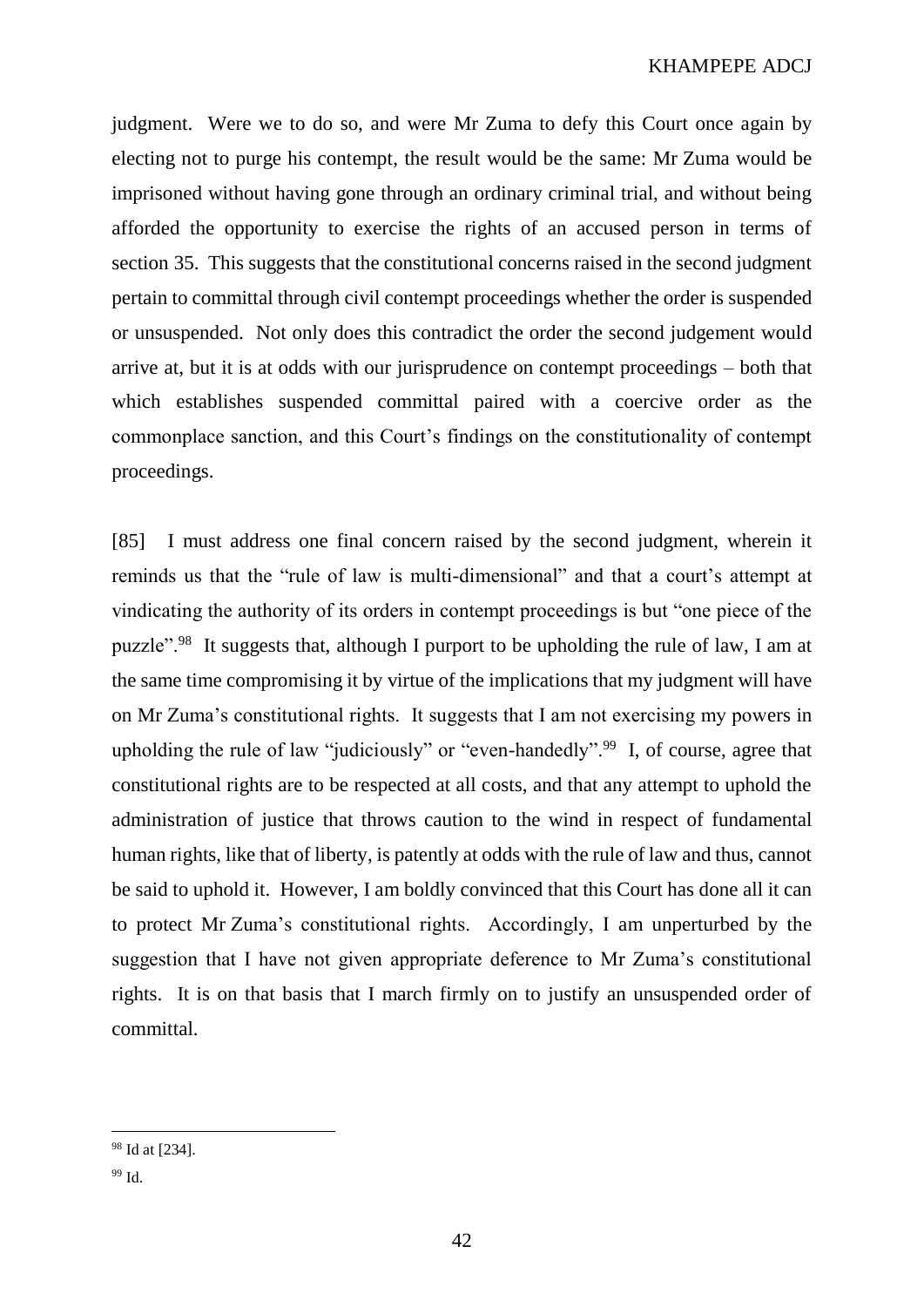# *The appropriateness of a punitive order*

[86] By this point, it needs no repeating that the only rationale provided to this Court for the granting of a punitive sanction was that put forward by the applicant.<sup>100</sup> However, it is trite that this Court enjoys wide discretionary powers, and that we are enjoined by the Constitution to grant appropriate remedies that are just and equitable.<sup>101</sup> In these circumstances, and for the reasons that follow, I am satisfied that an order of unsuspended committal is just and equitable.

[87] I have already set out the shortcomings and inadequacies of any sanction other than unsuspended committal. It would be nonsensical and counterproductive of this Court to grant an order with no teeth. Here, I repeat myself: court orders must be obeyed. If the impression were to be created that court orders are not binding, or can be flouted with impunity, the future of the Judiciary, and the rule of law, would indeed be bleak. I am simply unable to compel Mr Zuma's compliance with this Court's order in *CCT 295/20*, and am thus faced with little choice but to send a resounding message that such recalcitrance is unlawful and will be punished. I am mindful that, "[h]aving no constituency, no purse and no sword, the Judiciary must rely on moral authority" to fulfil its functions.<sup>102</sup> On this basis, an unsuspended order of committal is strongly supported by the need to affirm the binding nature of court orders. Mindful of the novelty of this conclusion, I repeat that this case is exceptional. It is exceptional, not in the sense that Mr Zuma is being treated exceptionally, but because there are certain exceptional features of this factual matrix that justify the imposition of an exceptional sanction. I shall now address these.

<sup>&</sup>lt;sup>100</sup> Se[e \[10\]](#page-7-0)[-\[11\].](#page-7-1)

<sup>101</sup> Section 172(1)(b) of the Constitution empowers this Court to "make any order that is just and equitable".

<sup>102</sup> *Mamabolo* above n [2](#page-3-0) at para 16.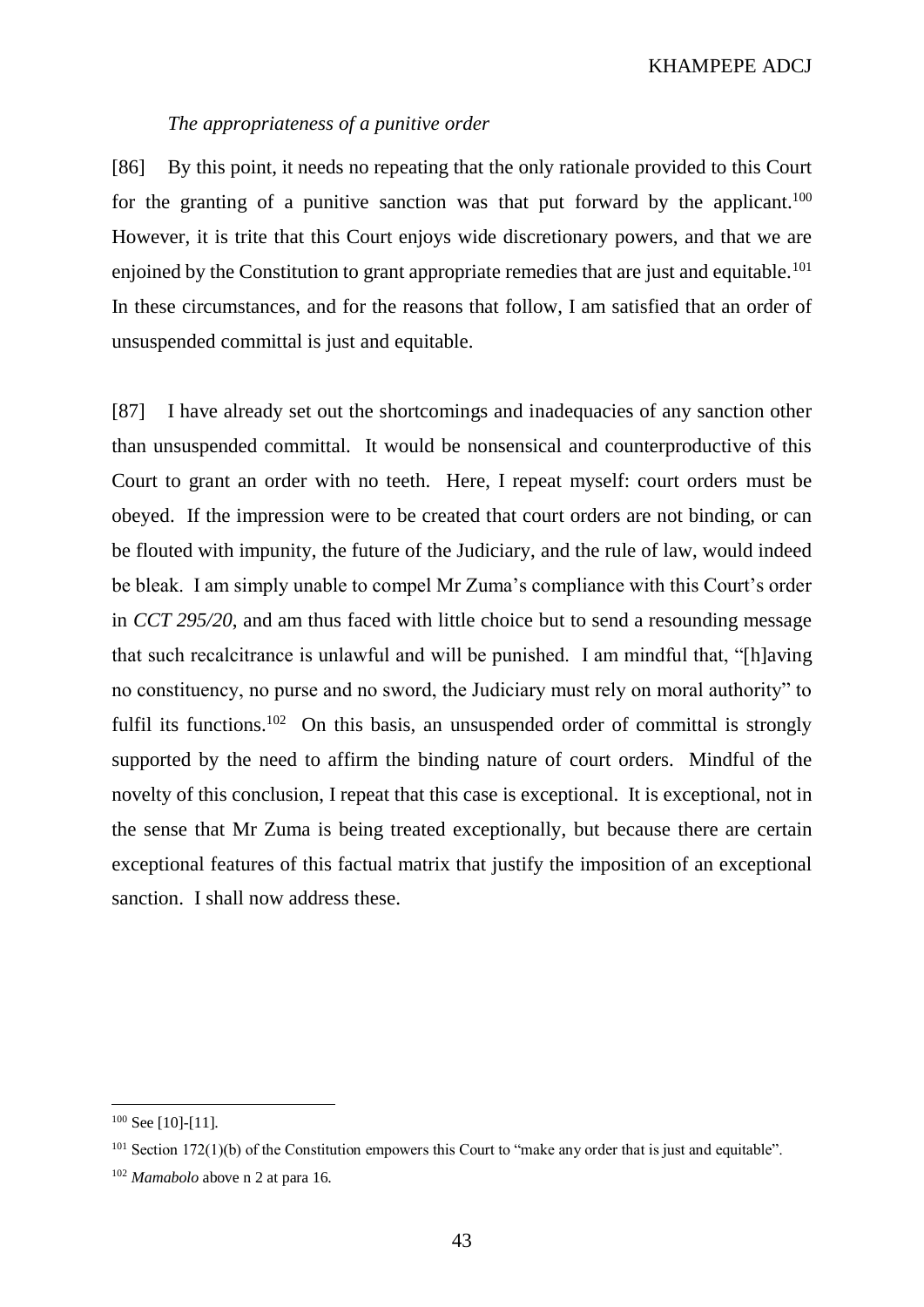# *Exceptional features of this matter*

# *The intensity of Mr Zuma's attacks on the Judiciary*

[88] The applicant fervently argued that the intensity of Mr Zuma's attacks on the Judiciary further justifies a punitive sanction in this matter. I agree. The importance of public confidence in the Judiciary cannot be overstated. In *Mamabolo*, Kriegler J said:

"[I]t is the people who have to believe in the integrity of their Judges. Without such trust, the Judiciary cannot function properly; and where the Judiciary cannot function properly the rule of law must die. Because of the importance of preserving public trust in the Judiciary and because of the reticence required for it to perform its arbitral role, special safeguards have been in existence for many centuries to protect the Judiciary against vilification. One of the protective devices is to deter disparaging remarks calculated to bring the judicial process into disrepute."<sup>103</sup>

This is not to say that the Judiciary is a unique branch of State that must be sheltered from the public and all criticism. This Court has acknowledged and accepted the benefit of robust and informed public debate about judicial affairs and I am by no means implying that the Judiciary is exempt from the accountability it owes to the society that it serves.<sup>104</sup> However, critically, this does not mean that scurrilous, unfounded attacks on the Judiciary and its members can be tolerated or met with impunity.<sup>105</sup>

[89] I note that it may be difficult to distinguish between genuine and acceptable criticism of the Judiciary, and harmful attacks that undermine its legitimacy, but this Court has held that the guiding objective is as follows:

 $\overline{a}$ 

. . .

<sup>103</sup> Id at para 19.

 $104$  Id at para 27.

<sup>105</sup> Id at para 32 and *President of the Republic of South Africa v South African Rugby Football Union* [1999] ZACC 9; 1999 (4) SA 147 (CC); 1999 (7) BCLR 725 (CC) at paras 68-9, where this Court held that—

<sup>&</sup>quot;[d]ecisions of our courts are not immune from criticism. But political discontent or dissatisfaction with the outcome of a case is no justification for recklessly attacking the integrity of judicial officers.

<sup>[</sup>U]njustified and unreasonable attacks on individual members of the Judiciary, whatever their background or history, are especially to be deplored."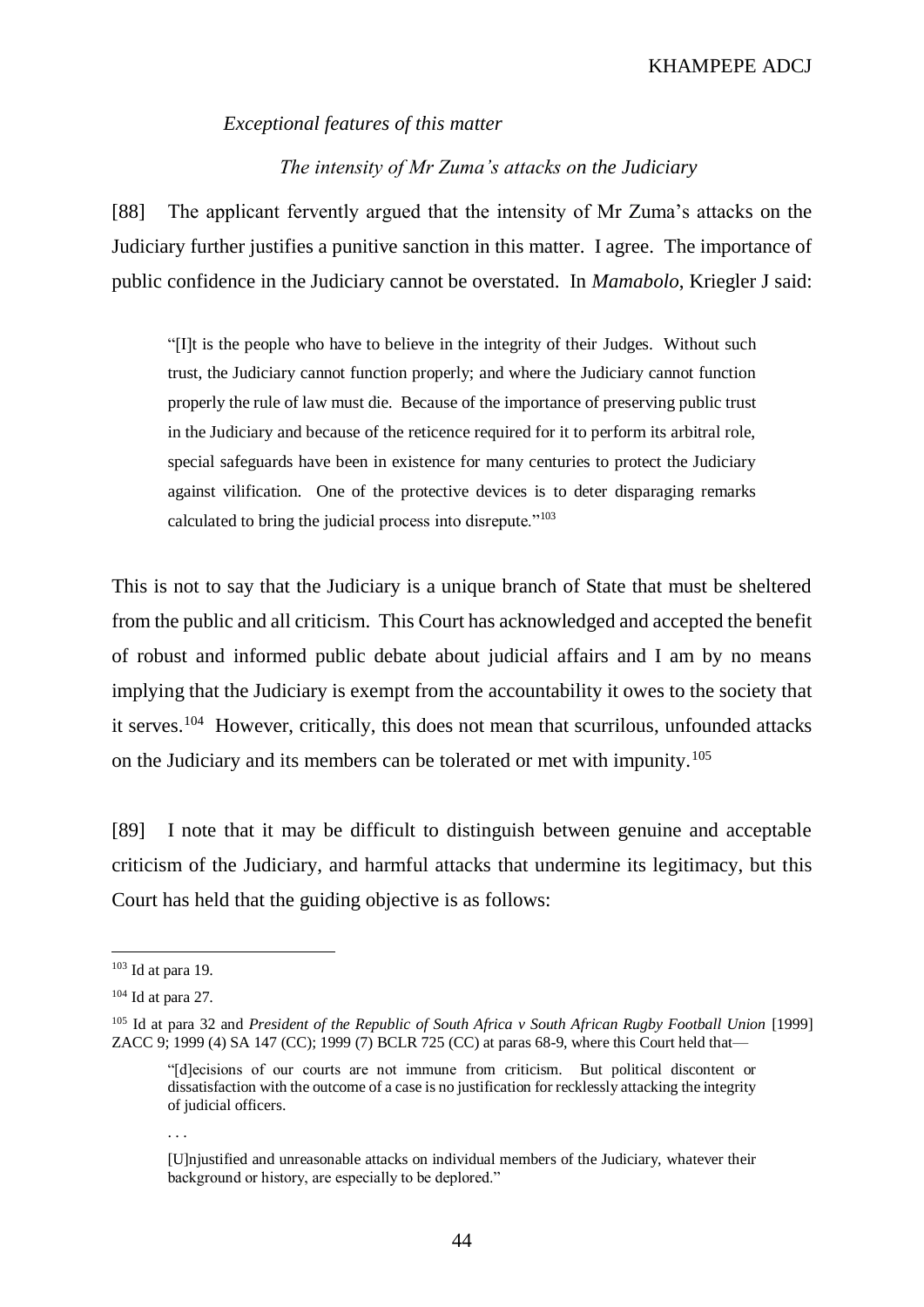"[C]ourts must be able to attend to the proper administration of justice and – in South Africa possibly more importantly – they must be seen and accepted by the public to be doing so. Without the confidence of the people, courts cannot perform their adjudicative role, nor fulfil their therapeutic and prophylactic purpose."<sup>106</sup>

It follows that the legal imperative to protect courts from slanderous public statements has little to do with protecting the feelings and reputations of Judges, and everything to do with preserving their ability and power to perform their constitutional duties. 107

[90] When one considers Mr Zuma's public statements against this backdrop, his conduct appears all the more egregious. It is unnecessary and inappropriate to entertain the specific details of these statements, save to note that they disclose no cogent, genuine, or factually supported critiques of this Court or any of the other institutions and individuals whose integrity and motives he so casually and emphatically denounces. These statements do not fall into the category of tolerable criticism alluded to by this Court in *Mamabolo*.

[91] Not only are the statements intolerable, but I have been enjoined to consider them. Indeed, it would be with naivety and a great deal of dissonance to view the material act of non-compliance with this Court's order in isolation of the statements, which themselves confirm and compound the contempt. The outlandish statements are part and parcel of the contemptuous conduct because they are the calico that clothe it. On this, I am guided by what this Court said in *Pheko II*:

<sup>106</sup> *Mamabolo* id.

<sup>107</sup> Id at para 33 where this Court held:

<sup>&</sup>quot;An important distinction has in the past been drawn between reflecting on the integrity of courts, as opposed to mere reflections on their competence or the correctness of their decisions. Because of the grave implications of a loss of public confidence in the integrity of its Judges, public comment calculated to bring that about has always been regarded with considerable disfavour. No one expects the courts to be infallible. They are after all human institutions. But what is expected is honesty. Therefore the crime of scandalising is particularly concerned with the publication of comments reflecting adversely on the integrity of the judicial process or its officers."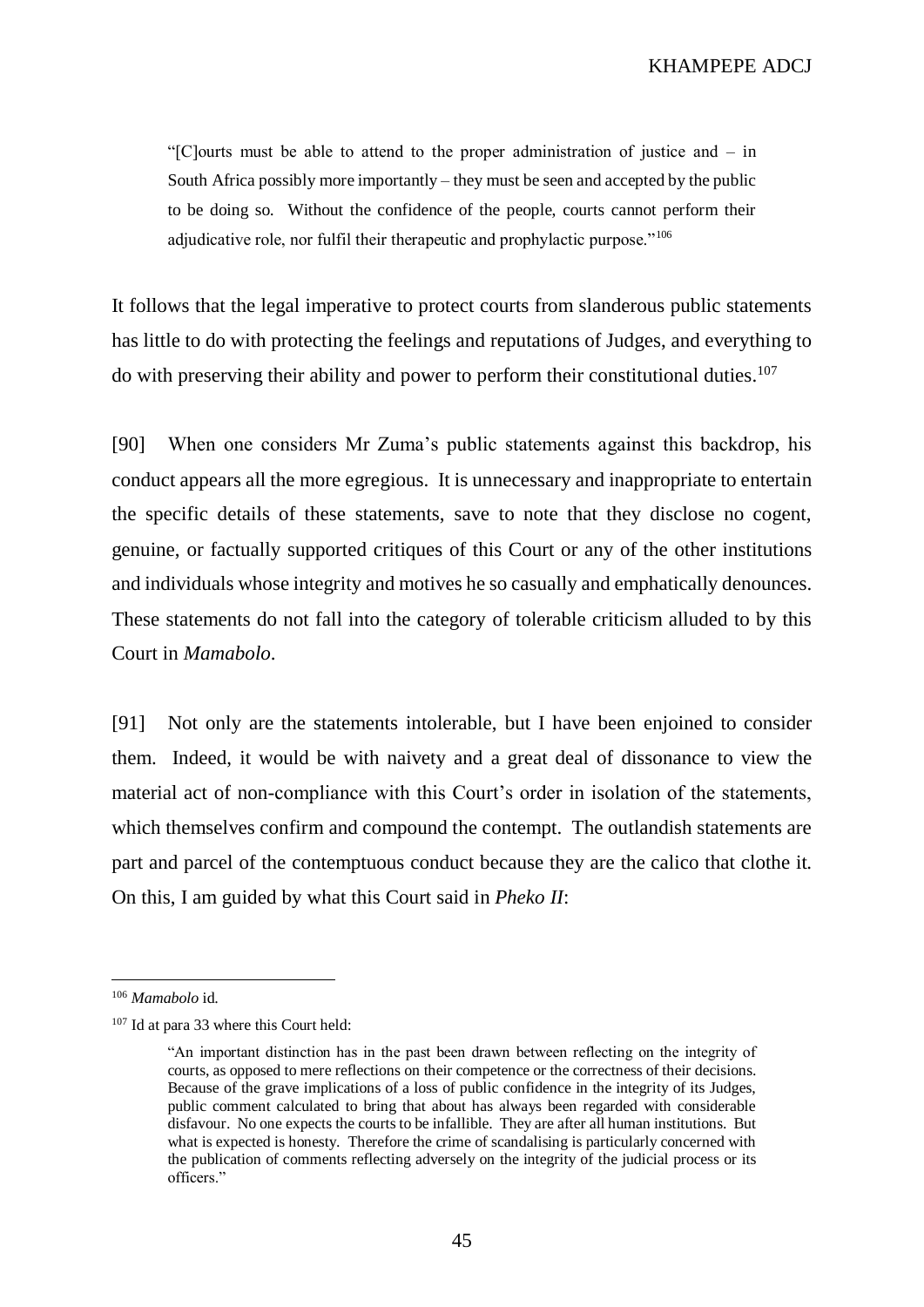"[I]t needs to be stressed that contempt of court does not consist of mere disobedience of a court order, but of the contumacious disrespect for judicial authority."<sup>108</sup>

[92] Indeed, contempt is not the act of non-compliance with a court order alone, but encompasses the nature of that contempt, the extent of it and the surrounding circumstances. I must therefore take cognisance of the unique and scandalous features of this particular contempt. If I were to ignore those aspects, I believe I would be adjudicating the matter with one eye closed, and declining to decide it without fear, as I am constitutionally mandated to do.

[93] At this stage, I must dispel the concern my Sister raises in which she alleges that I, in taking stock of Mr Zuma's scandalous remarks, am eliding the crime of civil contempt with that of scandalising the court, which are in fact, two separate offences.<sup>109</sup> I am not doing so and am alive to the difference between these forms of contempt. To the extent that Theron J suggests that I am conflating the two, she mischaracterises this judgment. I take umbrage with the fact that she would have us disregard the egregiousness of the statements and adjudicate the matter in a vacuum.

[94] Without derogating from the stance that I do not propose to deal with the specifics of Mr Zuma's unfounded accusations and insults, I want to touch on only one, which appears to be a leitmotif in his complaints against this Court. He repeatedly says that, by hearing this application in the face of his High Court application for the review of the decision by the Chairperson of the Commission not to recuse himself, this Court has acted unconstitutionally and in violation of his rights. Of course, this view is totally misconceived and calculated to confuse the public. If Mr Zuma did not want to participate in the Commission's hearings whilst his review application was pending, it was open to him to seek an interim stay of proceedings insofar as they related to him. Without that, he could not reasonably expect, nor could he genuinely believe, that the

<sup>108</sup> *Pheko II* above n [6](#page-5-0) at para 42.

<sup>109</sup> Second judgment a[t \[232\]](#page-107-0)[-\[233\].](#page-108-1)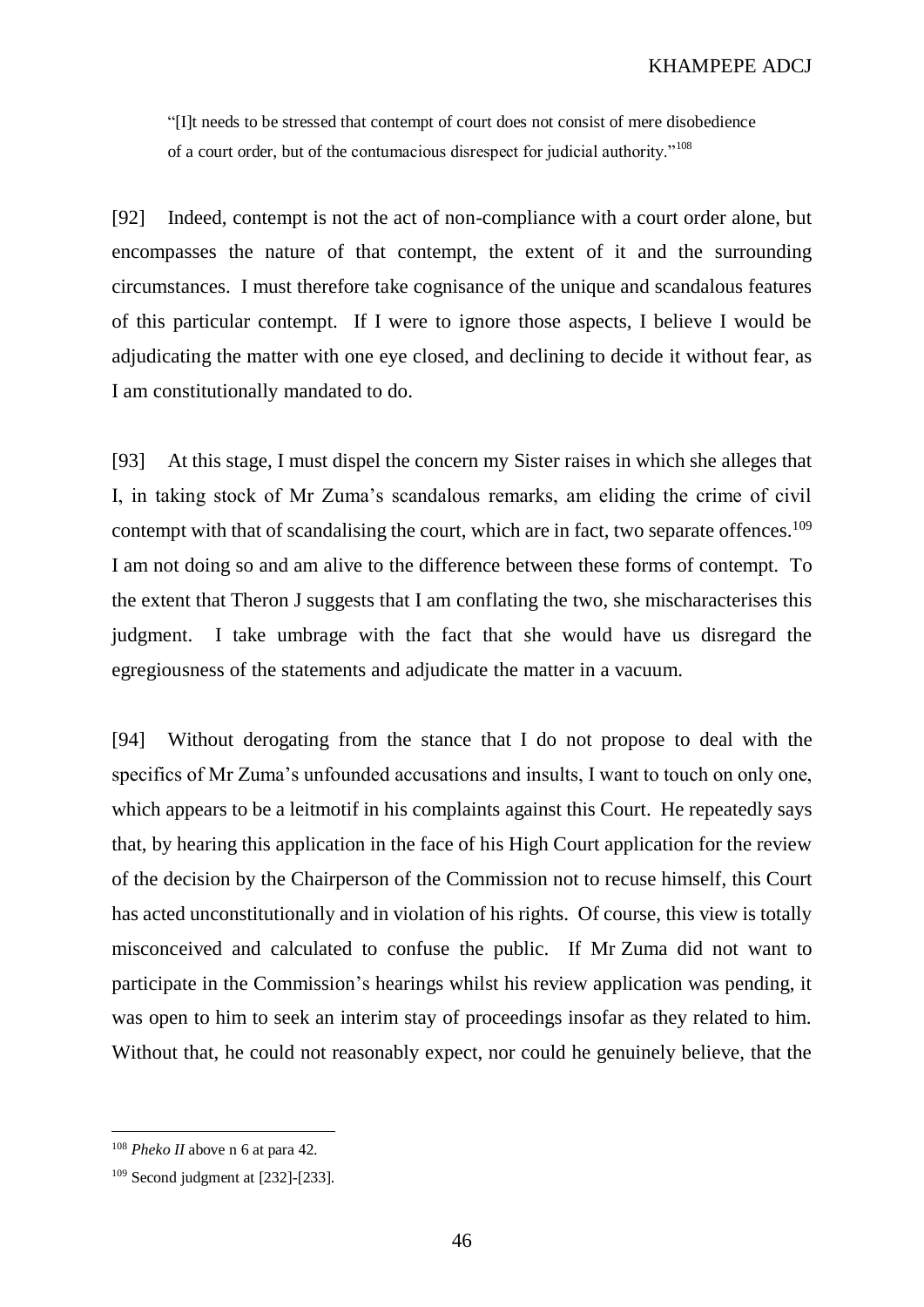Commission would not summon him to appear before it. Absent that interim relief, nothing stands in the way of this Court's power to entertain this matter.

[95] Strangely, this misconceived view repeatedly stated by Mr Zuma is shared by his attorneys who articulated it in the letter that they sent to the Commission when Mr Zuma did not attend the Commission's proceedings during the week of 15 to 19 February 2021. It purported to explain his failure to attend the proceedings. I say that this was strange because, generally, seeking interim interdicts or a stay of proceedings is elementary practice when a litigant wishes to prevent adverse decisions being taken pending the outcome of litigation. Surely Mr Zuma's attorneys knew better.

[96] In sum, the position in which Mr Zuma finds himself is of his own making and has nothing to do with the violation of any of his rights. And his attempt to equate legitimate legal processes with a witch-hunt is dangerous, unfounded and intolerable.

# *The relevance of Mr Zuma's position as former President*

[97] The cause for concern regarding Mr Zuma's statements does not stop there. Mr Zuma is no ordinary litigant. He is the former President of the Republic, who remains a public figure and continues to wield significant political influence, while acting as an example to his supporters. This leads me to the final point and exceptional feature of this matter that justifies the punitive sanction that I impose: the unique and special political position that Mr Zuma enjoys as the former President. He has a great deal of power to incite others to similarly defy court orders because his actions and any consequences, or lack thereof, are being closely observed by the public. If his conduct is met with impunity, he will do significant damage to the rule of  $law<sup>110</sup>$ . As this Court

<sup>110</sup> See *Executive Council, Western Cape Legislature v President of the Republic of South Africa* [1995] ZACC 8; 1995 (4) SA 877 (CC); 1995 (10) BCLR 1289 (CC), where this Court was confronted with a contemptuous statement made by the then Minister of Local Government, Western Cape, and at para 122 said:

<sup>&</sup>quot;It undermines not only this Court, but constitutionalism itself, of which this Court is a guardian. Having regard to the high political office held by the [Minister], the consequences of a statement impugning the integrity of this Court might have been particularly harmful."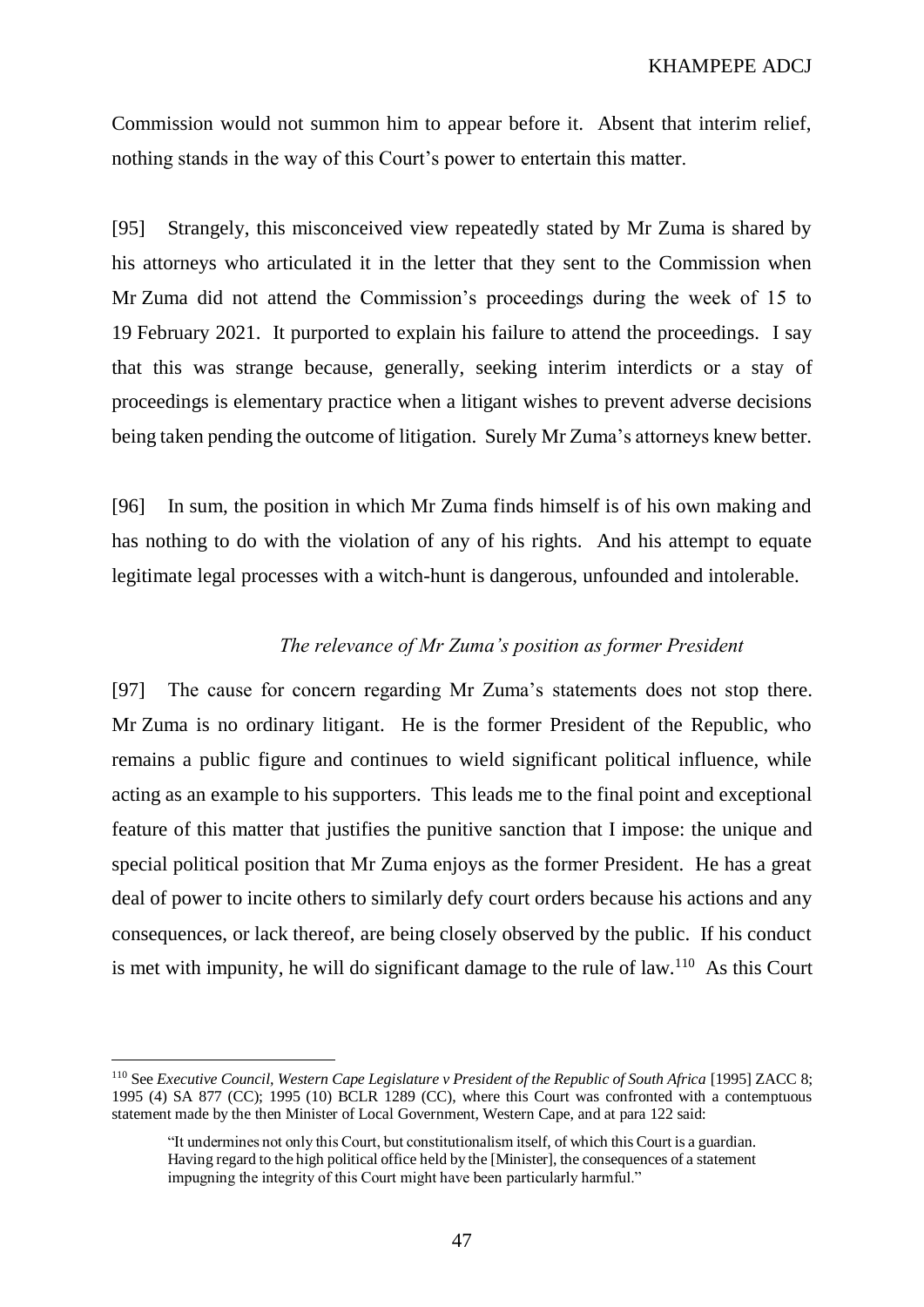noted in *Mamabolo*, "[n]o one familiar with our history can be unaware of the very special need to preserve the integrity of the rule of law".<sup>111</sup>

[98] Mr Zuma is subject to the laws of the Republic. No person enjoys exclusion or exemption from the sovereignty of our laws. To borrow from this Court's judgment in *CCT 295/20*:

"[i]n our system, no one is above the law. Even those who had the privilege of making laws are bound to respect and comply with those laws. For as long as they are in force, laws must be obeyed."<sup>112</sup>

It would be antithetical to the value of accountability if those who once held high office are not bound by the law.

[99] In fact, this Court has espoused the existence of a heightened obligation on the President, by virtue of her or his position, to conduct her or himself in a manner that accords with the Constitution because there are few office-bearers of greater constitutional importance than that of the President.<sup>113</sup> As held in *Nkandla*—

<span id="page-47-0"></span>"an obligation is expressly imposed on the President to uphold, defend and respect the Constitution as the law that is above all other laws in the Republic. . . . This requires the President to do all he can to ensure that our constitutional democracy thrives. He must provide support to all institutions or measures designed to strengthen our constitutional democracy."<sup>114</sup>

<sup>111</sup> *Mamabolo* above n [2](#page-3-0) at para 17.

<sup>112</sup> *CCT 295/20* above n [3](#page-3-1) at para 87.

<sup>113</sup> *Law Society of South Africa v President of the Republic of South Africa* [2018] ZACC 51; 2019 (3) SA 30  $(CC)$ ; 2019 (3) BCLR 329 (CC) at para 30, where this Court said that—

<sup>&</sup>quot;[t]he President of South Africa is not just any of the many other constitutional office-bearers in the Republic. She is indeed an embodiment of supreme power. When all others fail, it is to that repository of raw power that we all ought to turn. It is in the President that citizens justifiably pin their hopes by reason of the vast and unrivalled capacities she has as a singular centre of extensive constitutional powers."

<sup>114</sup> *Economic Freedom Fighters v Speaker, National Assembly* [2016] ZACC 11; 2016 (3) SA 580 (CC); 2016 (5) BCLR 618 (CC) (*Nkandla*) at para 26.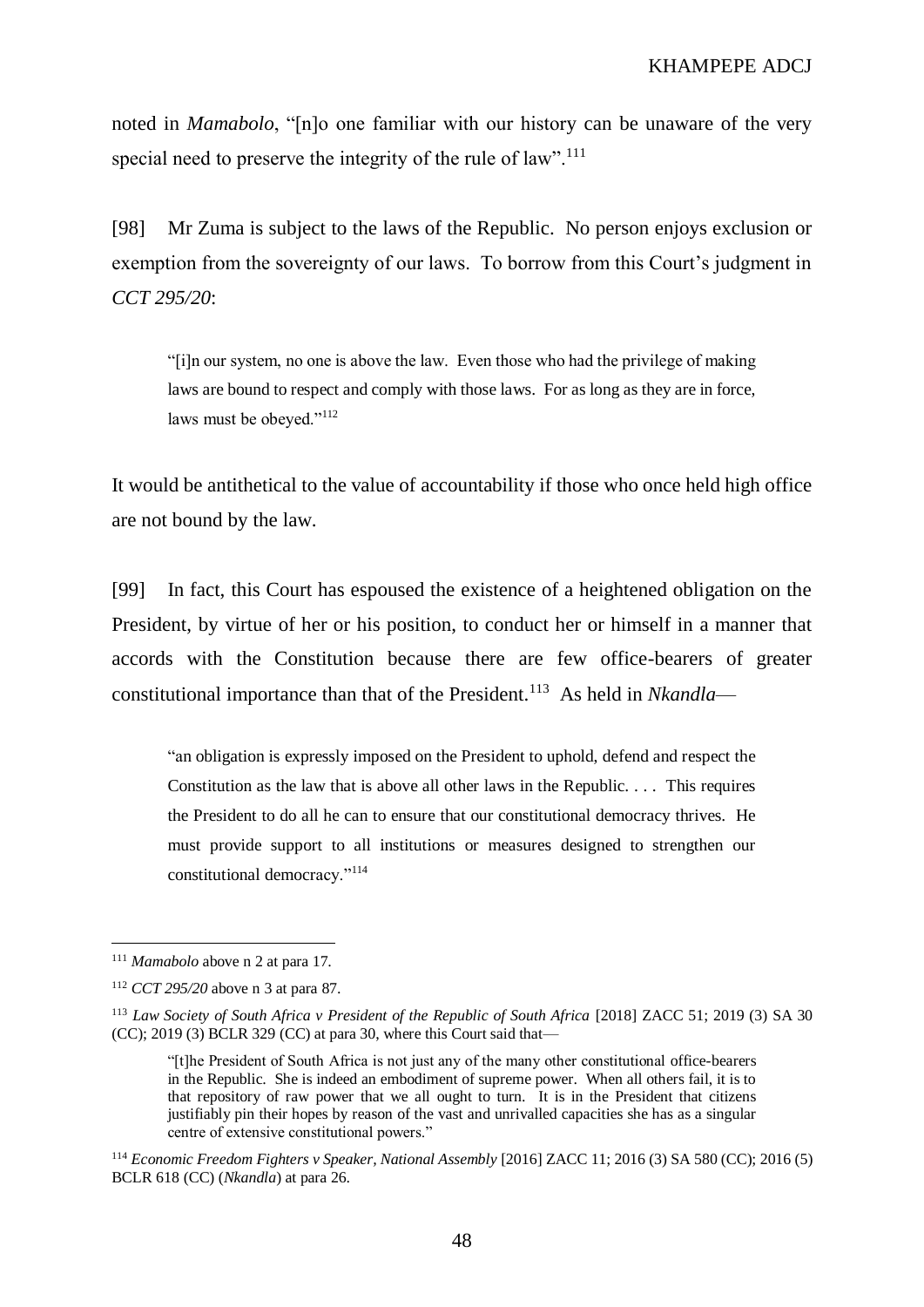[100] Mr Zuma's conduct that led to and has persisted throughout these proceedings is all the more outrageous when regard is had to the position that he once occupied. Although Mr Zuma is no longer President, his conduct flies in the face of the obligation that he bore as President. It is disturbing that he, who twice swore allegiance to the Republic, its laws and the Constitution, has sought to ignore, undermine and, in many ways, destroy the rule of law altogether.

[101] Finally, it is not insignificant that Mr Zuma's contemptuous conduct relates to his duty to account for the time that he was in Office and is accordingly inextricably linked to his constitutional obligations as a public office-bearer. For these reasons, Mr Zuma's flagrant and disdainful breach of this Court's order is intertwined with the oath that he took to uphold the Constitution. In *Pheko II*, this Court maintained that cases of contempt of court are particularly troubling where constitutional rights and obligations are at issue.<sup>115</sup> This applies equally to the breach of constitutional obligations. This factor is pertinent to the determination of the appropriate sanction in this matter.

### *Concluding remarks on sanction*

[102] The cumulative effect of these factors is that Mr Zuma has left this Court with no real choice. The only appropriate sanction is a direct, unsuspended order of imprisonment. The alternative is to effectively sentence the legitimacy of the Judiciary to inevitable decay.

[103] In taking stock of these exceptional circumstances, it is clear that this Court must grant an order that will vindicate its honour, and protect and maintain public confidence in the legitimacy of the Judiciary. This Court cannot be seen to condone and indulge a litigant's flagrant defiance of an order, paired with unmeritorious and scandalous public statements that are clearly aimed at undermining this Court's authority and legitimacy. In fact, this Court is constitutionally mandated by section 165 to ensure that the

<sup>115</sup> *Pheko II* above n [6](#page-5-0) at para 27.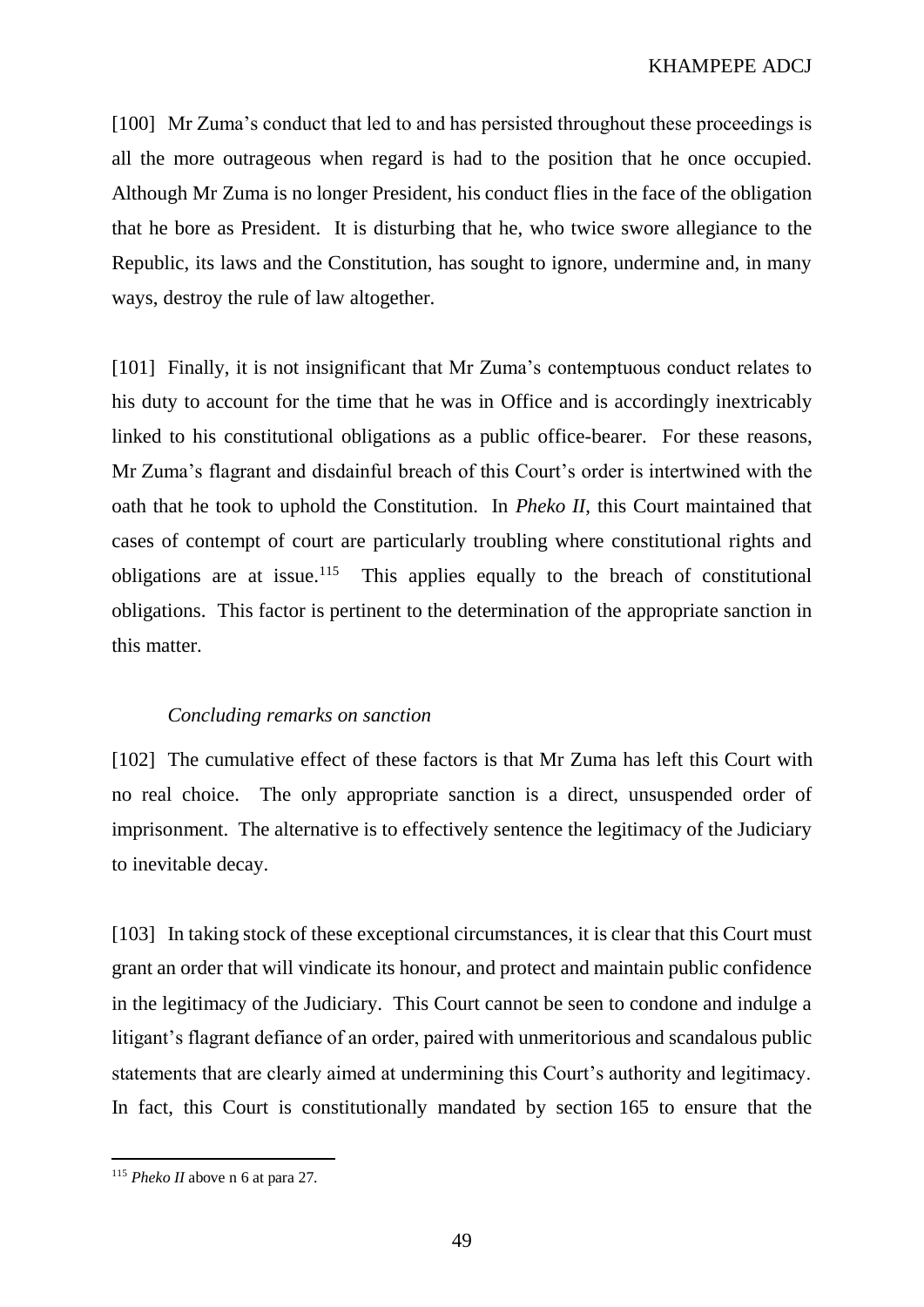processes and functions of the courts are not undermined or interfered with by anyone,<sup>116</sup> including Mr Zuma.

# *Concluding remarks on the approach adopted in the second judgment*

## *The applicant's instituting of civil contempt proceedings in this Court*

[104] Having arrived at the unprecedented, yet soundly justified conclusion that Mr Zuma is to be subjected to a punitive order of committal, I pause to briefly return to the second judgment's assertion that the process instituted by the applicant in this matter is unconstitutional.<sup>117</sup> The thrust of the dissent voiced by the second judgment is that, what is essentially a purely criminal matter, is being brought in a civil court through motion proceedings.<sup>118</sup> Thus, the second judgment seems to be of the view that the fact that our law classifies civil contempt as a crime does not mean that it loses its civil character altogether, which speaks to the public interest in seeking and securing compliance with the initial civil order. Accordingly, continues the second judgment, absent the civil component (the seeking of compliance), the contempt ought to be treated as any other crime that falls to be dealt with in criminal proceedings.

[105] Theron J takes issue with a litigant approaching a court for a purely criminal sanction in civil proceedings without seeking any civil relief, and stresses that the applicant should only have approached this Court on the basis of civil contempt proceedings where it intended to seek civil relief, namely an order that Mr Zuma comply with this Court's order in *CCT 295/20*. My Sister relies on *Mamabolo*, in which this Court found that it is unconstitutional for a civil court to summarily deal with the crime of scandalising the court because there is no urgency or pressing need to intervene in the administration of justice. She interprets this case to mean that under no

 $116$  Id at para 26.

<sup>&</sup>lt;sup>117</sup> Second judgment a[t \[191\].](#page-88-0)

<sup>118</sup> Id at [\[143\].](#page-66-0)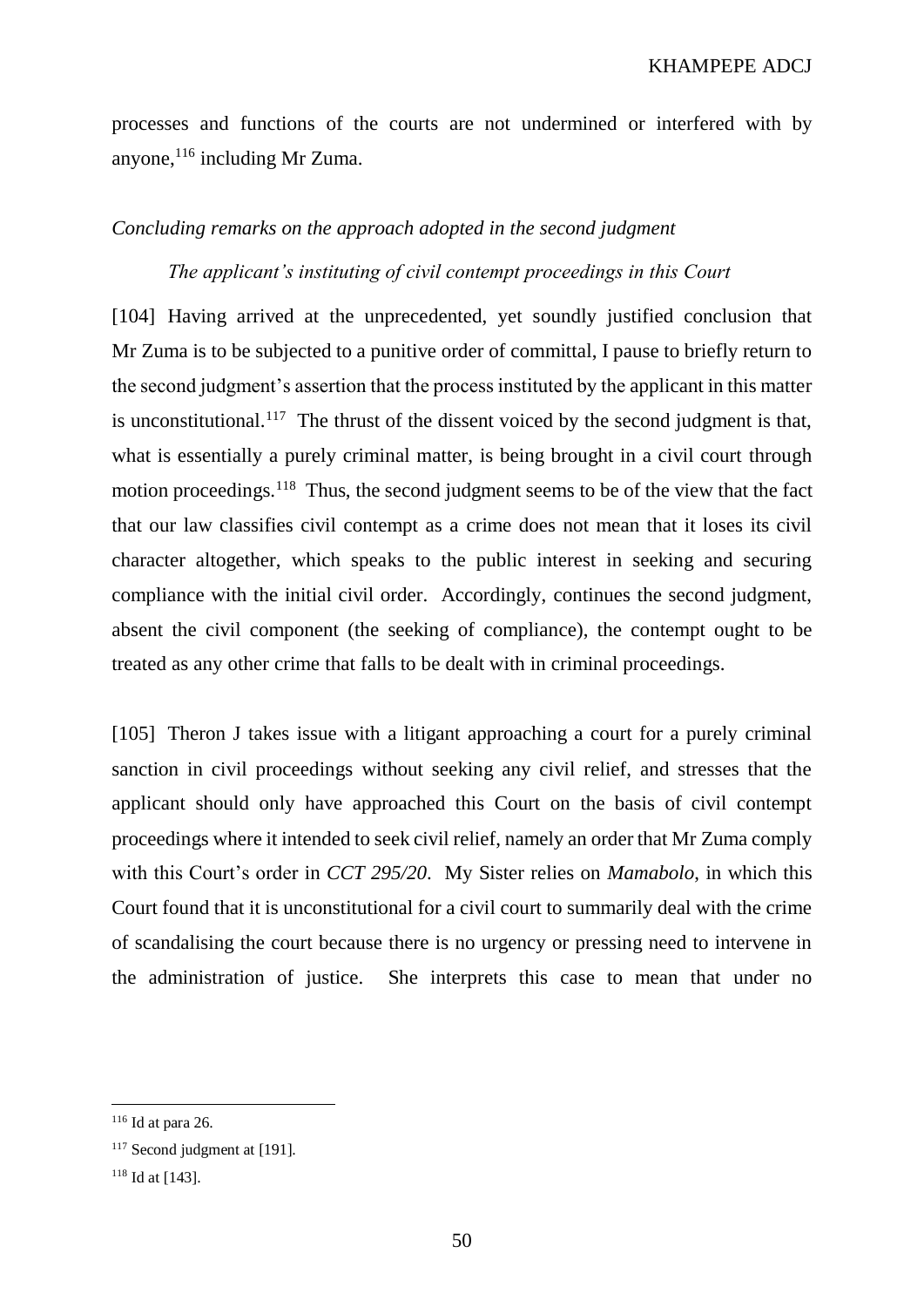circumstances can it be appropriate to prosecute someone for a crime and punish them through civil proceedings. $119$ 

[106] I must firmly state that I disagree with the second judgment's characterisation of these proceedings, and the assertion that the process instituted by the applicant is unconstitutional. This assertion relies, in part, on earlier decisions of courts that have held that a litigant has standing in contempt proceedings only if it seeks the court's assistance in vindicating or enforcing its rights pursuant to the impugned order, and that the pursuit of punishment alone is an insufficient basis on which a litigant may institute civil contempt proceedings.<sup>120</sup>

[107] Firstly, our jurisprudence signals that purely punitive orders of committal in contempt proceedings are possible. In *Victoria Park Ratepayers' Association*, the Court, upon establishing that the respondent was in contempt, notably said the following:

"I view the respondents' contempt in a very serious light. It is brazen and disdainful of the rights of others. It seeks to bring the administration of justice into disrepute by undermining one of the most important foundations of an ordered and civilised society, respect for, and obedience to, the law. I would have considered sentencing Mr Melville to a term of imprisonment, without the option of a fine and without suspending it, but for the fact that the applicant did not seek such a sentence in their notice of motion."<sup>121</sup>

[108] This was in respect of a contemptuous respondent who ran a bar that caused a nuisance to the neighbouring residents, which nuisance persisted unabated contrary to an order requiring his desistance, resulting in contempt proceedings. I find myself confronted with a far more egregious factual matrix, coupled with the fact that Mr Zuma has failed to either contest his contempt or seek an opportunity to purge the contempt.

 $119$  Id at [\[163\]](#page-75-0) an[d \[241\].](#page-111-0)

<sup>120</sup> Id a[t \[181\],](#page-83-0) where it cites *Cape Times* above [n 52](#page-25-0) at 120F, 121B-C and 129F-G and *Naidu v Naidoo* 1967 (2) SA 223 (N) at 545I.

<sup>121</sup> *Victoria Park Ratepayers' Association* above [n 25](#page-14-0) at para 61.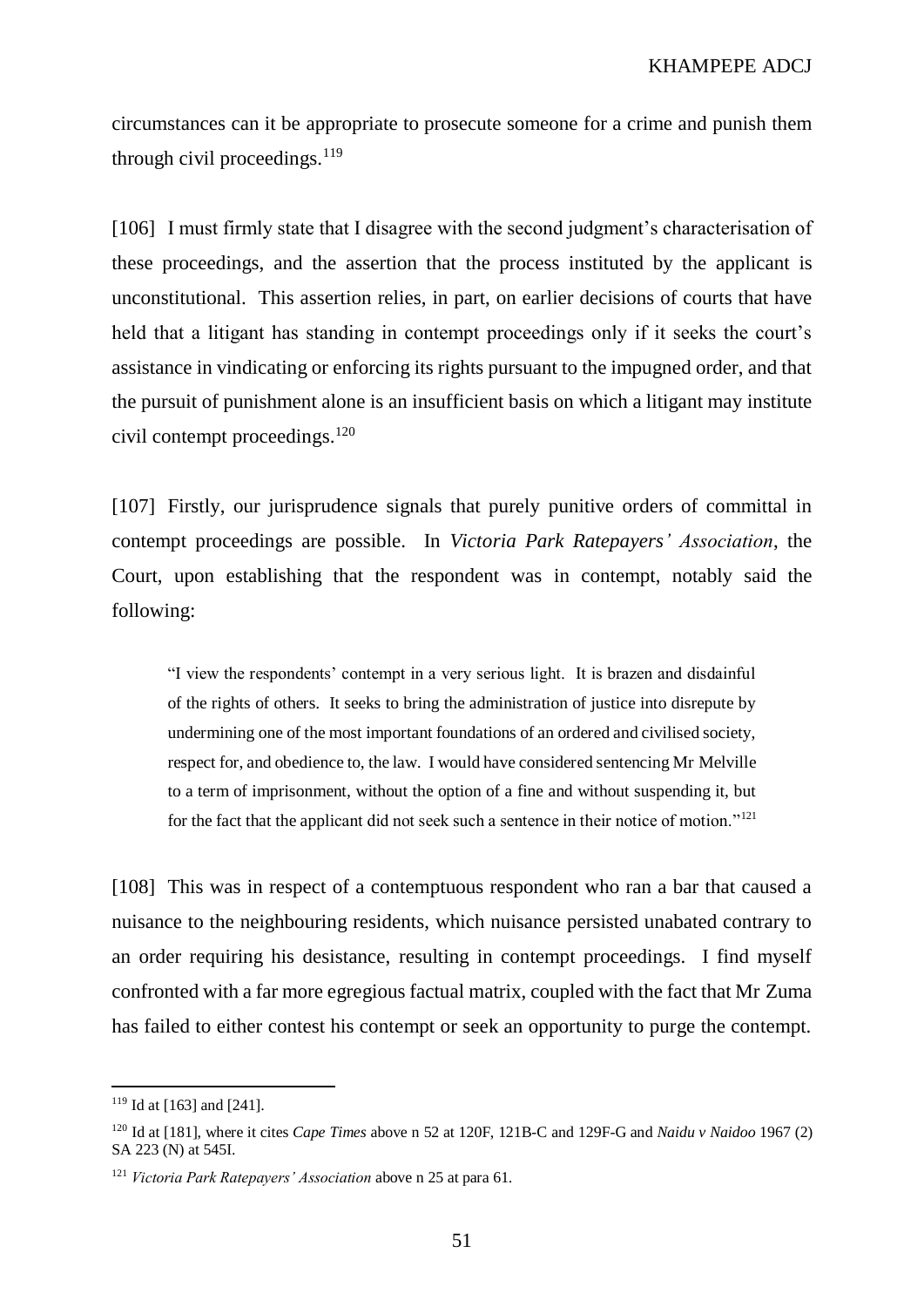This case cries out far louder for an unsuspended sentence than did *Victoria Park Ratepayers' Association*, where the Court was on the verge of granting one. Accordingly, I can see no reason why I should sit on any verge.

[109] In addition, it was said by Cameron JA in *Fakie*, that—

"[civil contempt proceedings] permit a private litigant who has obtained a court order requiring an opponent to do or not do something (*ad factum praestandum*), to approach the court again, in the event of non-compliance, for a further order declaring the non-compliant party in contempt of court, and imposing a sanction. The sanction usually, though not invariably, has the object of inducing the non-complier to fulfil the terms of the previous order."<sup>122</sup>

It follows that a litigant is obviously entitled, in law, to approach a court seeking committal, even if committal is not the ordinary sanction.

[110] In any event, whether or not a litigant is entitled to approach a court seeking punitive relief has absolutely nothing to do with a court's competence to grant it.<sup>123</sup> Indeed, *Pheko II* unequivocally held that a court can raise contempt *mero motu* (of its own accord).<sup>124</sup> In this context then, the process followed by the applicant says nothing about this Court's competence to make a purely punitive order of committal. In other words, nothing, including the process instituted by the applicant, could prevent this Court from determining the matter by exercising our right to raise the proceedings of our own volition.

[111] It is further trite that courts must make orders that are just and equitable in the circumstances. This means that even if it is not appropriate for an applicant to seek

<sup>122</sup> *Fakie* above [n 8](#page-6-0) at para 7.

<sup>&</sup>lt;sup>123</sup> Section 173 of the Constitution provides this Court with wide, inherent powers to protect and regulate its own process, taking into account the interests of justice.

<sup>&</sup>lt;sup>124</sup> *Pheko II* above n [6](#page-5-0) at para 2, where this Court said that "courts may, as is the position in this case, raise the issue of civil contempt of their own accord".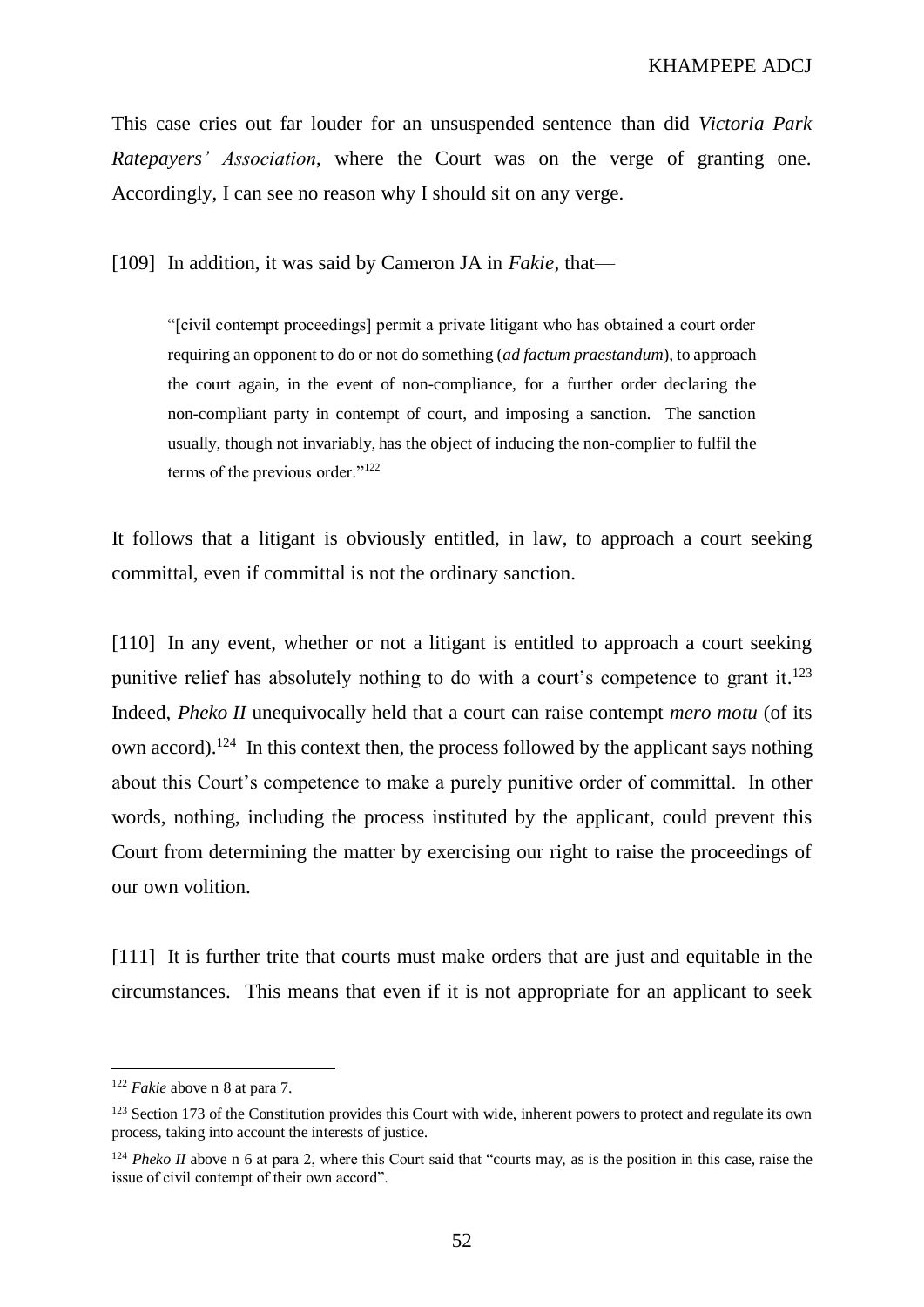certain relief, this Court cannot be bound by what is sought by the applicant if granting an order beyond those limitations is what justice demands.

[112] The second judgment avers that the proper approach to be taken, because the applicant seeks a purely punitive order, is to refer this matter to the Director of Public Prosecutions (DPP) so that Mr Zuma can be tried according to criminal standards and protections.<sup>125</sup> The difficulty with this assertion is that it develops the law of contempt proceedings by imposing a rule that litigants must choose between either pursuing only coercive relief in the court that granted the breached order or, if seeking punitive relief, refer the matter to the DPP. This is a novel idea in the context of civil contempt and one that is markedly out of step with the jurisprudence outlined in this judgment, which firmly states that it is for courts to enforce their orders, maintain the rule of law, and defend their authority. It is also flagrantly antithetical to section 165 of the Constitution, which vests the judicial authority of the Republic in the courts themselves, and section 173, which empowers the courts to regulate their own processes. I have grave jurisprudential difficulty with the suggestion that the inherent and extensive powers of this Court to uphold its own orders are to be divested and reassigned to the DPP.

[113] The path that I have taken builds on our existing jurisprudence on civil contempt, and ultimately answers a question that our courts, thus far, have only had to contemplate, but not determine. I therefore do not support the suggestion made by my Sister that in the event that a private litigant approaches a civil court for a punitive order that is not allied with the remedial purpose of coercing compliance with the original court order, the proper approach is to refer the matter to the DPP.

[114] All of this is not to say that disgruntled litigants can simply run to court seeking to punish a contemnor. In fact, I have gone to great lengths to demonstrate just how rare and exceptional it is that a court might find it appropriate to grant a purely punitive order in civil contempt. The fact remains, however, that contempt is between the court

 $125$  Second judgment a[t \[146\].](#page-67-0)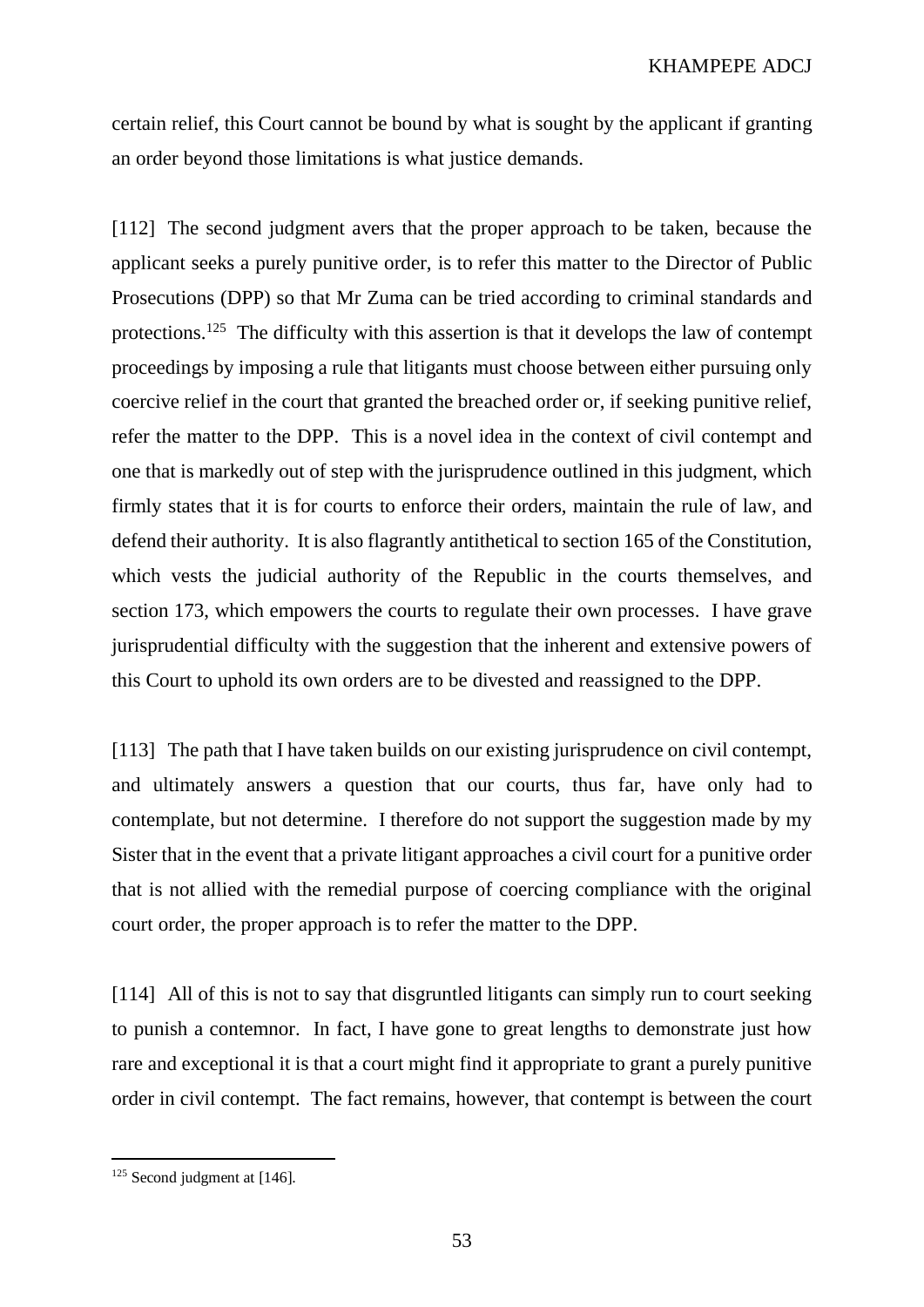and the contemnor, and it is for the court to decide, taking all circumstances into account, how to deal with an alleged contempt.

[115] Even the jurisprudence that is cited by the second judgment as being authority for the impropriety of the process followed in this matter acknowledges that, in instances where contempt is paired with conduct that is disrespectful to a court and of such a nature that the administration of justice is threatened, a litigant may approach a court for a punitive sanction.<sup>126</sup> This speaks to the important public dimension of all cases of contempt – a view that has been affirmed and strengthened by courts, and indeed this Court, since the advent of our constitutional dispensation. It is perspicuous that—

"[although] the successful litigant's interest is in compelling compliance, the courts are able to grant the sanction of committal because there is a public interest being protected – that is, the obedience to court orders and the maintenance of the rule of  $law.$ <sup>127</sup>

It accordingly seems to me that a court in contempt proceedings is charged with the critical constitutional obligation of defending the rule of law, and that this imperative permeates contempt proceedings as a whole. On this basis, the second judgment's approach to the process instituted by the applicant in this matter is overly formalistic, and fails to take cognisance of these important constitutional considerations.

[116] In any event, I cannot support the second judgment's suggestions that the applicant has no interest in Mr Zuma's punishment through committal; that it is before us merely seeking the satisfaction of punishing him; and that this Court, in granting a punitive order, is succumbing to entertaining a bitter and personal vendetta held by the Commission against Mr Zuma. That is simply not why we are here. The applicant took extensive measures to secure Mr Zuma's co-operation with the Commission's work,

<sup>126</sup> See *Cape Times* above n [52](#page-25-0) at 121D-125H.

<sup>127</sup> *Pheko II* above n [6](#page-5-0) at para 34, where this Court cited *Fakie* above n [8.](#page-6-0)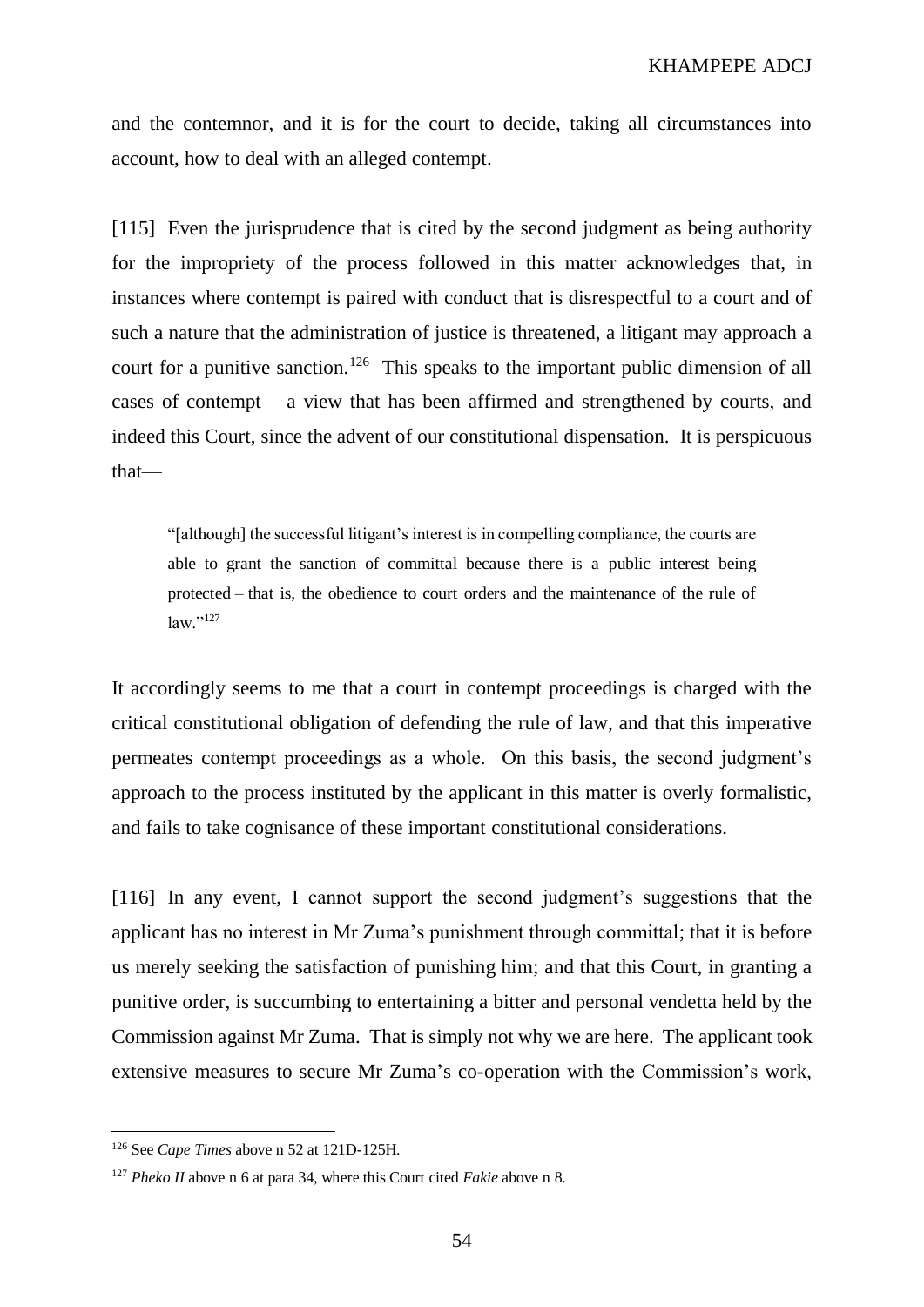both before approaching this Court in *CCT 295/20* and after the order was handed down, to no avail. Of concern to the applicant is that Mr Zuma's contempt has undermined the Commission's authority and legitimacy severely, and is detrimental and destructive to its ability to carry out its mandate. For these reasons, paired with the overall damage that his conduct has done to the integrity of this Court and the Judiciary, it seeks his committal. In other words, the applicant seeks to vindicate the Commission's, and indeed the public's, interest in preserving public faith in the work of the Commission, this Court and the Judiciary.

[117] To my mind, it would be nothing short of naïve to view the order in *CCT 295/20* as a simple command to any ordinary witness. It was a confirmation by this Court that all South Africans are constitutionally obliged to co-operate with the important work of the Commission. It logically follows from this that the applicant is entitled to guard and vindicate this confirmation, especially in the case of an influential contemnor who so brazenly seeks to make a mockery of it. To imply that the applicant seeks to merely punish Mr Zuma and, in the process, use this Court to leapfrog the criminal justice system,<sup>128</sup> overlooks what is at stake here for the applicant.

[118] In sum, it is trite that our law permits an aggrieved litigant to approach a court for an order of contempt pursuant to an earlier court order being defied. Although, in our law, direct committal has yet to be ordered in proceedings of this kind, this Court's own words in *Pheko II* signal to a litigant that he or she is entitled to approach a court for an order of contempt where a previous order has been breached, and that there will be times when a punitive order will be apposite. These conclusions are supported further by the finding in *Pheko II*, that "courts shall not hesitate to enforce their orders",<sup>129</sup> and the fundamental principle that contempt proceedings exist as the only mechanism by which courts can assert their authority and preserve integrity in the judicial process and administration of justice.<sup>130</sup> I accordingly see no reason that the

<sup>128</sup> Second judgment a[t \[265\].](#page-123-0)

<sup>129</sup> *Pheko II* above n [6](#page-5-0) at para 65.

<sup>&</sup>lt;sup>130</sup> Id at para 2 where this Court held: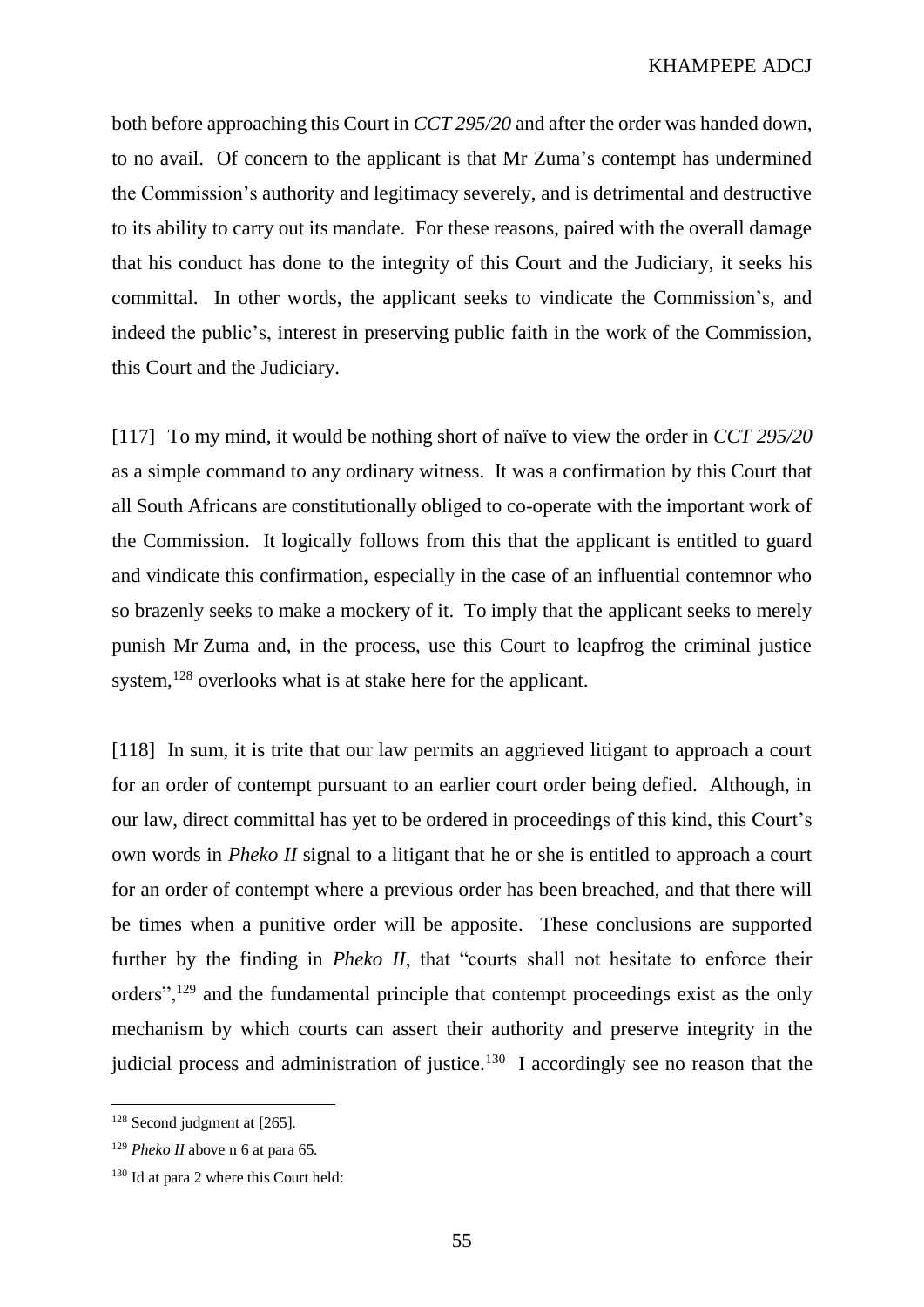applicant can be said to have followed an improper, let alone an unconstitutional process, in this matter.

[119] A final word on the divergence between my approach and the one adopted in the second judgment. I am compelled to clarify that my analysis and conclusions on the procedure adopted by the applicant and this Court in this matter do not seek to undermine any of the principles espoused in *Mamabolo*. In that matter, this Court concluded in the affirmative that "the option allowed to a judge to summon a suspected scandaliser to appear before her or him to answer to a summary charge of contempt of court, constitutes a limitation of . . . the fundamental rights protected by the Bill of Rights".<sup>131</sup> Those proceedings were fundamentally different to the matter at hand, because they dealt with the crime of scandalising the court  $-$  a category of contempt that affects only the public and not the opposing litigant.<sup>132</sup> Indeed, in that matter the Court was at pains to illustrate the complexities of the considerations facing a court determining whether a litigant can be found guilty of scandalising the court.<sup>133</sup>

[120] The summary process under scrutiny in *Mamabolo* cannot be characterised as being akin to ordinary civil contempt proceedings, like those *in casu* (in this case), for defiance of a court order.<sup>134</sup> In that matter, this Court even described the alleged scandaliser as "an accused person as contemplated by section 35(3) of the

<sup>&</sup>quot;Courts have the power to ensure that their decisions or orders are complied with by all and sundry, including organs of State. In doing so, courts are not only giving effect to the rights of the successful litigant but also and more importantly, by acting as guardians of the Constitution, asserting their authority in the public interest. It is thus unsurprising that courts may, as is the position in this case, raise the issue of civil contempt of their own accord."

<sup>131</sup> *Mamabolo* above n [2](#page-3-0) at para 51.

 $132$  Id at para 24.

 $133$  Id at para 26.

<sup>134</sup> The summary procedure that was held to be unacceptable in *Mamabolo* was one where a Judge, upon learning about conduct that appears to scandalise the court, calls the alleged scandaliser to appear before her or him and summarily asks the person to answer to what the Judge has learned and, there and then, convicts or acquits. As Kriegler J held at para 55, "this procedure . . . rolls into one the complainant, prosecutor, witness and Judge". It was this that the Court held to be irreconcilable with the principle of fairness. It was for that reason that the Court held that the proper procedure to follow there was to refer the matter to the prosecution service for a full blown criminal trial. That situation is a far cry from the instant matter.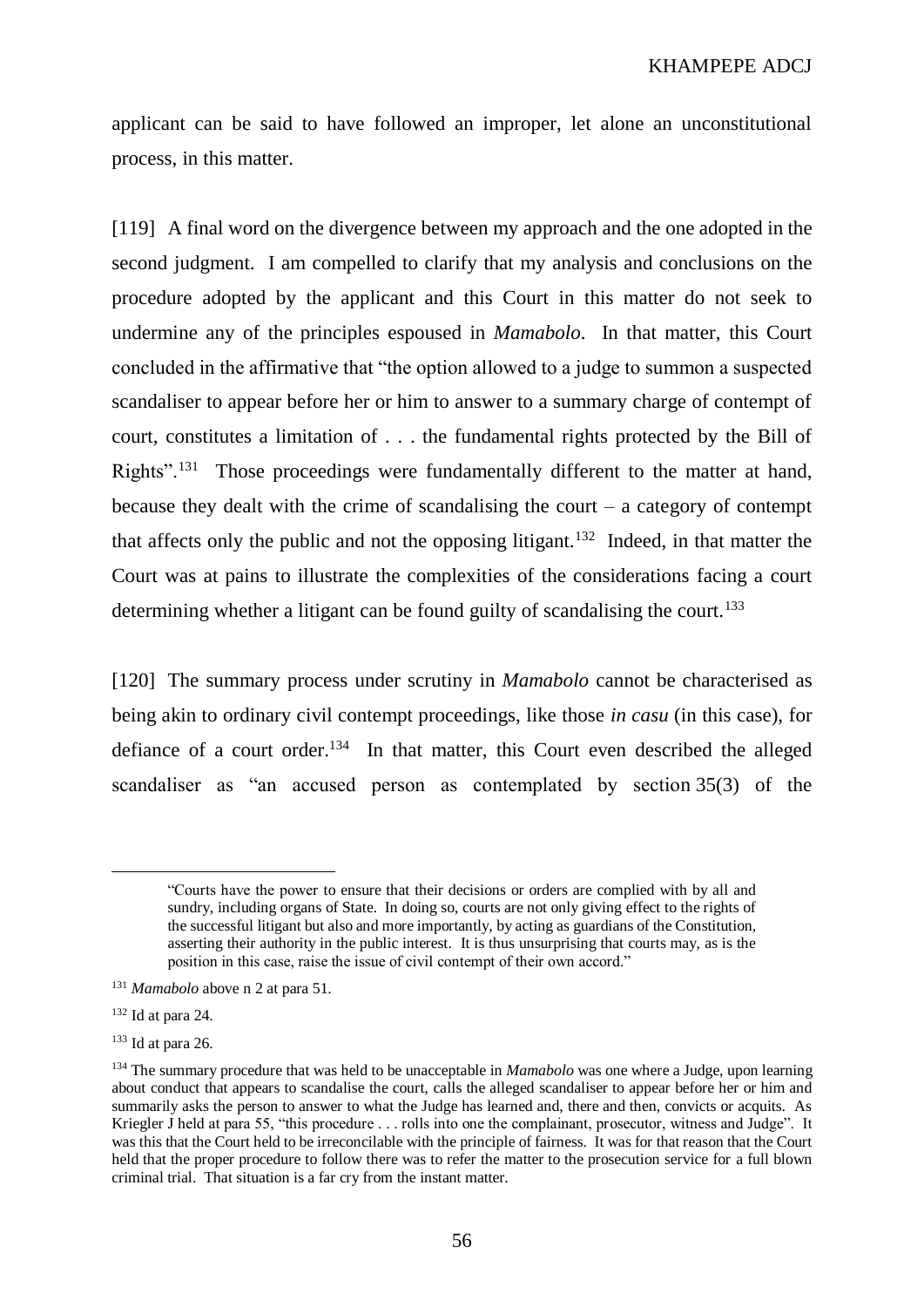Constitution",<sup>135</sup> because of the summary process involved on those specific facts. Thus, to imply that these proceedings are akin to the summary process held to be unconstitutional in *Mamabolo*<sup>136</sup> constitutes a mischaracterisation of these proceedings. That the applicant seeks a sanction, which this Court has said may be apposite under certain circumstances for defiance of court orders, that happens to be committal, does not have the effect of transforming Mr Zuma into an accused person in terms of section 35 of the Constitution. As I have already stated, to say that it does would contradict the clear findings in *Fakie* that have been affirmed by this Court in *Pheko II*. 137

[121] This Court is at large to impose a sanction that is appropriate upon a consideration of all of the relevant facts and law. I am by no means beholden to the applicant's desires and, as I have demonstrated, the sanction that this Court has chosen to impose on Mr Zuma has been informed and supported by numerous important legal, and indeed constitutional, considerations. Moreover, without in any way implying that accused persons may be tried for criminal charges summarily, I am confident that unsuspended committal may be ordered by a court in contempt proceedings in these extraordinary circumstances.

# *What is the appropriate sentence?*

[122] I now turn to grapple with the vexed question of determining the length of committal in these contempt proceedings. Before I settle on the length of the sentence, I first address the aggravating and mitigating factors that have informed this determination.

 $135$  Id at para 53.

<sup>136</sup> Second judgment a[t \[163\].](#page-75-0)

<sup>&</sup>lt;sup>137</sup> Se[e \[65\].](#page-31-0)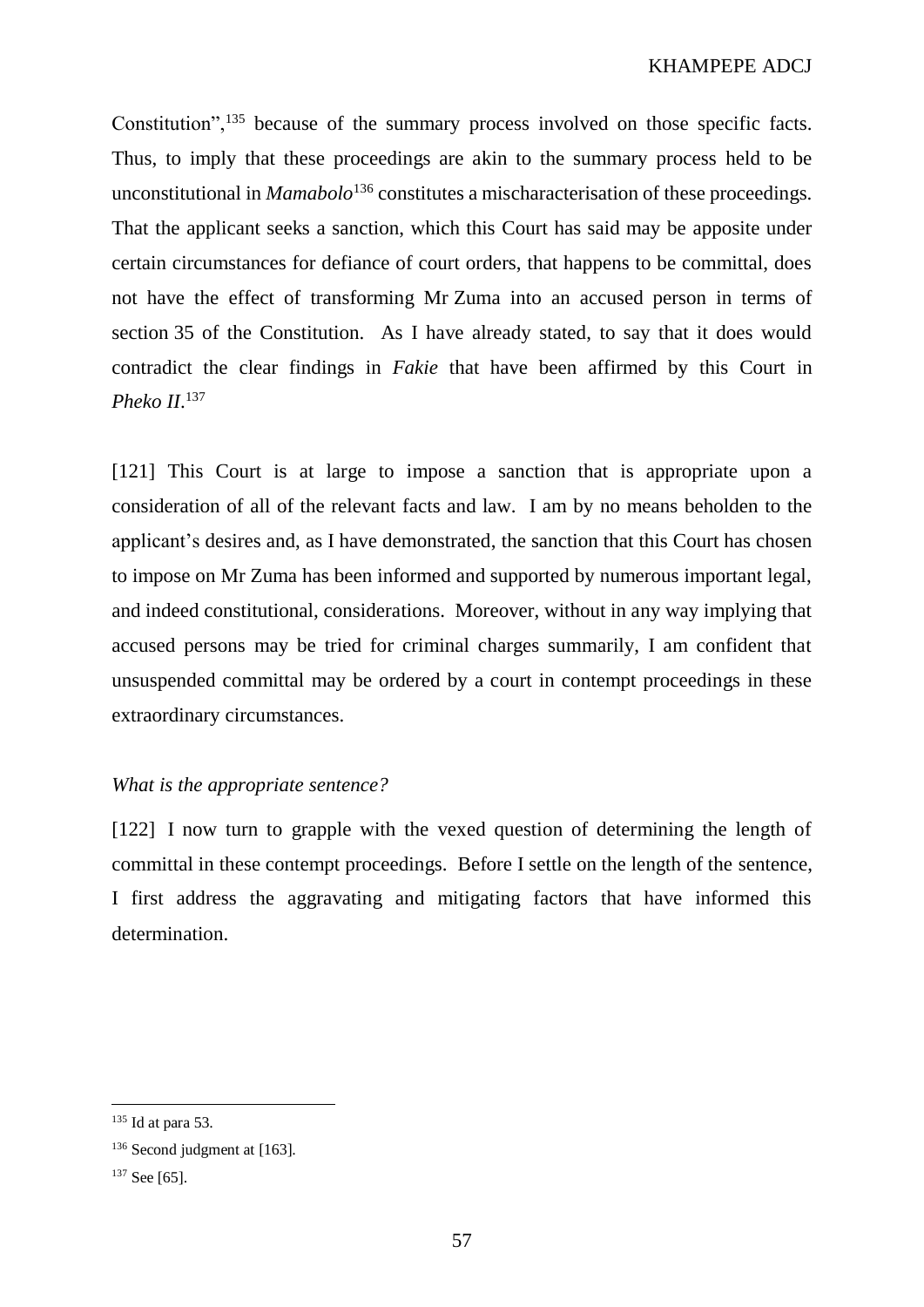### *Aggravating and mitigating factors*

[123] I have dealt extensively with the aspects of this matter that render it exceptional, and justify taking our law on civil contempt further than it has gone in the past. These same factors, being the intensity of Mr Zuma's attacks on the Judiciary as well as his former position as President, certainly constitute aggravating factors for the purpose of sentencing. I have dealt with these factors in detail above, albeit in the context of sanction. It is unnecessary to repeat this analysis here, save to note that it is self-evident that these factors justify the imposition of a sentence that reflects the seriousness of the damage that Mr Zuma's conduct has inflicted, and will continue to inflict, on the rule of law if not admonished in harsh terms.

[124] Since it is necessary and relevant to take account of these aggravating factors, I must acknowledge that a court's consideration of aggravating factors is ordinarily paired with due regard to mitigating factors. It needs no repeating that Mr Zuma has left this Court in the lurch in this regard. However, I am guided by the ordinary criminal justice process.<sup>138</sup> Adopting this approach, I have carefully considered, for example, the fact that Mr Zuma is of an advanced age which is usually accompanied by the onset of frailties. However, I am ultimately unpersuaded that the cumulative effect of these factors does anything to counterbalance the profound and significant impact of the aggravating factors.

## *Length of sentence*

 $\overline{a}$ 

[125] The applicant proposes that the sentence be two years of direct committal, the rationale for which is firmly rooted in the logic behind sentences prescribed for offences under the Commissions Act and its Regulations. Whilst the applicant's approach

<sup>&</sup>lt;sup>138</sup> Our criminal law jurisprudence indicates that, ordinarily, when a criminal court determines an appropriate sentence it is enjoined to consider mitigating factors which include, inter alia, the age of the accused; whether the accused is a first-time offender, demonstrates remorse, was provoked or compelled into committing the offence, was under the influence of alcohol or drugs when committing the offence; and the nature and extent of the accused's role in the commission of the offence.

See, for example, *S v De Sousa* [2008] ZASCA 93; 2009 (1) All SA 26 (SCA) at paras 12-4; *S v Malgas* [2001] ZASCA 30; 2001 (2) SA 1222 (SCA) at paras 9-10 and 34; *S v Nkwanyana* [1990] ZASCA 95; 1990 (4) SA 735 (A) at 745G-749C.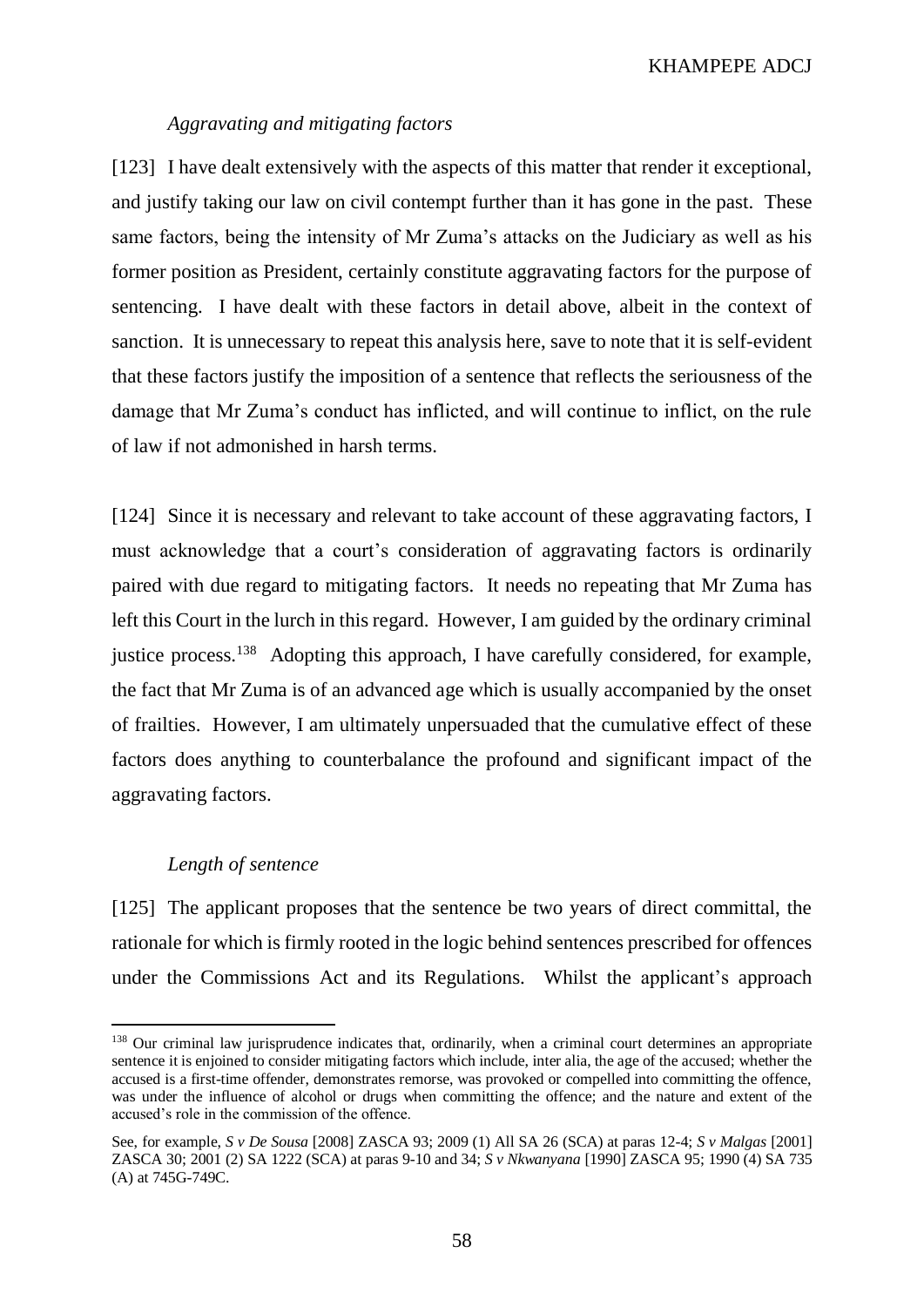certainly has an intuitive appeal, the crime for which punishment is being meted out is not a contravention of the Commissions Act, but rather, a contravention of this Court's order and, in turn, the crime of contempt of court. As I have said, this matter is emphatically not about the enforcement of summonses, nor about the dispute between the parties. So, to have recourse to the Commissions Act as the guiding light on sentence is far from appropriate. Accordingly, the applicant's approach which relies on the Commissions Act is misguided, and the metric offered cannot be of use to this Court.

[126] Having rejected this reasoning, however, I must admit that I am in unchartered waters. And unfortunately, or perhaps fortunately, there is little of precedential value to be found in our jurisprudence. In fact, looking to our jurisprudence for guidance has proven to be a tremendously unhelpful exercise. My difficulty is that the instances of contempt that I have come across come nowhere close to the contempt in this matter. I have already established above that, although the courts in these cases opted for coercive orders, a punitive order is warranted in the present matter.

[127] In determining a quantifiable length of sentence, I am enjoined to consider the circumstances; the nature of the breach; and the extent to which the breach is ongoing.<sup>139</sup> The Court in *Protea Holdings* went so far as to state that because contempt cannot be tolerated, "I would be failing in my duty if I did not impose a punishment which takes into account the serious nature of this type of offence".<sup>140</sup> Not only has Mr Zuma failed to dispute the contempt of court, but he has failed to contest the degree of the contempt.<sup>141</sup> Instead, he has aggravated it. Furthermore, as outlined above, I cannot ignore the materiality of the particular position that Mr Zuma holds. Furnished with only the applicant's submissions and Mr Zuma's public statements duly incorporated in

<sup>139</sup> *Protea Holdings* above n [28](#page-16-0) at 869H, where it was held that—

<sup>&</sup>quot;[i]n order to assess what penalty should be imposed, it becomes necessary to . . . assess the nature of the admitted contempt of court . . . . The manner in which the Court order . . . was breached, and therefore the nature of the admitted contempt, is obviously an important factor which must be taken into account in assessing sentence."

<sup>140</sup> Id at 871H.

<sup>141</sup> Id at 870E-F.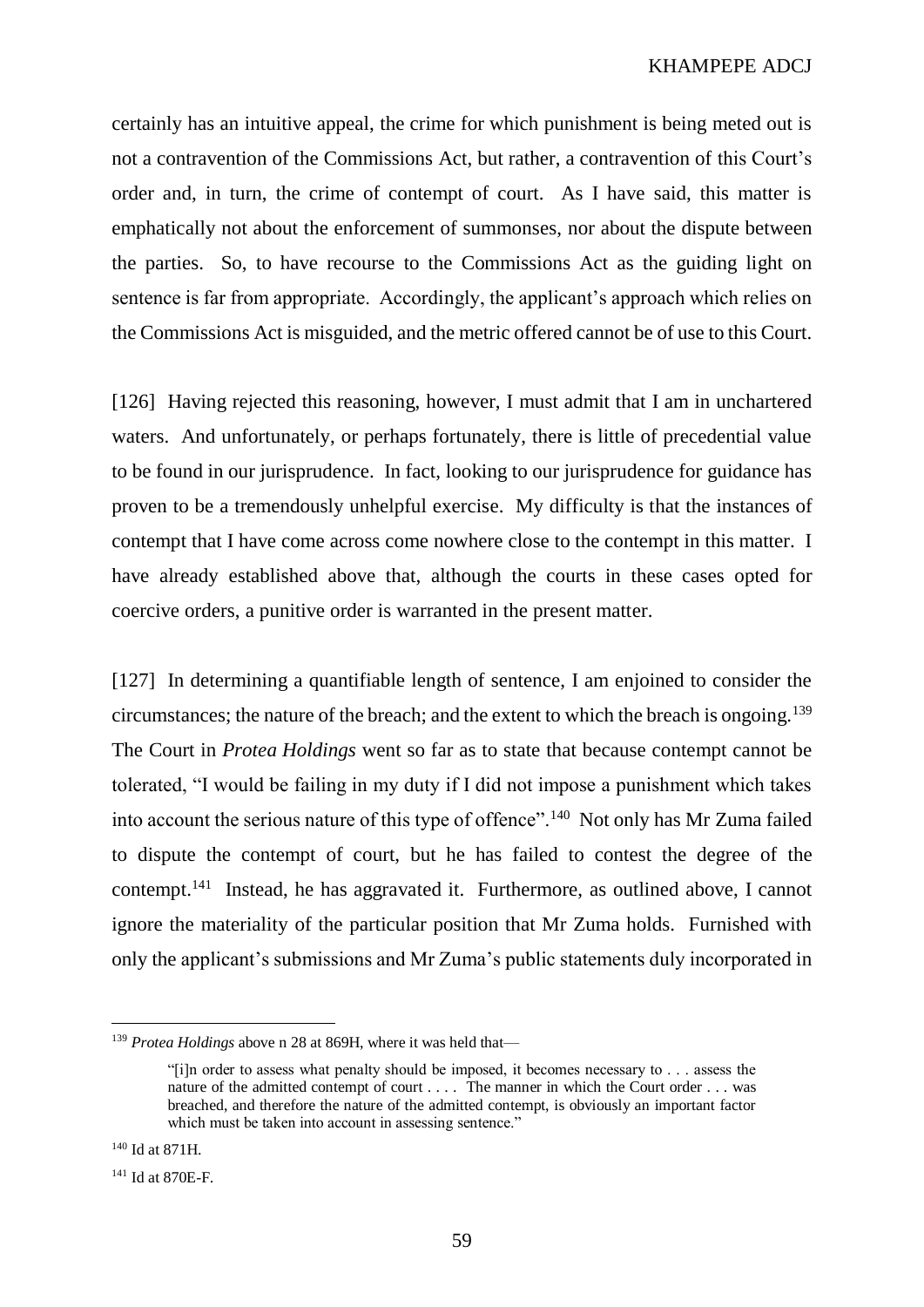the record, I am left with no choice but to exercise my discretion and issue a sentence that I deem to be just and equitable in the circumstances.

[128] Quantifying Mr Zuma's egregious conduct is an impossible task. So, I am compelled to ask the question: what will it take for the punishment imposed on Mr Zuma to vindicate this Court's authority and the rule of law? In other words, the focus must be on what kind of sentence will demonstrate that orders made by a court must be obeyed and, to Mr Zuma, that his contempt and contumacy is rebukeable in the strongest sense. With this in mind then, I order an unsuspended sentence of imprisonment of 15 months. I do so in the knowledge that this cannot properly capture the damage that Mr Zuma has done to the dignity and integrity of the judicial system of a democratic and constitutional nation. He owes this sentence in respect of violating not only this Court, nor even just the sanctity of the Judiciary, but to the nation he once promised to lead and to the Constitution he once vowed to uphold.

## *Costs*

 $\overline{a}$ 

[129] The applicant seeks costs on an attorney and own client scale. I do not consider it necessary, in this matter, to enter the debate as to the distinctions between costs on an attorney and client scale as opposed to costs on an attorney and own client scale. If punitive costs are warranted, there is no reason why they should not be on an attorney and client scale.

[130] In *CCT 295/20*, this Court considered whether Mr Zuma ought to be mulcted with costs for an application that he did not oppose, and held that the principles laid down in *Biowatch*<sup>142</sup> do not protect respondents "who raise frivolous defences or whose unlawful conduct has forced the State to litigate".<sup>143</sup> Ultimately, the prejudice and harm

<sup>142</sup> *Biowatch Trust v Registrar, Genetic Resources*[2009] ZACC 14; 2009 (6) SA 232 (CC); 2009 (10) BCLR 1014 (CC) (*Biowatch*).

<sup>143</sup> *CCT 295/20* above n [3](#page-3-1) at para 114.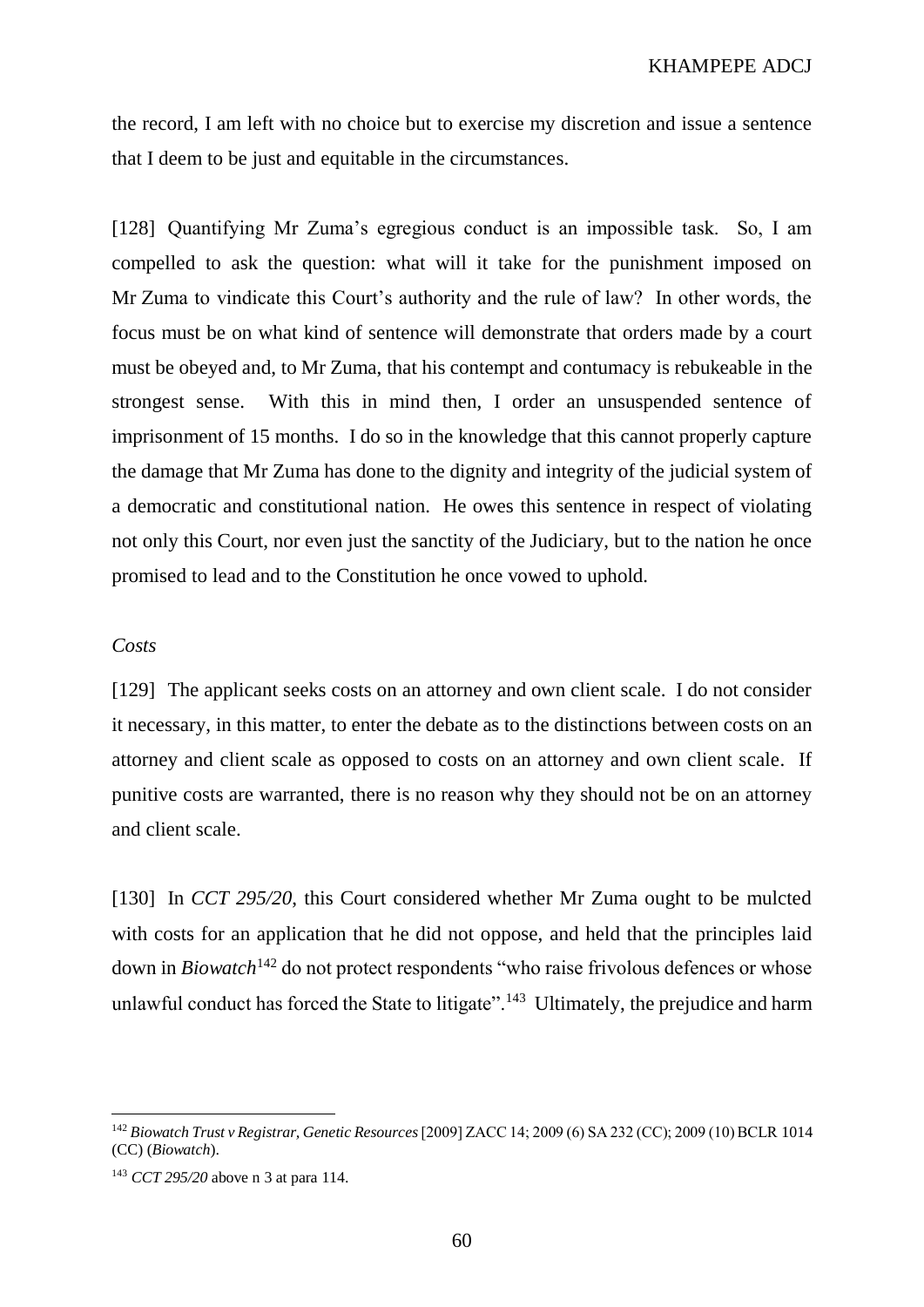caused to the applicant by Mr Zuma's conduct outweighed his decision not to oppose the relief sought in that matter. $144$ 

[131] The same principles traversed in *CCT 295/20* in relation to costs are relevant in this matter as well, albeit that the applicant is now seeking punitive costs. In several instances, this Court has affirmed the principle that punitive costs are exceptional and are reserved for instances where a litigant has conducted themselves in a "clear and indubitably vexatious and reprehensible" manner.<sup>145</sup> Punitive costs orders are accordingly indicative of "extreme opprobrium", <sup>146</sup> and the question is whether Mr Zuma's conduct is so extraordinary that it is worthy of rebuke.<sup>147</sup>

[132] The applicant submits that punitive costs are warranted in this matter because, firstly, Mr Zuma's conduct smacks of malice and, secondly, his public utterances and accusations are utterly bereft of supporting facts. The combined effect of these factors renders an ordinary costs order insufficient in the circumstances. The applicant also submitted that Mr Zuma's failure to oppose these proceedings and explain his conduct to this Court further justifies punitive costs, because it exhibits his total lack of respect for this Court and the judicial process. In support of this, the applicant referred us to the Supreme Court of Appeal's decision in *Compensation Solutions*, <sup>148</sup> where the respondent's failure to oppose the proceedings and justify his conduct was considered to be "deserving of the strictest censure possible".<sup>149</sup>

<span id="page-60-0"></span> $\overline{a}$ 

 $149$  Id at para 20.

<sup>144</sup> Id.

<sup>145</sup> *Public Protector v South African Reserve Bank* [2019] ZACC 29; 2019 (6) SA 253 (CC); 2019 (9) BCLR 1113 (CC) (*SARB*) at para 225, where this Court affirmed principles laid down in *Plastics Convertors Association of SA on behalf of Members v National Union of Metalworkers of SA* [2016] ZALAC 39; 2016 (37) ILJ 2815 (LAC) at para 46.

<sup>146</sup> *SARB* id.

<sup>147</sup> Id at para 226*.*

<sup>&</sup>lt;sup>148</sup> Compensation Solutions (Pty) Ltd v Compensation Commissioner [2016] ZASCA 59; 2016 (37) ILJ 1625 (SCA) (*Compensation Solutions*).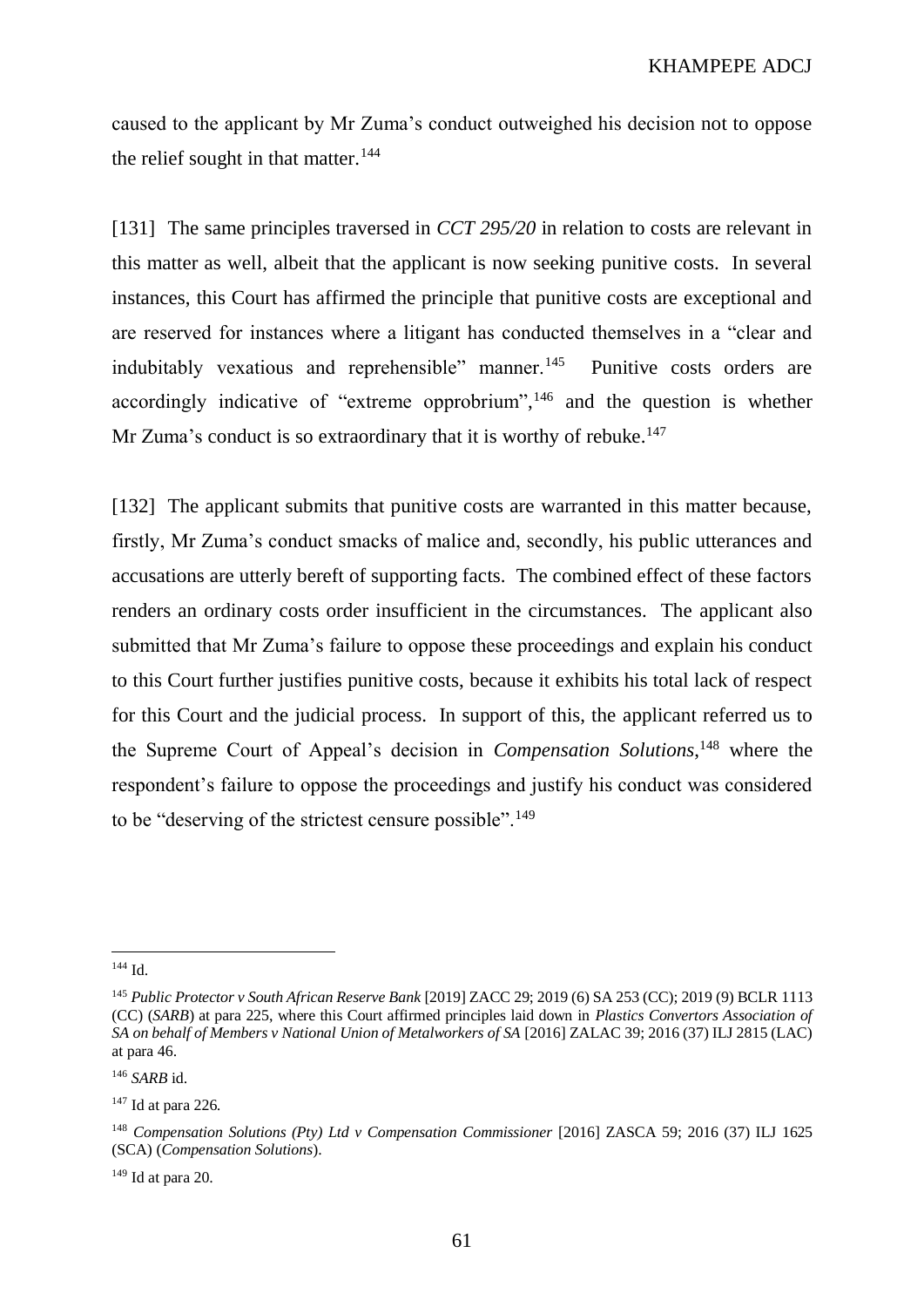[133] The applicant's submissions in this regard are persuasive. This case does not merely concern an apathetic respondent. It concerns a respondent who breached this Court's order, chose not to explain why, and then, in defiance of unambiguous directions issued by this Court, elected to file yet another provocative, unmeritorious and vituperative statement in the form of a letter. Evidently, Mr Zuma had something to say, but he deliberately chose to say it unofficially and mostly on a public platform, thereby denying this Court and the applicant an opportunity to legitimately and officially engage with it and effectively escaping any accountability he might be brought to bear in respect of the statements. There is no explanation whatsoever for why Mr Zuma could not participate in these proceedings, and I wholeheartedly agree with the applicant's submission that this tactic was part of a deliberate and calculated strategy to undermine this Court's authority.

[134] While there is no doubt that punitive costs orders are exceptional, certain aspects of this case are reminiscent of *Tjiroze.*<sup>150</sup> In that case, the applicant, who was a legal professional and was thus expected to have been aware of the import and consequences of impugning the integrity of the Judiciary, abused court processes and made defamatory remarks which targeted and were directed at a sitting Judge.<sup>151</sup> In that matter, this Court held that such conduct was particularly reprehensible and deserving of a punitive costs order.<sup>152</sup> Although Mr Zuma is not a legal professional, as the former President bearing the heightened obligation discussed above, it is more than reasonable to expect that he must appreciate the gravity of his conduct and its impact on the integrity of the Judiciary. He has repeatedly defamed and vilified members of this Court, and although he has not actively abused court processes, he has passively done so by ventilating his "case" through a public smear campaign, instead of through legitimate legal processes. Similar to the way in which this Court inverted the *Biowatch* principle in *CCT 295/20* by imposing costs on the basis that Mr Zuma had forced the

<sup>150</sup> *Tjiroze v Appeal Board of the Financial Services Board* [2020] ZACC 18; 2020 JDR 1413 (CC); 2021 (1) BCLR 59 (CC).

<sup>151</sup> Id at para 28.

 $152$  Id at para 29.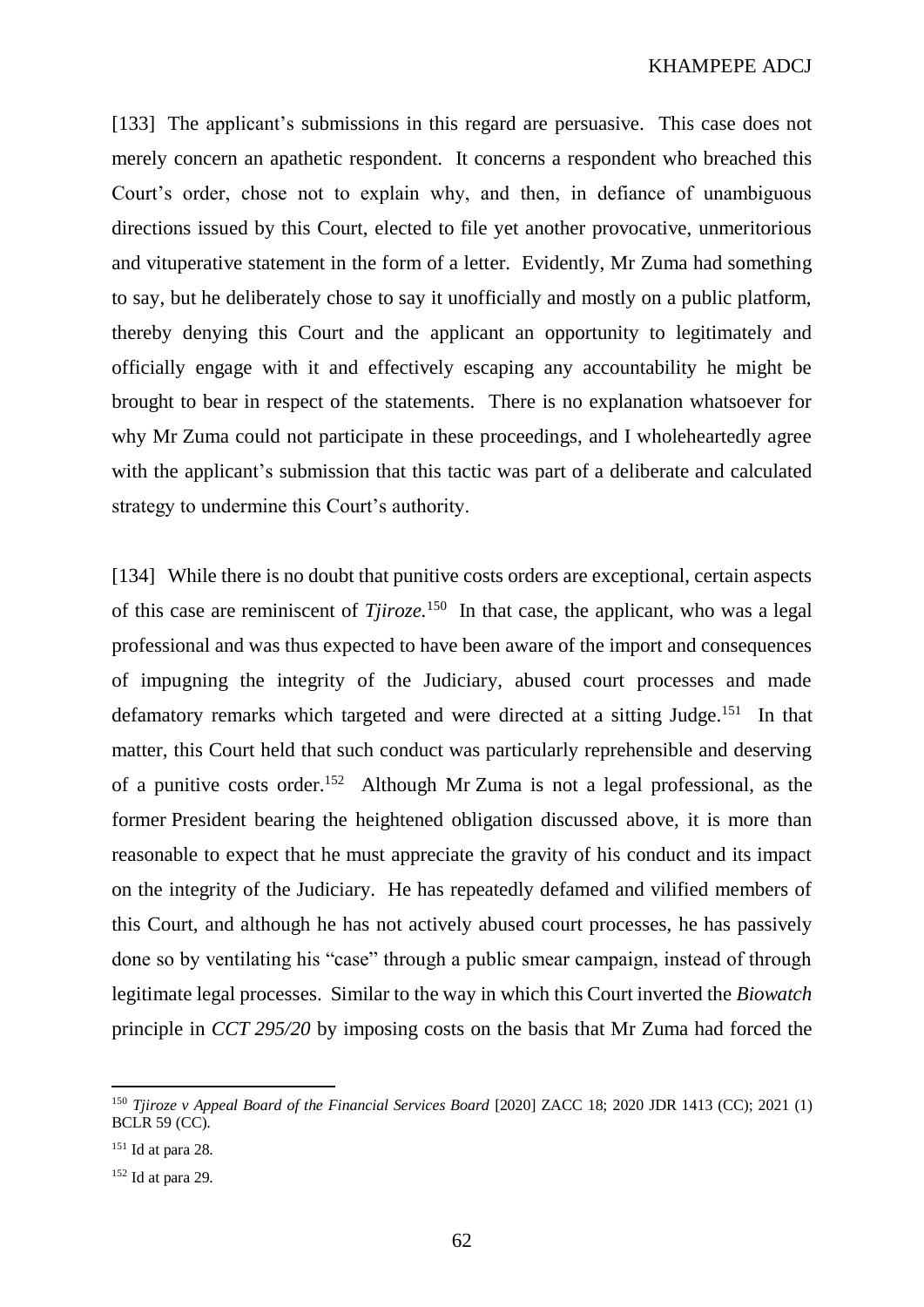State to litigate, it is fitting that this Court should express its dissatisfaction and punish a respondent who, in the circumstances, ought to have, but failed to participate in proceedings.

[135] It follows that the issue of costs in this matter is relatively simple. This application should never have been before this Court because Mr Zuma had no justifiable basis to abandon his regard for the law and pursue the route that he did. The fact that Mr Zuma committed contempt of court is, on its own, worthy of this Court's rebuke. But when this contempt is considered alongside the derisive statements and disdainful attitude that Mr Zuma has adopted towards this Court and the Judiciary in general, it is without question that the extraordinary award of punitive costs is warranted.

[136] Before I go on, I must acknowledge and lament the evident rise in a casual and reckless attitude being adopted by many litigants who see it fit to level unsubstantiated accusations against the Judiciary, both in the public domain and in their pleadings before the courts. This inexcusable state of affairs cannot be tolerated or encouraged. Let me be perfectly clear: it is not permissible for a disgruntled litigant to besmirch the reputation of the Judiciary or its members without fear of consequence. This is not the status quo in our constitutional democracy, and it is patently undesirable that an influential figure, like Mr Zuma, should be allowed to exhibit such behaviour. This is not the first time that Mr Zuma's malevolent attitude towards the Judiciary has attracted punitive costs,  $153$  but I sincerely hope that it will be the last. Mr Zuma's conduct has undoubtedly set an example to the public, so let this costs order follow suit. Let it be known that she or he who abandons all ethical standards in pursuit of a cause must prepare to meet this Court's reproach, and the award of punitive costs that naturally follows.<sup>154</sup>

<sup>153</sup> See *Zuma v Democratic Alliance* [2021] ZASCA 39; 2021 JDR 0702 (SCA) at paras 47-51, where the Supreme Court of Appeal concluded that Mr Zuma's baseless and untruthful submissions regarding the partiality and fairness of the Judiciary in that matter were worthy of censure by way of a punitive costs order.

<sup>154</sup> *Limpopo Legal Solutions v Eskom Holdings Soc Limited* [2017] ZACC 34; 2017 (12) BCLR 1497 (CC) at para 36.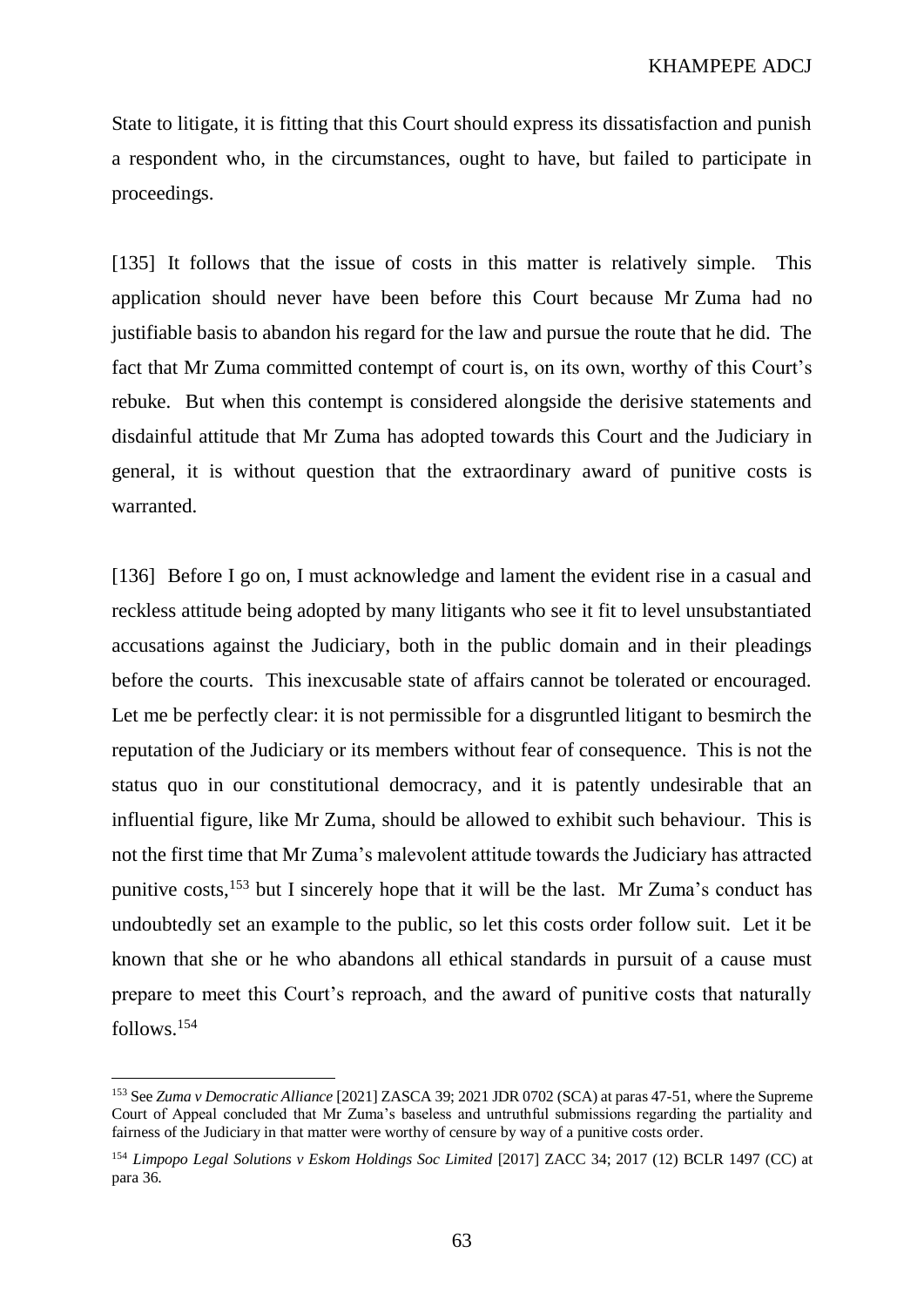#### *Conclusion*

[137] The right, and privilege, of access to court, and to an effective judicial process, is foundational to the stability of an orderly society. Indeed, respect for the Judiciary and its processes alone ensures that peaceful, regulated and institutionalised mechanisms to resolve disputes prevail as the bulwark against vigilantism, chaos and anarchy.<sup>155</sup> If, with impunity, litigants are allowed to decide which orders they wish to obey and those they wish to ignore, our Constitution is not worth the paper upon which it is written.

[138] So let me repeat what I have said before, for it is deserving of ingemination. Never before has the legitimacy of this Court, nor the authority vested in the rule of law, been subjected to the kind of sacrilegious attacks that Mr Zuma, no less in stature than a former President of this Republic, has elected to launch. Never before has the judicial process, nor the administration of justice, been so threatened. It is my earnest hope that they never again will.

[139] I, too, cherish the ideal of a democratic and free society in which all persons are both as equal in opportunity, as they are in accountability, before the law. As eloquently stated by Mogoeng CJ in *Nkandla*:

"One of the crucial elements of our constitutional vision is to make a decisive break from the unchecked abuse of State power and resources that was virtually institutionalised during the apartheid era. To achieve this goal we adopted accountability, the rule of law and the supremacy of the Constitution as values of our constitutional democracy. For this reason public office-bearers ignore their constitutional obligations at their peril. This is so because constitutionalism, accountability and the rule of law constitute the sharp and mighty sword that stands ready to chop the ugly head of impunity off its stiffened neck.

. . .

<sup>155</sup> *Victoria Park Ratepayers' Association* above [n 25](#page-14-0) at para 21.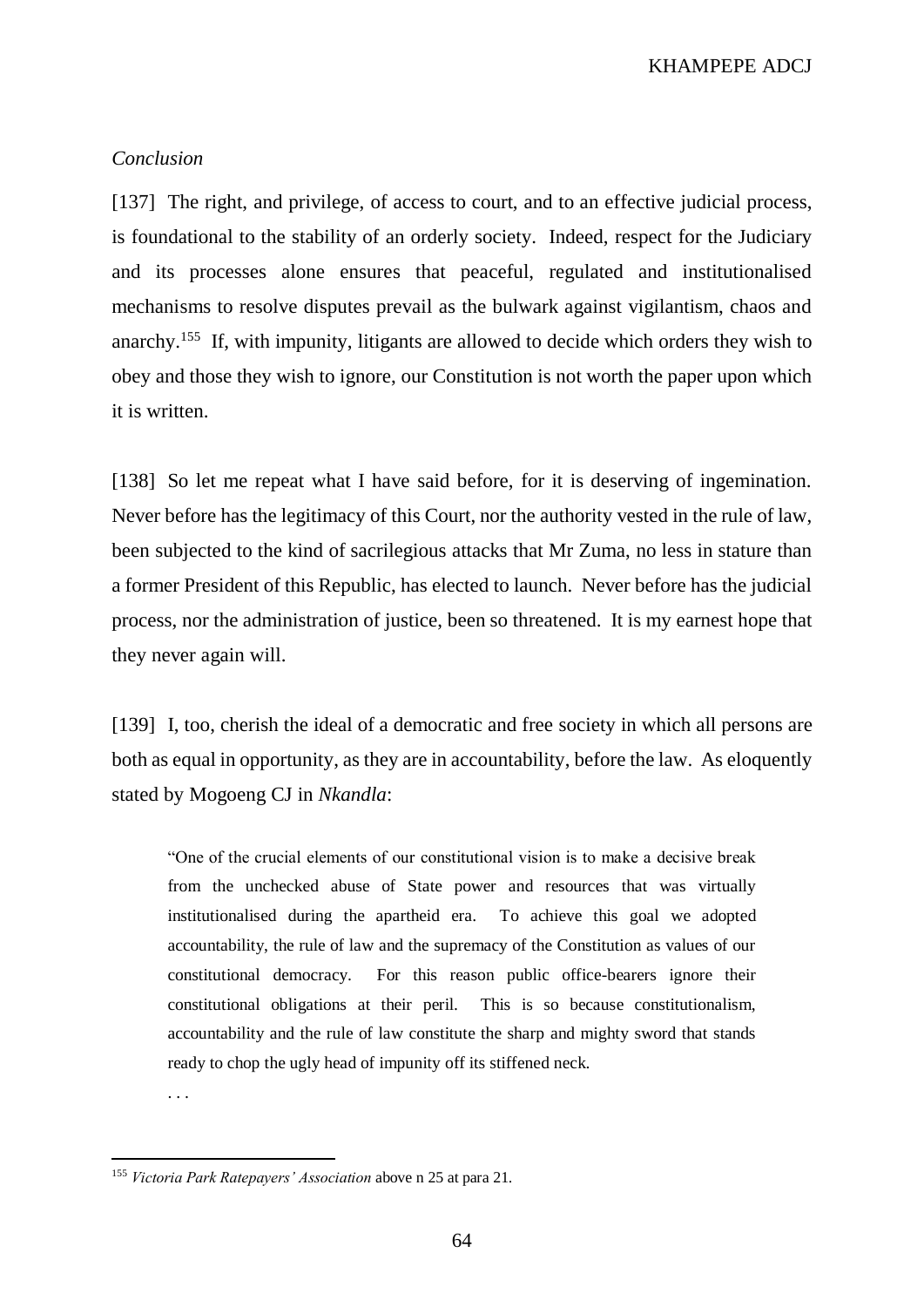'Certain values in the Constitution have been designated as foundational to our democracy. This in turn means that as pillar-stones of this democracy, they must be observed scrupulously. If these values are not observed and their precepts not carried out conscientiously, we have a recipe for a constitutional crisis of great magnitude. In a State predicated on a desire to maintain the rule of law, it is imperative that one and all should be driven by a moral obligation to ensure the continued survival of our democracy."<sup>156</sup>

[140] Within their purview of functions, courts are pillars of democracy and the keepers of our Constitution. As Dicey once wrote, "no [person] is above the law" and "every [person], whatever be [her or] his rank or condition, is subject to the ordinary law of the realm and amenable to the jurisdiction of the ordinary tribunals".<sup>157</sup> An act of defiance in respect of a direct judicial order has the potential to precipitate a constitutional crisis: when a public office-bearer or government official, or indeed any citizen of this Republic, announces that he or she will not play by the rules of the Constitution, then surely our Constitution, and the infrastructure built around it, has failed us all.

[141] My duty, as I pen this judgment, is cloaked in the duty and loyalty that I owe to our Constitution and the rule of law that undergirds it. I find myself left with no option but to commit Mr Zuma to imprisonment in the hope that doing so sends an unequivocal message: in this, our constitutional dispensation, the rule of law and the administration of justice prevails.

## *Order*

- [142] The following order is made:
	- 1. The application for direct access is granted.
	- 2. The Helen Suzman Foundation is admitted as amicus curiae.

<sup>156</sup> *Nkandla* above [n 114](#page-47-0) at para 1, citing *Nyathi v MEC for Department of Health, Gauteng* [2008] ZACC 8; 2008 (5) SA 94 (CC); 2008 (9) BCLR 865 (CC) at para 80, per Madala J.

<sup>157</sup> As quoted in *Victoria Park Ratepayers' Association* above n [25](#page-14-0) at para 19.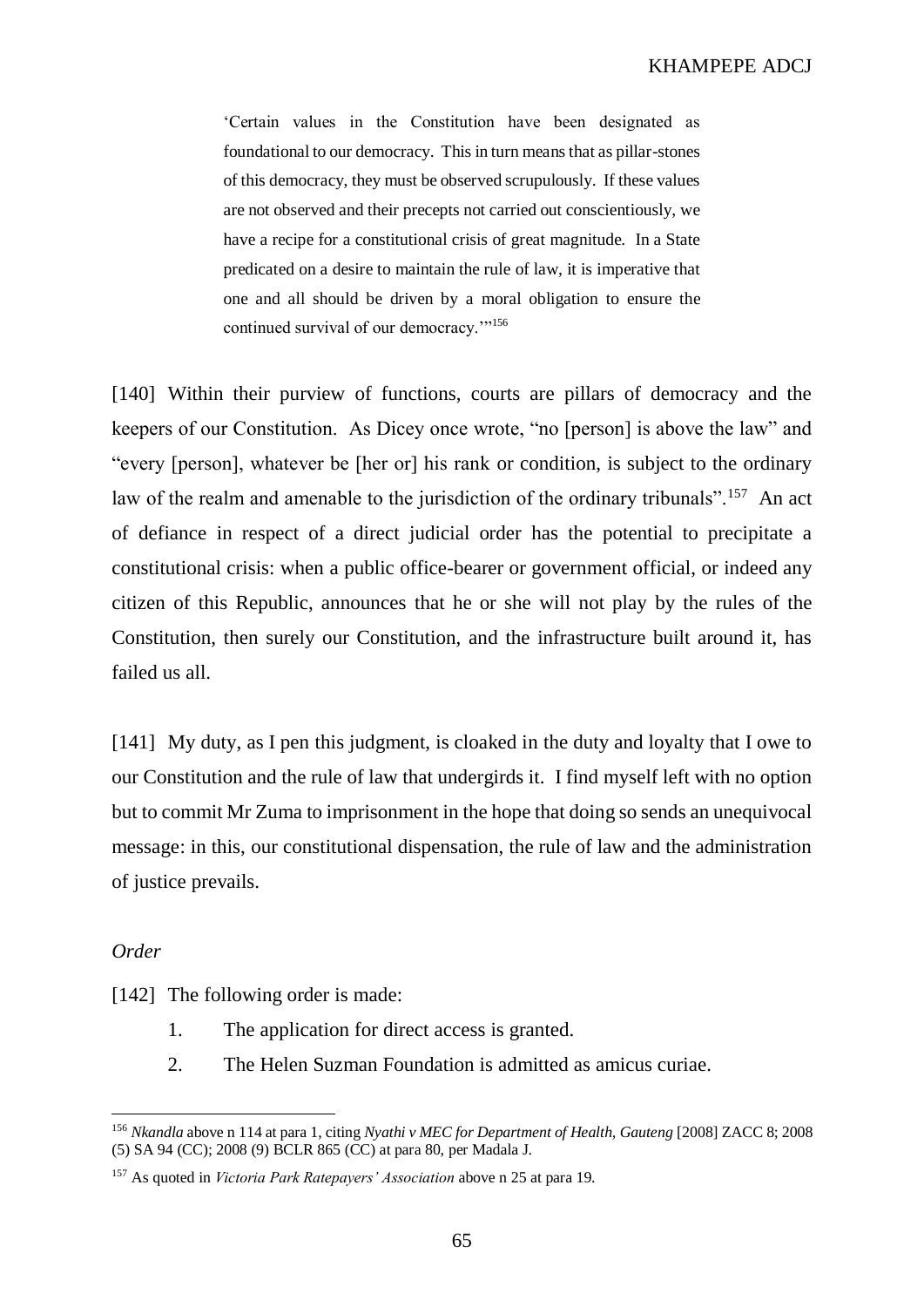- 3. It is declared that Mr Jacob Gedleyihlekisa Zuma is guilty of the crime of contempt of court for failure to comply with the order made by this Court in *Secretary of the Judicial Commission of Inquiry into Allegations of State Capture, Corruption and Fraud in the Public Sector including Organs of State v Jacob Gedleyihlekisa Zuma* [2021] ZACC 2.
- 4. Mr Jacob Gedleyihlekisa Zuma is sentenced to undergo 15 months' imprisonment.
- 5. Mr Jacob Gedleyihlekisa Zuma is ordered to submit himself to the South African Police Service, at Nkandla Police Station or Johannesburg Central Police Station, within five calendar days from the date of this order, for the Station Commander or other officer in charge of that police station to ensure that he is immediately delivered to a correctional centre to commence serving the sentence imposed in paragraph 4.
- 6. In the event that Mr Jacob Gedleyihlekisa Zuma does not submit himself to the South African Police Service as required by paragraph 5, the Minister of Police and the National Commissioner of the South African Police Service must, within three calendar days of the expiry of the period stipulated in paragraph 5, take all steps that are necessary and permissible in law to ensure that Mr Jacob Gedleyihlekisa Zuma is delivered to a correctional centre in order to commence serving the sentence imposed in paragraph 4.
- 7. Mr Jacob Gedleyihlekisa Zuma is ordered to pay the costs of the Secretary of the Judicial Commission of Inquiry into Allegations of State Capture, Corruption and Fraud in the Public Sector including Organs of State, including the costs of two counsel, on an attorney and client scale.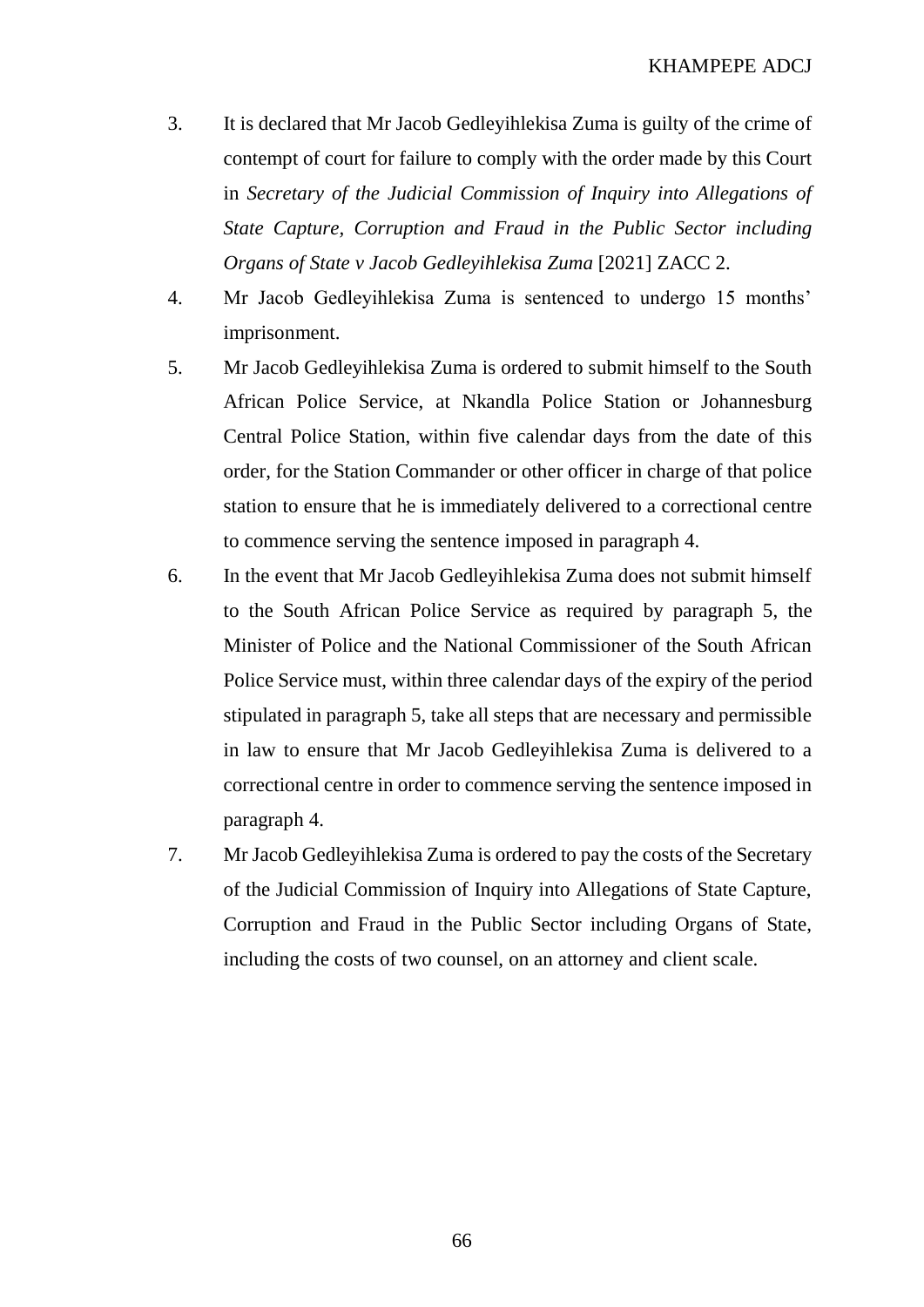THERON J

# THERON J (Jafta J concurring):

"Great cases, like hard cases, make bad law. For great cases are called great, not by reason of their importance . . . but because of some accident of immediate overwhelming interest which appeals to the feelings and distorts the judgment."<sup>158</sup>

# *Introduction*

 $\overline{a}$ 

<span id="page-66-0"></span>[143] I have read the judgment of my Sister Khampepe ADCJ and commend her on an elegantly crafted judgment that deftly navigates the complex issues in this matter (main judgment). I agree that Mr Zuma is in contempt of this Court's order and that direct access ought to be granted on an urgent basis. Regretfully, I do not agree that it is constitutionally acceptable for this Court to grant an order of unsuspended committal which is not linked to coercing compliance with this Court's order in *CCT 295/20*. With the greatest respect, I am concerned that the main judgment's focus on the "unprecedented" facts of this case distracts from a very troubling feature; namely, that this Court, in motion proceedings and sitting as a court of first and last instance, is being asked to mete out an unsuspended term of imprisonment which is singularly punitive in purpose and effect. Whereas civil contempt proceedings have dual remedial and punitive purposes, the proceedings before us are wholly punitive. In my view, it is unconstitutional, to the extent that it violates sections 12 and 35(3) of the Constitution, to order punitive committal for civil contempt in motion proceedings, where no remedial or coercive relief is granted. The main judgment, again and again, answers this concern with recourse to the exceptional facts of this case and the conduct of Mr Zuma. In doing so, it fails, or refuses, to see the woods for the trees, with the result that, in seeking to justify a punitive order which satisfies an understandable desire to address Mr Zuma's scandalous disrespect for this Court, it trammels over the constitutional rights of alleged contemnors (including Mr Zuma).

<sup>158</sup> *Northern Securities Company v United States* 193 US 197 (1904) at 400. By great cases, Holmes J referred to those cases that come before the United States Supreme Court from time to time and capture the attention of the public, placing the Court in the vortex of a current public controversy.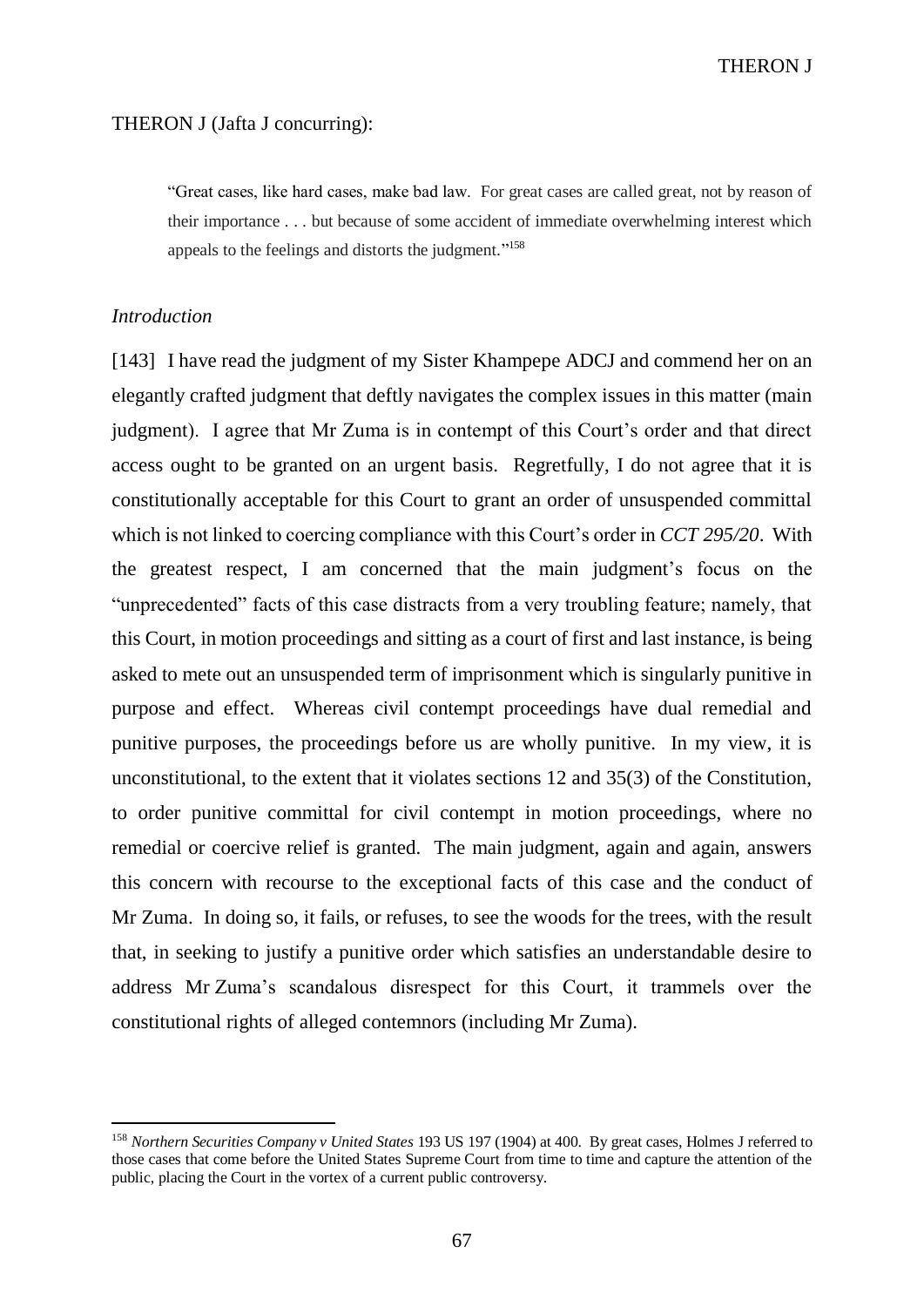<span id="page-67-1"></span>[144] The ordinary remedy in civil contempt cases – which has been granted in every single case in which a litigant has been found guilty of civil contempt that I have come  $across<sup>159</sup> - is a period of suspended committed, which allows the contemporary one final$ opportunity to comply with the court order and avoid imprisonment. That is the order I would have considered making in the event that the Commission's lifespan had not expired by the time this judgment is handed down.

[145] Mindful of the intense public interest in this case, let me be absolutely clear: *both this judgment and the main judgment would impose a period of imprisonment on Mr Zuma because he is in contempt of this Court's order*. The point of divergence between the two judgments is whether it is constitutionally permissible to impose punishment (in this instance unsuspended committal) in the context of civil proceedings, *where the initiating party disavows its interest in obtaining compliance with the original court order* (remedial objective).

<span id="page-67-0"></span>[146] In the present circumstances, however, and given that the Commission's mandate is about to expire, a coercive order would likely be a *brutum fulmen* (an empty threat) and, for that reason, inappropriate. The main judgment reaches the same conclusion for a different reason, namely, that a coercive order would be "pointless" because Mr Zuma's statements demonstrate that he would not comply with a further order of this Court, even in the face of imprisonment. The main judgment solves this problem by meting out a purely punitive order of unsuspended committal. This solution will no doubt resonate with those who, understandably, wish to see Mr Zuma face punishment for his contempt of this Court, but it is a solution I cannot support. In my view, if a coercive order of committal will likely be inappropriate, the proper order would be an order referring the matter to the DPP so that Mr Zuma's case can be tried according to criminal standards and subject to the necessary protections.

<sup>159</sup> *Compensation Solutions* above n [148](#page-60-0) at para 21; *Burchell v Burchell* [2005] ZAECHC 35 at para 35(2); *Naude N.O. v Matebesi Construction (Pty) Limited t/a CG Civils* [2015] JOL 34878 (FB); *Christian Catholic Apostolic Church in Zion v Hlamandlana* 2015 JDR 0789 (ECM); *Law Society, Free State v Macheka*; 2011 (5) SA 591 (FB); *Victoria Park Ratepayers' Association* above [n 25](#page-14-0) at para 64(c); *Uncedo Taxi Service Association v Mtwa* 1999 (2) SA 495 (E) (*Mtwa*); *Singer's Estate v Kotze* 1960 (2) SA 304 (C) at 308I-H; and *Martin v French Hairdressing Saloons, Ltd* 1950 (4) SA 325 (W) at 330G.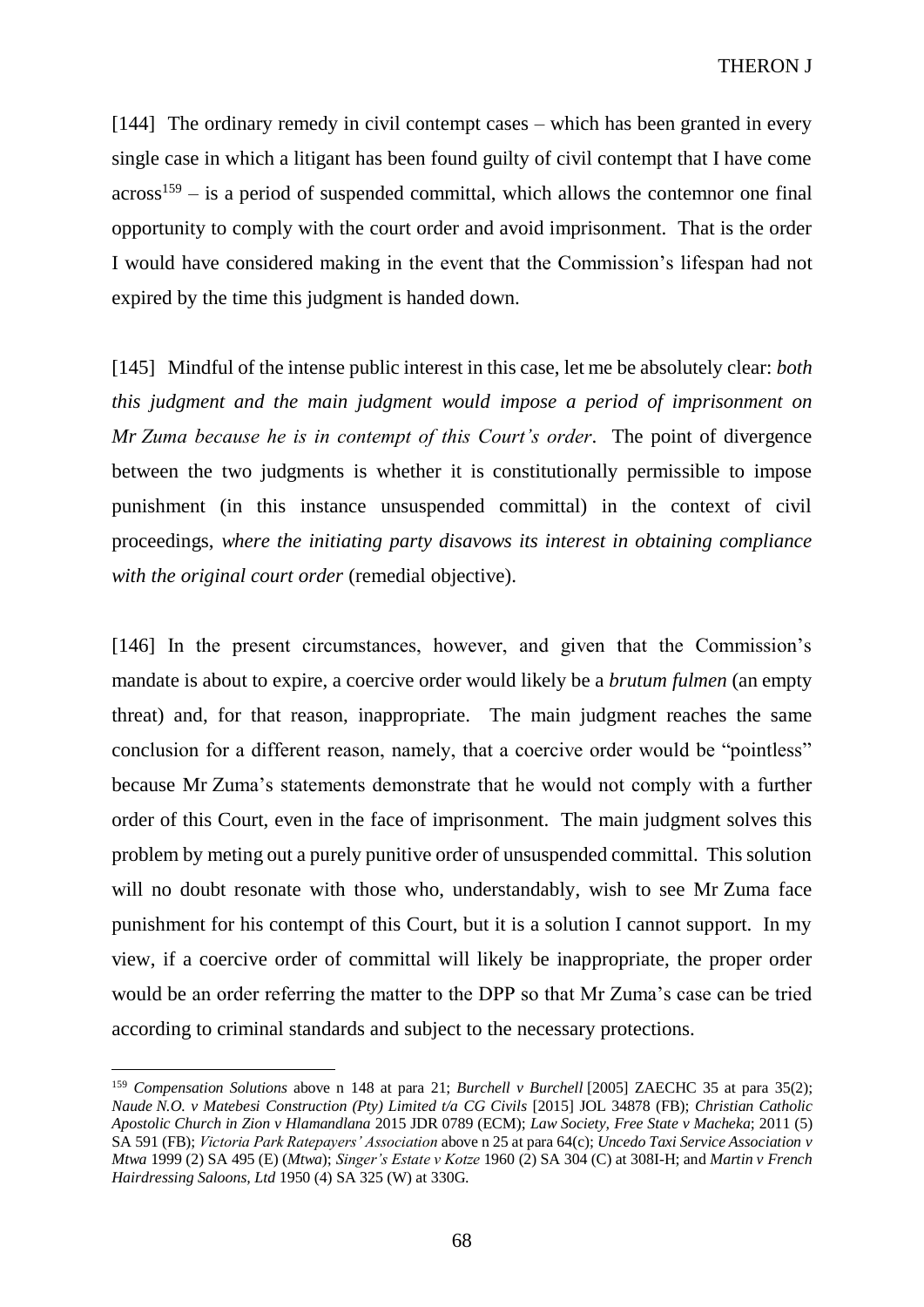THERON J

#### *The dual purpose of civil contempt*

[147] Contempt of court can take many forms, but the essence of the crime lies in the violation of the dignity, repute and authority of the court.<sup>160</sup> In *Matjhabeng Local Municipality*, <sup>161</sup> this Court explicated the overall scheme of contempt of court in our law:

"Traditionally, contempt of court has been divided into two categories according to whether the contempt is criminal or civil in nature. These types of contempt are distinguished on the basis of the conduct of the contemnor. Criminal contempt brings the moral authority of the judicial process into disrepute and as such covers a multiplicity of conduct interfering in matters of justice pending before a court. It thereby creates serious risk of prejudice to the fair trial of particular proceedings. . . Civil contempt, in contrast, involves the disobedience of court orders. The continued relevance of the distinction between civil and criminal contempt also seems to lie, on occasion, in the ability to settle the dispute and to waive contempt."<sup>162</sup>

[148] Civil contempt, which is one strain of the broader offence of contempt, consists in the wilful and mala fide disobedience of a civil court order. It appears to have been received into South African law from English law,<sup>163</sup> which characterises civil contempt in the following terms:

"[C]ivil contempt bears a twofold character, implying as between the parties to the proceedings merely a right to exercise and a liability to submit to a form of civil execution, but as between the party in default and the State, a penal or disciplinary jurisdiction to be exercised by the court in the public interest."<sup>164</sup>

<sup>160</sup> *Mamabolo* above n [2](#page-3-0) at para 13 and Snyman *Criminal Law* 6 ed (LexisNexis Butterworths, Durban 2014) at 315.

<sup>161</sup> *Matjhabeng Local Municipality v Eskom Holdings Limited and Others; Mkhonto and Others v Compensation Solutions (Pty) Limited* [2017] ZACC 35; 2018 (1) SA 1 (CC); 2017 (11) BCLR 1408 (CC) (*Matjhabeng Local Municipality*). In this matter, two applications – the *Matjhabeng* matter (under case number CCT 217/15) and the *Mkhonto* matter (under case number CCT 99/16) – were consolidated and heard at the same time.

 $162$  Id at paras 52-3.

<sup>163</sup> *Fakie* above [n 8](#page-6-0) at para 7, citing *Attorney-General v Crockett* 1911 TPD 893 at 922.

<sup>164</sup> *Halsbury's Laws of England* 5 ed (LexisNexis Butterworths, Durban 2008) vol 22 at 57 at para 67.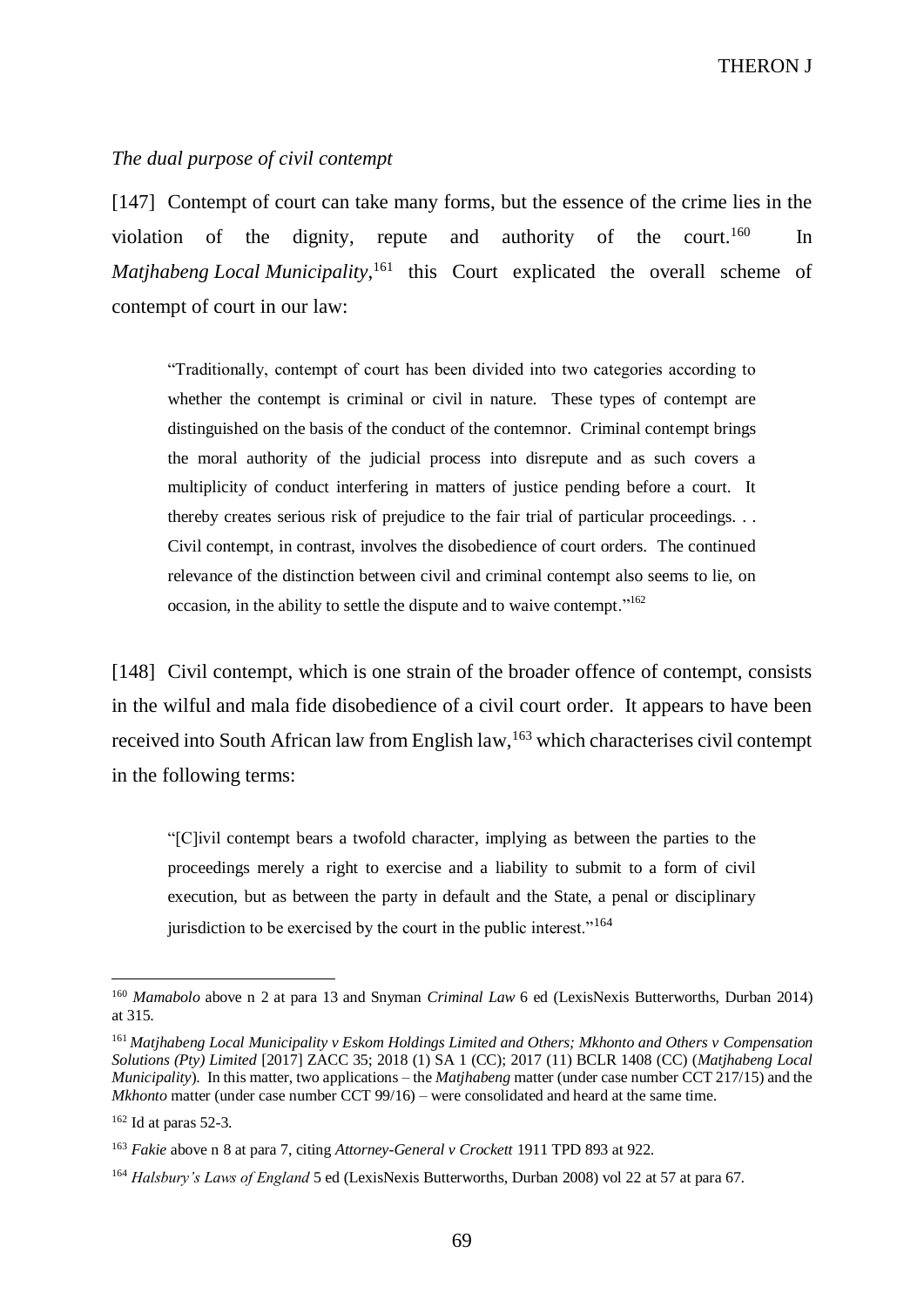THERON J

[149] In *Pheko II*, this Court explained that although civil contempt is a crime, it "can be prosecuted in criminal proceedings, which characteristically lead to committal" or dealt with in civil proceedings.<sup>165</sup> This is an important nuance: where the cases and this judgment refer to "civil contempt proceedings", what is being referred to are civil proceedings in which a private party alleges that a party against whom they have obtained a court order is in contempt of the order and therefore guilty of the crime of civil contempt. The reference to civil contempt proceedings is, however, slightly misleading, since civil contempt can be pursued in proceedings that are not civil but criminal, to the extent that a punitive sanction against the alleged contemnor is sought. This distinction is important and it is at the heart of the divergence between this judgment and the main judgment. The main judgment concludes that a litigant who is guilty of the crime of civil contempt can be sentenced to a punitive order of unsuspended committal which is not aimed at coercing the contemnor to comply with a court order (which I will refer to as a punitive committal order, in contradistinction to a coercive committal order). I agree, but there is a further question which must be asked. Is it constitutionally permissible for this order to be made in the context of civil rather than criminal proceedings?

[150] Civil contempt proceedings have been described as "a most valuable mechanism" which permits a private litigant who has obtained a court order that has been breached to approach a civil court to obtain relief ordinarily associated with criminal proceedings (such as an order of committal or a fine).<sup>166</sup> It is for this reason that such proceedings are said to have a dual character to the extent that they have both civil and criminal elements.<sup>167</sup>

[151] Where contempt of court consists of the failure to comply with a court order, the party in whose favour the order was granted may initiate civil proceedings against the

<sup>165</sup> *Pheko II* above n [6](#page-5-0) at para 30.

<sup>166</sup> *Fakie* above [n 8](#page-6-0) at para 7.

<sup>167</sup> *Burchell* above n [159](#page-67-1) at para 27.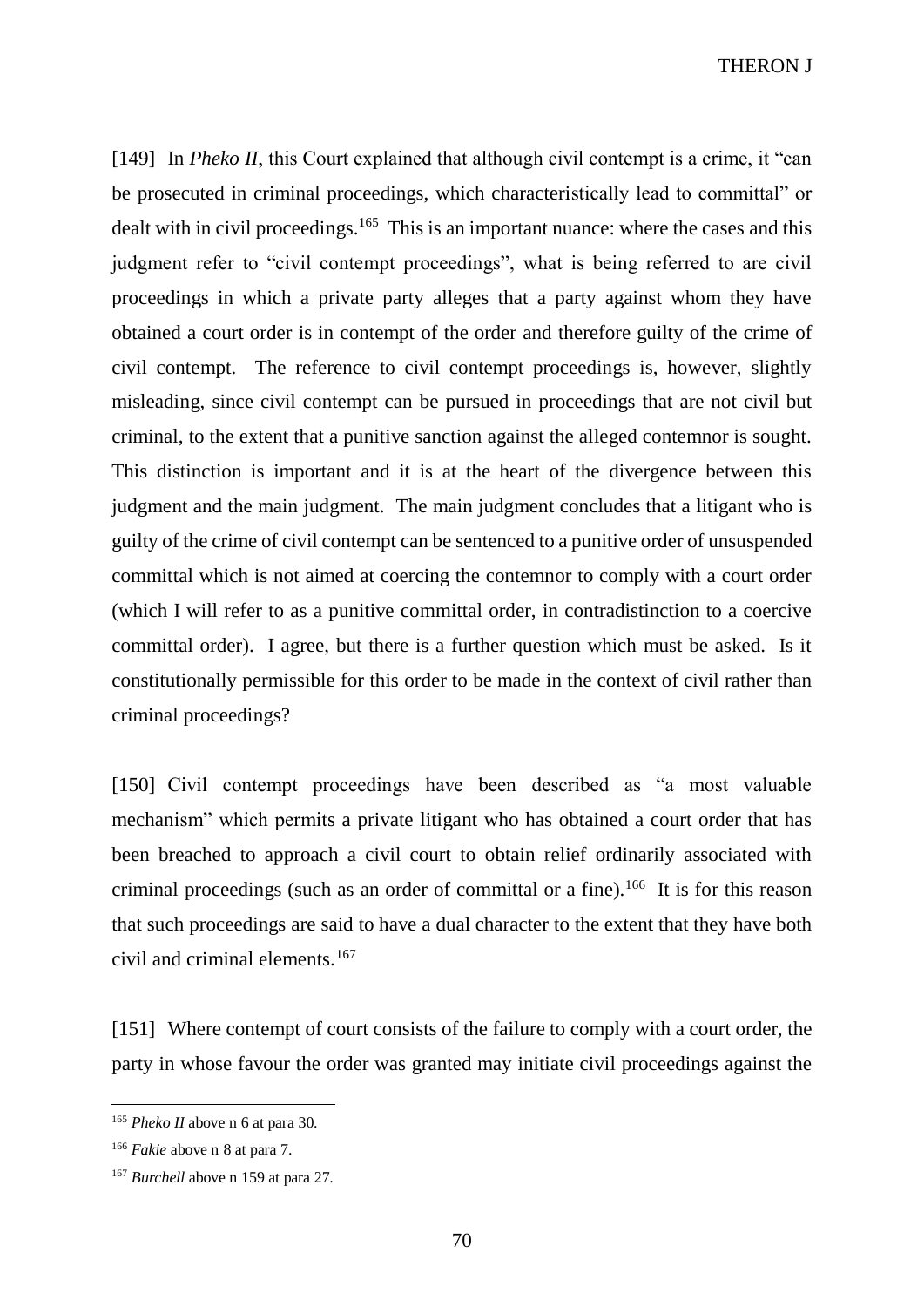alleged contemnor in order to enforce the rights flowing from the order in question.<sup>168</sup> A coercive order seeks to enforce compliance with the original order and is made for the benefit of the successful party.<sup>169</sup> In order for the coercion to be effective, a punitive sanction is suspended on condition that the contemnor complies with the original court order. Civil contempt proceedings also have a punitive purpose in that they seek to vindicate judicial authority. They might therefore result in a punitive sanction in the form of a fine or committal. As noted, the sanction is generally imposed in order to coerce the contemnor to comply with the original court order.<sup>170</sup>

[152] As the main judgment acknowledges, in *Pheko II* this Court said that "the object of contempt proceedings is to impose a penalty that will vindicate the court's honour, consequent upon the disregard of its previous order, *as well as to compel performance in accordance with the previous order*".<sup>171</sup> The Supreme Court of Appeal likewise acknowledged in *Meadow Glen* that "[a]lthough some punitive element is involved, the main objectives of contempt proceedings are to vindicate the authority of court and coerce litigants into complying with court orders".<sup>172</sup> The Commission itself also accepts that the main purpose of a civil contempt application is to coerce compliance with a previous court order.

## *The Commission's punitive approach*

[153] In a strange twist, the Commission does not, in these proceedings, ask for a coercive order to compel Mr Zuma into complying with this Court's order in *CCT 295/20*. Instead, it asks for an unsuspended order of imprisonment, in the context of civil contempt proceedings, which is not designed to induce compliance. This is an

<sup>168</sup> *Pheko II* above n [6](#page-5-0) at para 30.

<sup>169</sup> *Fakie* above [n 8](#page-6-0) at para 74.

<sup>170</sup> In *Cape Times* above n [52](#page-25-0) at 120D-E it was stated:

<sup>&</sup>quot;Generally speaking, punishment by way of fine or imprisonment for the civil contempt of an order made in civil proceedings is only imposed where it is inherent in the order made that compliance with it can be enforced only by means of such punishment."

<sup>171</sup> *Pheko II* above n [6](#page-5-0) at para 28. See also *Protea Holdings* above [n 28](#page-16-0) at 868.

<sup>172</sup> *Meadow Glen* above n [51](#page-25-1) at para 16.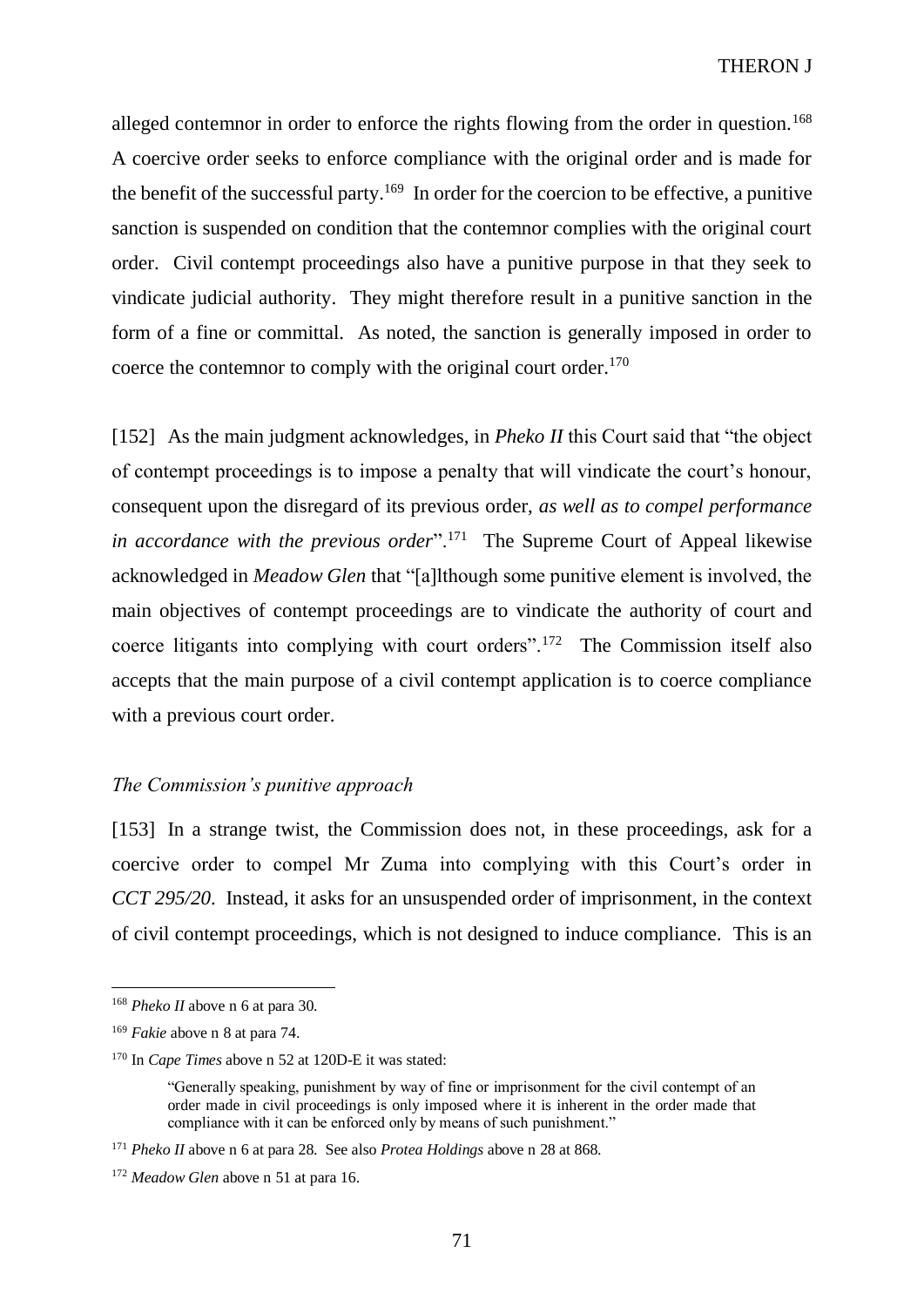order which, as far as I am aware, has not been made in the history of our jurisprudence on civil contempt. The Commission has insisted, in the strongest possible terms, that the order that has been granted in every other civil contempt case to date – namely, a coercive order aimed at inducing the contemnor to comply with the order – would be "pointless" because Mr Zuma's statements evince an intractable defiance of this Court that is immune to coercion. This argument has found favour in the main judgment, which declares that a coercive order would be "futile" and would "yield nothing".<sup>173</sup>

[154] The question which this raises is whether a punitive committal order can and ought to be made against a contemnor in the context of civil contempt proceedings, notwithstanding their dual character. Put differently, can the civil, remedial element of civil contempt proceedings be abandoned in favour of a wholly punitive approach? The main judgment says that this is not only possible, it is also necessary in this case. It offers two reasons in support of its approach, namely: (a) that a punitive order of unsuspended committal with no remedial dimension is consonant with our law<sup>174</sup> and (b) the punitive approach advocated by the Commission is constitutionally permissible, in the main because of the "unprecedented" nature of Mr Zuma's contempt. I evaluate each of these arguments in turn.

[155] As I demonstrate, the proper approach to committal in the context of civil contempt proceedings must be informed by the dual remedial and punitive purpose of civil contempt proceedings, as well as the Constitution. While our courts, in very general and loose terms, may have considered the theoretical possibility of punitive committal orders, I have not come across a single case in which such an order has been granted. But, even if there were a common law rule which allows a civil court in motion proceedings to grant such an order, that rule would not be compatible with the Constitution because it would unjustifiably limit the fundamental rights of contemnors in Mr Zuma's position, as provided for in sections 12 and 35(3) of the Constitution.

<sup>&</sup>lt;sup>173</sup> Main judgment at [\[48\].](#page-22-0)

<sup>&</sup>lt;sup>174</sup> Id at [\[57\].](#page-27-0)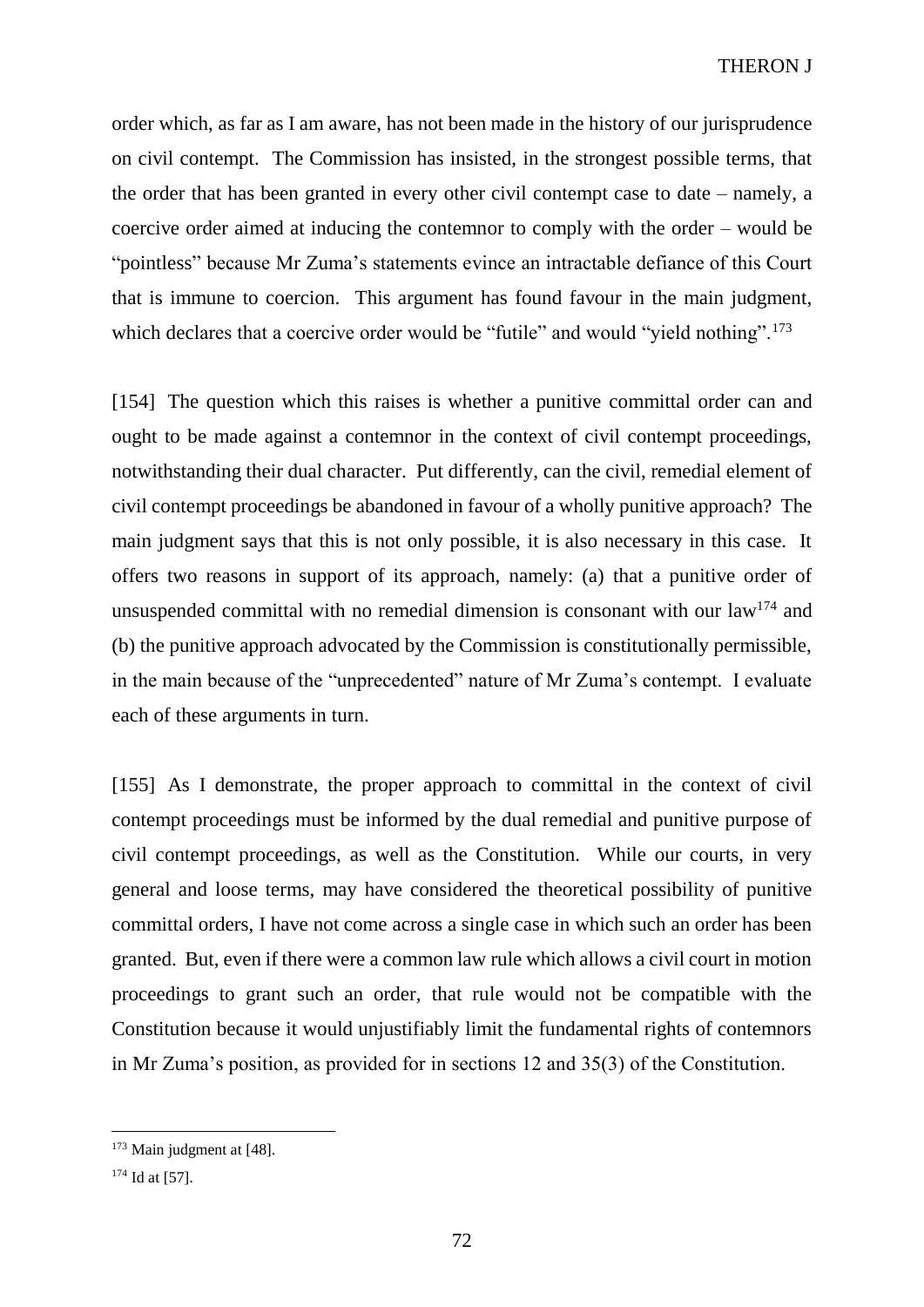THERON J

[156] The exceptionality and gravity of Mr Zuma's contempt and his refusal of every procedural olive branch offered by this Court does not cure the unconstitutionality of these proceedings. In the first place, as a general principle, constitutionality is determined objectively and not with reference to a particular factual scenario or the conduct of a particular rights bearer (such as Mr Zuma). It is no answer to say that the punitive approach advocated by the Commission does not limit the constitutional rights of the alleged contemnor because Mr Zuma did not mitigate the limitation by participating fully in these proceedings. Furthermore, the procedural rights of an accused who has allegedly committed a heinous and serious crimes are no less important or violable than those of an accused who has committed a less serious crime. In other words, the seriousness of Mr Zuma's contempt does not diminish the constitutional protections to which he is entitled.

# *The common law position regarding purely punitive committal orders made in the context of civil contempt proceedings*

[157] Does the common law of civil contempt, as it stands, contemplate a civil court granting a punitive committal order which does not vindicate the initiating party's private interest in compelling compliance and, instead, is aimed solely at punishing the contemnor for her transgression of the rule of law?

[158] There are two judgments of this Court which deal with civil contempt. The first was *Pheko II* and the second *Matjhabeng Local Municipality*. These were preceded by this Court's decision in *Mamabolo*, which concerned criminal contempt in the form of scandalising the court. Notwithstanding that *Mamabolo* concerned a different species of contempt, the Court's analysis of the relationship between the nature of the contempt procedure followed and the purposes of the contempt in question forms part of the jurisprudential context in which the matter before us must be adjudicated. It is instructive, then, to begin with this Court's decision in *Mamabolo* before turning to *Pheko II* and *Matjhabeng Local Municipality*.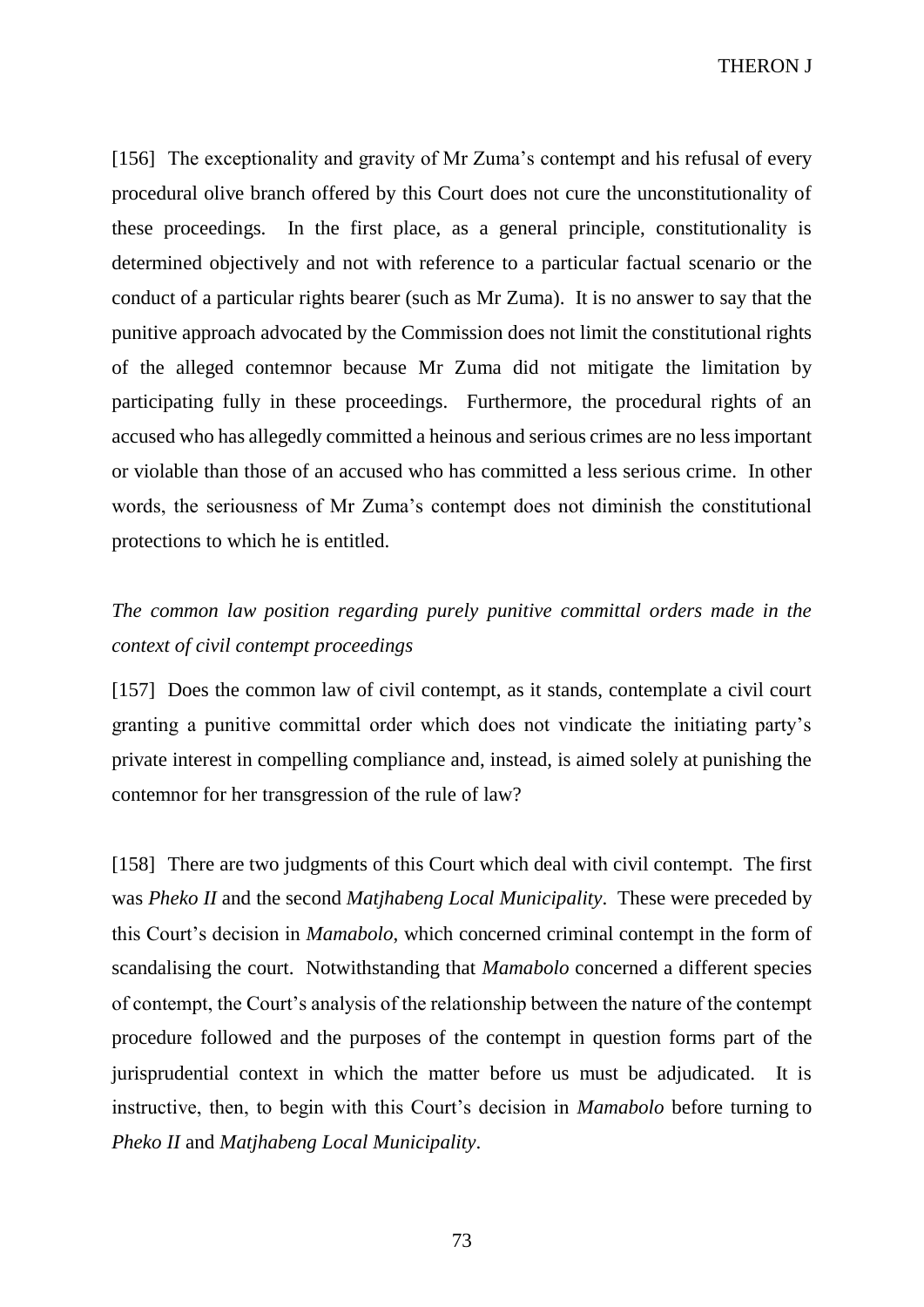[159] The applicant in *Mamabolo* had published a statement in the media to the effect that the High Court had made a mistake by granting bail pending an appeal.<sup>175</sup> This prompted the presiding officer in that matter to issue an order calling upon the applicant to explain the basis on which the statement was made.<sup>176</sup> The applicant was subsequently convicted of the offence of scandalising the court and sentenced to a fine or six months' imprisonment, with a further six months' imprisonment conditionally suspended.<sup>177</sup>

[160] There were two issues for determination in *Mamabolo*. The first was whether the crime of scandalising the court was constitutional (this Court held that it was). The second was the constitutionality of the summary procedure initiated by a judicial officer that calls upon a suspected scandaliser to appear before her to answer to a summary charge of contempt of court in circumstances where the contemptuous conduct occurred outside of court and after the event.<sup>178</sup> This Court identified a host of procedural deficiencies in the summary procedure employed by the High Court:

"Manifestly the summary procedure is unsatisfactory in a number of material respects. There is no [adversarial] process with a formal charge-sheet formulated and issued by the prosecutorial authority in the exercise of its judgment as to the justice of the prosecution; there is no right to particulars of the charge and no formal plea procedure with the right to remain silent, thereby putting the prosecution to the proof of its case. Witnesses are not called to lay the factual basis for a conviction, nor is there a right to challenge or controvert their evidence. Here the presiding Judge takes the initiative to commence proceedings by means of a summons which he or she formulates and issues; at the hearing there need be no prosecutor, the issue being between the Judge and the accused. There is no formal plea procedure, no right to remain silent and no

<sup>175</sup> *Mamabolo* above n [2](#page-3-0) at para 5.

 $176$  Id at para 6. See also para 8, where this Court noted that the order issued by the High Court "neither expressly nor by necessary implication conveyed that the object of the exercise was to pursue the question of contempt of court", although it appears that the applicant "addressed that question and disavowed any intention on [his] part to have acted contemptuously".

 $177$  Id at fn 9.

 $178$  Id at para 51.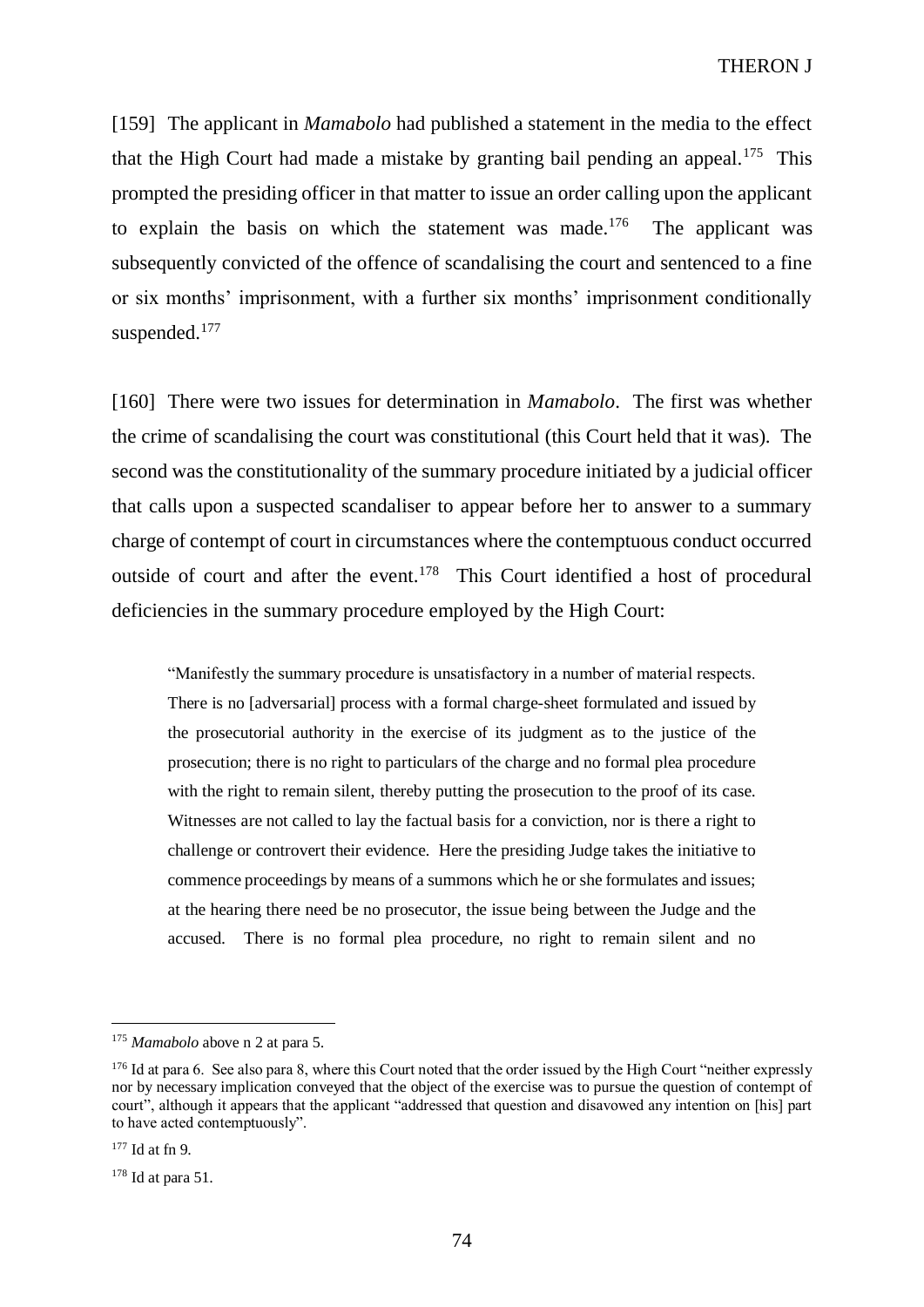opportunity to challenge evidence. Moreover, the very purpose of the procedure is for the accused to be questioned as to the alleged contempt of court."<sup>179</sup>

[161] The Court considered whether these deficiencies were justified in light of the nature and purpose of the crime of scandalising the court. Kriegler J, writing for this Court, noted that scandalising the court is "a public injury" and is criminalised in order to "protect the integrity of the administration of justice" and the public at large.<sup>180</sup> There is typically no private litigant seeking to advance its private interests and no need for the Court to wield a coercive power over a contemnor. The Court then drew a distinction between proceedings that concern scandalising the court (in which there is no need for remedial relief) and proceedings involving forms of contempt that disrupt the administration of justice where swift intervention is necessary:

"It should also be noted that we are not concerned here with the kind of case where the orderly progress of judicial proceedings is disrupted, possibly requiring quick and effective judicial intervention in order to permit the administration of justice to continue unhindered. Here we are not looking at measures to nip disruptive conduct in the bud, but at occurrences that by definition occur only after the conclusion of a particular case – or possibly unrelated to any particular case. *Swift intervention is not necessary*. 181

. . .

In such cases there is no pressing need for firm or swift measures to preserve the integrity of the judicial process. If punitive steps are indeed warranted by criticism so egregious as to demand them, *there is no reason why the ordinary mechanisms of the criminal justice system cannot be employed*."<sup>182</sup>

[162] This led this Court to conclude that the summary procedure invoked by the High Court constituted a radical departure from the ordinary mechanisms of the criminal justice system that was unjustified because there was no interference in a

<sup>179</sup> Id at para 54.

 $180$  Id at paras 24-5.

 $181$  Id at para 52.

 $182$  Id at para 57.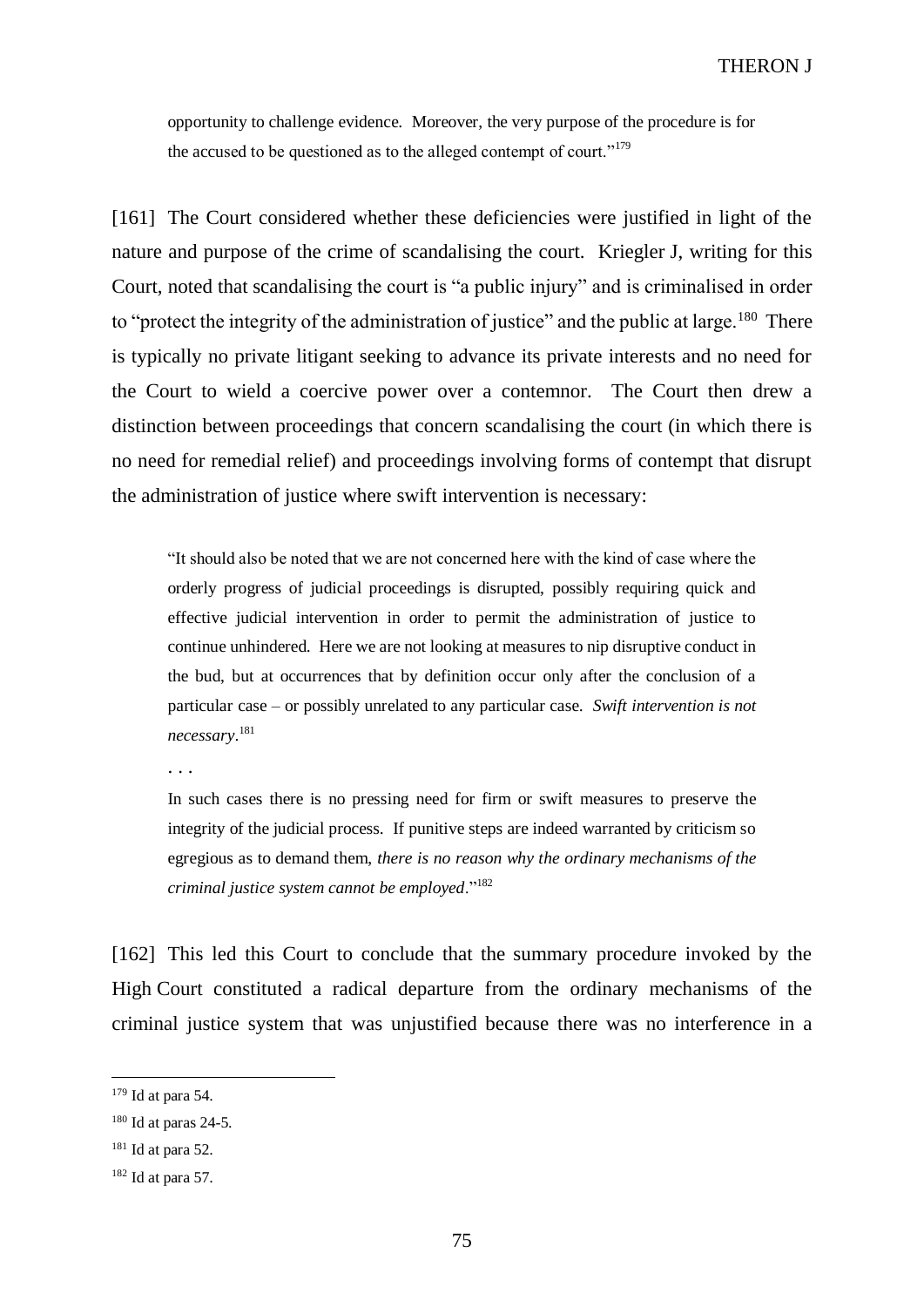judicial process or the administration of justice which called for swift remedial action. Regardless of how scandalous the conduct might have been, where swift intervention is not necessary, this Court held that the proper course is to employ the ordinary mechanisms of the criminal justice system.

[163] Although *Mamabolo* concerned a particularly robust and invasive summary procedure, a plausible interpretation of this Court's reasoning is that it endorsed the general principle that a summary contempt procedure intended purely for penal purposes is inconsistent with the fundamental right to a fair trial as protected by sections 12 and 35(3) of the Constitution. Where a summary procedure is employed for purely punitive purposes, with no countervailing need to enforce compliance with a court order, these limitations cannot be justified.

[164] In *Pheko II*, which was a sequel to supervisory relief granted by this Court in *Pheko I, this Court <i>mero motu* (of its own accord) raised possible contempt by issuing directions calling upon a municipality to show cause as to why it was not in contempt of its order in *Pheko I*.<sup>183</sup> Several dicta from *Pheko II* appear to suggest that it is permissible for a court to grant a purely punitive order of committal in the context of civil proceedings. The Court noted that "[c]ommittal for civil contempt can . . . be ordered in civil proceedings for punitive or coercive reasons"<sup>184</sup> and that the application for committal in civil proceedings "has in its arsenal the threat or consequence of criminal sanction".<sup>185</sup> The Court also accepted the distinction drawn by the minority in *Fakie* between "[c]oercive contempt orders [which] call for compliance with the original order that has been breached as well as the terms of the subsequent contempt

<sup>183</sup> *Pheko II* above n [6](#page-5-0) at para 2. *Pheko v Ekurhuleni Metropolitan Municipality* [2011] ZACC 34; 2012 (2) SA 598 (CC); 2012 (4) BCLR 388 (CC) (*Pheko I*).

<sup>184</sup> *Pheko II* id at para 34.

<sup>185</sup> Id at para 30. In support of this statement, the Court cited *Fakie* above n [8](#page-6-0) at para 8*,* where the majority explained that that an application for committal "invokes a criminal sanction or its threat". It also cited the majority's observation, at para 7, that sanction for civil contempt is usually "though not invariably" aimed at inducing the contemnor to comply.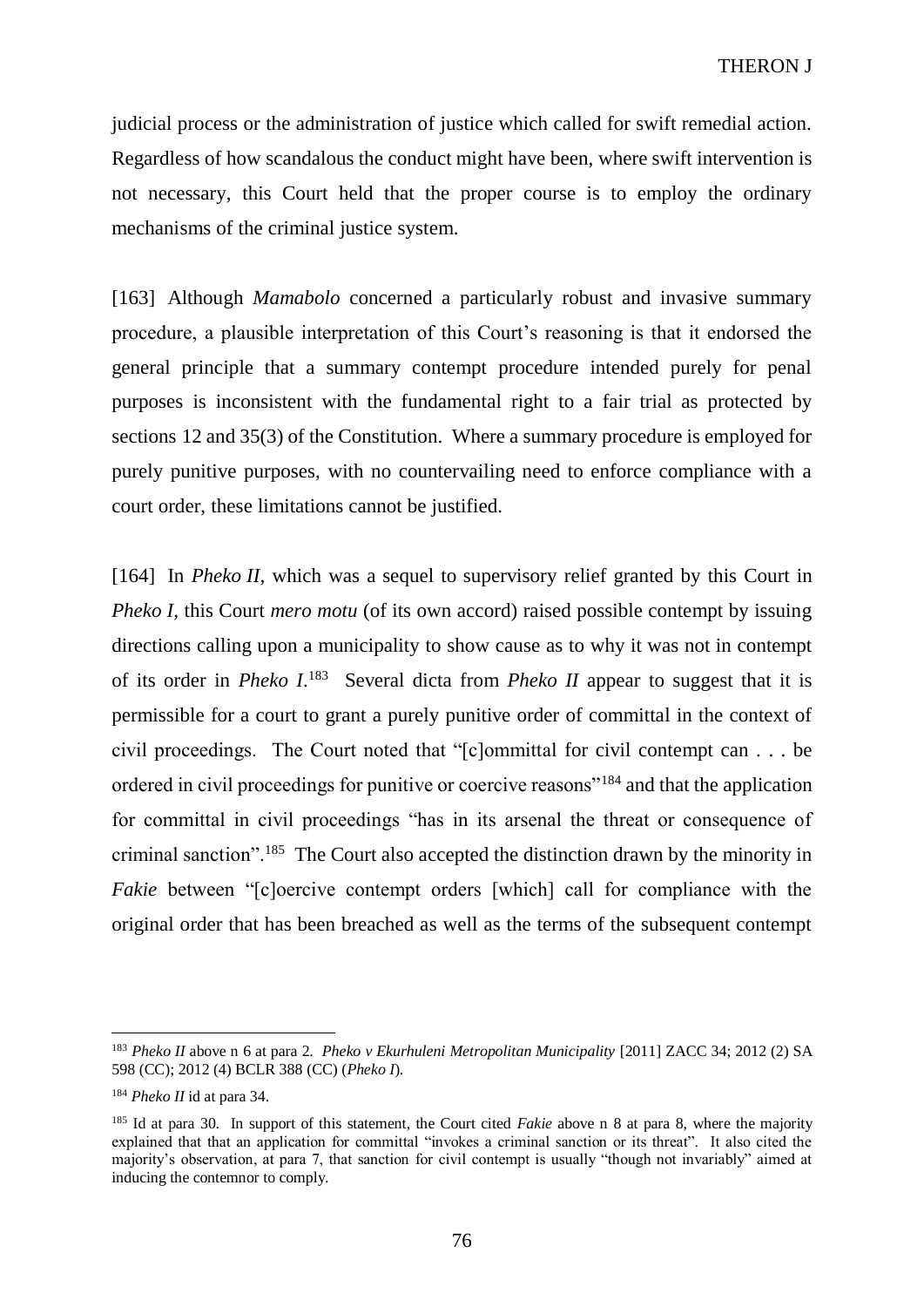order" and "punitive orders aim[ed] to punish the contemnor by imposing a sentence which is unavoidable".<sup>186</sup>

[165] Do these statements give this Court's stamp of approval to punitive committal orders in the context of civil contempt proceedings? I do not think they do, for two reasons. The first is that this Court's exposition of the law regarding civil contempt was merely a recitation of the common law position as it stood at that point in time and it was clear that the Court did not consider the constitutionality of punitive committal orders.<sup>187</sup> Had the Court done so, it would have had to consider the implications of *Mamabolo* and the argument made by the minority in *Fakie* that the common law should be developed so that punitive committal orders can be granted in criminal proceedings following a referral by the DPP. In *Pheko II,* this Court did not follow the summary contempt procedure dealt with in *Mamabolo* but it did initiate contempt proceedings *mero motu*. As in *Mamabolo*, there was no formal plea procedure or right to remain silent, and no adversarial process with a formal charge sheet issued by the prosecutorial authority. It follows that, had this Court in *Pheko II* considered the appropriateness of granting a purely punitive order, it would have had to engage fully with its reasoning in *Mamabolo*.

[166] Secondly, the comments relating to punitive committal orders in *Pheko II* were made in passing and are therefore *obiter*. The primary issue before this Court in Pheko *II* was whether the respondents were in contempt of court.<sup>188</sup> The Court was not called upon to consider whether a purely punitive committal order should have been made or whether it would pass constitutional muster. Because this Court ultimately found that the respondents were not guilty of contempt, it did not need to consider whether a coercive or punitive order of committal would be a constitutionally permissible sanction. Indeed, the only common law rules which were necessarily

<sup>186</sup> *Pheko II* id at para 31.

<sup>&</sup>lt;sup>187</sup> Id at fn 33. This much is clear from the fact that this Court endorsed the distinction drawn between coercive committal orders and punitive committal orders drawn by the minority in *Fakie* above n [8](#page-6-0) on the basis that it "appears to accurately capture the common law position in this regard".

<sup>188</sup> *Pheko II* above n [6](#page-5-0) at para 39.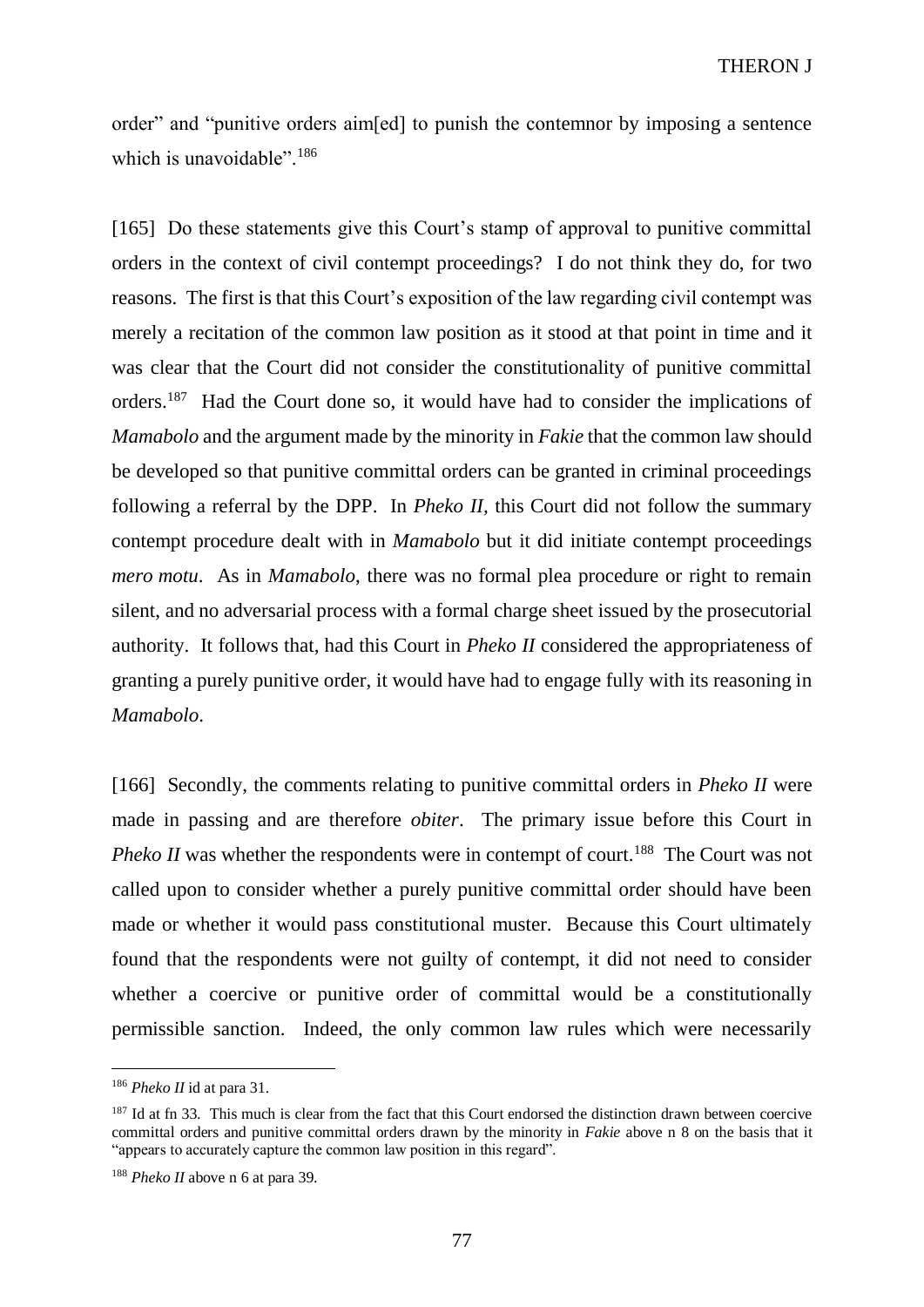endorsed by this Court in *Pheko II* related to the elements of the crime of civil contempt and the Supreme Court of Appeal's holding in *Fakie* that, where committal is a possibility, the appropriate standard of proof is proof beyond reasonable doubt.

[167] The second judgment of this Court dealing specifically with civil contempt was that of *Matjhabeng Local Municipality,* in which two separate contempt applications (*Matjhabeng* and *Mkhonto*) were consolidated and heard at the same time. Before dealing with the merits of each matter, the Court provided an exposition of the law on contempt of court. In doing so, it cited with approval the statement in *Burchell* that "civil contempt proceedings have always had a dual nature".<sup>189</sup> In this Court's exposition of the common law position on civil contempt, there are no statements which endorse the proposition that committal can or should be ordered in civil contempt proceedings for the sole purpose of punishing the alleged contemnors. Indeed, there is a suggestion that committal is a civil contempt remedy aimed at coercing compliance. In this regard, it cited the following passage from *Pheko II*:

"[W]here a court finds a recalcitrant litigant to be possessed of malice on balance, *civil contempt remedies other than committal* may still be employed. These include any remedy that would ensure compliance such as declaratory relief, a mandamus demanding the contemnor to behave in a particular manner, a fine and any further order that would have the effect of coercing compliance."<sup>190</sup>

Having regard to the Court's findings on the merits in both the *Matjhabeng* and *Mkhonto* matters, it is clear that, as in *Pheko II*, this Court neither granted a punitive committal order nor did it conclude that such an order would be constitutional.

[168] The *Matjhabeng* matter concerned a Municipal Manager who had been held in contempt of a consent order issued by the High Court and sentenced to six months' imprisonment, wholly suspended in terms of a summary procedure initiated by the

<sup>189</sup> *Matjhabeng Local Municipality* above n [161](#page-68-0) at para 51, citing *Burchell* above n [159](#page-67-0) at para 27.

<sup>190</sup> *Matjhabeng Local Municipality* id at para 65, citing *Pheko II* above [n 6](#page-5-0) at para 37*.*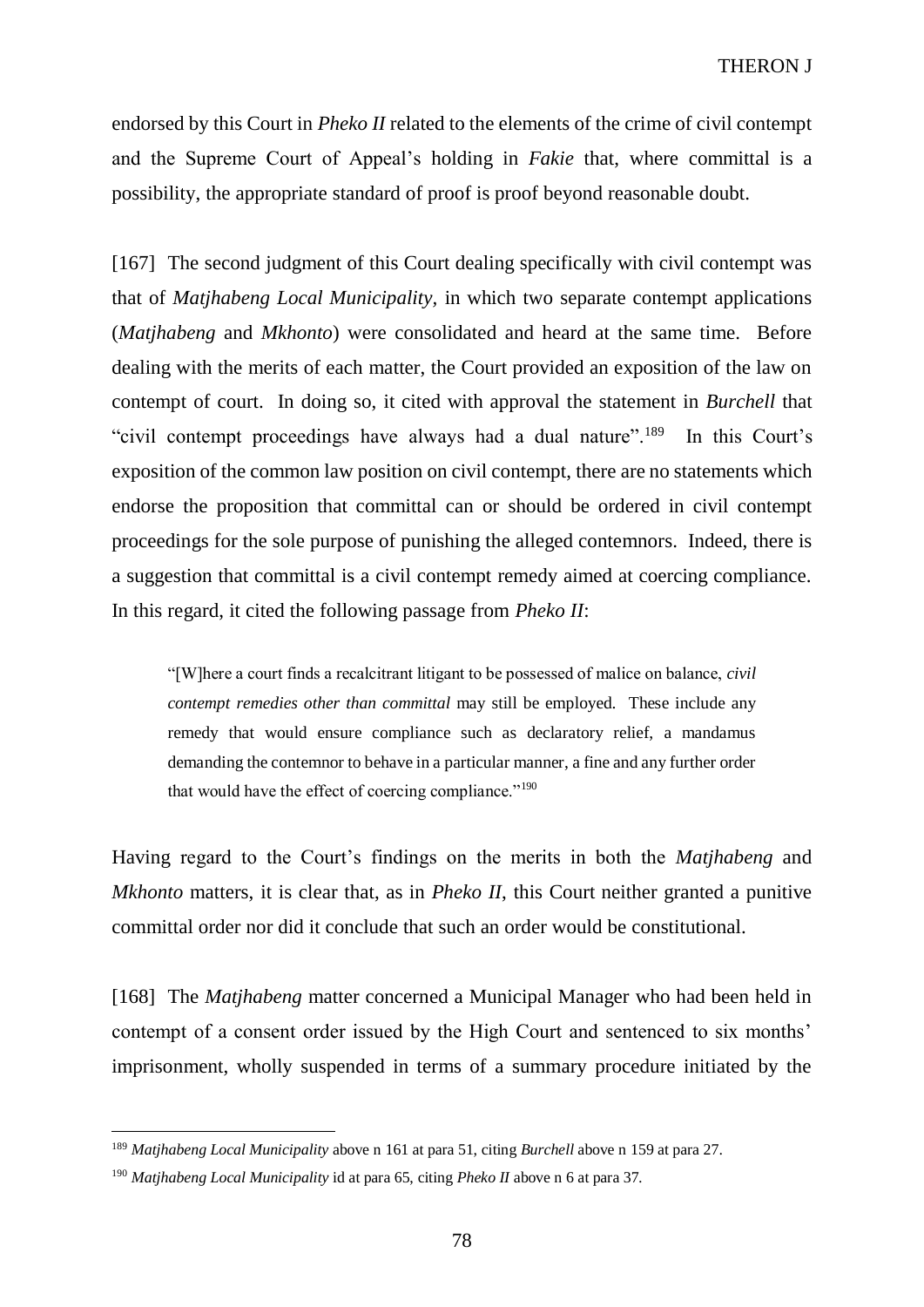High Court *mero motu*.<sup>191</sup> The summary procedure by which he was held in contempt was described by this Court:

"On 6 November 2014, Mr Lepheana was present at Court. The Court outlined facts to illustrate that the order was not obeyed. Counsel for Eskom was asked to confirm the correctness of those facts. The invitation was not extended to counsel for the Municipality or to Mr Lepheana himself. Whilst counsel for the Municipality was addressing the Court, the Court ordered Mr Lepheana to enter the witness box. He was sworn in. It is evident from the transcript of the proceedings that Mr Lepheana was subjected to lengthy questioning by the Judge and counsel for Eskom."<sup>192</sup>

[169] On appeal, this Court considered whether the requisites of contempt of court had been established as well as the appropriateness of the summary contempt procedure.<sup>193</sup> It concluded that the summary procedure followed by the High Court "clearly deprived Mr Lepheana of the hallmarks of procedural fairness in terms of section 35(3) of the Constitution".<sup>194</sup> This Court did not say anything about whether a punitive committal order could have been granted.

[170] *Mkhonto* involved a dispute as to whether the Compensation Commissioner<sup>195</sup> was in contempt of a settlement agreement that was made an order of court.<sup>196</sup> The High Court found that the Commissioner's failure to comply with the consent order was not wilful and mala fide.<sup>197</sup> On appeal, the Supreme Court of Appeal convicted the Compensation Commissioner of contempt of court and sentenced him to three months' imprisonment on condition that he was not convicted of contempt during the period of

 $\overline{a}$ 

 $197$  Id at para 33.

<sup>191</sup> *Matjhabeng Local Municipality* id at paras 5, 7 and 12.

 $192$  Id at para 10.

 $193$  Id at para 18.

 $194$  Id at para 81.

<sup>&</sup>lt;sup>195</sup> The Commissioner of the Compensation Fund was established under the Compensation for Occupational Injuries and Diseases Act 130 of 1998 (Compensation Commissioner).

<sup>196</sup> *Matjhabeng Local Municipality* above n [161](#page-68-0) at paras 21-2.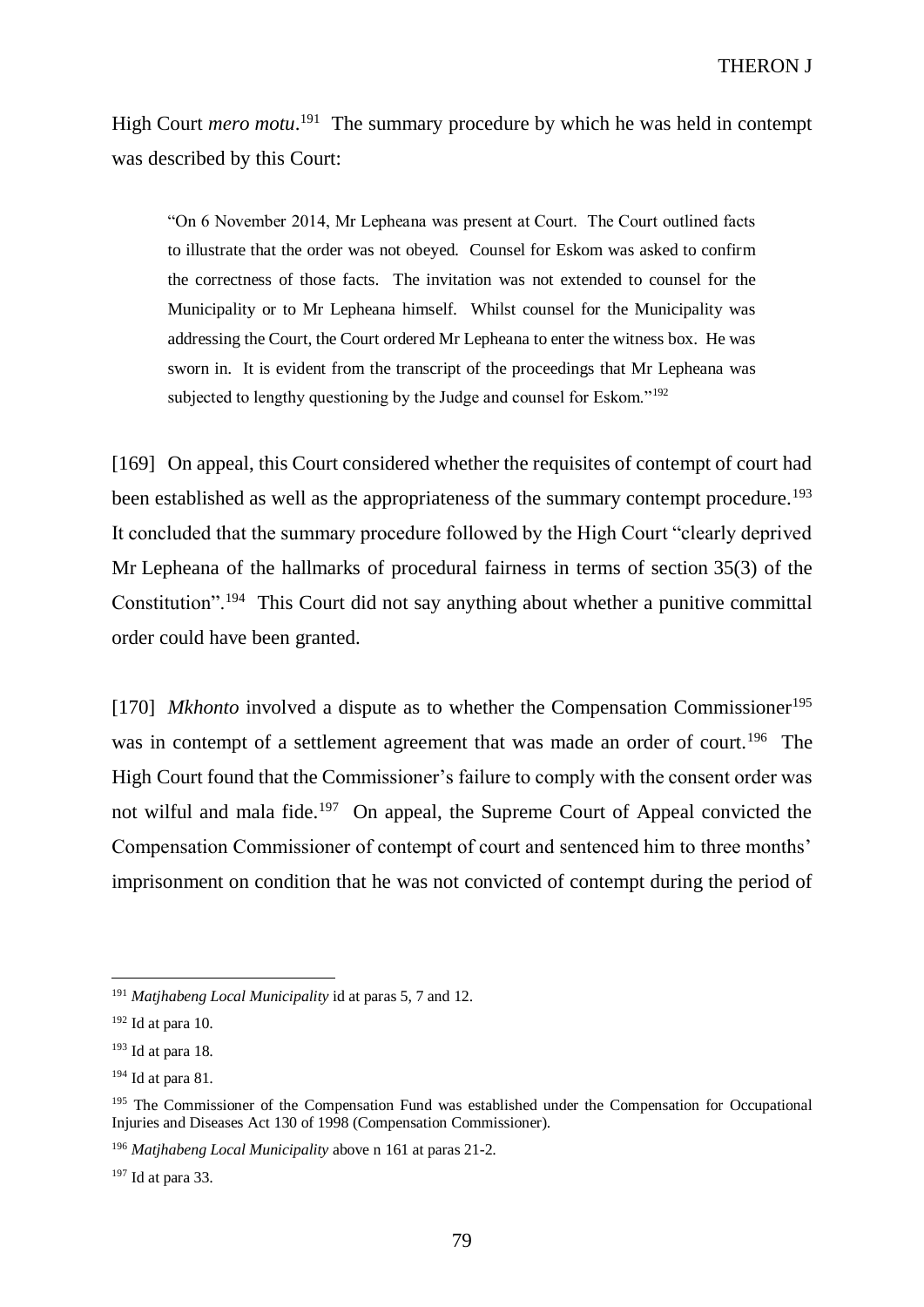suspension.<sup>198</sup> That finding was overturned by this Court on the basis that there was a reasonable doubt as to the Compensation Commissioner's wilfulness and mala fides. The question of punitive committal, again, did not arise.

[171] In sum, this Court's reasoning in *Matjhabeng Local Municipality*, like in *Pheko II* before it, is hardly an endorsement of granting punitive committal orders in the context of civil contempt proceedings. The position is therefore that this Court has neither awarded a punitive committal order like the one sought by the Commission, nor has it said that such an order, in the context of civil proceedings, would pass constitutional muster.<sup>199</sup>

[172] It is also appropriate to consider the jurisprudence of the Supreme Court of Appeal. The first touchstone is *Beyers*, <sup>200</sup> a pre-constitutional case decided by the Appellate Division. In *Beyers*, the alleged contemnor and the successful party had reached a settlement in which the latter abandoned the interdict which the contemnor had allegedly violated, with retrospective effect "as if it had never been granted".<sup>201</sup> Dealing with the criminal dimension of civil contempt, the Court said:

"Even though enforcement of a civil obligation is the primary purpose of the punishment, it is nevertheless not imposed merely because the obligation has not been observed, but on the basis of the criminal contempt of court that is associated with it. The fact that the punishment is generally suspended on condition of compliance with the order in issue, and that the punishment is thus not enforced if the applicant should abandon his rights under the order, does not detract from this at all. Depending on the nature and seriousness of the contempt, *the court would accordingly be able to suspend only a portion of the punishment, and then the abandonment of rights by the applicant would not affect the unsuspended portion*."<sup>202</sup>

<sup>198</sup> *Compensation Solutions* above [n 148](#page-60-0) at para 21.

<sup>199</sup> *Pheko II* above n [6](#page-5-0) at para 68 and *Mathjabeng Local Municipality* above [n 161](#page-68-0) at paras 107-8.

<sup>200</sup> *Beyers* above n [73.](#page-31-0)

<sup>201</sup> See id at 75D-E and *Fakie* above [n 8](#page-6-0) at para 11.

<sup>202</sup> *Beyers* id at 80C-H per the majority's translation in *Fakie* id at para 11.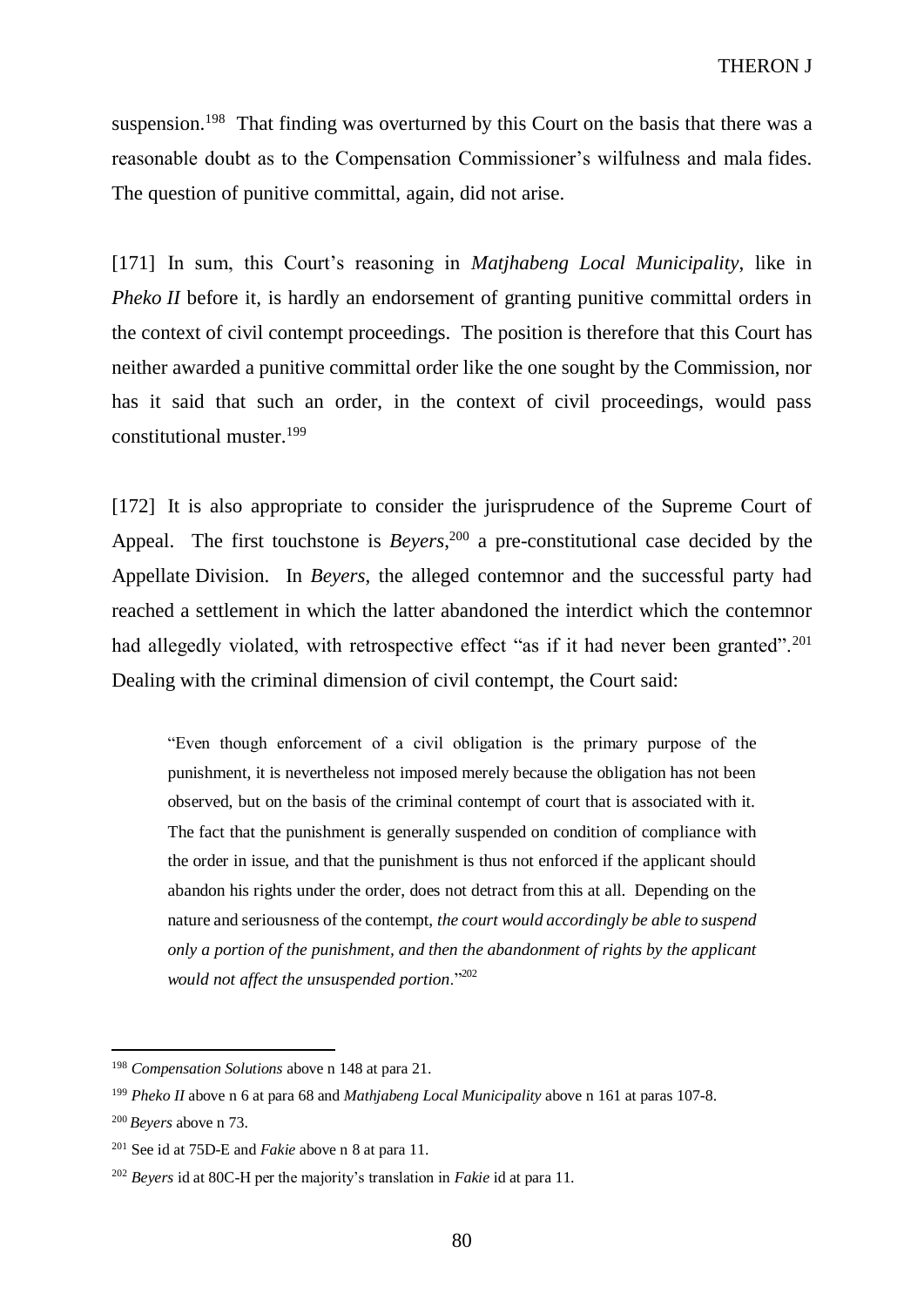[173] This suggests that even if the initiating party abandons her rights as far as compliance with the original court order is concerned, the court can nevertheless grant an order of unsuspended punishment. However, it is important to note that because the successful party in *Beyers* had abandoned its interest in coercing the contemnor comply with the interdict, "the state decided nevertheless to press ahead", which demonstrated that "the private abandonment did not preclude the public prosecution".<sup>203</sup> The *Fakie*  majority noted that in *Beyers* the successful litigant's interest was to "seek punishment of an opponent for contempt of court to enforce compliance with a court order".<sup>204</sup> This seems to me to be an indication that both the *Beyers* court and *Fakie* majority had in mind that when a successful party seeks the punishment of the alleged contemnor, that punishment is linked to the enforcement of a court order. Where this link is broken, it is for the State to take up the prosecution of the alleged contemnor.

[174] The central issue before the Supreme Court of Appeal in *Fakie* was whether the criminal standard of proof beyond reasonable doubt should apply in civil contempt proceedings whenever an order of committal is sought. Put differently, when the successful party only seeks committal that is linked to enforcement (and thus has a coercive purpose), should the civil or criminal standard of proof apply?

[175] There were two judgments in *Fakie*. The majority judgment concluded that, even if the initiating party seeks a coercive committal order in civil contempt proceedings, the criminal standard of proof ought to apply. In reaching this conclusion, the majority acknowledged that it was developing the common law in light of constitutional dictates.

[176] The majority's holding flowed from two considerations. The first was that it is constitutionally impermissible to find an accused guilty of a criminal offence in the absence of conclusive proof of its essential elements.<sup>205</sup> The second consideration was

<sup>203</sup> *Fakie* id.

<sup>204</sup> Id.

 $205$  Id at paras 21-2.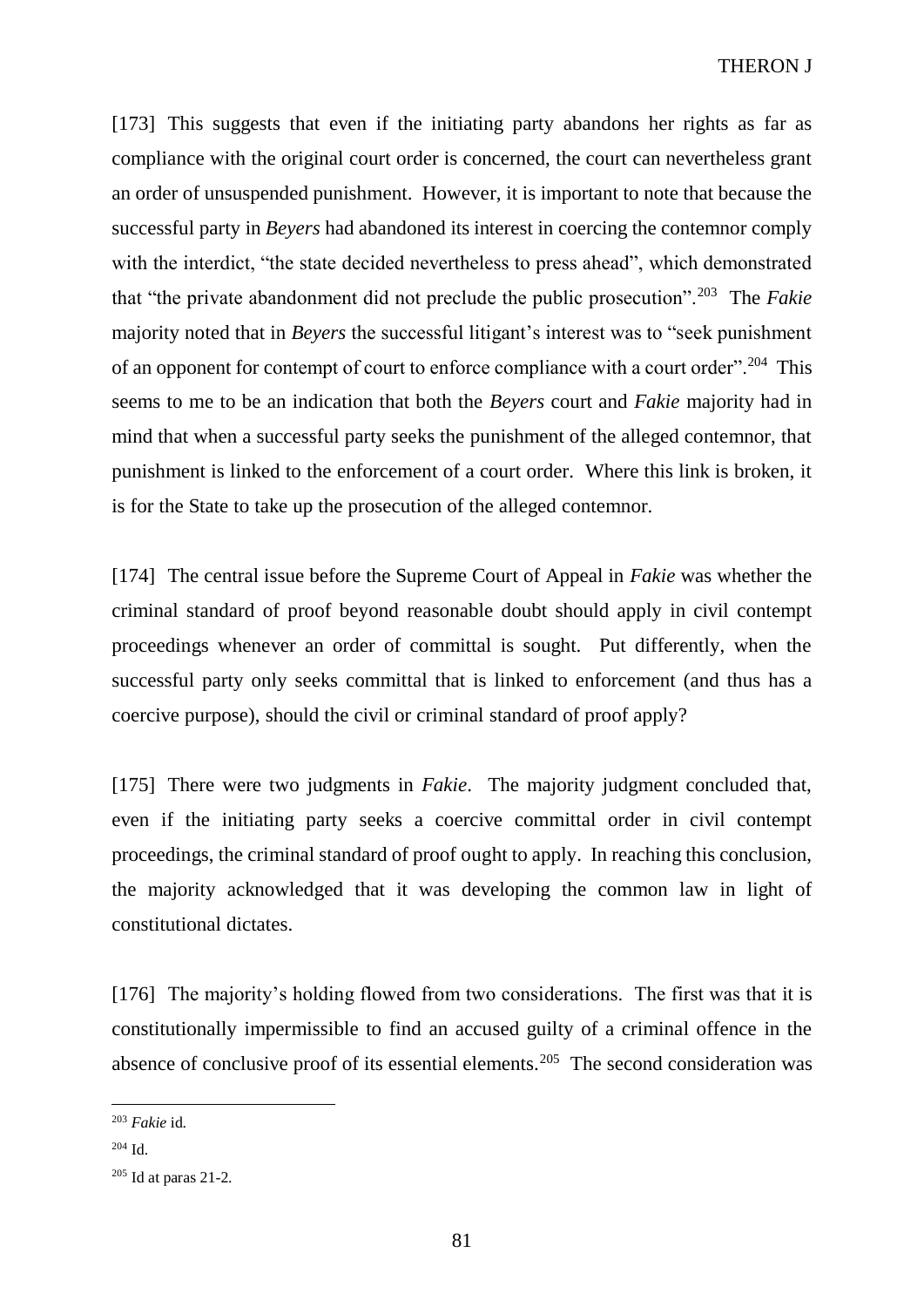that "it is practically difficult, and may be impossible, to disentangle the reasons why orders for committal for contempt are sought and why they are granted".<sup>206</sup> The fact that the initiating party's motive is to obtain a committal order to coerce compliance does not alter the fact that, in the end, committal is ordered in part because the public's interest in the maintenance of judicial authority. The initiating party's reason for seeking a committal order is not determinative of the standard of proof. There is thus "no true dichotomy between proceedings in the public interest and proceedings in the interest of the individual, because even where the individual acts merely to secure compliance, the proceedings have an inevitable public dimension – to vindicate judicial authority".<sup>207</sup> When a party approaches a court and proves that the crime of civil contempt has been committed, the matter raises not only the violation of a private interest in compliance with a court order, but also the public's interest in the maintenance of the rule of law. If the court determines that there has been contempt of court, the coercive order employs punishment to induce compliance and punishment to vindicate the rule of law. Although the main judgment initially states that coercive orders only incidentally vindicate the rule of law (and thus, surprisingly, endorses the minority view in *Fakie*),<sup>208</sup> in the end it accepts, as it must, that a coercive order is indeed capable of vindicating judicial authority and that there is no bright line between the coercive and punitive purpose of civil contempt.<sup>209</sup>

[177] The scheme of committal orders sketched by both the majority and minority in *Fakie* suggest the possibility of a punitive committal order in civil proceedings. For example, the majority considers the position of a respondent "in punitive committal proceedings brought by a successful party".<sup>210</sup> Reference is also made to "punitive committal" in contradistinction to "coercive committal".<sup>211</sup> However, sight must not be

<sup>206</sup> Id at para 20.

 $207$  Id at para 38.

<sup>208</sup> Main judgment at [\[47\].](#page-21-0)

 $209$  Id at [\[53\].](#page-24-0)

<sup>210</sup> *Fakie* above [n 8](#page-6-0) at para 25.

 $211$  Id at para 30.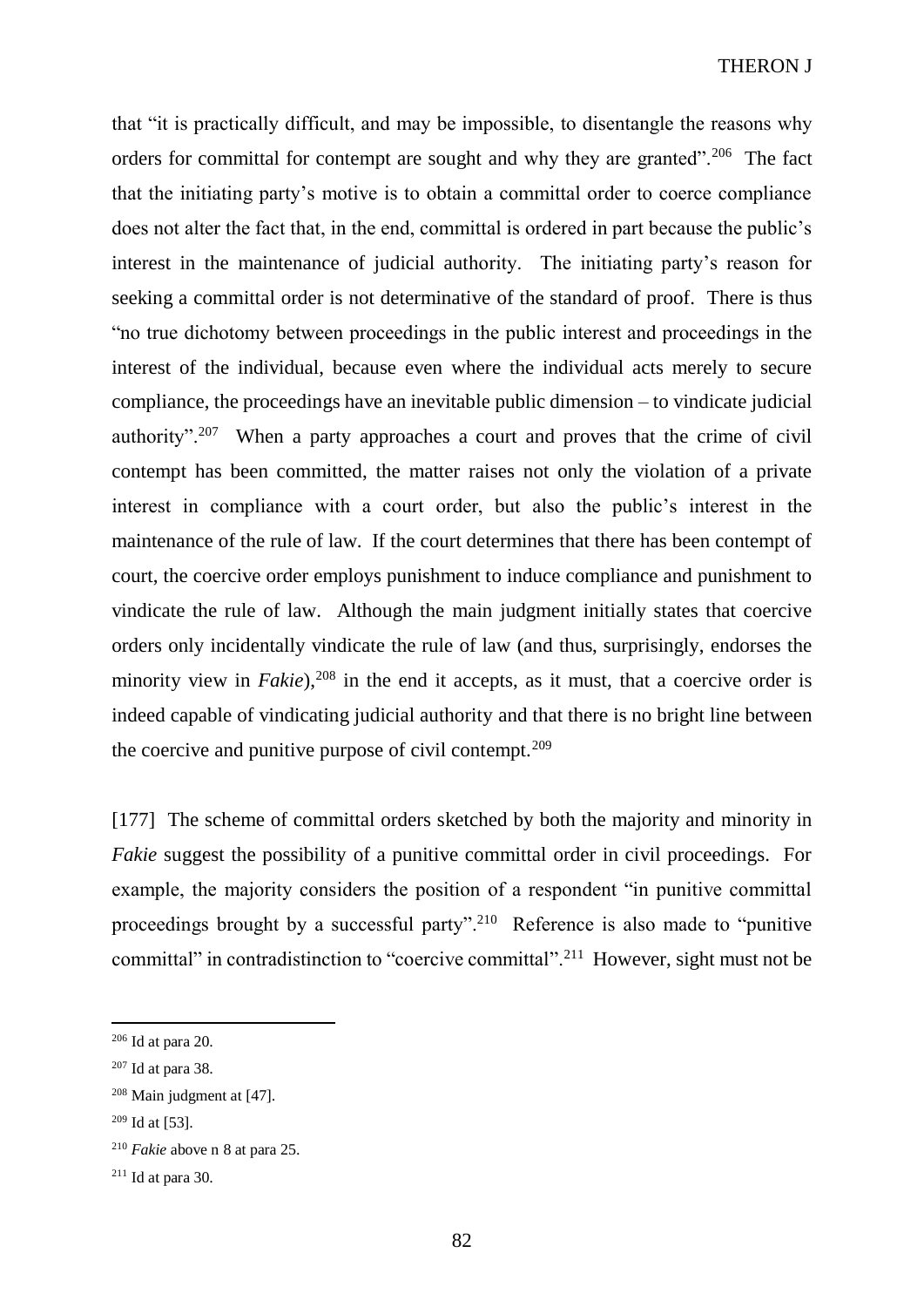lost of the *ratio decidendi* of *Fakie,* which answers the issue the Supreme Court of Appeal had to decide: namely, whether the criminal standard of proof applies when a coercive order of committal is sought in the context of civil contempt proceedings. What the majority in *Fakie* sought to do was to shine a light on coercive committal to reveal its punitive dimension in order to explain why, notwithstanding its coercive (and notionally "civil" objective), the criminal standard of proof (beyond reasonable doubt) ought to apply.

[178] Notably, the minority judgment in *Fakie*, on which the main judgment places reliance,<sup>212</sup> expressed the view that where a contemnor has been found to be in contempt in civil proceedings, and the judicial officer is of the view that a punitive sentence may be warranted (regardless of whether or not she chooses to impose a coercive sentence), the matter should be referred to the DPP with a view to prosecution in a criminal court. It said:

"[T]he law does require development: a judicial officer who has found a litigant in civil proceedings to be in contempt and who forms the opinion that a punitive sentence may be warranted, should (whether or not he imposes a coercive sentence) refer the matter to the Director of Public Prosecutions with a view to prosecution in a criminal court. This would in my view be a desirable and justified development of the common law to ensure that those forms of the remedy of contempt of court (and the concomitant procedures) which are criminal in substance are tried in accordance with criminal standards, while leaving those that are truly civil in history, objectives and effects to be treated, as they always have been, according to civil standards."<sup>213</sup>

[179] A run of decisions in the High Court also suggests that other courts have shared the *Fakie* minority's discomfort with granting a purely punitive and unsuspended committal order in civil contempt proceedings. The most ancient of these cases is Kaplan,<sup>214</sup> in which De Villiers CJ had occasion to express the follow cautionary words:

<sup>212</sup> Main judgment at [\[47\].](#page-21-0)

<sup>213</sup> *Fakie* above [n 8](#page-6-0) at para 82.

<sup>214</sup> *R v Kaplan* (1893) 10 SC 259 (*Kaplan*).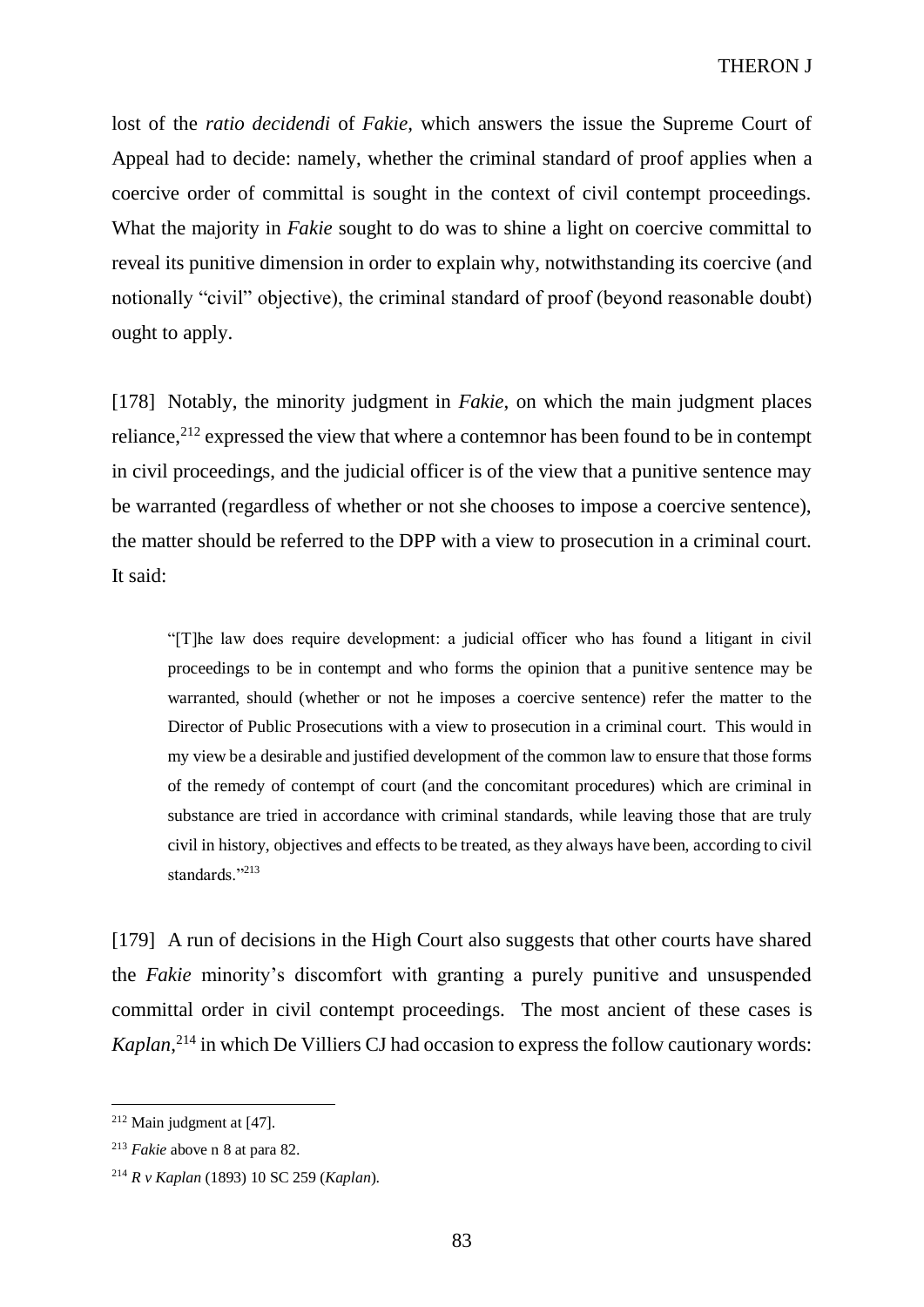THERON J

"My own personal view has always been that, except where immediate punishment is necessary for the maintenance of the authority of the Court, it is a wiser course for the Court not to take into its own hands the summary punishment of offenders whose contempt is of such a nature as to render them liable to an indictment. The defeating of the due course of justice appears to me to be a contempt of that nature. There may be cases in which such contempt must be summarily dealt with, but, except in such cases, the practice to submit the question whether the offence has been committed to the decision of a jury, appears to me to be a wholesome one."<sup>215</sup>

[180] These misgivings are unsurprising. After all, there is no denying that civil contempt is a remedy "that allows the committal of a person to gaol on less stringent requirements than those required following upon conviction for a criminal offence".<sup>216</sup>

[181] The approach taken by the High Court to punitive civil contempt proceedings has evolved over time. The earlier approach, evidenced in *Cape Times* and later in *Naidu*, was to refuse to hear these matters on the basis that the initiating party lacked locus standi (legal standing) to claim purely punitive relief. $2^{17}$  The reasoning underpinning this approach is apparent from the following passage from *Cape Times*:

"It falls to be considered whether a litigant who, as such, approaches the court for the punishment of his opponent for an alleged breach of an order which he has obtained against such opponent in a civil proceeding, has any locus standi to do so where the punishment is not calculated to coerce the opponent to comply with the order. . . . If the person who has obtained the order has suffered some actual loss as a result of its not being timeously complied with, he may have an action for damages occasioned by the breach of the condition as to time, but it seems to me obvious that as the coercive element is, *ex hypothesi*, entirely absent, he would have no locus standi to ask the court to punish his opponent as for a civil contempt, such punishment being always coercive in character. . . . A party cannot come to court as a litigant, except in aid of some right which he possesses or claims to possess . . . [U]nless the appellant showed that the

 $215$  Id at 263.

<sup>216</sup> *Burchell* above n [159](#page-67-0) at para 11.

<sup>217</sup> *Naidu* above n [120](#page-50-0) at 545I and *Cape Times* above n [52.](#page-25-0)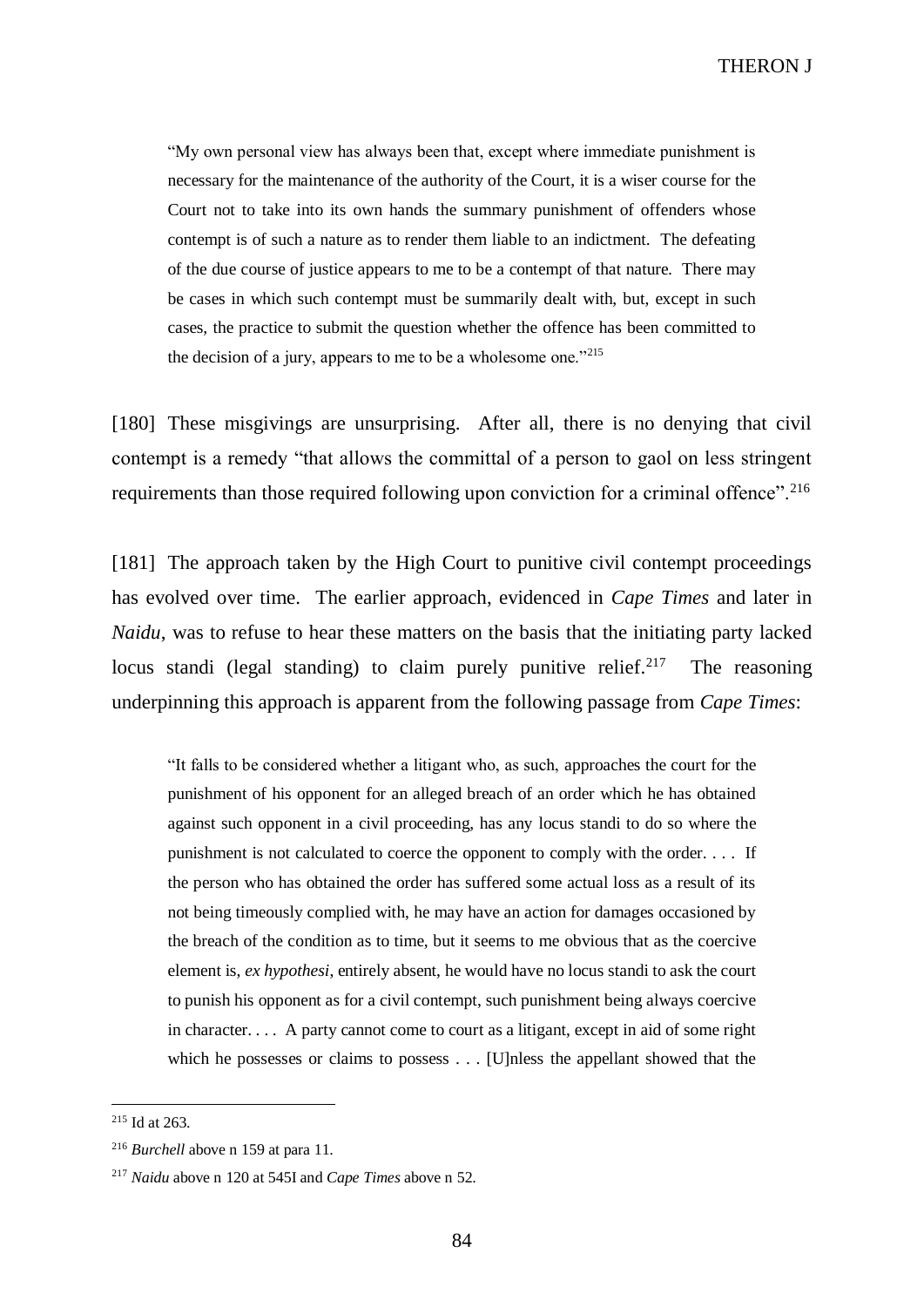punishment of those respondents would assist it to enforce its rights [in terms of] the order, it cannot demand such punishment by way of proceedings for contempt."<sup>218</sup>

[182] This reasoning is echoed in *Fakie*, where the majority noted that "the litigant seeking enforcement has a manifest private interest in securing compliance"<sup>219</sup> and in *Pheko II*, where this Court accepted that "civil contempt proceedings are typically brought by a disgruntled litigant aiming to compel another litigant to comply with the previous order granted in its favour".<sup>220</sup>

[183] In both *Cape Times* and *Naidu*, the court labelled the problem with punitive committal as one of standing and, while I disagree with that diagnosis, it is telling that both judgments concluded that an essential component of civil contempt proceedings was absent where there was no interest in obtaining compliance with a court order.

<span id="page-84-0"></span>[184] In later decisions, our courts have taken a more permissive approach to private parties who act as so-called "informers" by bringing contempt of court to the attention of a court without seeking coercive or remedial relief.<sup>221</sup> In cases where a contempt application is brought for the sole purpose of punishing the respondent, the applicant is "no more than an informer who brings the contempt to the attention of the court".<sup>222</sup> Though the informer may not seek compliance with the original order, that does not change the nature and character of the application, $223$  which is "directed towards the protection of the courts, respect towards the courts and court orders, and the protection of the integrity of the court system".<sup>224</sup> In *Lan*, the Court explained that where contempt

<sup>218</sup> *Cape Times* id at 120F, 121B-C and 129F-G.

<sup>219</sup> *Fakie* above [n 8](#page-6-0) at para 8.

<sup>220</sup> *Pheko II* above n [6](#page-5-0) at para 30.

<sup>221</sup> *Senatla Trading Enterprises 26 CC v Bloem Water* 2012 JDR 2550 (FB) (*Senatla Trading*) at para 5; *Lan v OR Tambo International Airport Department of Home Affairs Immigration Admissions* 2011 (3) SA 641 (GP) at paras 74-5; *Mashiya v Matshikawe* [2005] JOL 14725 (E) at 4; *Hardy Ventures CC v Tshwane Metropolitan Municipality* 2004 (1) SA 199 (T) (*Hardy Ventures*); *Du Plessis v Du Plessis* 1972 (4) SA 216 (O) at 216F-H; and *Martin* above n [159](#page-67-0) at 330E-H.

<sup>222</sup> *Senatla Trading* id.

<sup>223</sup> *Du Plessis* above n [221](#page-84-0) at 216G.

<sup>224</sup> *Lan* above n [221](#page-84-0) at para 72.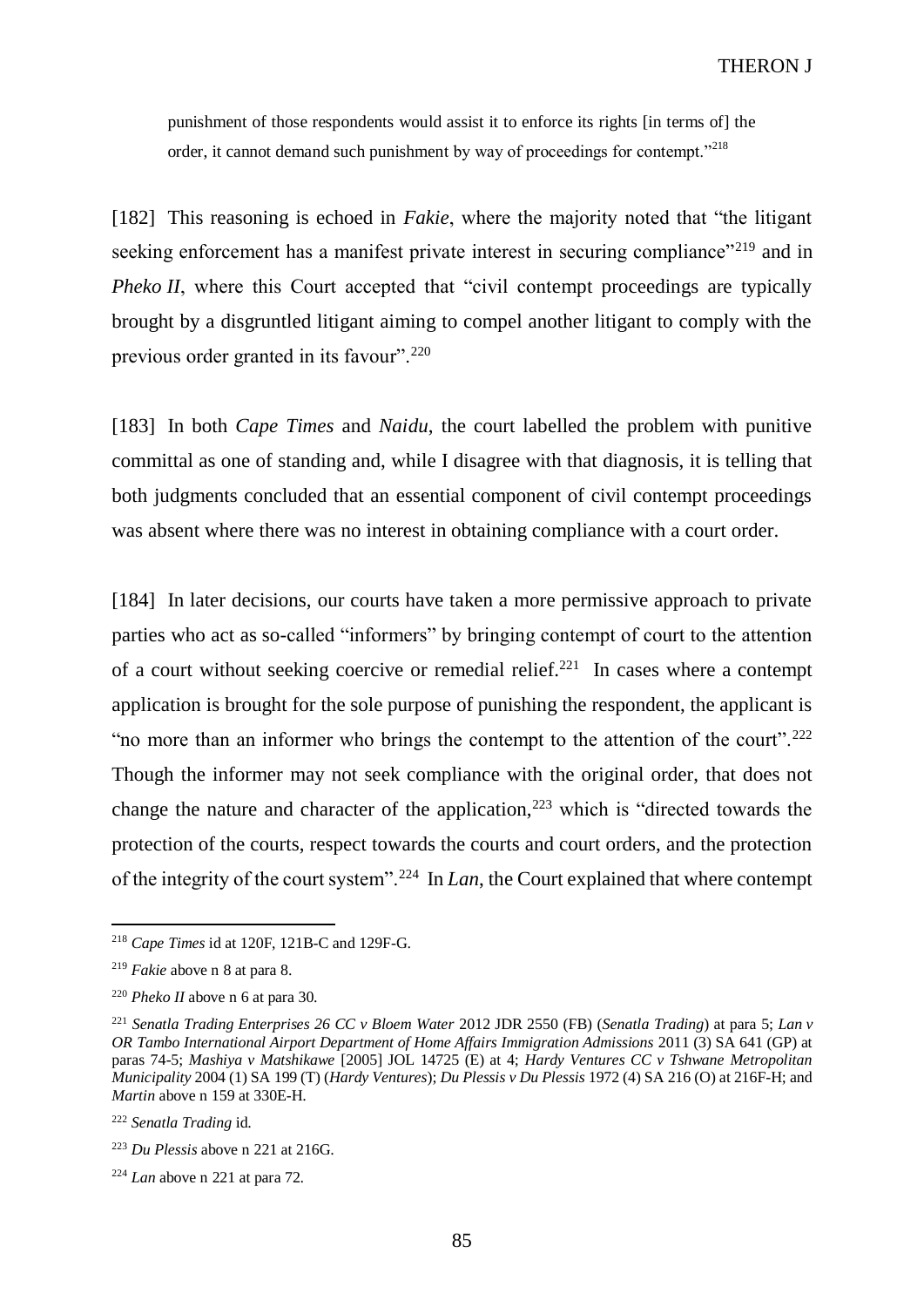is followed by late compliance with the original court order, the commission of the offence of contempt cannot be ignored and that, "[o]nce the requirements of the offence have been established to have existed at a certain period in time, and once it is found that no valid defence has been raised in that regard, a positive finding should follow".<sup>225</sup> This notwithstanding, I have not found a single case in which a court has granted punitive relief at the request of an informer. It is only in *Lan* that the court granted a warning as a sanction and noted in passing that even if there has been compliance with the original court order, the court is not precluded from granting a sanction not aimed at enforcement.<sup>226</sup>

[185] *Mashiya* deals with civil contempt proceedings at the instance of an informer, post the advent of the Constitution and in accordance with constitutional dictates. The applicant sought an order holding a Magistrate in contempt for breaching an order directing him to hear argument and deliver judgment on the applicant's bail application. The applicant was subsequently released on bail after bringing an urgent application in the High Court. Writing for the Full Court, Froneman J noted that while civil contempt is primarily a means of ensuring compliance with court orders, it "comprises both a private aspect (as a form of execution for certain civil judgments), as well as a public one (that of protecting the authority of the courts)".<sup>227</sup> Froneman J held that the order releasing the applicant on bail satisfied the private interest of the applicant in the contempt proceedings, though "as a citizen", he retained an interest in the public aspect of the proceedings.<sup>228</sup> In effect, the applicant was treated as an informer who was entitled to bring the respondent's contempt to the court's attention.

[186] The question then became whether this remaining public aspect ought to be determined by the Court in those proceedings. Relying on the dicta from this Court's decision in *Mamabolo*, the Court reasoned that, since the proceedings were not aimed

 $225$  Id at para 71.

 $226$  Id at paras 76-7.

<sup>227</sup> *Mashiya* above n [221](#page-84-0) at 4.

<sup>228</sup> Id.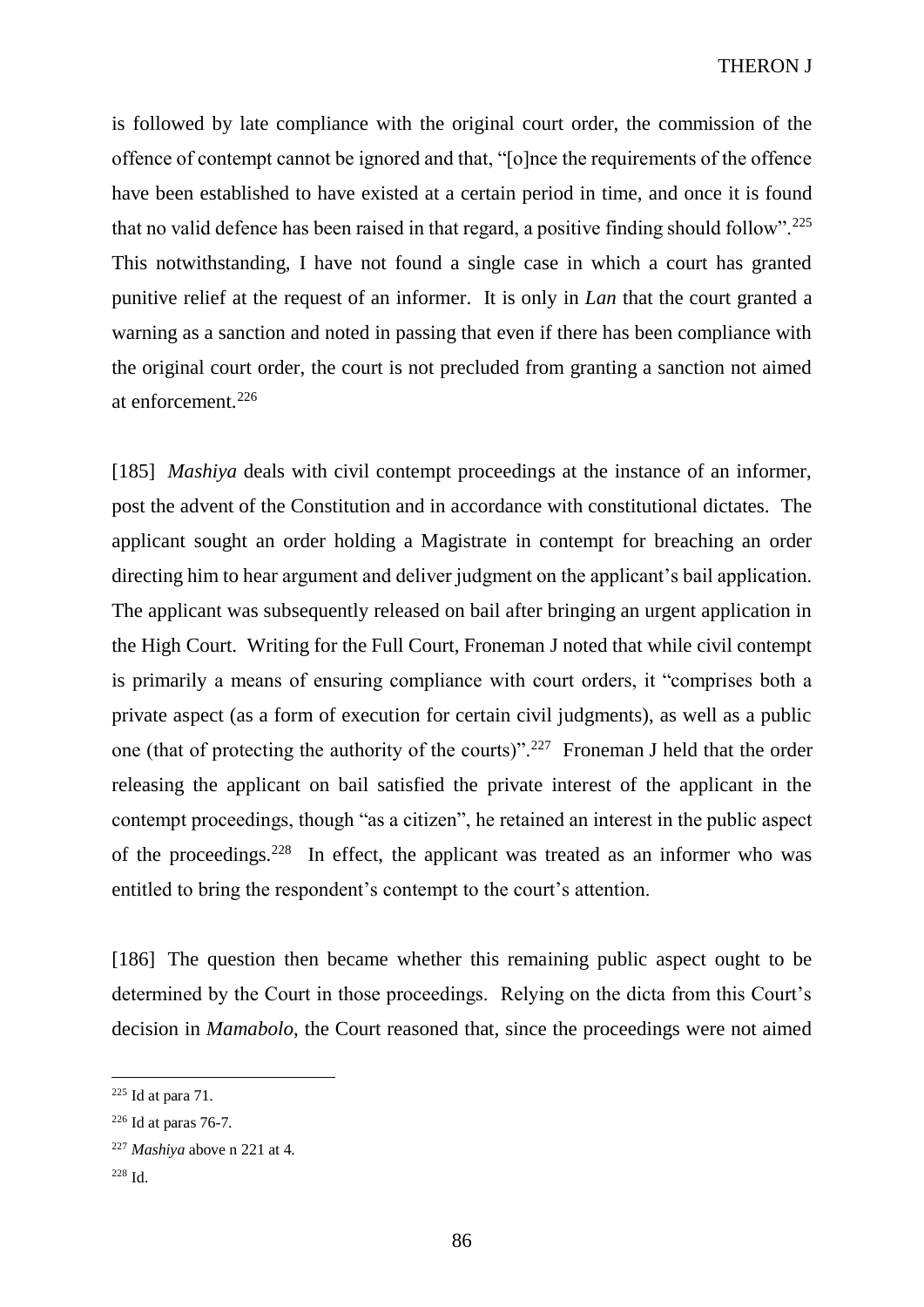at enforcing execution of a court order, there was no "pressing need to preserve the integrity of the judicial process which cannot be met by using the ordinary mechanisms of the criminal justice system".<sup>229</sup> In those circumstances it was not appropriate to pursue a punitive sanction against the respondent in "application proceedings [that] do not comfortably fit the requirements of a fair criminal trial, even though they may well be adapted to conform with those requirements where expeditious action is necessary".<sup>230</sup> The Court concluded that the matter should be referred to the DPP for a decision whether to prosecute the respondent for contempt of court.

[187] To sum up, the common law position is that civil proceedings for contempt of court can serve the object of compelling compliance with a court order and the object of punishing the respondent. They can be both coercive and punitive in nature. Under the common law, where an applicant claimed punitive relief not linked to compelling compliance with a court order, the applicant had no locus standi to claim that relief. $231$ In later judgments, our courts allowed an applicant with no intention of enforcing a right or a claim to act as an informer to bring to the attention of the court an alleged violation of a court order granted in its favour. Notably, however, a purely punitive committal order *has never been granted in the context of civil contempt proceedings.* On the contrary, the Full Court in *Mashiya* accepted that the initiating party had standing to act as an informer but specifically refused to grant the purely punitive relief sought by him.<sup>232</sup> Underpinning this conclusion is the premise that where only punitive relief is sought for contempt of court, recourse to a summary procedure is unjustifiable because, by definition, compliance with a court order is not capable of being achieved in those proceedings. This absence of a civil rationale for the summary procedure undercuts the justification for adopting a procedure which falls short of the protections that would be afforded an accused person.

 $\overline{a}$  $229$  Id at 5.

 $230$  Id at 5-6.

<sup>231</sup> *Naidu* above n [120](#page-50-0) at 544-5 and *Cape Times* above n [52](#page-25-0) at 120F-121B and 129G-H.

<sup>232</sup> *Mashiya* above n [221.](#page-84-0)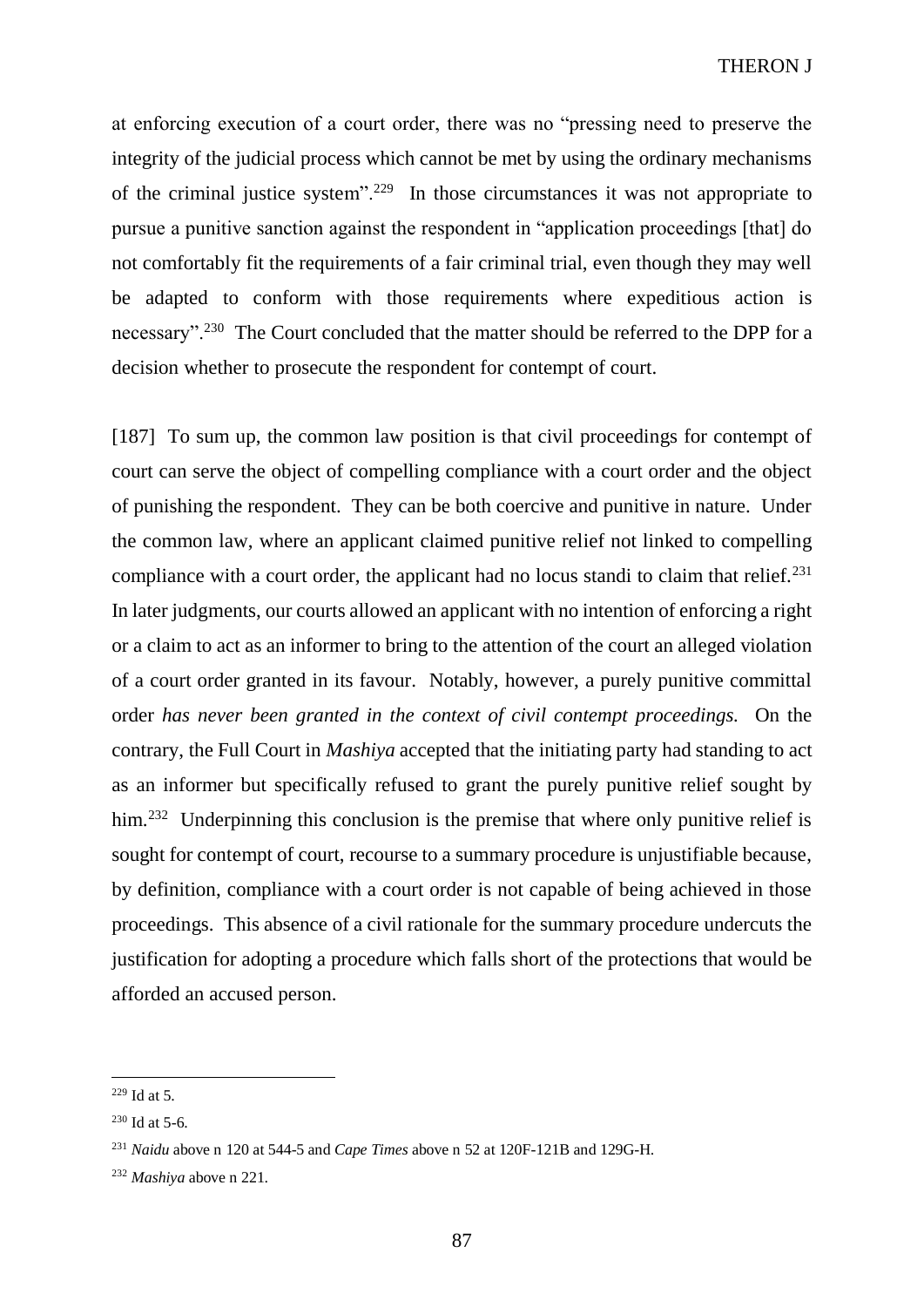[188] This approach has found favour with the Ghanaian High Court in *Domelevo*<sup>233</sup> where it was emphasised that courts should be wary of granting personal satisfaction to private litigants:

"The duty to protect the dignity of the court is not vested in Judges alone. Where contempt is *ex facie curia*, i.e. contempt committed outside the court, it is the duty of litigants and in some cases the Attorney General to bring proceedings to commit the contemnor for contempt. However, litigants in such cases should be mindful not to assume that the essence of the contempt proceedings is to protect their dignity or for their personal satisfaction. The appellant in accordance with his public duty started the contempt proceedings in the High Court. His role to protect the dignity of the court ceased once the Court of Appeal found the respondents guilty and convicted them for contempt. The appellant by appealing to this Court for an enhanced punishment seems to have personalised the contempt application. This Court cannot grant the personal satisfaction the appellant is seeking in this case." $2^{234}$ 

[189] The import of these cases is that the Commission may, in the public interest and as an informer, bring Mr Zuma's contempt to the attention of this Court. The question whether this Court should grant a punitive committal order in cases like these – where the informer seeks punitive relief not coupled with enforcement – is a separate question altogether.

[190] The main judgment acknowledges that "it is indeed the accepted practice in contempt matters to seek compliance, using punishment as a means of coercing same<sup>"235</sup> and my Sister Khampepe ADCJ admits that she has "yet to come across a case in which a solely punitive order of immediate committal has been made, or where punishment is not calculated to coerce the recalcitrant to comply with the initial order".<sup>236</sup> The main judgment's answer to this is that "the extent and gravity of the

<sup>233</sup> *Danie Yaw Domelevo v Yaw Osafo-Maafo* (CR/0407/2020) [2020] High Court of Justice, Accra (12 May 2020) (*Domelevo*).

 $234$  Id at para 40.

<sup>235</sup> Main judgment at [\[54\].](#page-25-1)

 $236$  Id at [\[55\].](#page-26-0)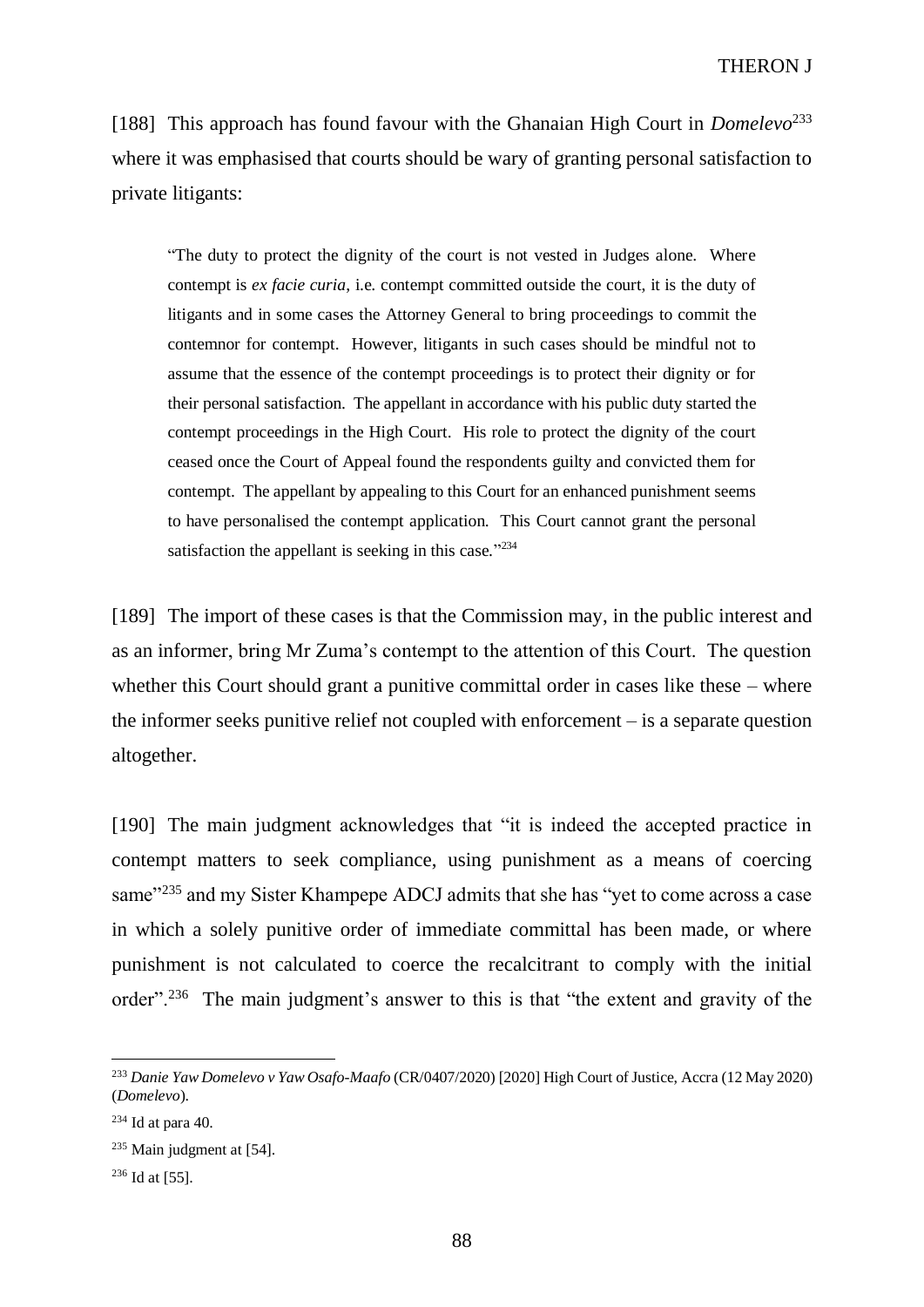contempt in this matter is singularly unprecedented" and warrants a different and novel approach.<sup>237</sup> It appears to accept that it "may be unprecedented" to the extent that it imposes a wholly punitive sanction.<sup>238</sup>

[191] The extraordinary features of this matter are undeniable: a former President has very publicly refused to comply with an order of our country's apex court, which was granted in order to secure his attendance at a commission of inquiry. The establishment of the Commission flows from remedial action by the Public Protector, a Chapter 9 institution which this Court has described as "one of the most invaluable constitutional gifts to our nation in the fight against corruption, unlawful enrichment, prejudice and impropriety in State affairs".<sup>239</sup> The main judgment, by its own admission, has pushed the bounds of our law of contempt in order to meet these exceptional circumstances. The danger of this approach is foreshadowed in the wellknown aphorism quoted at the outset of this judgment. It has led to the creation of bad law. As I demonstrate, the law is not just bad; it is unconstitutional.

## *Civil contempt under the Constitution*

[192] It is not enough to say, as the main judgment does, that the common law allows punitive committal to be ordered in civil contempt proceedings. The Constitution is the supreme law of this country and the common law is only instructive to the extent that it is constitutional.<sup>240</sup>

[193] As this Court did in *Mamabolo*, I accept that a common law rule allowing a civil court to order a punitive sanction of committal with no paired remedial purpose qualifies

<sup>237</sup> Id at [\[56\].](#page-26-1)

<sup>238</sup> Id at [\[57\].](#page-27-0)

<sup>239</sup> *Nkandla* above [n 114](#page-47-0) at para 52.

<sup>&</sup>lt;sup>240</sup> Section 2 of the Constitution provides:

Supremacy of Constitution

<sup>&</sup>quot;This Constitution is the supreme law of the Republic; law or conduct inconsistent with it is invalid, and the obligations imposed by it must be fulfilled."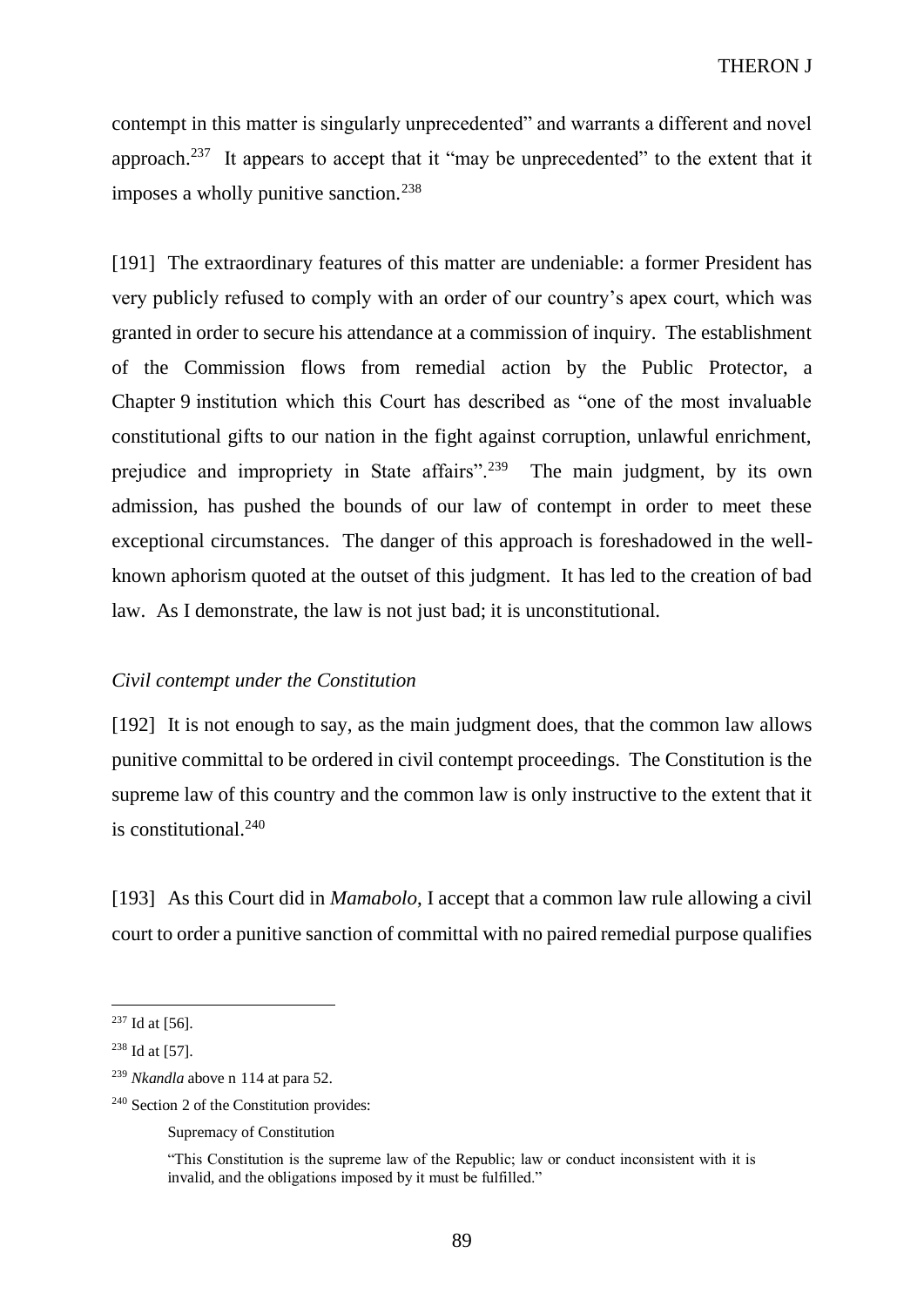as a law of general application for the purposes of section 36 of the Constitution. This begs the question: is such a rule, and the approach taken in the main judgment, constitutional?

[194] In *Fakie*, the Supreme Court of Appeal concluded that civil contempt proceedings, as a general proposition, are constitutional.<sup>241</sup> Although in this case the focus is ultimately on the constitutionality of civil contempt proceedings when certain relief (namely, punitive committal) is sought, it is necessary to consider the respects in which civil contempt proceedings in general limit a contemnor's constitutional rights. This leg of the analysis will be the same regardless of whether the order sought is coercive or punitive. In that regard, it is apparent that the contemnor's constitutional rights are limited whenever committal is sought in the context of civil proceedings. It is only at the second stage of the limitations analysis, which looks at reasonableness, proportionality and justification, that the difference between the two scenarios emerges. Whereas the limitation can be justified when coercive committal is granted, it becomes unjustifiable when the committal is entirely punitive and not linked to a remedial objective.

[195] In my view, civil contempt proceedings potentially limit two constitutional rights, namely, the right to freedom and security of the person (section 12) and an accused's right to a fair trial (section 35(3)).

[196] Before considering this limitation, I pause to comment on the approach taken by the main judgment in this regard. The main judgment's point of departure seems to be that the conduct of an accused person, if egregious enough, is justification to divest them of constitutional rights. Indeed, it seems that the main judgment is nonplussed by the possible limitation of Mr Zuma's procedural rights because, instead of "defend[ing] his rights . . . [Mr Zuma] chose, time and time again, to publicly reject and vilify the

<sup>&</sup>lt;sup>241</sup> *Fakie* above [n 8](#page-6-0) at para  $42(1)$ .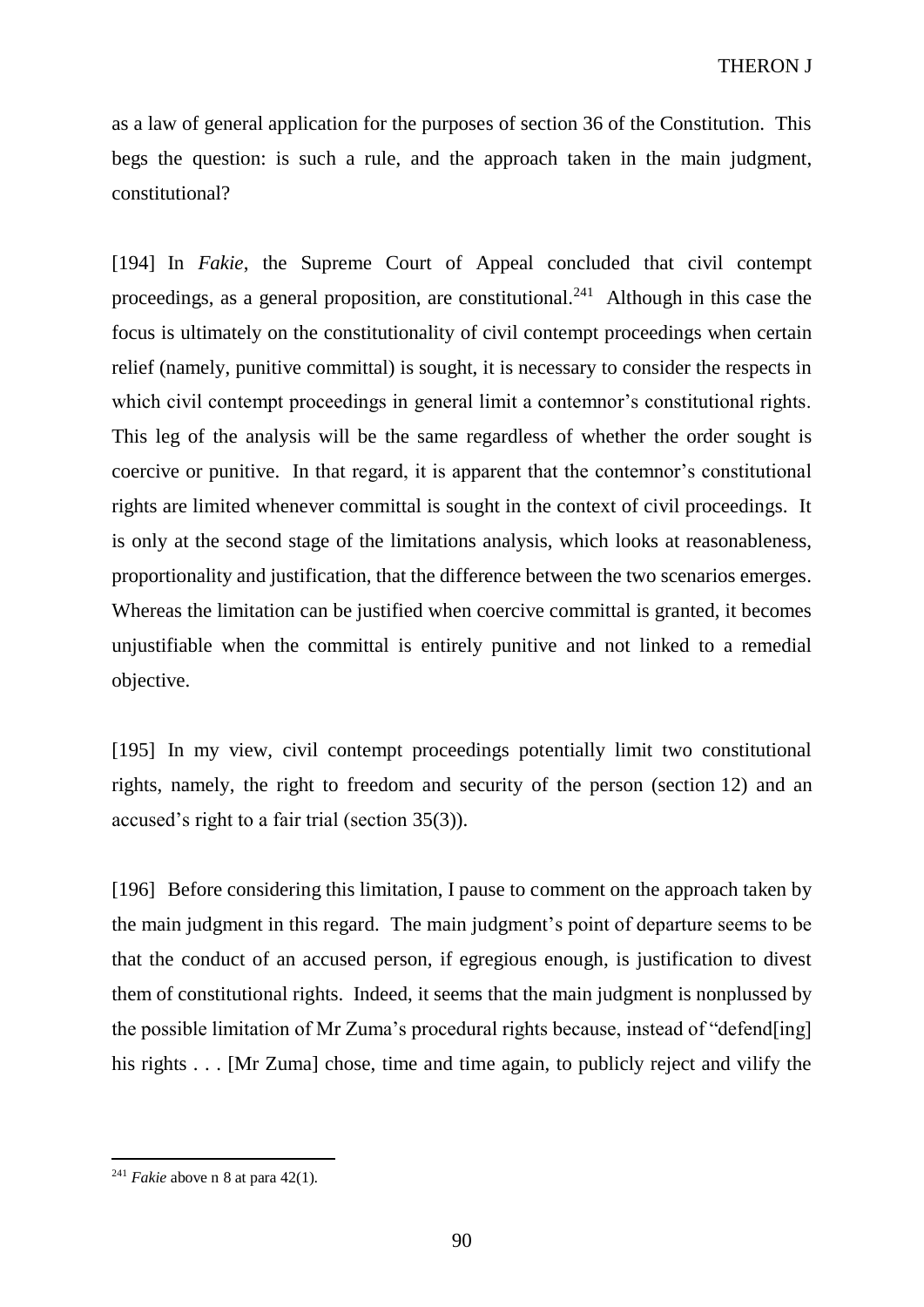Judiciary entirely".<sup>242</sup> It is "unperturbed by the suggestion that [it has] not given appropriate deference to Mr Zuma's constitutional rights<sup>"243</sup> because he has not taken up "multiple opportunities to place relevant material" before this Court.<sup>244</sup> There are two serious problems with this approach – one in principle and another in logic. The first is that it seems to assume constitutional rights can be waived, which has no jurisprudential foundation as far as I can see.<sup>245</sup> The second is that it is illogical to reason that a party's entitlement to a specific procedural protection depends on whether she has taken advantage of another, separate procedural protection.

#### *Section 12*

[197] Section 12(1) of the Constitution provides in relevant part:

"Everyone has the right to freedom and security of the person, which includes the right —

- (a) not to be deprived of freedom arbitrarily or without just cause;
- <span id="page-90-0"></span>(b) not to be detained without trial."

[198] This Court in *Nel*<sup>246</sup> explained that "[t]he mischief at which this particular right is aimed is the deprivation of a person's physical liberty without appropriate procedural safeguards".<sup>247</sup> In *Coetzee*,<sup>248</sup> this Court expressed strong views about a person being deprived of their liberty without a criminal trial. It put the matter thus:

 $\overline{a}$ 

 $247$  Id at para 14.

 $242$  Main judgment at [\[73\].](#page-36-0)

<sup>243</sup> Id at [\[85\].](#page-41-0)

<sup>244</sup> Id at [\[79\].](#page-38-0)

<sup>245</sup> See for example *S v Schoombee* [2016] ZACC 50; 2017 (2) SACR 1 (CC); 2017 (5) BCLR 572 (CC) at paras 25-6. I am mindful that the very notion of a "waiver" of constitutional rights has been criticised, see Woolman "Category Mistakes and the Waiver of Constitutional Rights: A Response to Deeksha Bhana on Barkhuizen" (2008) 125 *SALJ* 10 at 13.

<sup>246</sup> *Nel v Le Roux N.O.* [1996] ZACC 6; 1996 (3) SA 562 (CC); 1996 (4) BCLR 592 (CC).

<sup>248</sup> *Coetzee v Government of the Republic of South Africa; Matiso v Commanding Officer, Port Elizabeth Prison*  [1995] ZACC 7; 1995 (4) SA 631 (CC); 1995 (10) BCLR 1382 (CC).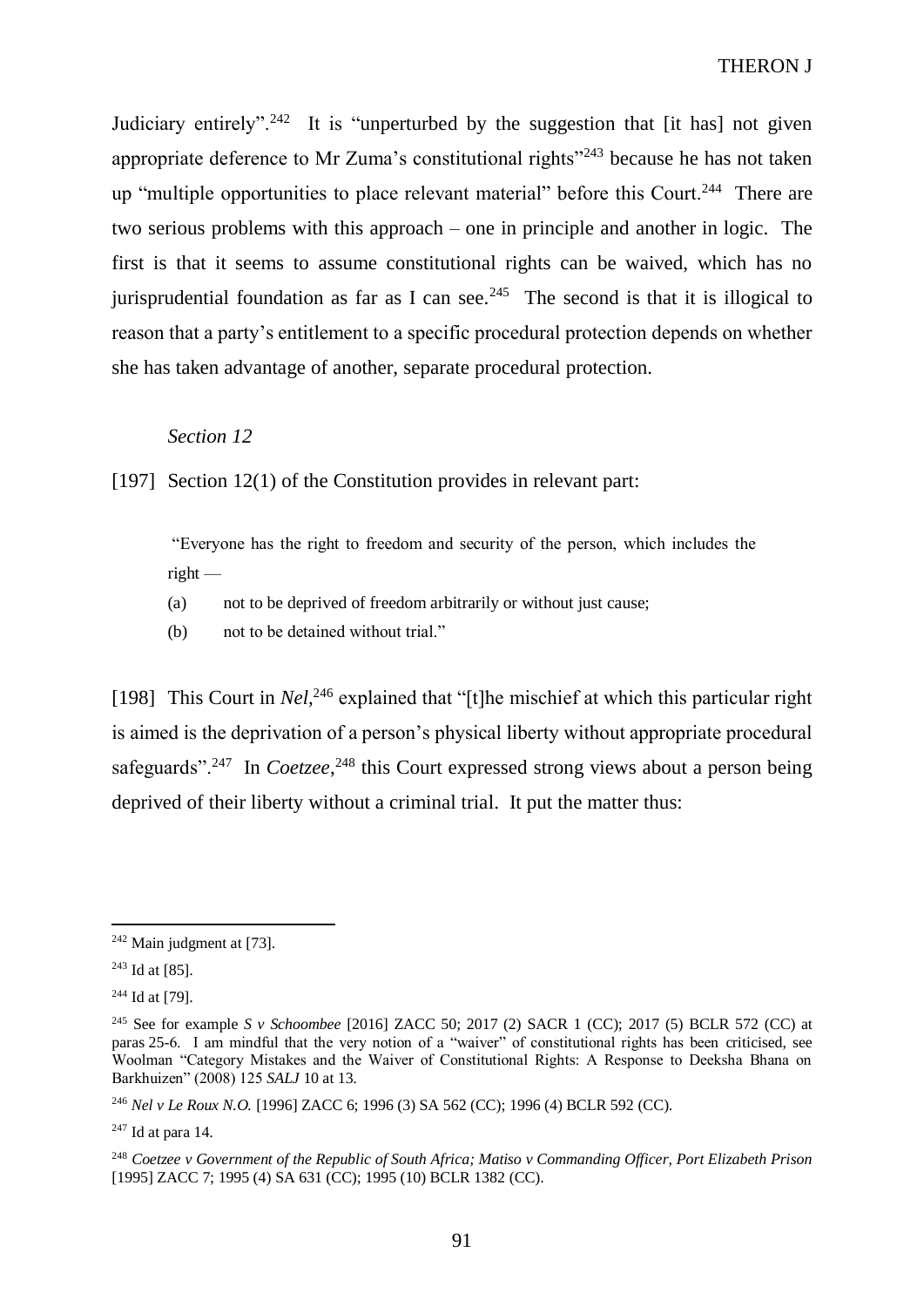"Certainly to put someone in prison is a limitation of that person's right to freedom. To do so without any criminal charge being levelled or any trial being held is manifestly a radical encroachment upon such right."<sup>249</sup>

[199] I agree with this assessment and accordingly find that these proceedings limit Mr Zuma's right not to be deprived of his liberty without a criminal trial.

# *Section 35(3)*

[200] Section 35(3) provides that every accused person has a right to a fair trial, which includes the right:

- (a) to be informed of the charge with sufficient detail to answer it;
- (b) to have adequate time and facilities to prepare a defence;
- (c) to a public trial before an ordinary court;
- (d) to have their trial begin and conclude without unreasonable delay;
- (e) to be present when being tried;
- (f) to choose, and be represented by, a legal practitioner, and to be informed of this right promptly;
- (g) to have a legal practitioner assigned to the accused person by the state and at state expense, if substantial injustice would otherwise result, and to be informed of this right promptly;
- (h) to be presumed innocent, to remain silent, and not to testify during the proceedings;
- (i) to adduce and challenge evidence;

- (j) not to be compelled to give self-incriminating evidence;
- (k) to be tried in a language that the accused person understands or, if that is not practicable, to have the proceedings interpreted in that language;
- (l) not to be convicted for an act or omission that was not an offence under either national or international law at the time it was committed or omitted;
- (m) not to be tried for an offence in respect of an act or omission for which that person has previously been either acquitted or convicted;

<sup>&</sup>lt;sup>249</sup> Id at para 10. *Coetzee* dealt with the constitutionality of provisions relating to a wilful refusal to comply with a court order which required payment of a civil debt sounding in money as well as those who were unable to make payment due to a lack of means. The question before this Court was whether procedures for the committal to prison of non-paying judgment debtors for up to 90 days in terms of sections 65A-M of the Magistrates' Courts Act 32 of 1994 were constitutionally permissible.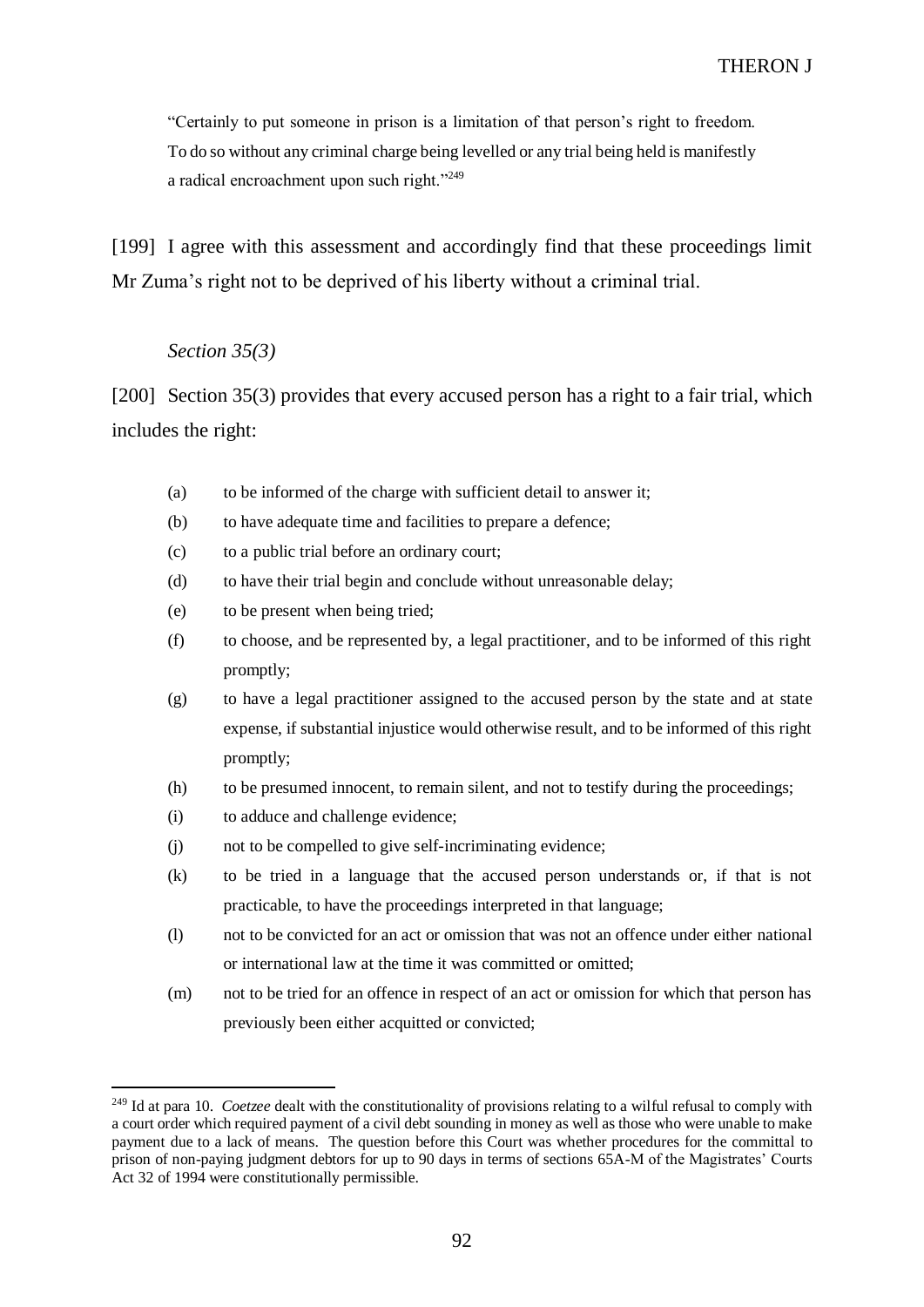- (n) to the benefit of the least severe of the prescribed punishments if the prescribed punishment for the offence has been changed between the time that the offence was committed and the time of sentencing; and
- (o) of appeal to, or review by, a higher court."

[201] The main judgment says that it is "uncontroversial that [Mr Zuma] was not afforded each and every single one of the protections of section 35" but reasons that there is no limitation of section 35(3) because contemnors in Mr Zuma's position are not "accused persons".<sup>250</sup> This leads the main judgment to focus primarily on section 12, which it admits finds application in this matter and may "necessitate a process that is akin to that afforded by section  $35$ ".<sup>251</sup> But section  $35(3)$  cannot be sidestepped. I accept that the status quo is that a respondent in civil contempt proceedings is not an accused person for the purposes of section 35(3), which means that she is not guaranteed all the protections of the section in the context of civil contempt proceedings.<sup>252</sup> But if the question we are answering in this case is whether the prosecution of a punitive committal order with no paired remedial object in motion proceedings is constitutional, section 35(3) in its entirety is unavoidable. This is because the alternative procedure is for the punitive committal order to be pursued in criminal proceedings, in which the alleged contemnor would be accorded the status of an "accused person" for the purposes of section 35(3). So, to that extent, if civil contempt proceedings fall short of the fair trial requirements in section 35(3), there will have been a limitation on the section 35(3) rights the alleged contemnor *would have enjoyed had the order of punitive committal been pursued in criminal proceedings*. This does not "transform" Mr Zuma into an accused person (as the main judgment suggests). $253$  The main judgment misses the point. In fact, the exact opposite has occurred: despite the fact that he is being prosecuted for committing a crime, civil contempt proceedings transform Mr Zuma into a civil litigant. The question this judgment asks is whether this "transformation" is

 $250$  Main judgment at [\[75\].](#page-37-0)

<sup>&</sup>lt;sup>251</sup> Id at [\[68\]](#page-33-0) – [\[71\]](#page-35-0) and [\[76\].](#page-37-1)

<sup>252</sup> *Pheko II* above n [6](#page-5-0) at para 36, which upheld the Supreme Court of Appeal's finding in *Fakie* above n [8](#page-6-0) at para 42(1).

 $253$  Main judgment at [\[76\].](#page-37-1)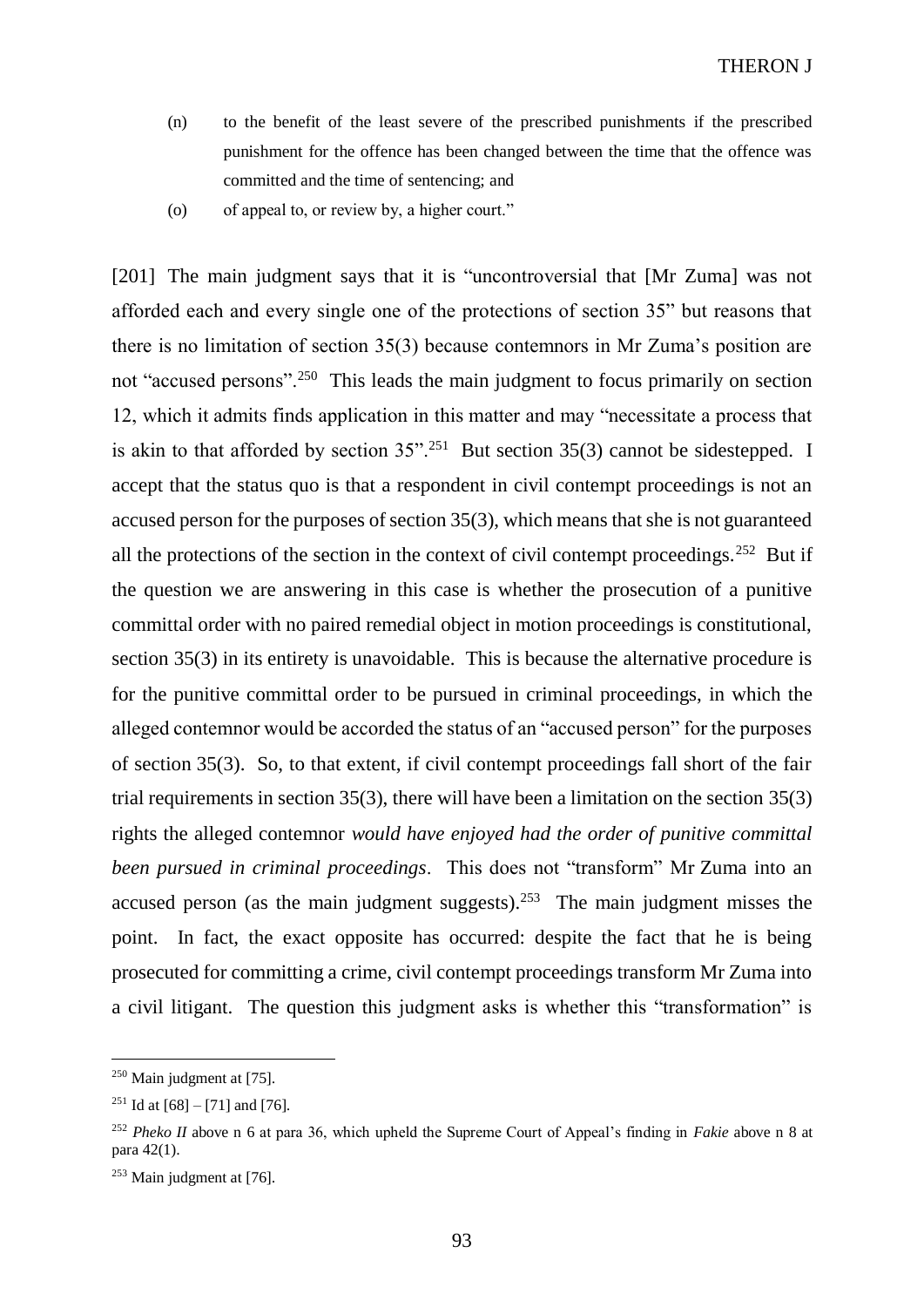constitutional where a purely punitive sanction is sought and the proceedings are in substance wholly criminal.

[202] In *Matjhabeng Local Municipality*, this Court clarified that while it is indeed "undesirable to strait-jacket [civil contempt proceedings] into the protections expressly designed for a criminal accused under section 35(3)", it did not understand this to suggest that the rights of a respondent where civil contempt resulting in committal is sought cannot be "grounded in section  $35(3)$ ".<sup>254</sup> Though the requirements of ordinary criminal proceedings might be relaxed in the context of civil contempt, "these adaptations of form do not, however, alter the constitutional imperative that a person's freedom and security must be protected".<sup>255</sup> However, as I will demonstrate, even with "adaptations", the rights of a contemnor are not adequately grounded in section 35(3) as required by *Pheko II*.

[203] In *Dzukuda*,<sup>256</sup> this Court provided the following overview of the "comprehensive and integrated" right to a fair trial under section 35(3):

<span id="page-93-0"></span>"[A]n accused's right to a fair trial under section 35(3) of the Constitution is a comprehensive right and 'embraces a concept of substantive fairness which is not to be equated with what might have passed muster in our criminal courts before the Constitution came into force'. Elements of this comprehensive right are specified in paragraphs (a) to (o) of subsection  $(3)$ . The words 'which include the right' preceding this listing indicate that such specification is not exhaustive of what the right to a fair trial comprises. It also does not warrant the conclusion that the right to a fair trial consists merely of a number of discrete sub-rights, some of which have been specified

<sup>254</sup> *Matjhabeng Local Municipality* above n [161](#page-68-0) at para 58. In *Fakie* above n [8,](#page-6-0) the Supreme Court of Appeal cautioned that an application for committal for civil contempt should not infringe the procedural protection afforded by section 12 of the Constitution. It went on to elaborate at para 25 that:

<sup>&</sup>quot;[I]n interpreting the ambit of the right's procedural aspect, it seems to me entirely appropriate to regard the position of a respondent in punitive committal proceedings as closely analogous to that of an accused person; and therefore, in determining whether the relief can be granted without violating section 12, to afford the respondent such substantially similar protections as are appropriate to motion proceedings."

<sup>255</sup> *Matjhabeng Local Municipality* id at para 59.

<sup>256</sup> *S v Dzukuda; S v Tshilo* [2000] ZACC 16; 2000 (4) SA 1078 (CC); 2000 (11) BCLR 1252 (CC) (*Dzukuda*).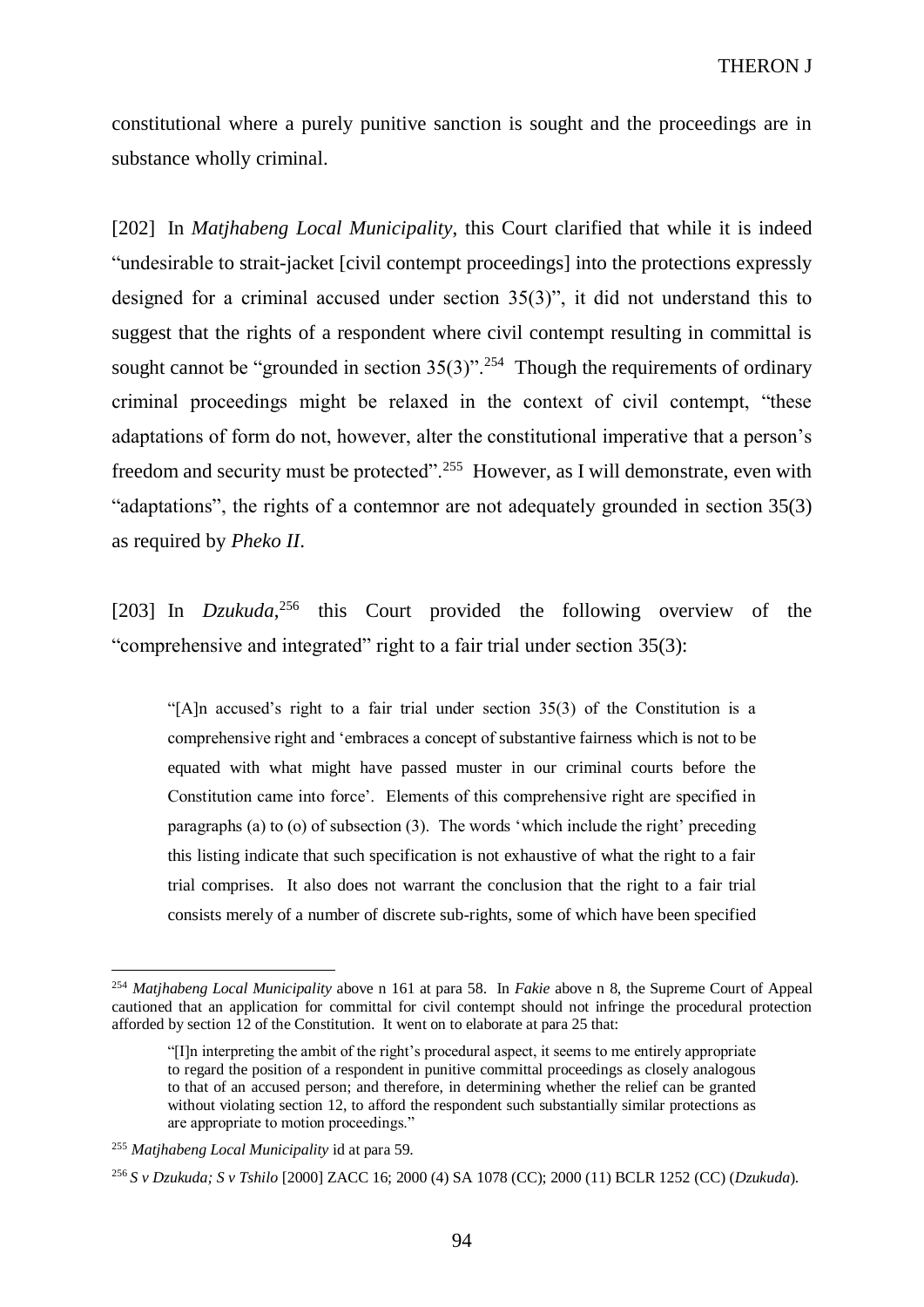in the sub-section and others not. The right to a fair trial is a comprehensive and integrated right, the content of which will be established, on a case by case basis, as our constitutional jurisprudence on section 35(3) develops. It is preferable, in my view, in order to give proper recognition to the comprehensive and integrated nature of the right to a fair trial, to refer to specified and unspecified elements of the right to a fair trial, the specified elements being those detailed in sub-section  $(3)$ ."<sup>257</sup>

[204] Ackermann J, writing for this Court, went on to hold that it is not so that the requirements of section 35(3) can only be achieved by way of one specific system of criminal procedure and that—

"there may be more than one way of securing the various elements necessary for a fair trial and provided the legislature devises a system which effectively secures such right, it cannot be faulted merely because it settles for a system which departs from past procedure".<sup>258</sup>

This implies that civil contempt proceedings would not violate section 35(3) merely because they are not conducted exactly as a conventional criminal trial would be. Whether the procedure meets the requirements of section 35(3) will have to be determined according to the substance of the protections it offers and not merely according to the "civil" label attached to it.

[205] In this matter, the form of summary procedure followed is the ordinary notice of motion procedure. There are a number of respects in which this procedure falls short of the protections in section 35(3). Some of these deficiencies were also identified in the summary procedure followed in *Mamabolo*, which this Court said was unconstitutional. As in *Mamabolo*, the summary procedure – even when initiated by way of notice of motion – does not entail a formal plea procedure or safeguard the right to remain silent and, in addition, there is no adversarial process with a formal charge

 $257$  Id at para 9.

 $258$  Id at para 10.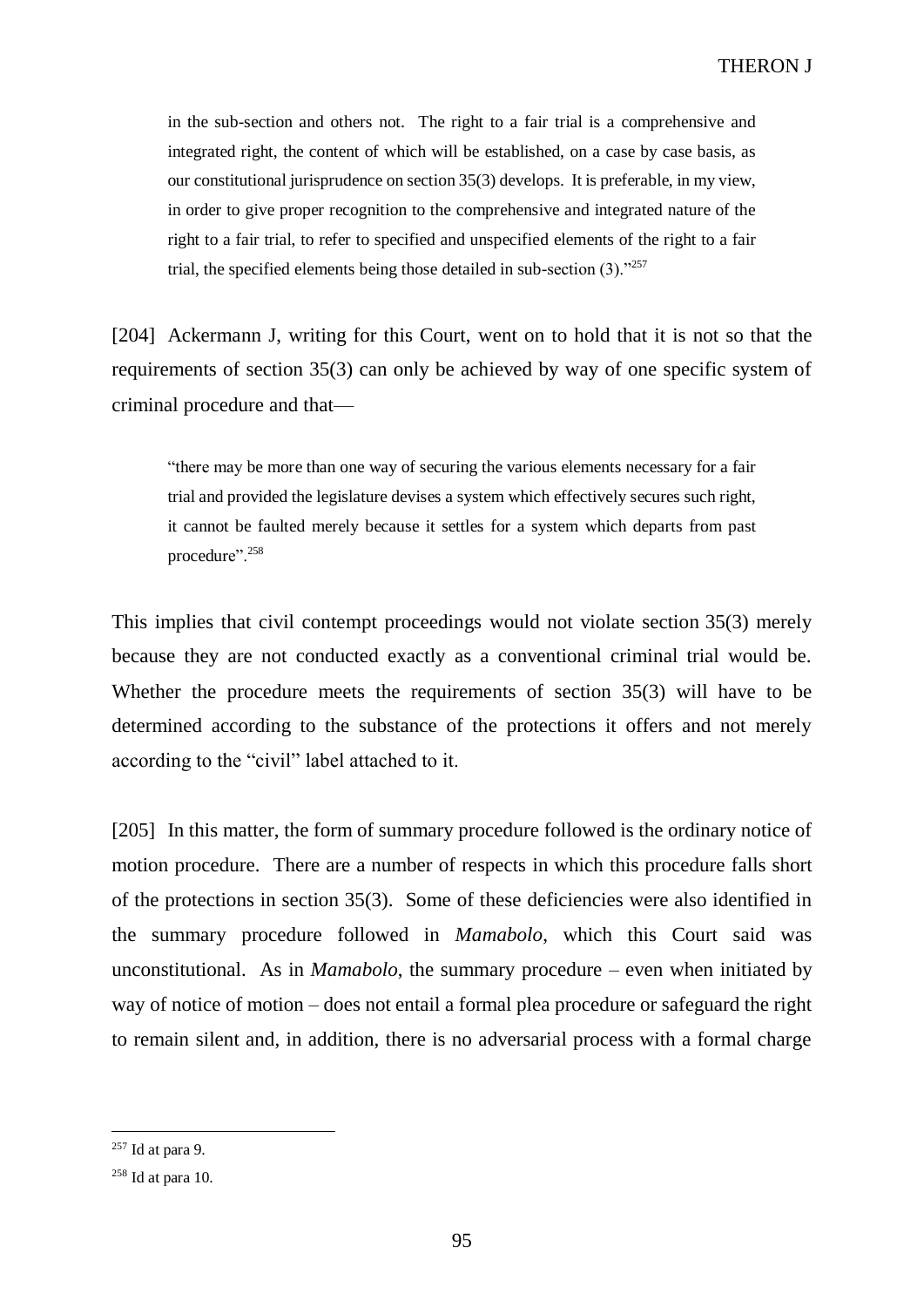sheet issued by the prosecutorial authority exercising its discretion as to the justice of the prosecution.

[206] Another glaring deficiency is that it is the prerogative of the civil court hearing a contempt matter to adapt the proceedings in a manner which safeguards the alleged contemnor's section 12 right and which "grounds" the proceedings in section 35(3). Unlike in other jurisdictions, our procedural law of civil contempt is uncodified.<sup>259</sup> which means that courts must look for guidance in rather general and open-ended pronouncement by earlier courts. In this regard, *Fakie* tells us that the respondent in civil contempt proceedings must be afforded "substantially similar protections as are appropriate to motion proceedings"<sup>260</sup> and that an application for contempt must "avoid infringing" the procedural and substantive protections in section 12.<sup>261</sup> This Court's remarks on this point are just as open-ended. *Matjhabeng Local Municipality* then tells us that courts may "relax . . . the requirements ordinarily expected of criminal proceedings" in order to accommodate civil contempt's "hybrid status"<sup>262</sup> but that "the procedure and processes for contempt proceedings seeking committal should deviate from criminal prosecutions only to the extent necessary to make allowance for its unique status".<sup>263</sup> Notably, there is no guidance as to which protections should be imported into the civil contempt procedure.

[207] This degree of judicial discretion and flexibility might be appropriate where the alleged contemnor faces coercive relief allowing her an opportunity to avoid committal and I do not wish to suggest that the general approach outlined in these cases is flawed. The point is simply that this flexibility leaves the protection of constitutional rights up to a judicial officer's assessment of what seems fair in the circumstances. This is a far

<sup>&</sup>lt;sup>259</sup> For example, civil contempt proceedings in England are governed by RSC Order 52 and the Practice Direction issued in respect of committal applications, which sets out procedures regarding the proper commencement of committal proceedings, the leading of written evidence, case management and other aspects of the civil contempt procedure.

<sup>260</sup> *Fakie* above [n 8](#page-6-0) at para 25.

 $261$  Id at para 24.

<sup>262</sup> *Matjhabeng Local Municipality* above n [161](#page-68-0) at para 59.

 $263$  Id at para 58.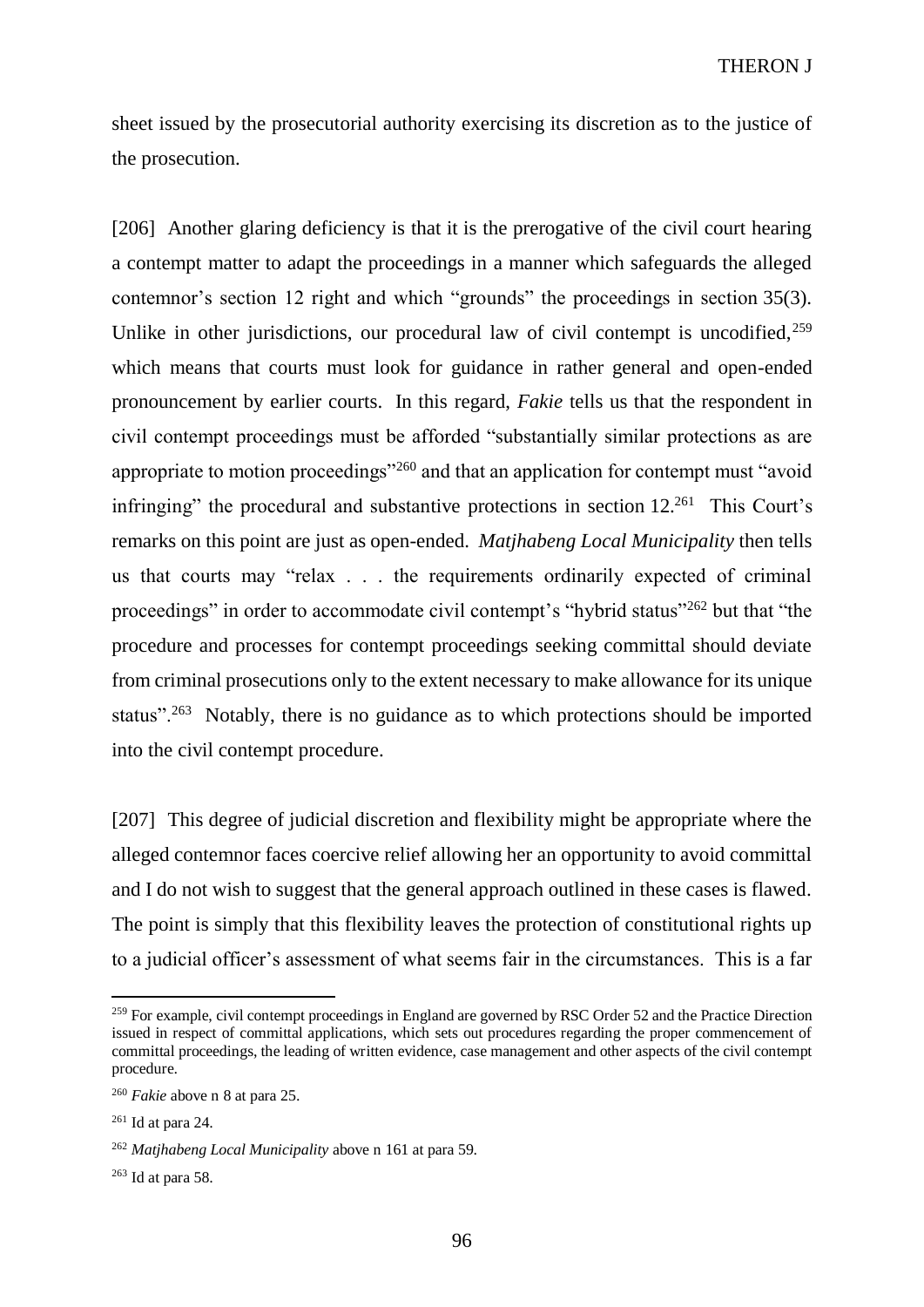cry from the approach in criminal trials, in which the protections in section 12 and 35(3) are peremptory.

[208] Section 35(3)(b) guarantees the accused's right to have adequate time and facilities to prepare a defence. A key feature of these particular proceedings is that they have been brought and heard on an urgent basis. Criminal trials, by contrast, are generally not conducted on an urgent basis. Mr Zuma has been afforded an opportunity to oppose the application and to participate in the hearing of the matter but every aspect of this matter has followed a substantially truncated timeline. Written submissions had to be filed within shorter time frames than would ordinarily be the case, the matter was set down for hearing during this Court's recess and when this Court called for submissions regarding sanction, Mr Zuma was afforded three court days to respond. While all of this was done to ensure a fair procedure was followed, we must nevertheless ask: would Mr Zuma have been pressed to similar timelines if this matter had proceeded by way of criminal proceedings? The answer is, of course, that he would not have. Would Mr Zuma's defence have benefitted from being conducted over a longer period of time, with more procedural safeguards? I will not speculate on this point but it seems to me to be uncontroversial to say that having more time to formulate a defence would only benefit an alleged contemnor. Of course, it might not be that all civil contempt proceedings will be heard on an urgent basis, but I note that in *Victoria Park Ratepayers' Association*, which the main judgment cites with approval, <sup>264</sup> the High Court went so far as to say that in every case of contempt there is "an element of urgency". To the extent that it is open and, indeed, likely that courts will hear civil contempt proceedings on an urgent basis, this could potentially limit the guarantee in section 35(3)(b) that accused persons are to be afforded adequate time to prepare their defence.

[209] Another consequence of this Court granting direct access, or raising a contempt matter *mero motu* (as it did in *Pheko II*), is that the main judgment's committal order is

<sup>264</sup> Main judgment at [\[32\].](#page-16-0)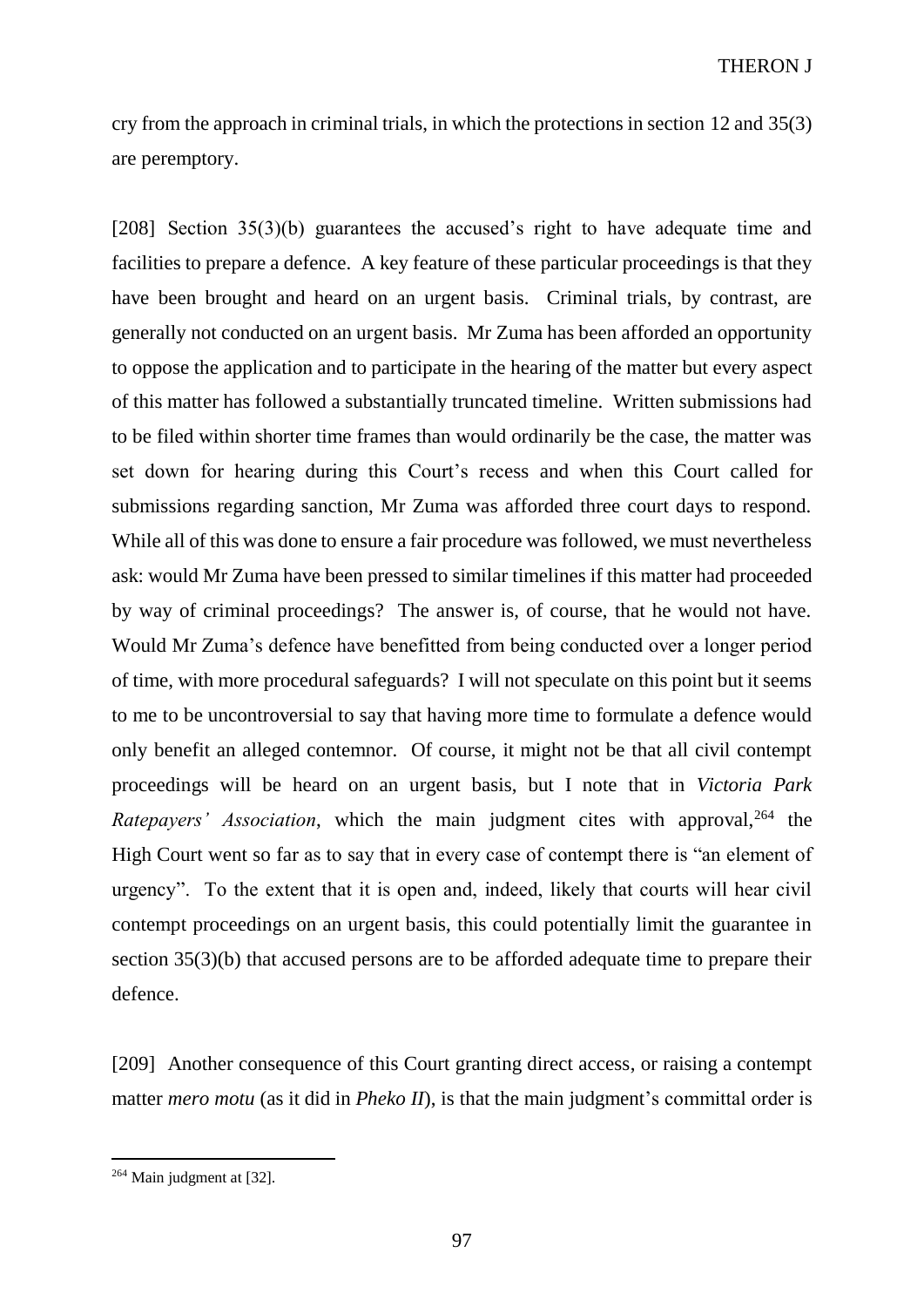unappealable. This limits section 35(3)(o). The main judgment seems unperturbed by the fact that its order is immune from appeal, citing the fact that Mr Zuma did not take advantage of multiple opportunities to represent himself before this Court.<sup>265</sup> But this does not address the position of a more co-operative contemnor who participates fully in the proceedings. It is untenable for this Court to note procedural deficiencies in the civil procedure and nevertheless find that a particular contemnor, because of her egregious conduct, is somehow undeserving of procedural protections. Here again the main judgment seeks to answer genuine and real constitutional concerns with a recitation of the scandalous facts of this case.

[210] The main judgment also suggests that, in any event, this Court's decision to grant direct access puts paid to any concern for Mr Zuma's right of appeal.<sup>266</sup> In my view, it does not.

[211] Section 167(6)(a) of the Constitution provides for direct access to this Court:

"National legislation or the rules of the Constitutional Court must allow a person, when it is in the interests of justice and with leave of the Constitutional Court—

(a) To bring a matter directly to the Constitutional Court . . ."

Undeniably, a case for urgent direct access has been made out. First, it is this Court's order that is at stake and it would be inappropriate for the matter to be brought in the High Court. Secondly, in its founding affidavit the Commission mooted the possibility of a suspended term of committal and it was incumbent upon this Court to adjudicate that relief as a matter of urgency. It should also be recalled that this Court has a residual discretion to grant the relief sought by HSF in this matter, notwithstanding the fact that the Commission did not seek that relief.

<sup>&</sup>lt;sup>265</sup> Id at [\[79\].](#page-38-0)

<sup>266</sup> Id at [\[80\].](#page-38-1)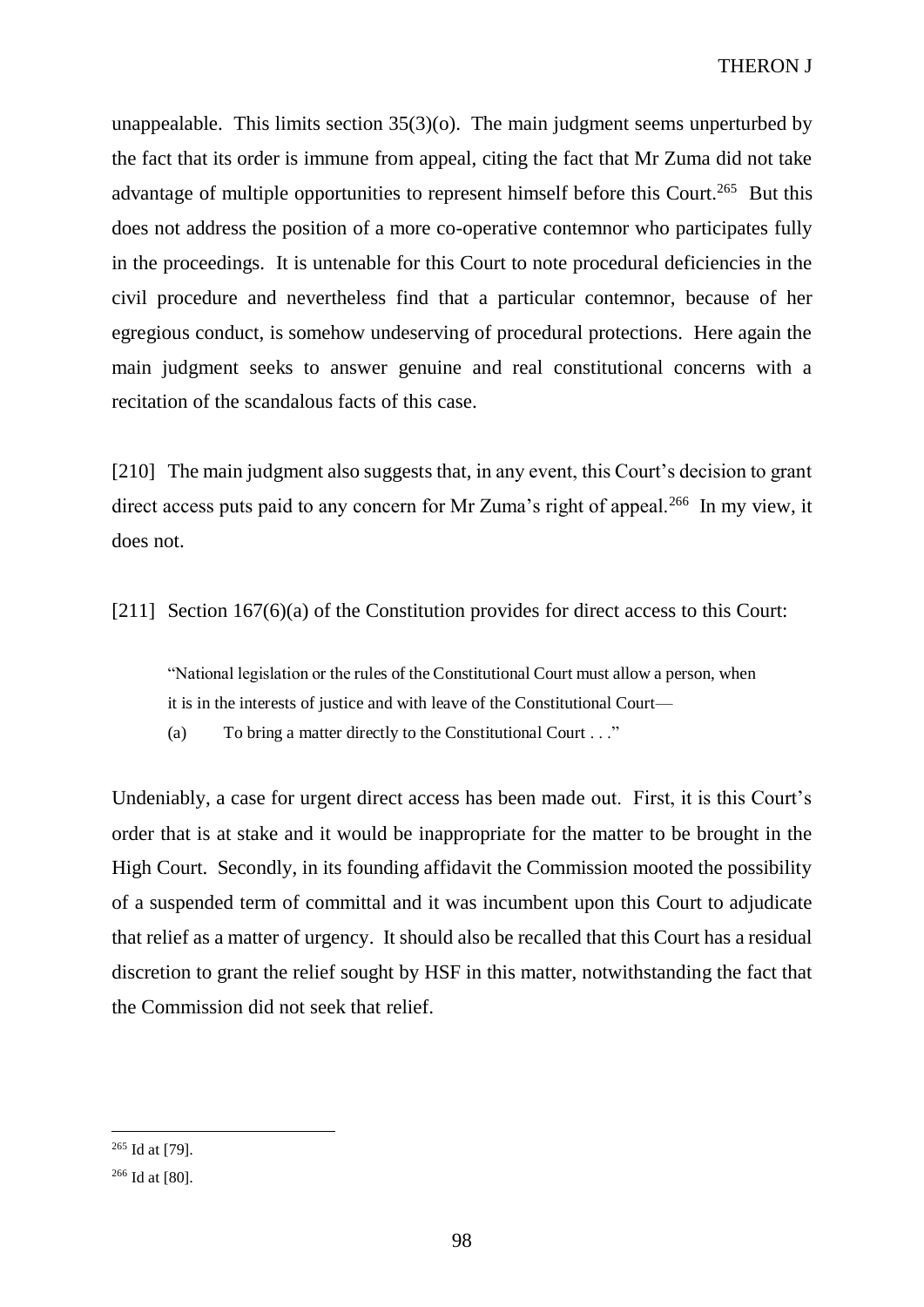[212] Yet granting direct access, though necessary, nevertheless places this Court in a quandary because doing so effectively denies Mr Zuma his right of appeal. Should we accept this as the inevitable consequence of granting direct access and ignore the implications this has for Mr Zuma's right of appeal? Our jurisprudence tells us that we cannot. First, to accept this consequence would nullify the finding in *Fakie* that the position of a contemnor in punitive committal proceedings is "closely analogous" to that of an accused.<sup>267</sup> It would also be contrary to the instruction in *Matjhabeng Local Municipality* that "contempt proceedings seeking committal should deviate from criminal prosecutions *only to the extent necessary*".<sup>268</sup> This Court was emphatic in confirming that the rights of a contemnor in civil contempt proceedings resulting in committal are, and should be, grounded in section  $35(3)$ .<sup>269</sup> Secondly, section 167(6)(a) is a procedural rule which allows a matter to be brought directly to the Constitutional Court. It does not divest litigants of their constitutional rights. To the extent that the main judgment suggests that the granting of direct access to this Court has the result of divesting litigants of their constitutional right of appeal, it fails to grasp this point. Having granted direct access, it would be artificial to ignore the fact that the Commission's purely punitive relief implicates this facet of section 35(3). In adjudicating this matter, this Court *must* consider the implications of granting direct access – the most important being that a constitutional right of appeal is implicated. This should inform this Court's assessment of which remedies would pass constitutional muster in the circumstances. The primary duty of this Court is to uphold and protect the Constitution and the fundamental rights it enshrines. This Court would be failing in this duty were it to turn a blind eye to the consequence of granting direct access in this matter, which is that Mr Zuma is stripped of his constitutional right of appeal.

[213] The motion procedure in this context also limits the alleged contemnor's fundamental right to remain silent and to be presumed innocent to the extent that it requires the alleged contemnor to present his or her defence before it is clear that the

<sup>267</sup> *Fakie* above [n 8](#page-6-0) at para 25.

<sup>268</sup> *Matjhabeng Local Municipality* above n [161](#page-68-0) at para 58.

<sup>269</sup> Id.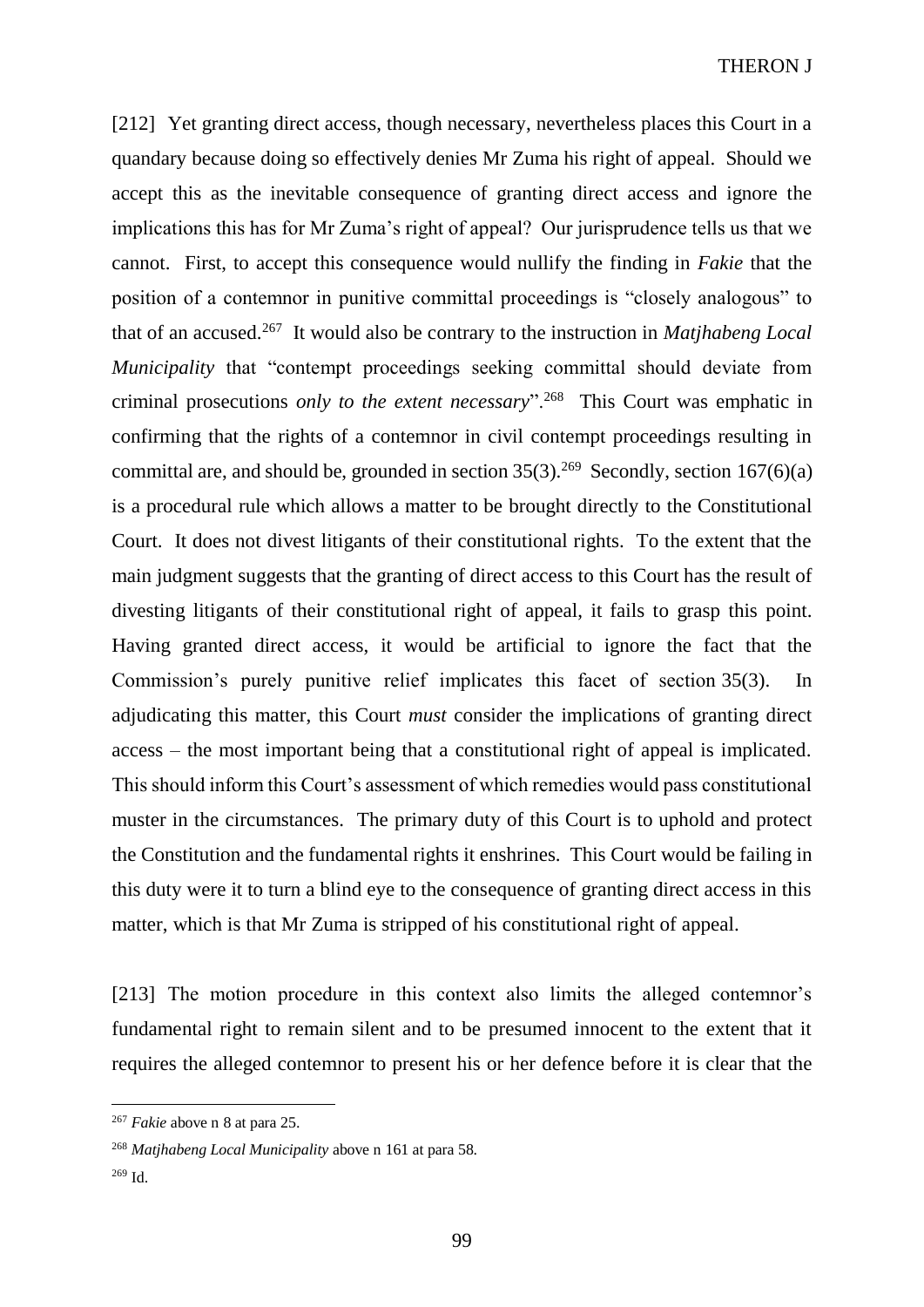initiating party has made out a prima facie case against him or her.<sup>270</sup> Section 35(3) does not specifically impose a duty on the State to prove its case by the leading of evidence in accordance with our law of evidence but as Ackermann J was at pains to emphasise in *Dzukuda*, the specific elements listed in section 35(3) do not exhaustively describe all the necessary features of a fair trial.<sup>271</sup> The necessity for the State to be put to the proof of its case by the leading of evidence forms part of the right to a fair trial. In this matter, the Commission has made out a case on affidavit and has not been put to the proof of the authenticity of any of the documents annexed to its affidavit. Of course, Mr Zuma could have filed opposing papers in which he might have challenged the Commission's version, but his version would only supplant that of the Commission if he was able to raise a bona fide and genuine dispute of fact.<sup>272</sup> That might be a low bar to meet, but in the context of criminal proceedings, the State would have had to prove its case by leading evidence rather than simply making bald averments in an affidavit. Indeed, if this matter were adjudicated in a criminal trial, the Commission would need to demonstrate the authenticity of the transcripts that were annexed to its founding affidavit and it would have had to show that the letters purportedly authored by Mr Zuma can in fact be attributed to him. But again, because we are determining the objective constitutional validity of proceedings like these, it would be a mistake to get caught up in what Mr Zuma did or did not do and whether the Commission's case against him is unassailable. The point is that in criminal proceedings, it is only once the prosecution has established a prima facie case, proven by the leading of evidence, that an accused is called upon to challenge that case. $273$ 

[214] Notably, this is a concern which has been voiced by the Canadian Federal Court in *Selection Testing Consultations*<sup>274</sup> where it stated that even if the motion procedure

<sup>270</sup> *S v Lubaxa* [2001] ZASCA 100; 2001 (4) SA 1251 (SCA) at paras 18-9.

<sup>271</sup> *Dzukuda* above n [256](#page-93-0) at para 9.

<sup>&</sup>lt;sup>272</sup> Plascon-Evans Paints Ltd v Van Riebeck Paints (Pty) Ltd [1984] ZASCA 51; 1984 (3) SA 623 (A) at 638D.

<sup>273</sup> Section 174 of the Criminal Procedure Act 51 of 1977.

<sup>274</sup> *Selection Testing Consultations International Ltd v Humanex International Inc* [1987] 2 FC 405 (*Selection Testing Consultations*).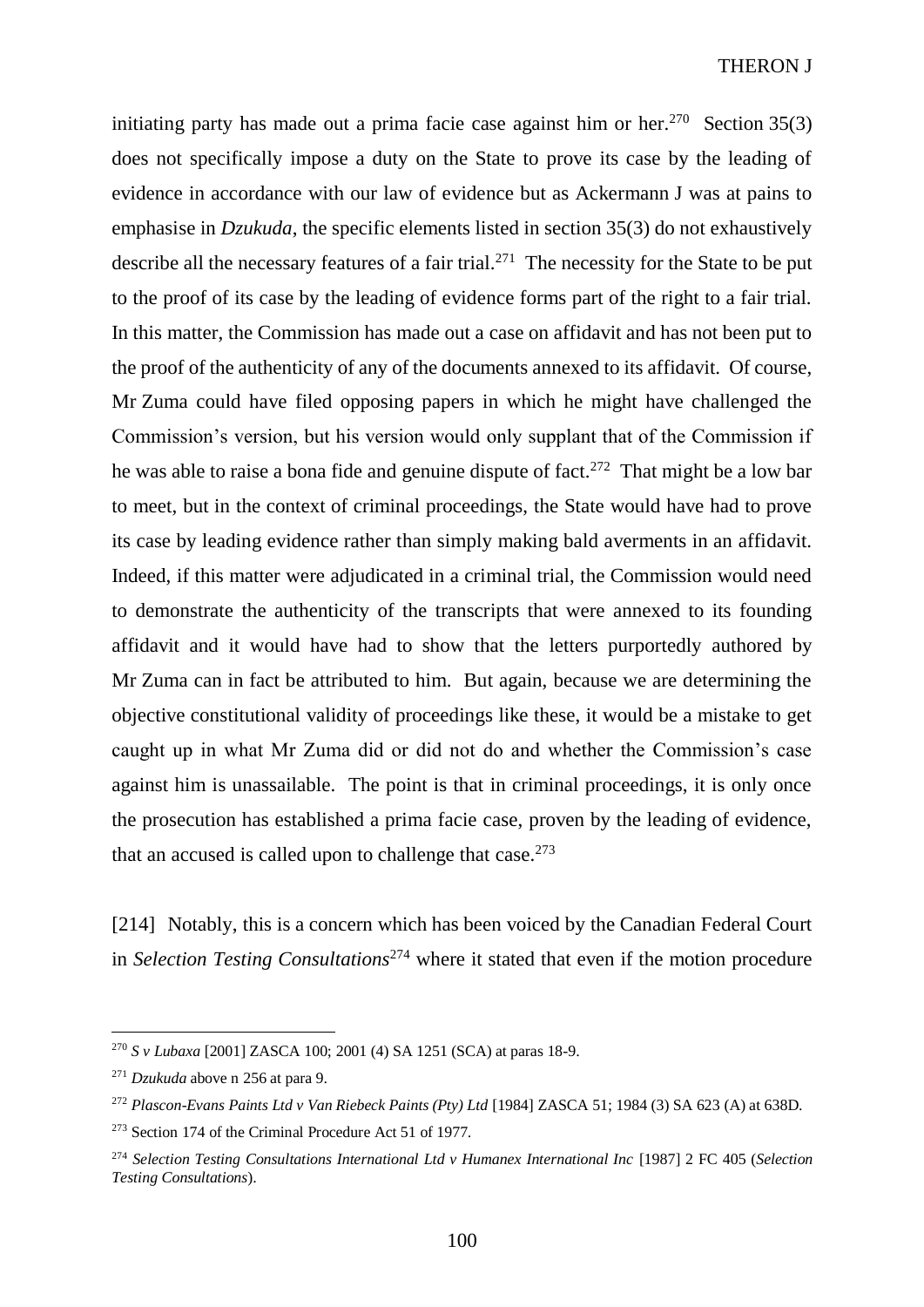makes the alleged contemnor aware of the facts on which the initiating party's cause of action is based—

"the person charged would be obligated to disclose by way of affidavit his evidence and ultimate defence before the onus on the accuser has been discharged. Were the matter prosecuted criminally the 'alleged contemnor [would be] under no obligation to respond; he may remain absolutely silent until such time as the onus of proving beyond a reasonable doubt has been met'."<sup>275</sup>

[215] In sum, to the extent that the common law allows motion proceedings to be invoked to obtain a purely punitive committal, it constitutes a limitation of the fundamental rights in sections 12 and 35(3) of the Constitution.

[216] The main judgment accepts that contemnors in Mr Zuma's position are entitled to their rights in terms of section  $12^{276}$  and that section 12 "necessitate[s] a process that is akin to that afforded by section  $35$ ".<sup>277</sup> It also accepts that "taking away the liberty of an individual is a drastic step".<sup>278</sup> This notwithstanding, the main judgment concludes that because this Court afforded Mr Zuma an opportunity to make submissions in mitigation of his sentence, it follows that there has been no violation of his section 12 rights.<sup>279</sup> This is surprising, given that this right is but one residual fair trial right. What about the numerous other procedural rights not enjoyed by Mr Zuma? The main judgment, inexplicably, fixates on only one of these rights and reaches the illogical conclusion that because one procedural right has been afforded, there is no need to consider the many others which have not.

<sup>275</sup> Id at para 69. See also *Apple Computer Inc v Mackintosh Computers Ltd* [1988] 3 FC 277 (CA) at 283, where the Canadian Federal Court of Appeal also voiced its concern that the alleged contemnor was obliged "to disclose by way of affidavit his defense before the onus which the accuser carries had been discharged".

 $276$  Main judgment at [\[67\].](#page-32-0)

 $277$  Id at [\[68\].](#page-33-0)

<sup>278</sup> Id.

 $279$  Id at [\[76\]](#page-37-1) an[d \[77\].](#page-37-2)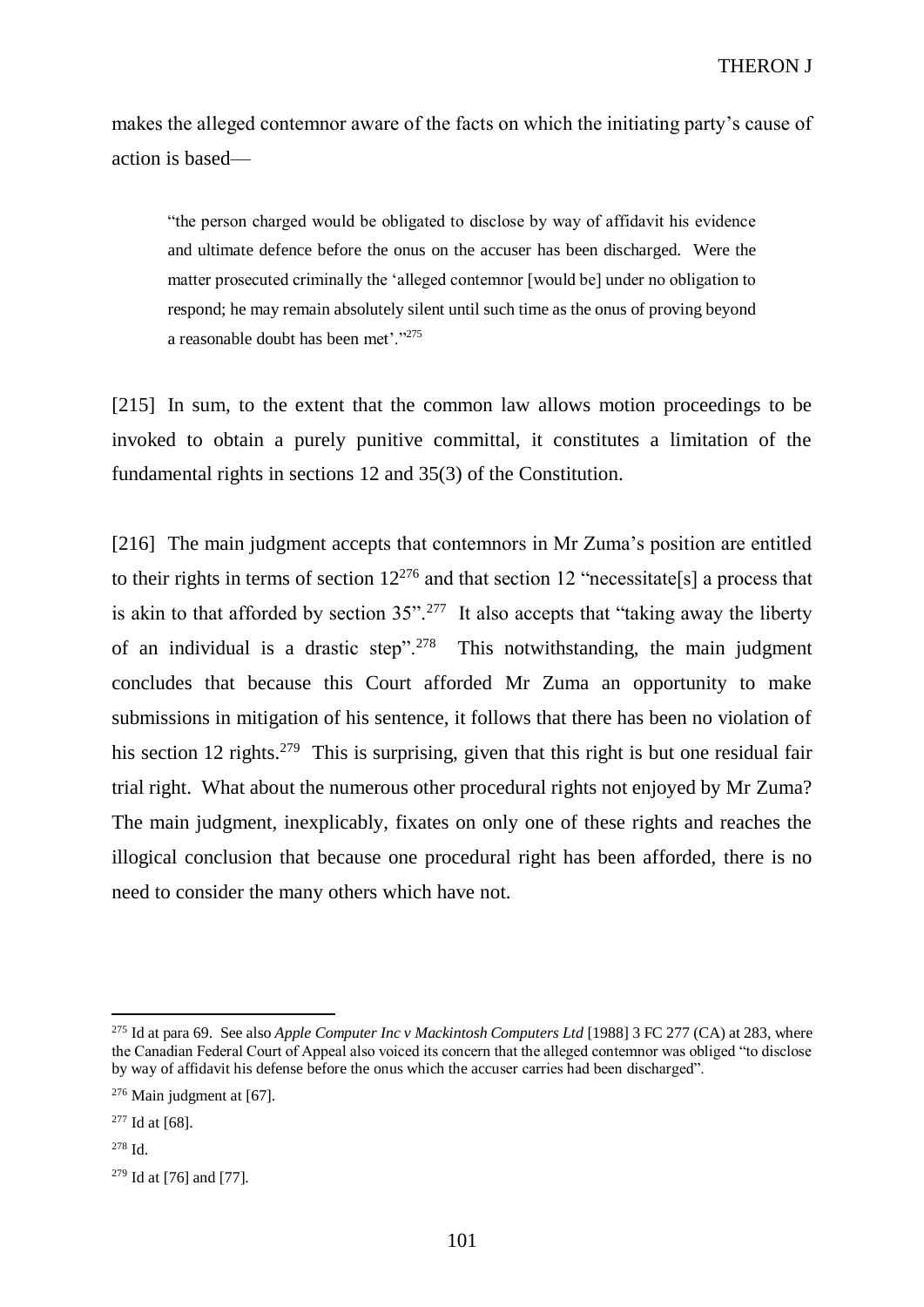#### *Are these limitations reasonable and justifiable?*

#### [217] Section 36(1) of the Constitution provides:

"The rights in the Bill of Rights may be limited only in terms of law of general application to the extent that the limitation is reasonable and justifiable in an open and democratic society based on human dignity, equality and freedom, taking into account all relevant factors, including—

- (a) the nature of the right;
- (b) the importance of the purpose of the limitation;
- (c) the nature and extent of the limitation;
- (d) the relation between the limitation and its purpose; and
- (e) less restrictive means to achieve the purpose."

[218] Section 36 requires the weighing up of competing values<sup>280</sup> and the balancing of different interests.<sup>281</sup> In *De Lange*, this Court gave guidance on how this exercise is to be conducted:

"On the one hand there is the right infringed; its nature; its importance in an open and democratic society based on human dignity, equality and freedom; and the nature and extent of the limitation. On the other hand there is the importance of the purpose of the limitation. In the balancing process and in the evaluation of proportionality one is enjoined to consider the relation between the limitation and its purpose as well as the existence of less restrictive means to achieve this purpose."<sup>282</sup>

[219] Before the Supreme Court of Appeal settled the question in *Fakie* (and was endorsed by this Court in *Pheko II*), there was a lively debate about whether civil contempt proceedings pass constitutional muster.<sup>283</sup> In *Maninjwa*, the High Court

<sup>280</sup> *Economic Freedom Fighters v Minister of Justice and Correctional Services* [2020] ZACC 25; 2021 (2) SA 1 (CC); 2021 (2) BCLR 118 (CC) at paras 36 and 91 and *Prince v President of the Law Society of the Cape of Good Hope* [2002] ZACC 1; 2002 (2) SA 794 (CC); 2002 (3) BCLR 231 (CC) at para 45.

<sup>281</sup> *S v Makwanyane* [1995] ZACC 3; 1995 (3) SA 391 (CC); 1995 (6) BCLR (CC) at para 104 and *De Lange*  above n [80](#page-33-1) at para 86.

<sup>282</sup> *De Lange* id at para 88.

<sup>283</sup> *Victoria Park Ratepayers' Association* above [n 25](#page-14-0) at paras 17 and 58; *Laubscher v Laubscher* 2004 (4) SA 350 (T) at paras 19 and 21; *Mtwa* above n [159;](#page-67-0) *Maninjwa* above [n 35;](#page-18-0) and *Burchell* above [n 159](#page-67-0) at para 13.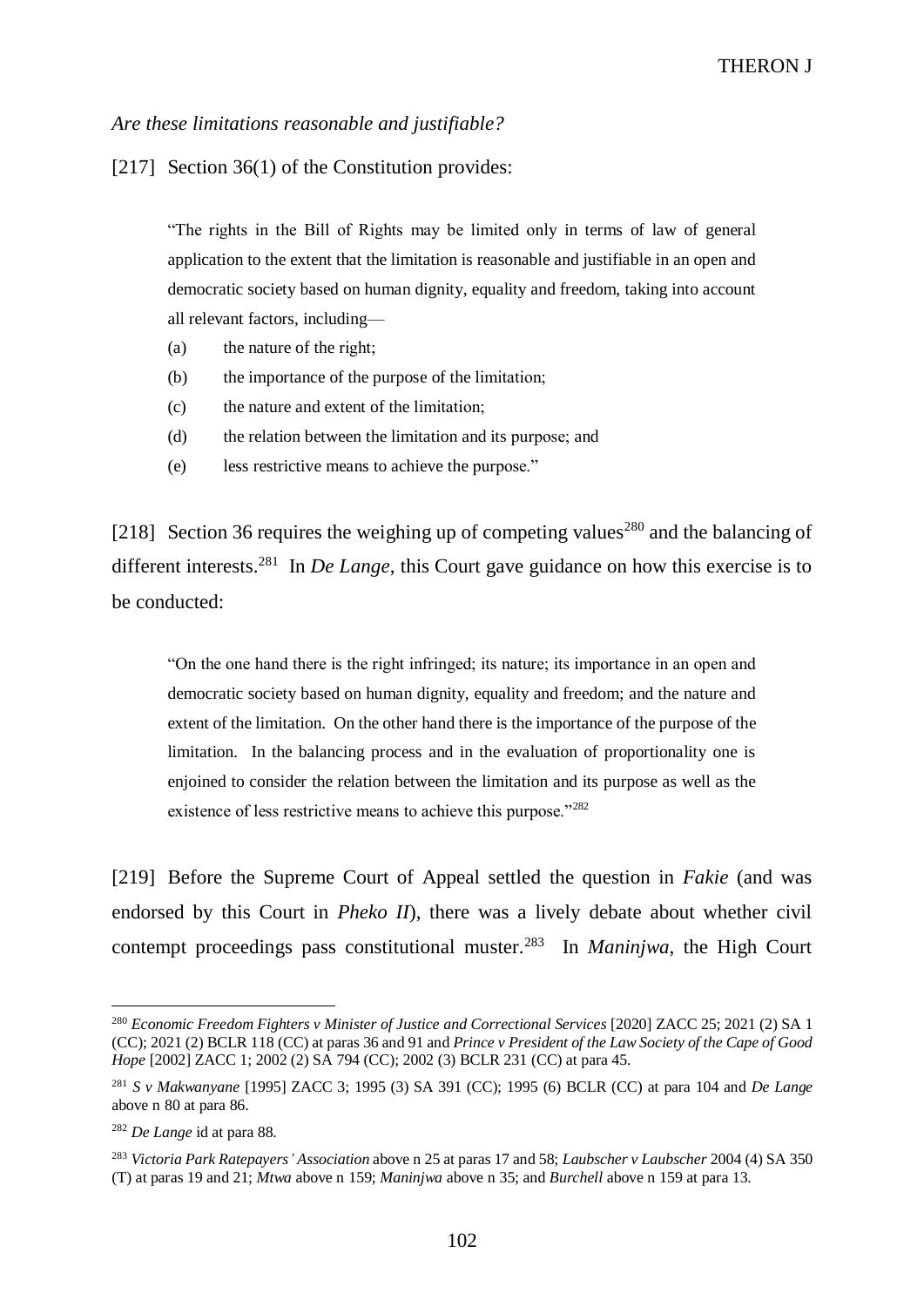concluded that civil contempt proceedings as a general proposition are constitutional even when brought summarily by notice of motion.<sup>284</sup> A key part of that decision's ratio decidendi was its finding that civil contempt proceedings are constitutionally justifiable because their object "is to compel performance of the court's order as expeditiously as possible".<sup>285</sup>

[220] In *Mamabolo* this Court concluded that, where swift intervention is not necessary to preserve a judicial process or halt an interference with the administration of justice, the proper course is to employ the ordinary mechanisms of the criminal justice system. In those circumstances, adjudicating punitive relief in the context of summary contempt proceedings would unreasonably and unjustifiably limit sections 12 and 35(3) of the Constitution. As I explain, the line of reasoning which led to this conclusion is especially relevant to the question whether the limitations I have identified are necessary to achieve the purpose of civil contempt proceedings and whether there are less restrictive means of achieving that purpose.

#### *The factors in section 36*

[221] With this background in mind, I now consider the factors which determine whether the limitation in this case is reasonable and justifiable. For the avoidance of doubt, I must reiterate that what is at issue is neither whether civil contempt proceedings in general are constitutional, nor is it about the constitutionality of sentencing a contemnor to a period of unsuspended committal for committing the crime of civil contempt. I accept that civil contempt proceedings are constitutional, and that this Court has said as much.<sup>286</sup> What we are concerned with in this case is whether it is constitutionally permissible, in the context of civil contempt proceedings, to make a

<sup>&</sup>lt;sup>284</sup> However, the Court did hold that, to the extent that committal can be ordered in such proceedings, they would only be constitutional if guilt is established beyond reasonable doubt. This finding was later endorsed by the same division of the High Court in *Mtwa* above [n 159](#page-67-0) and in *Victoria Park Ratepayers' Association* above n [25.](#page-14-0)

<sup>285</sup> *Maninjwa* above n [35](#page-18-0) at 429G-H.

<sup>286</sup> *Pheko II* above n [6.](#page-5-0)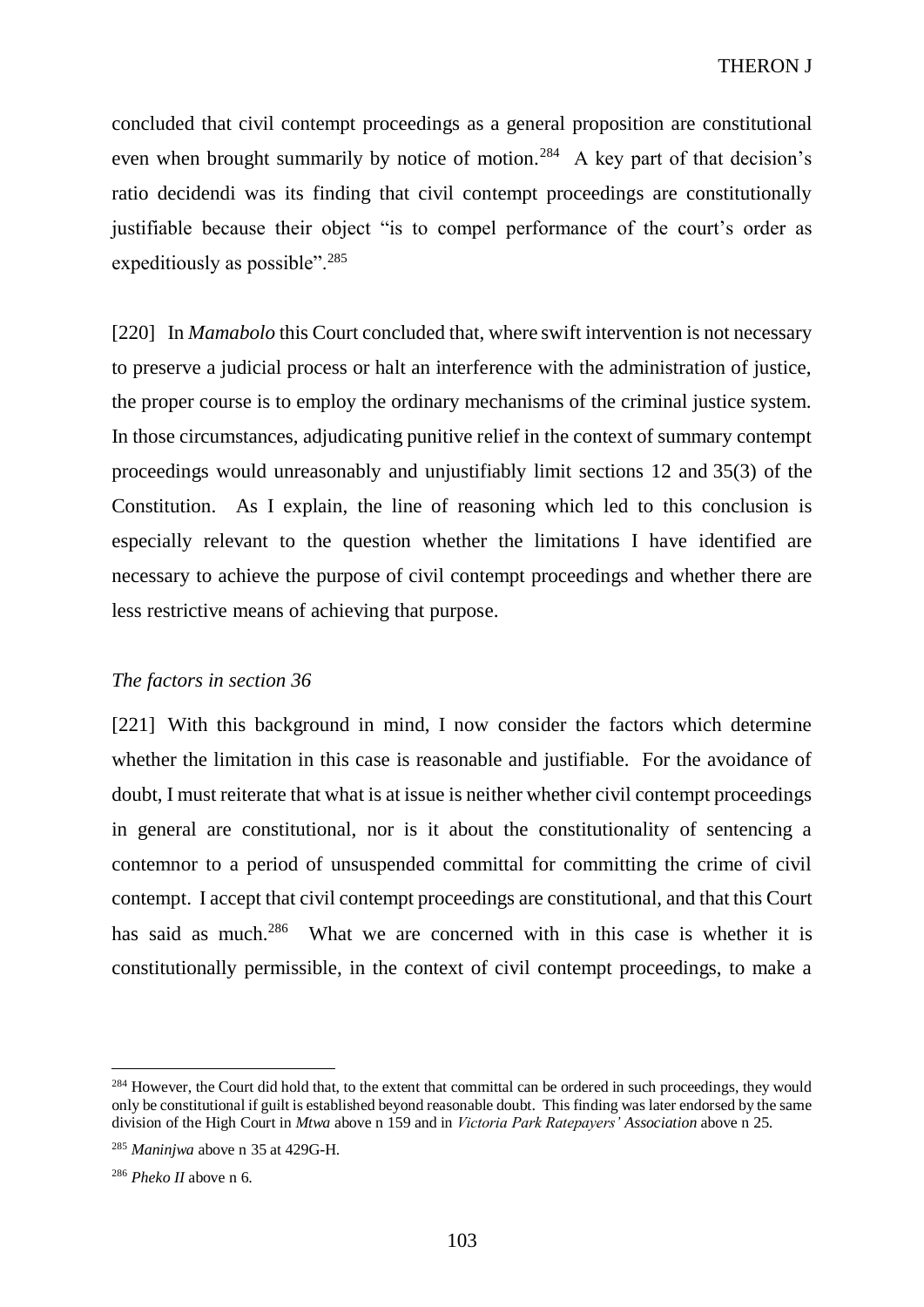purely punitive order of committal with no concomitant objective of securing compliance with a court order.

#### *Nature of the right*

[222] The starting point is the nature of the rights which have been limited because "the more profound the interest being protected  $\dots$  the more stringent the scrutiny".<sup>287</sup> All rights in the Bill of Rights are important and essential in our constitutional democracy. There is no hierarchy of rights, but some rights establish the basic prerequisites for participation in our society.<sup>288</sup> The right not to be deprived of liberty without just cause and the right to a fair trial form part of the bedrock of our constitutional order. Indeed, there can be no doubt that personal freedom is of paramount importance and a high standard of procedural fairness is required whenever it is threatened.<sup>289</sup>

#### *Nature and extent of the limitation*

[223] As O'Regan J wrote in *Manamela*: *290*

"The level of justification required to warrant a limitation upon a right depends on the extent of the limitation. The more invasive the infringement, the more powerful the justification must be."<sup>291</sup>

[224] It is instructive to consider the procedural deficiencies identified in *Mamabolo*  that this Court regarded as serious and unjustifiable intrusions on sections 12 and 35(3):

"There is no [adversarial] process with a formal charge-sheet formulated and issued by the prosecutorial authority in the exercise of its judgment as to the justice of the

 $291$  Id at para 69.

<sup>287</sup> *Coetzee* above [n 248](#page-90-0) at para 45.

<sup>&</sup>lt;sup>288</sup> *South African Broadcasting Corporation Limited v National Director of Public Prosecutions* [2006] ZACC 15; 2007 (1) SA 523 (CC); 2007 (2) BCLR 167 (CC) at paras 55 and 91.

<sup>289</sup> *De Lange* above n [80](#page-33-1) at paras 128-9.

<sup>290</sup> *S v Manamela (Director-General of Justice Intervening)* [2000] ZACC 5; 2000 (3) SA 1 (CC); 2000 (5) BCLR 491 (CC) (*Manamela*).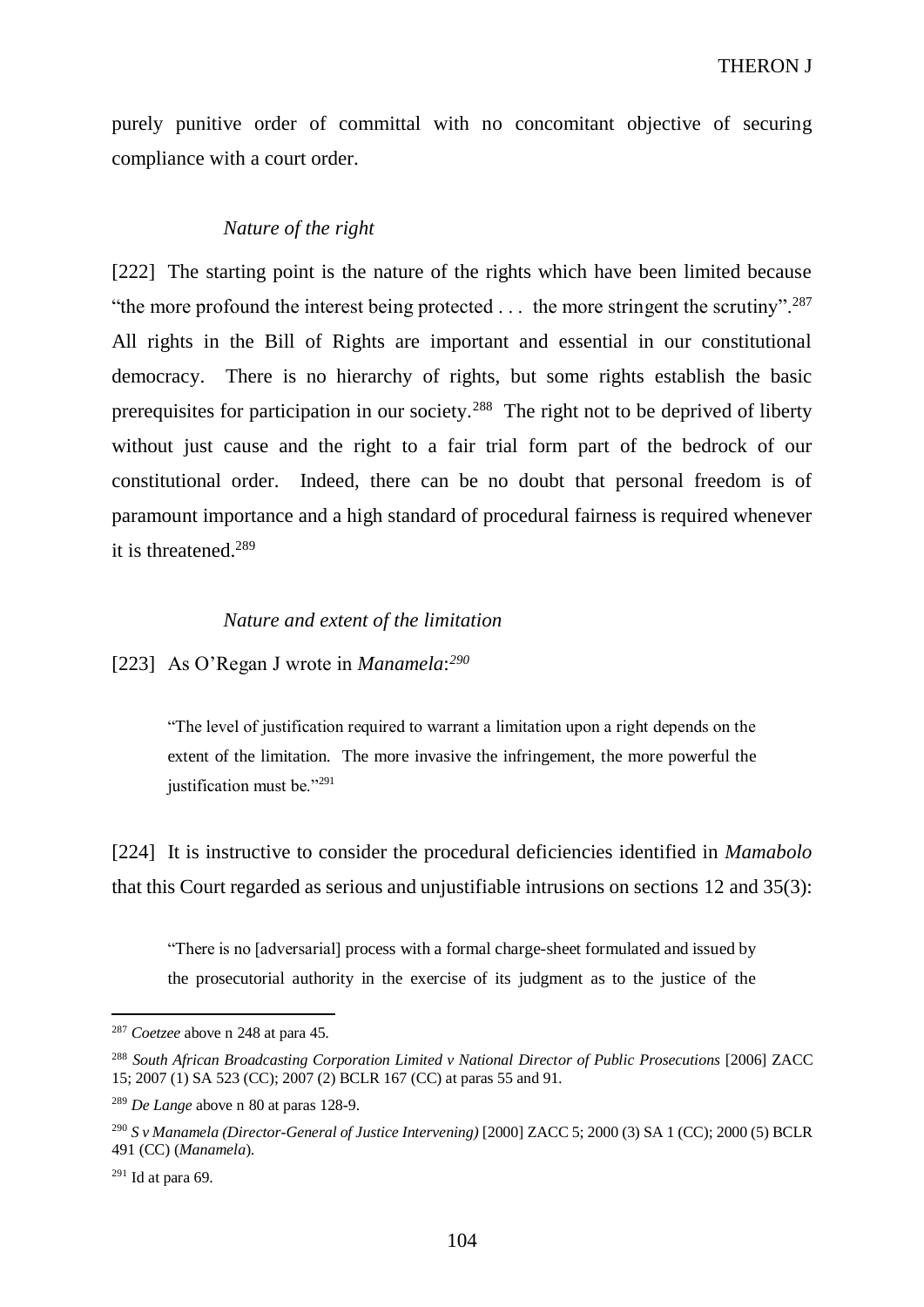prosecution; there is no right to particulars of the charge and no formal plea procedure with the right to remain silent, thereby putting the prosecution to the proof of its case. Witnesses are not called to lay the factual basis for a conviction, nor is there a right to challenge or controvert their evidence. Here the presiding judge takes the initiative to commence proceedings by means of a summons which he or she formulates and issues; at the hearing there need be no prosecutor, the issue being between the judge and the accused. There is no formal plea procedure, no right to remain silent and no opportunity to challenge evidence. Moreover, the very purpose of the procedure is for the accused to be questioned as to the alleged contempt of court.

The composite effect of these departures from the normal procedure where an accused person is called upon to face a charge of criminal conduct, is fundamental. Indeed, there is no adversarial process where an impartial judicial officer presides over and keeps the scales even in a contest between prosecution and defence. The process is inquisitorial and inherently punitive and unfair. Moreover, this procedure which rolls into one the complainant, prosecutor, witness and judge – or appears to do so – is irreconcilable with the standards of fairness called for by section 35(3).

There can be no doubt that a procedure by which an individual can be hauled before a judge for the sole purpose of enquiring into the possible commission of a crime, there to be questioned and, depending on the judge's view of the responses to the questioning, possibly to be punished by a fine or imprisonment, constitutes a major inroad into his fair trial rights. Nor can it be denied that such an individual enjoys little protection or benefit of the law and its processes."<sup>292</sup>

[225] While it is true that the summary procedure followed in *Mamabolo* differs from motion proceedings, the distinction is in form and not substance. It is so that the summary proceedings in *Mamabolo* were initiated by the court itself without any notice of motion and supporting affidavits, whereas motion proceedings are initiated by the party in whose favour an order had been granted. But while the contempt proceedings in *Mamabolo* were initiated mero motu, affidavits were nevertheless filed on behalf of those who were accused of scandalising the Court.<sup>293</sup> There are also a host of

<sup>292</sup> *Mamabolo* above n [2](#page-3-0) at paras 54-6.

 $293$  Id at para 7.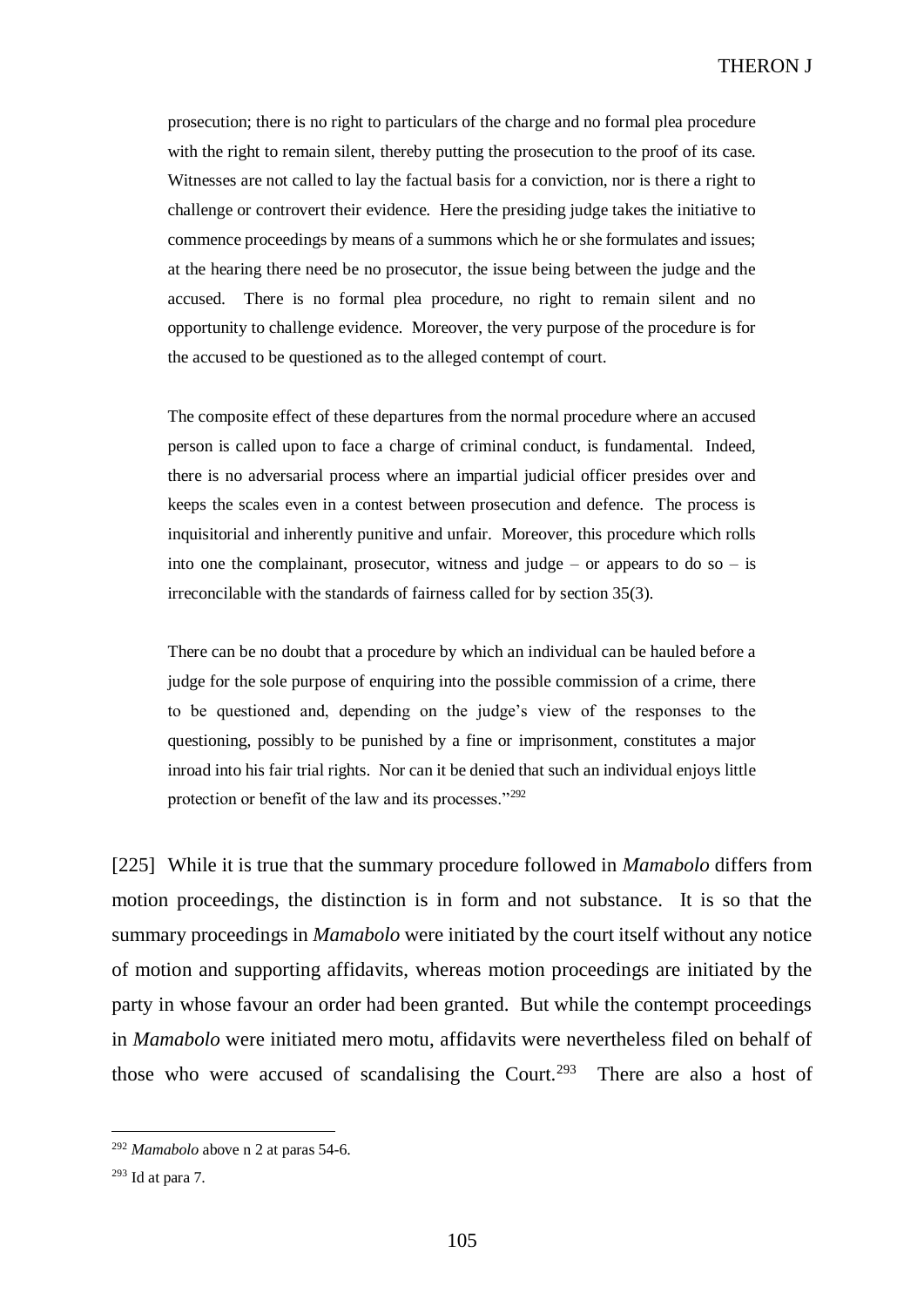similarities between the procedure followed in *Mamabolo* and these proceedings. As in *Mamabolo*, there was no formal plea procedure or right to remain silent and no adversarial process with a formal charge sheet issued by the prosecutorial authority exercising its discretion as to the justice of the prosecution.

[226] In the view of this Court, these deficiencies amounted to an egregious limitation of rights. While not identical to the procedure followed in *Mamabolo*, these proceedings likewise entail serious inroads into an accused's right to a fair trial and the right to freedom and security of the person.

# *Legitimate government purpose*

[227] There is no denying that civil contempt proceedings serve an important constitutional function. This much is apparent from the opening lines of this Court's judgment in *Pheko II*, where it pronounced that the rule of law, a foundational value of the Constitution, requires that the dignity and authority of the courts be upheld and that the disobedience of court orders risks undermining judicial authority. It observed that "the effectiveness of court orders or decisions is substantially determined by the assurance that they will be enforced" and explained that when courts use their power to defend their orders, they "are not only giving effect to the rights of the successful litigant but also and more importantly, by acting as guardians of the Constitution, asserting their authority in the public interest". 294

[228] In *Coetzee*, this Court also said:

"The institution of contempt of court has an ancient and honourable, if at times abused, history . . . . the need to keep the committal proceedings alive would be strong, because the rule of law requires that the dignity and authority of the courts, as well as their capacity to carry out their functions, should always be maintained."<sup>295</sup>

<sup>294</sup> *Pheko II* above n [6](#page-5-0) at paras 1-2.

<sup>295</sup> *Coetzee* above [n 248](#page-90-0) at para 61.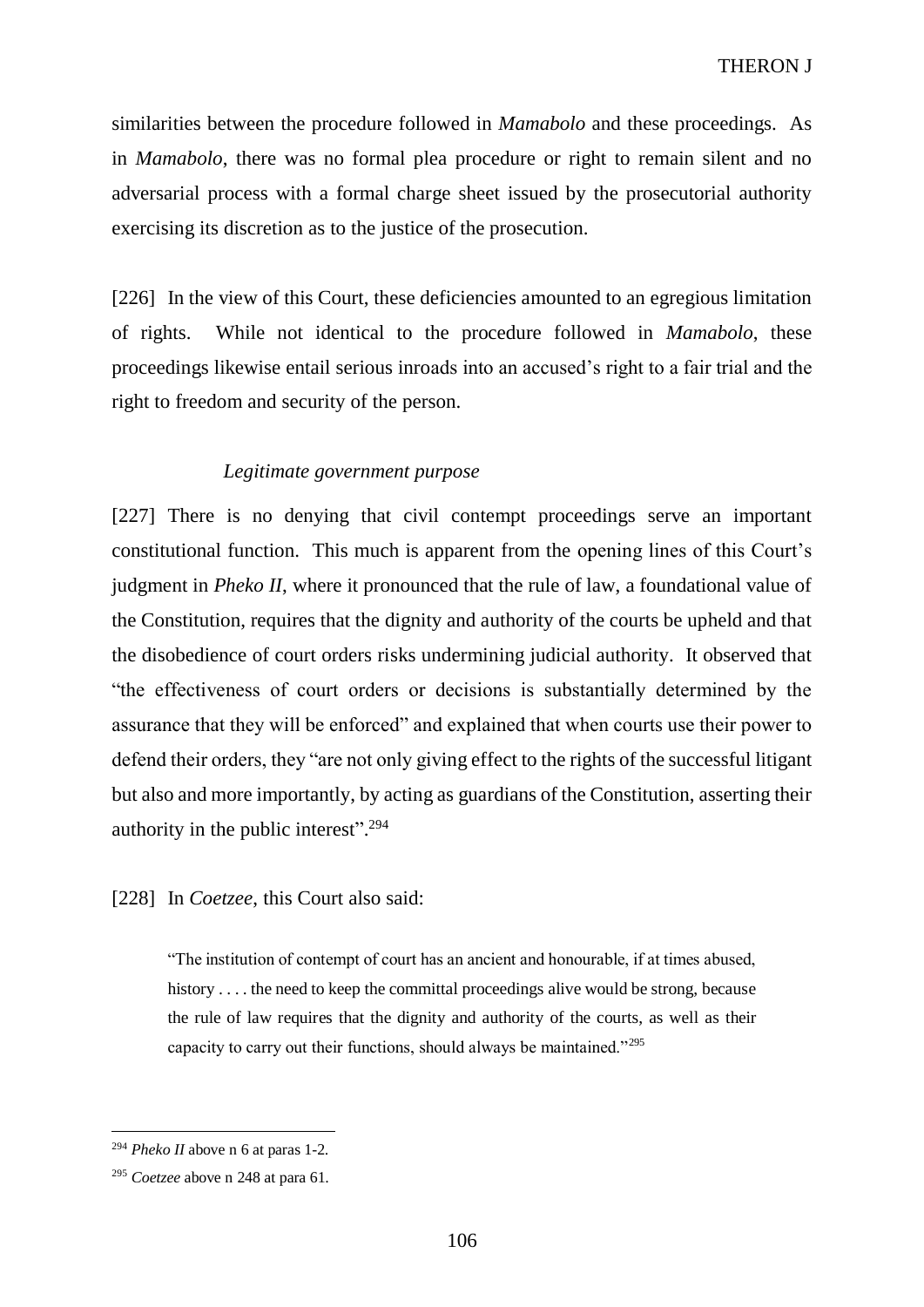Civil contempt proceedings thus serve the important purpose of upholding the rule of law and vindicating judicial authority in the public interest. The balancing exercise which section 36 requires must therefore reconcile the competing imperatives of protecting individual liberty and upholding the rule of law.

[229] As a general proposition, civil contempt proceedings, which are a curious and sui generis hybrid between criminal and civil proceedings, are also intended to provide private parties with an opportunity to vindicate their rights and obtain speedy relief.<sup>296</sup> This is necessary because the institution of criminal proceedings with its "attendant delays would in many cases hamper the achievement of this object".<sup>297</sup> In *Mamabolo*, this Court appreciated that inroads into a contemnor's procedural rights might be justified if there were a countervailing need for swift judicial intervention to preserve the integrity of the judicial process. Likewise, in this case the purpose of allowing the Commission to proceed by way of motion proceedings is to afford it speedy and effective relief so that the judicial process that began with this Court's decision in *CCT 295/20* can run its course.

# *Relationship between the limitation and its purpose*

[230] By definition, in cases of punitive civil contempt compliance with the particular court order allegedly breached is not capable of being achieved by the contempt proceedings. Thus, the "civil" rationale for the summary procedure is not present. When a successful party seeks a punitive committal order with no remedial purpose, there is no relationship between the form of the proceedings and the legitimate aim of affording successful litigants speedy and effective relief in motion proceedings. As was the case in *Mamabolo*, it cannot be said that the limitations inherent in the summary procedure employed in this matter, when compared to criminal proceedings, are rationally connected to their ostensible purpose, which is to allow swift intervention to ensure the integrity of a judicial process.

<sup>296</sup> See *Maninjwa* above n [35](#page-18-0) at 429G-H.

<sup>297</sup> Id.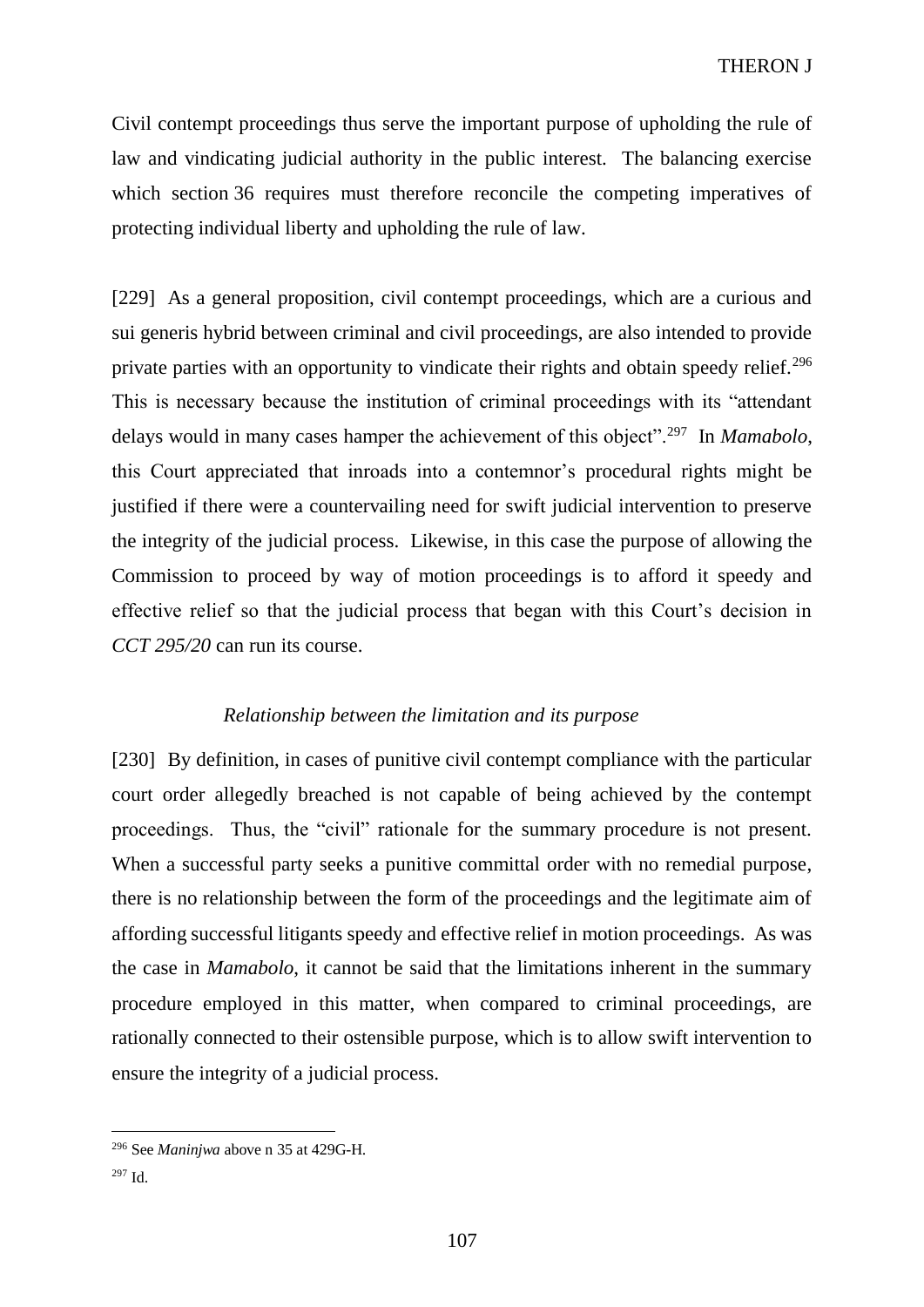THERON J

[231] To be sure, if this Court grants a punitive order of unsuspended committal against Mr Zuma, it will demonstrate and exercise its authority. In that regard, the proceedings will serve the legitimate and important purpose of upholding the rule of law. However, when assessing whether the limitations I have identified are justified to the extent that they serve to uphold the rule of law, two considerations are relevant. The first is the extent of the threat to the rule of law and judicial authority posed by civil contempt. The second is the extent to which meting out punitive committal in the context of civil contempt proceedings buttresses and vindicates the rule of law. Both factors will reveal how much weight to accord the purpose of the limitations when conducting the balancing exercise called for by section 36(1). In other words, when conducting this balancing exercise, the weight accorded to the countervailing interest in upholding the rule of law that is served by civil contempt proceedings will depend on (a) the threat which civil contempt poses to the rule of law and (b) the extent to which summarily punishing civil contempt with unsuspended committal vindicates the rule of law.

[232] In this matter, the first consideration depends on the threat posed by Mr Zuma's civil contempt – and not the inflammatory statements made by Mr Zuma, which may amount to scandalising the court and thus constitute a separate crime altogether. Both the Commission and HSF seem to accept that Mr Zuma's statements may make him guilty of the crime of scandalising the court. The Commission, for its part, does not ask this Court to decide whether Mr Zuma committed the offence of scandalising the court, presumably because it appreciates that *Mamabolo* would likely preclude this Court dealing with this form of contempt by way of a summary procedure. Instead, it submits that Mr Zuma's statements are an aggravating factor in his offence of contempt of court. The main judgment takes up this invitation. It is clear that the statements play another role in the context of the main judgment. Despite accepting that "the mischief [it] is called upon to address is . . . [Mr Zuma's failure] to comply with the order of this Court",<sup>298</sup> the main judgment seems to justify the punitive approach it has taken by

 $298$  Main judgment at [\[61\].](#page-29-0)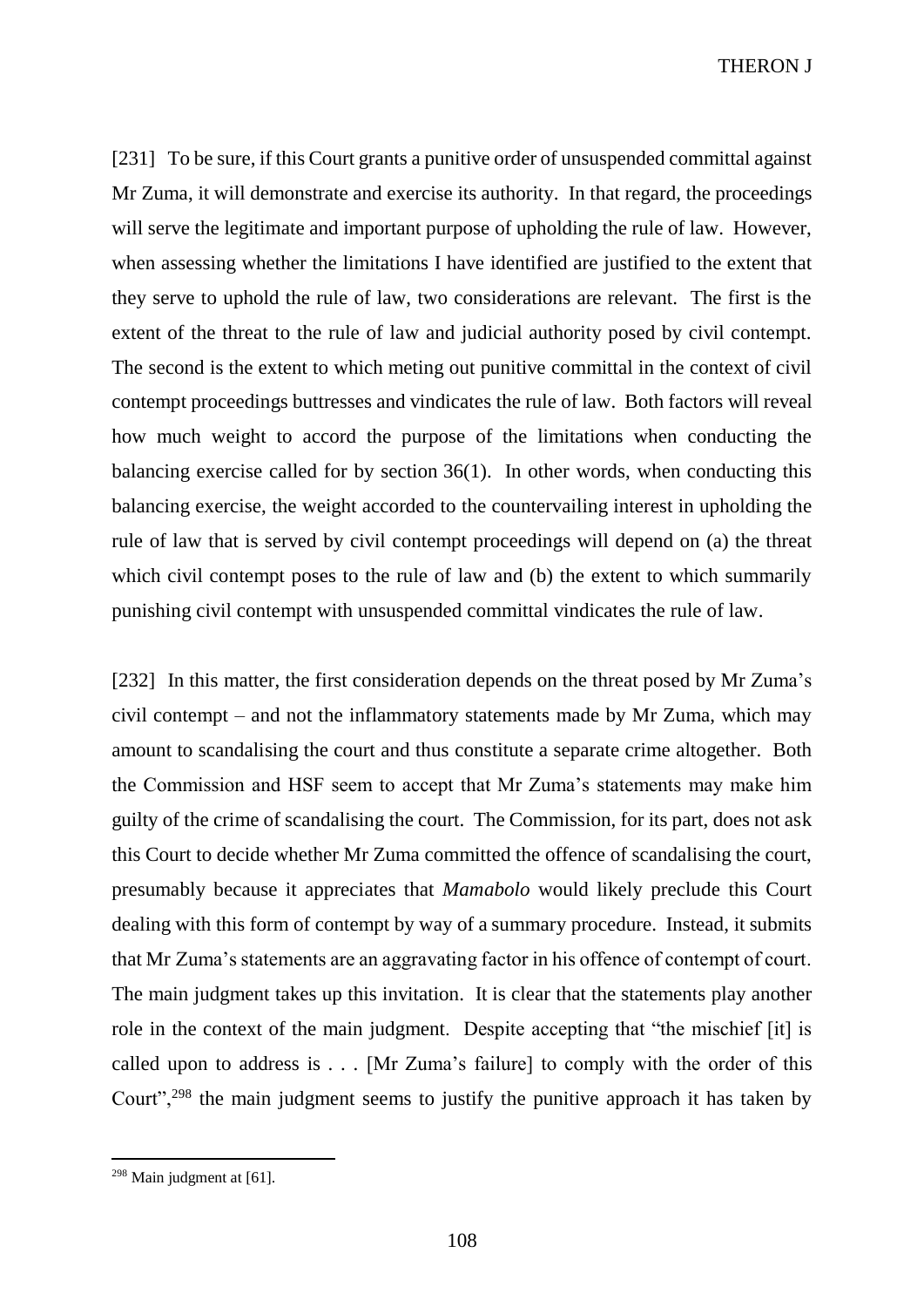decrying Mr Zuma's statements, which it describes as "scurrilous and defamatory"<sup>299</sup> and "scandalous".<sup>300</sup>

[233] The main judgment's appraisal of the gravity and seriousness of Mr Zuma's contempt, and its threat to the rule of law, thus flows in part from the derisive nature of his public statements.<sup>301</sup> This may explain the heavy handed sentence it has meted out and why it is so comfortable overlooking serious inroads into Mr Zuma's fundamental rights. In doing so, the main judgment considers it necessary to clamp down on the totality of Mr Zuma's contempt, and not only that part which constitutes the crime of civil contempt. In other words, the main judgment frames the threat to the rule of law posed by Mr Zuma's contempt as his disobedience of this Court's order *and* the statements made by Mr Zuma even though the latter constitute a separate crime (namely, that of scandalising the court). This is impermissible because it runs counter to the principle that punishment should fit the crime actually committed. It also seeks to justify a limitation of constitutional rights by pointing to benefits which flow from punishing an entirely separate crime, which has not been proven. While there is no doubt that Mr Zuma's civil contempt poses a threat to the rule of law, and that punishing him for that contempt would vindicate the rule of law, this punishment cannot be justified by the fact that Mr Zuma may, in addition, be guilty of the crime of scandalising the court.

[234] The second consideration when determining what weight should be accorded to the limitations' rule of law enhancing function, is whether making a punitive order of committal does in fact advance and preserve the rule of law. In this regard, it is important to acknowledge that the rule of law is multi-dimensional. Undeniably, a court's ability to vindicate the authority of its orders in contempt proceedings is one piece of the puzzle. But, equally and importantly, this power must be wielded judiciously and even-handedly. Judicial authority should not be protected at the

<sup>299</sup> Id at [\[44\].](#page-21-0)

<sup>300</sup> Id at [\[72\].](#page-36-0)

<sup>&</sup>lt;sup>301</sup> See for example main judgment at [\[72\]](#page-36-0) an[d \[92\].](#page-45-0)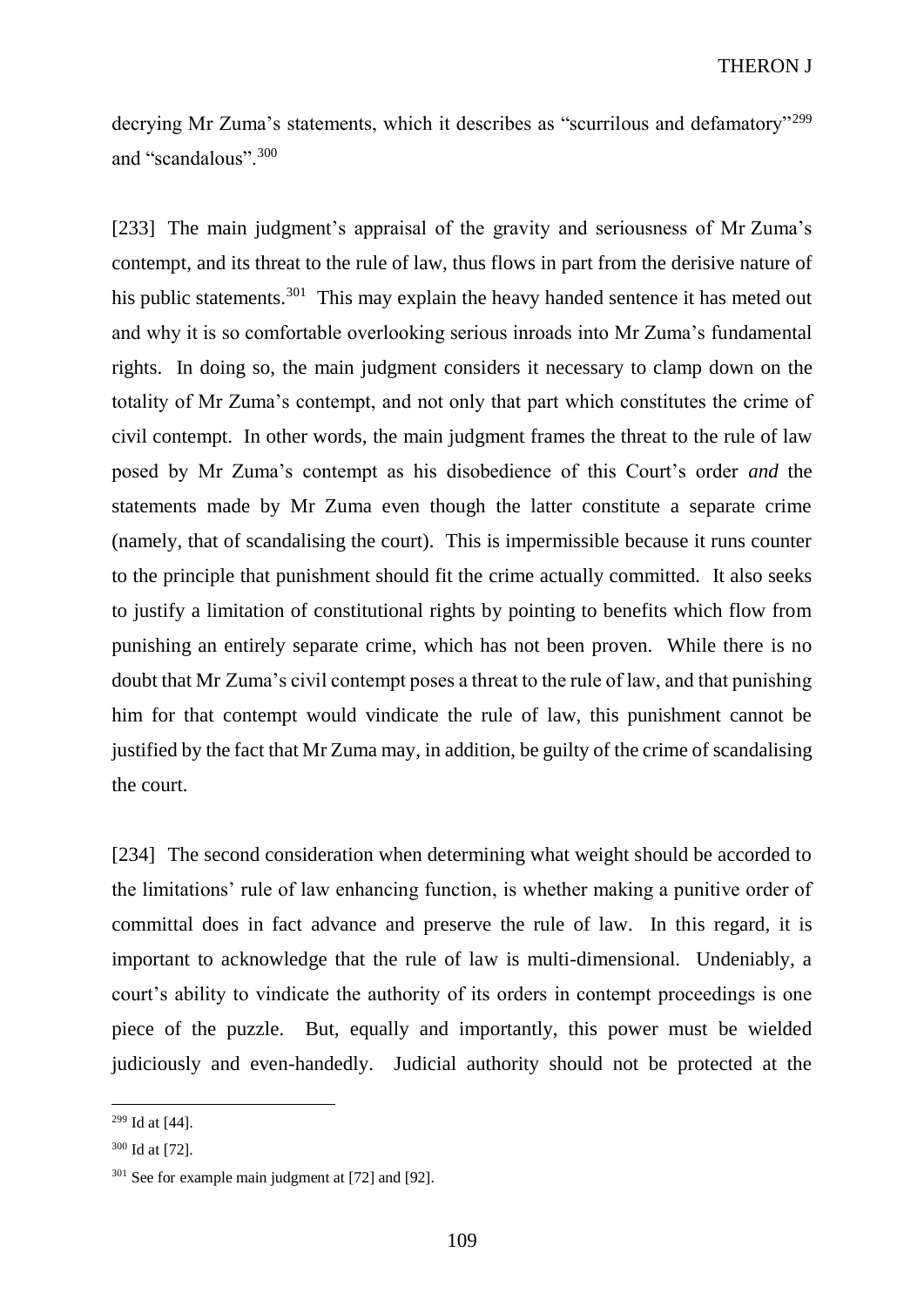expense of fundamental rights. Allowing a punitive order of committal to be meted out in civil contempt proceedings will vindicate the rule of law only if the exercise of judicial authority is not at an unacceptable cost to the procedural protections and norms which undergird a penal system under the Constitution.

#### *Less restrictive means to achieve the purpose*

[235] Subject to the caveat above, I accept that the limitations identified are rationally connected to the important purpose of vindicating judicial authority and the rule of law. There are, however, less restrictive means of achieving that purpose.

[236] The most obvious alternative is for civil courts to impose committal only where it is married to a remedial purpose. This affords the contemnor a final opportunity to cure her contempt and avoid imprisonment. A coercive order can also include a further condition that the contemnor will face committal if she is found guilty of contempt again within a certain period. As the Supreme Court of Appeal concluded in *Fakie*, this coercive approach achieves the purpose of providing speedy relief to successful litigants and vindicating judicial authority in the public interest.<sup>302</sup> Unfortunately, due to circumstances outside this Court's control, a coercive order in this matter will likely be inappropriate, but this does not detract from the fact that it would have been as effective as a punitive order and less intrusive on fundamental rights.

[237] I accept that it may be difficult to grasp why a coercive order would be constitutionally permissible in the context of civil contempt proceedings whereas a punitive, unsuspended committal order would not. As this matter has demonstrated, our law of civil contempt is not straightforward. The main judgment reasons that, had this Court granted a coercive order, and had Mr Zuma defied that order, "the result would be the same: Mr Zuma would have been imprisoned without having gone through an ordinary criminal trial".<sup>303</sup> It then concludes, inexplicably, that the finding in this

<sup>302</sup> *Fakie* above [n 8](#page-6-0) at para 38.

<sup>303</sup> Main judgment at [\[84\].](#page-40-0)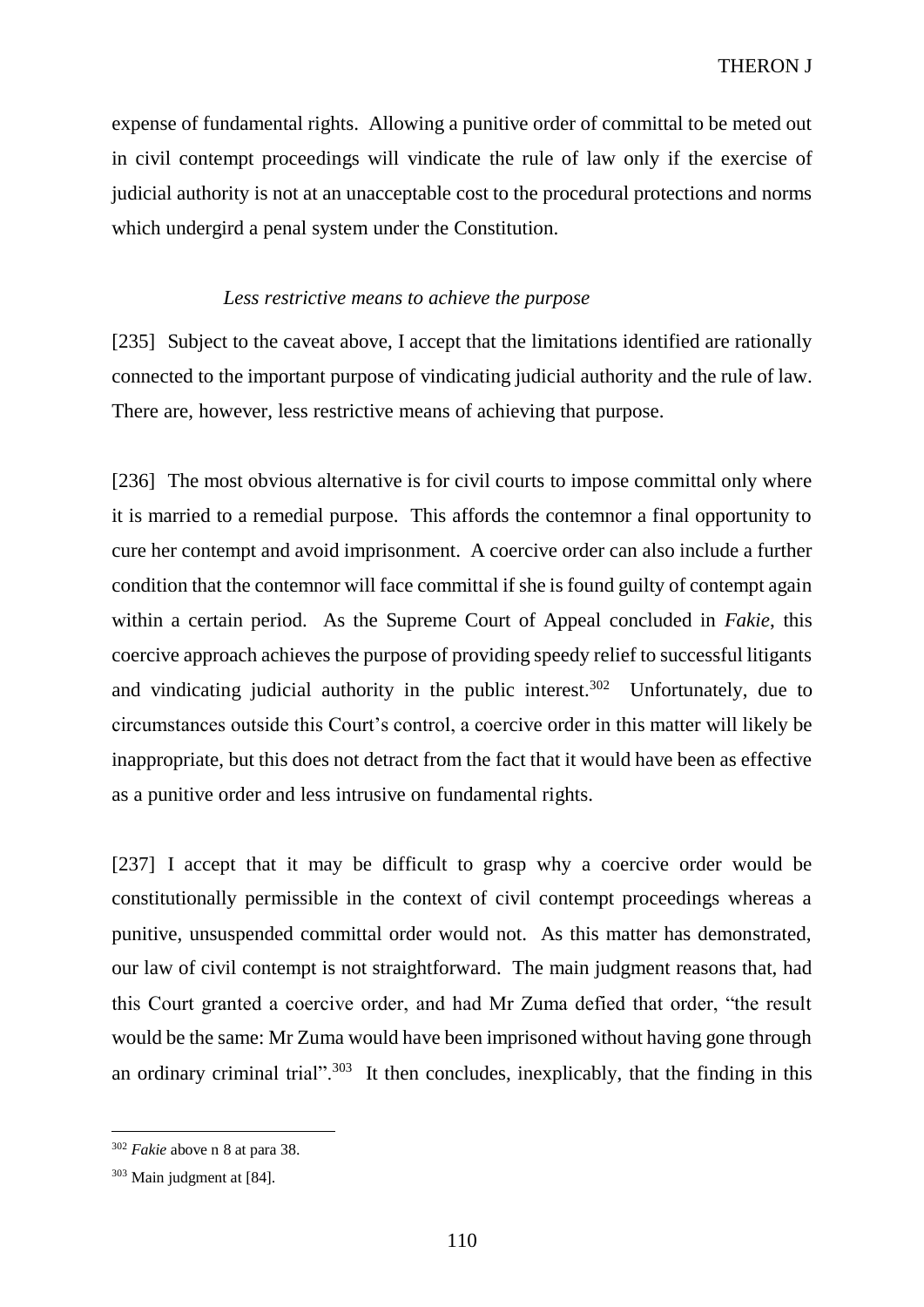judgment is that both an unsuspended and suspended committal order is unconstitutional.

[238] I have taken great pains to explain that what is at issue is the constitutionality of punitive committal orders – that is, unsuspended imprisonment – granted in civil contempt proceedings. It is unsound to assume, as the main judgment does, that because both a coercive committal order and a punitive, unsuspended committal order would limit Mr Zuma's constitutional rights, it is impossible for this judgment to draw a distinction between these two scenarios without contradicting itself. Not so. Plainly, both orders limit constitutional rights but the question is whether the limitations in each instance are reasonable and justifiable. Where a coercive order is granted, the limitation of rights is balanced by a countervailing interest in securing swift compliance with a court order for the benefit of the successful litigant. Moreover, the fact that a contemnor faced with a coercive order can comply with the original court order to avoid committal considerably tempers the limitation of rights because the contemnor can avoid committal simply by complying with a lawful court order. It is common sense that the position of a contemnor faced with a coercive order has an added protection against imprisonment that the contemnor faced with a punitive order does not enjoy.

[239] A second less restrictive means, where coercion is inappropriate or not sought by the successful party, is a referral to the DPP. Again, because there is no pressing need to ensure the enforcement of a court order, the rule of law can be vindicated in criminal proceedings. Punitive contempt proceedings, like all proceedings invoking the penal jurisdiction of the courts, can be resolved by means of ordinary prosecution at the instance of the prosecuting authority, or if that authority declines to prosecute, by means of a private prosecution brought by the civil complainant. The main judgment says a referral to the DPP would be inappropriate because the prosecution of Mr Zuma would be left to the discretion of another branch of government. But again, the Commission is free to prosecute Mr Zuma privately in accordance with section 8 of the Criminal Procedure Act.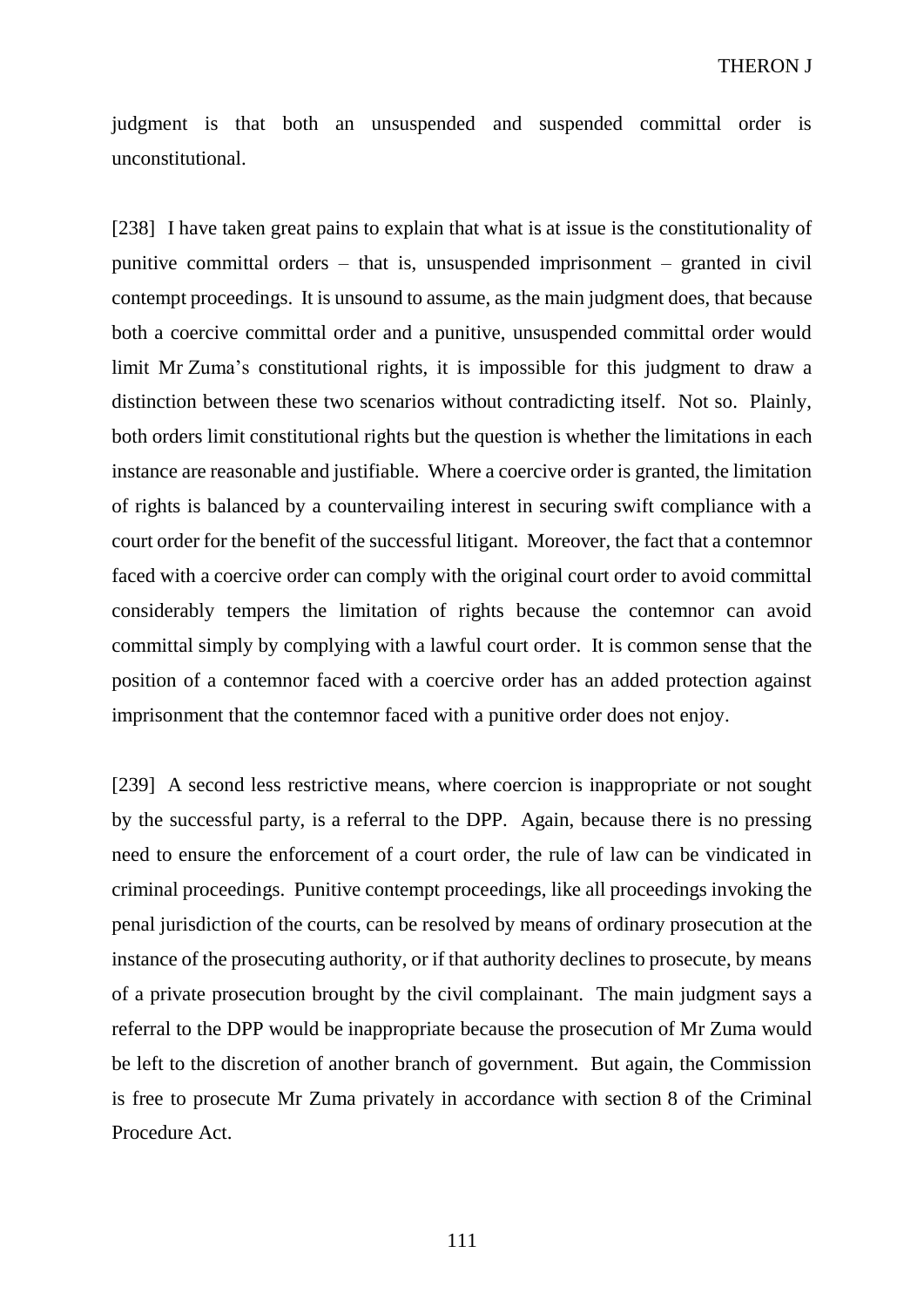[240] The answer to this might be that the contemnor's flouting of judicial authority makes every case of contempt urgent and that Mr Zuma's egregious conduct in this matter renders the matter especially urgent. Even still, I do not accept that judicial authority is so fragile that it must be vindicated urgently and at any cost. If this matter had been referred to the DPP, and criminal charges were pressed against Mr Zuma, that in and of itself will demonstrate that compliance with a court order is necessary and that judicial authority cannot be flouted.

[241] In sum, applying the reasoning of this Court in *Mamabolo*, it seems to me to follow that, in a matter where there is no pressing interest in securing compliance with a court order, the ordinary mechanisms of the criminal justice system can safely be employed. As this Court explained in *Matjhabeng Local Municipality*, a summary procedure in this context should be "invoked in exceptional circumstances, where there is a 'pressing need for firm or swift measures to preserve the integrity of the judicial process".<sup>304</sup>

# *Conclusion on the reasonableness and justifiability of the limitation*

[242] Although section 36(1) lists the various factors that need to be considered when determining whether a limitation is reasonable and justifiable, this Court's approach has been to engage in a balancing exercise. The balancing metaphor, while helpful, belies the complexity of this determination, which is made at the nexus of competing – and sometimes incommensurable – values and social goods. In this matter, the vindication of particular facets of the rule of law seemingly runs up against the procedural rights of alleged contemnors whose conduct has threatened them.

[243] We are concerned with a limitation of fundamental constitutional rights, being the right not to be deprived of freedom without just cause and to be detained without trial, and the right to receive a fair trial. As I have demonstrated, there are significant inroads into these rights which, when assessed in light of their fundamental importance,

<sup>304</sup> *Matjhabeng Local Municipality* above n [161](#page-68-0) at para 81.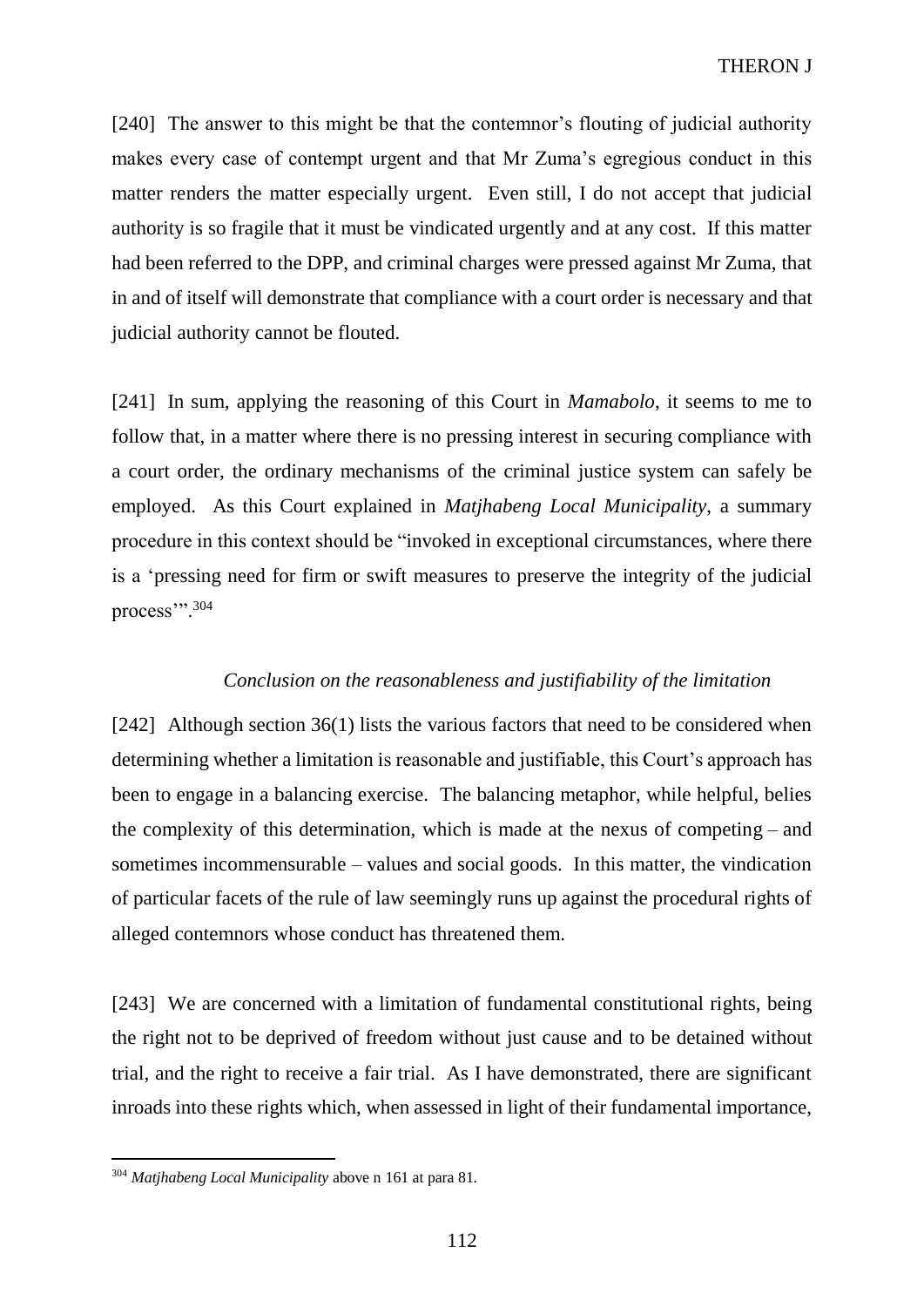result in a significant violation. When a contemnor is faced with a coercive committal order, the limitation of rights is significantly tempered because the contemnor is given a final opportunity to avoid imprisonment by complying with a lawful court order. This is a further distinction between civil proceedings, in which coercive relief is sought, and civil contempt proceedings in pursuit of punitive relief which renders the former reasonable and proportional.

[244] Civil contempt proceedings generally serve two important purposes, namely, the enforcement of rights flowing from a court order and the vindication of judicial authority and the rule of law. When a punitive order of committal is sought, they do not serve the first purpose because there is no pressing need to coerce compliance. This means that the limitation of rights inherent in the civil contempt procedure is not balanced by a countervailing interest and need to enforce a court order and, in doing so, facilitate the administration of justice.

[245] Civil contempt proceedings in which punitive committal is sought do, however, serve the second purpose to the extent that an order of punitive committal would be a demonstration and recovery of this Court's authority, but the question is whether, on balance, the rule of law is enhanced or devalued by the manner in which this matter has been conducted. When determining the weight to be accorded to this rule of law enhancing function, regard must be had to the extent of the threat posed by civil contempt to the rule of law as well as the extent to which the rule of law is enhanced or devalued by the swift imposition of punitive committal. As I have explained, the flouting of judicial authority and non-compliance with court orders undermines the rule of law. That said, we must be careful not to assess the threat posed by civil contempt with reference to the threat posed by Mr Zuma's scandalous remarks. I accept that these remarks are aggravating factors relevant to the length of committal, but the limitation of Mr Zuma's constitutional rights is in service of punishing civil contempt and it is impermissible to justify the limitation by reasoning that the limitation also serves the purpose of punishing a separate crime committed by Mr Zuma which has not been proven and which the Commission does not ask us to punish.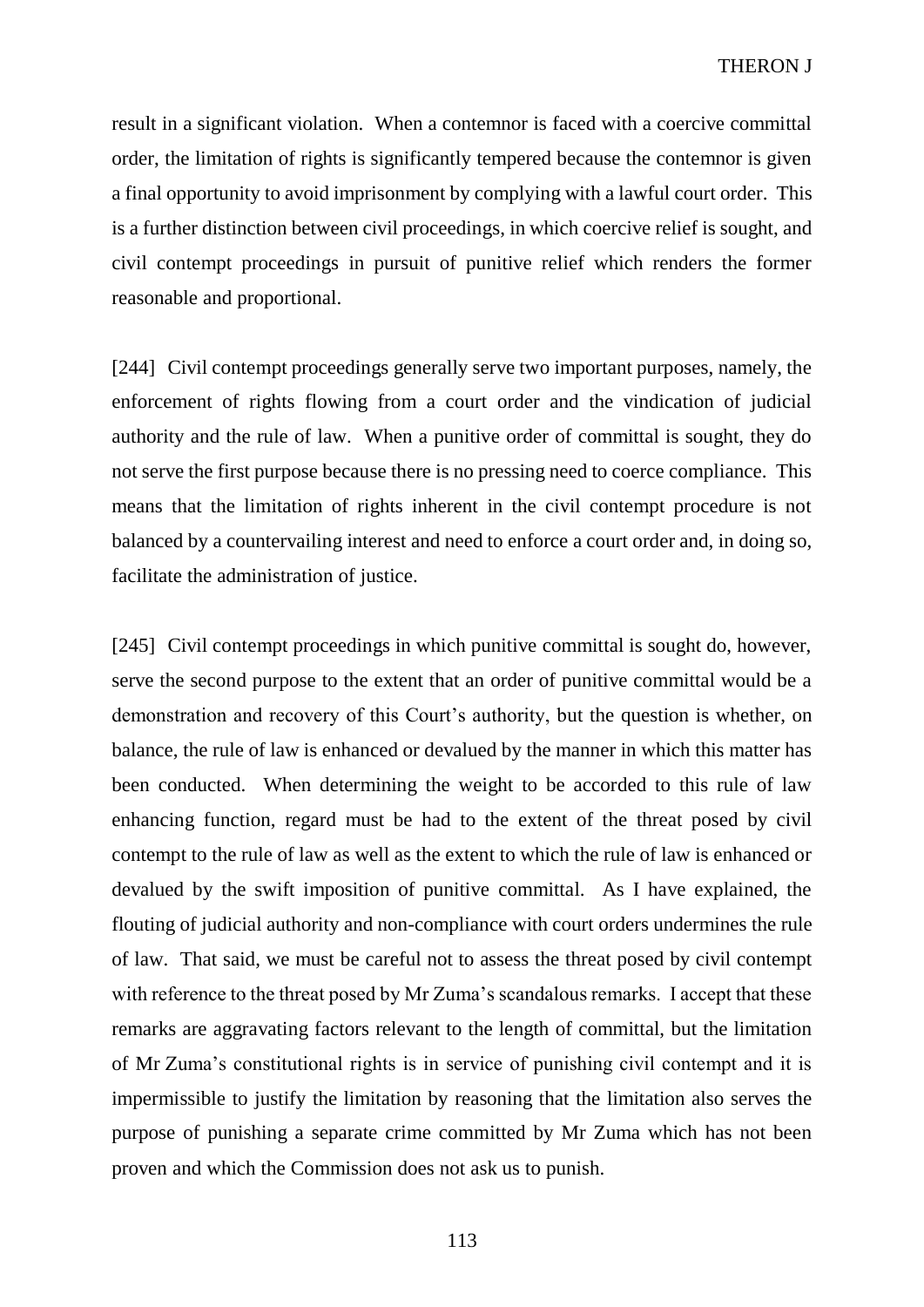THERON J

[246] In an open and democratic society based on human dignity, equality and freedom, litigants are not prosecuted criminally in civil court in circumstances where they are afforded no opportunity to purge their contempt in order to avoid being deprived of their liberty. In these cases, the choice between upholding the rule of law and protecting the constitutional rights of the alleged contemnor is a false one. While the swift imposition of unsuspended committal in motion proceedings may very well vindicate judicial authority, the trade-off between upholding judicial authority and protecting the rights of contemnors is not zero-sum. As I have shown, alternative means – such as the imposition of coercive orders or a referral to the DPP – also vindicate judicial authority. Moreover, the rule of law is about more than obedience with court orders and its robustness does not depend solely or even primarily on whether litigants who flout court orders are punished swiftly and unconstitutionally. The rule of law, as a fundamental norm, must be understood within the context of an open and democratic society premised on human dignity. In such a society, every possible deprivation of liberty must be adjudicated with as many procedural protections as is reasonable, taking into account countervailing public goods. In this case, the countervailing public good which sanctions the prosecution of civil contempt in motion proceedings is the need to provide the successful litigant with swift and effective redress. When a purely punitive order of committal is sought, this countervailing interest falls away and, with it, the justification for awarding such relief in the context of civil contempt proceedings.

[247] The main judgment suggests that this judgment concludes that "committal through civil contempt proceedings is unconstitutional whether the order is suspended or unsuspended" and that, in this regard, this judgment contradicts jurisprudence from this Court and the Supreme Court of Appeal which accepts that committal in civil contempt proceedings, as a general proposition, is constitutional.<sup>305</sup> Not so. The conclusion reached in this judgment is that when an unsuspended, wholly punitive

<sup>305</sup> Main judgment at [\[84\].](#page-40-0)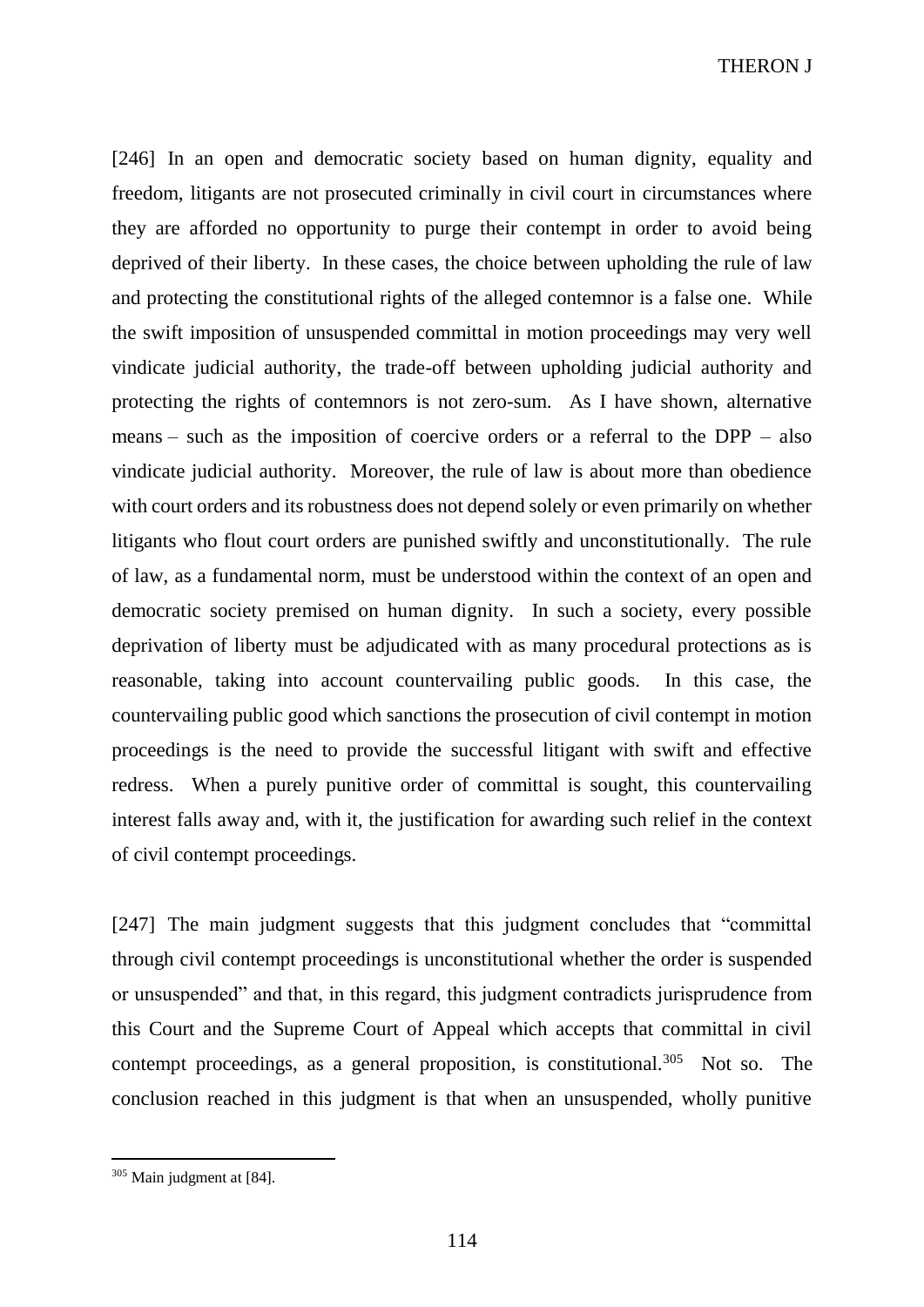committal order is granted, the limitation of constitutional rights flowing from the civil contempt procedure becomes unjustifiable and unreasonable. The position is different where the committal order is coercive, for two reasons: first, there is a countervailing interest in securing swift compliance with a court order and, secondly, the contemnor is allowed a final opportunity to comply with the original order and avoid imprisonment. I accept, of course, that in both instances constitutional rights are limited. What I do not accept is that the limitation is reasonable and justifiable when punitive committal is sought.

[248] In these proceedings, the Commission – which says it holds out no hope of Mr Zuma agreeing to testify – does not ask for an order requiring Mr Zuma to comply with this Court's order by testifying before the Commission's tenure ends. Absent this interest, which would have given these proceedings a civil character, there is simply no pressing need for Mr Zuma to be prosecuted for a crime in motion proceedings. I am therefore not persuaded that the procedure followed here meets the standard laid down in section 36(1) of the Constitution.

#### *Alternative remedies available to the Commission*

[249] The question must be asked: why has the Commission instituted civil contempt proceedings when it does not seek to protect its rights or interests under the order granted by this Court and it appears to gain no benefit from these proceedings? Tellingly, it has offered no explanation for why it has chosen this course and why this Court should adjudicate a substantively criminal matter in civil proceedings.

[250] Notably, the Commission had at its disposal two alternative mechanisms it could have invoked in order to punish Mr Zuma. Both options involve a referral to the DPP. First, the Commission could have referred Mr Zuma's failure to comply with this Court's order. Secondly, it could have referred Mr Zuma's non-compliance with the Commission's directives and summonses in terms of the Commissions Act. Non-compliance with summonses and directives issued by the Commission is an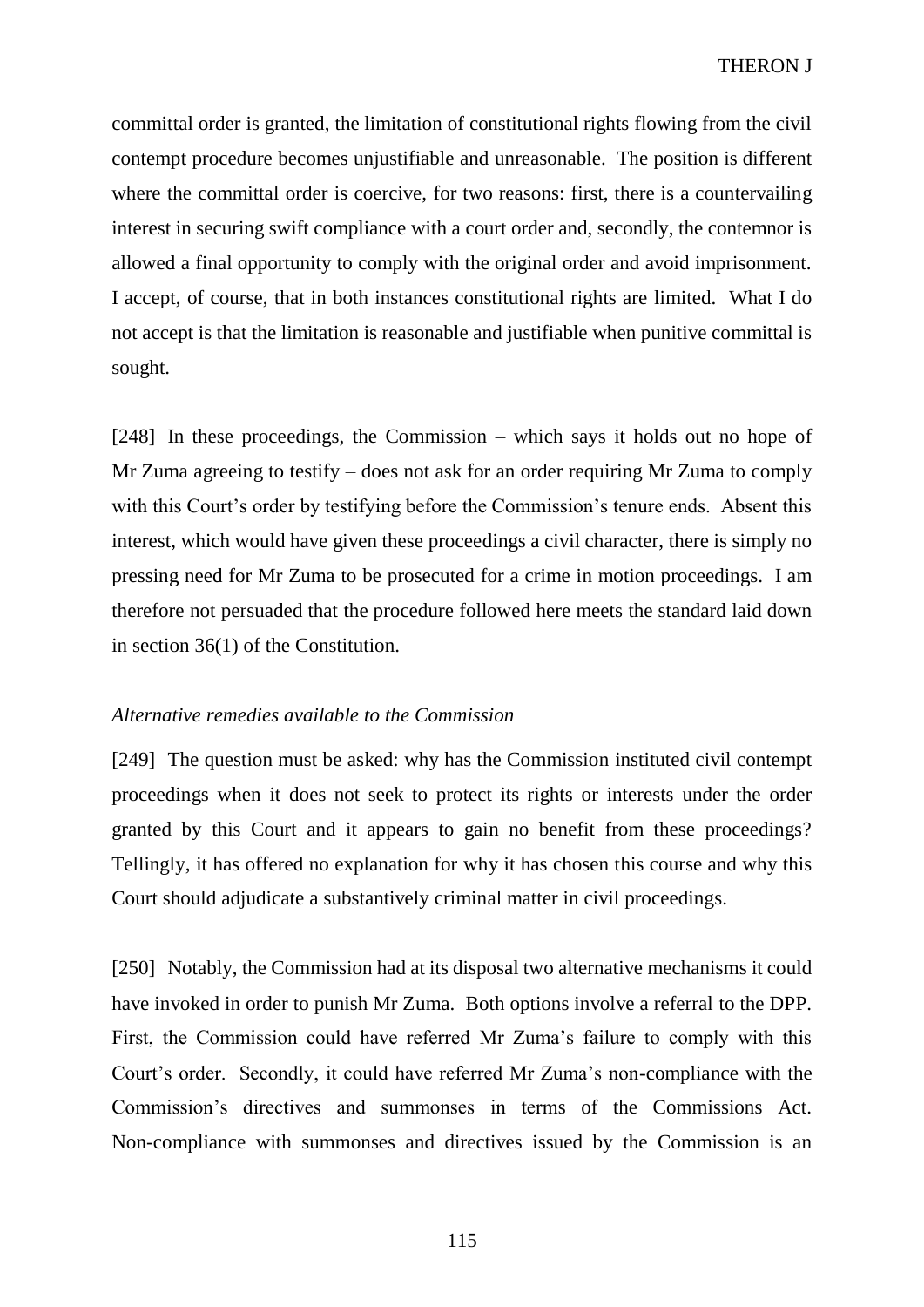offence under the Commissions Act<sup>306</sup> and the Commission could have sought to hold Mr Zuma in contempt of the Act. Recently, it threatened to employ this mechanism after Ms Dudu Myeni failed to comply with subpoenas issued by the Commission. In both instances, the DPP would be required to make a decision whether to institute criminal proceedings against Mr Zuma.

[251] The fact that the Commission's recourse to this Court is unnecessary is brought into sharp focus when one considers another case in our jurisprudence that is closely aligned to this matter. Like this matter, the key role players were a former President and a commission of inquiry.

[252] In 1995, the Truth and Reconciliation Commission  $(TRC)^{307}$  was established by the Government of National Unity to help heal the country and bring about a reconciliation of its people by uncovering the truth about human rights violations that had occurred during apartheid.<sup>308</sup> In 1998, the TRC determined that it was necessary for former President P.W. Botha to provide testimony about his role in atrocities committed under his rule during the apartheid era.<sup>309</sup> Mr Botha was President from

<sup>306</sup> Section 6 of the Commissions Act, above n [10,](#page-8-0) provides:

<sup>&</sup>quot;(1) Any person summoned to attend and give evidence or to produce any book, document or object before a commission who, without sufficient cause (the onus of proof whereof shall rest upon him) fails to attend at the time and place specified in the summons, or to remain in attendance until the conclusion of the enquiry or until he is excused by the chairman of the commission from further attendance, or having attended, refuses to be sworn or to make affirmation as a witness after he has been required by the chairman of the commission to do so or, having been sworn or having made affirmation, fails to answer fully and satisfactorily any question lawfully put to him, or fails to produce any book, document or object in his possession or custody or under his control, which he has been summoned to produce, shall be guilty of an offence and liable on conviction to a fine not exceeding fifty pounds or to imprisonment for a period not exceeding six months, or to both such fine and imprisonment.

<sup>(2)</sup> Any person who after having been sworn or having made affirmation, gives false evidence before a commission on any matter, knowing such evidence to be false or not knowing or believing it to be true, shall be guilty of an offence and liable on conviction to a fine not exceeding one hundred pounds or to imprisonment for a period not exceeding twelve months, or to both such fine and imprisonment."

<sup>&</sup>lt;sup>307</sup> The Promotion of National Unity and Reconciliation Act 34 of 1995 (TRC Act) established the TRC.

<sup>308</sup> Desmond Tutu "Truth and Reconciliation Commission*,* South Africa (TRC)" *Britannica* (6 April 2020), available at https://www.britannica.com/topic/Truth-and-Reconciliation-Commission-South-Africa.

<sup>&</sup>lt;sup>309</sup> In a statement emphasising the importance of Mr Botha's appearance before the TRC, the Deputy Chairperson of the Commission, Mr Alex Boraine, said the following: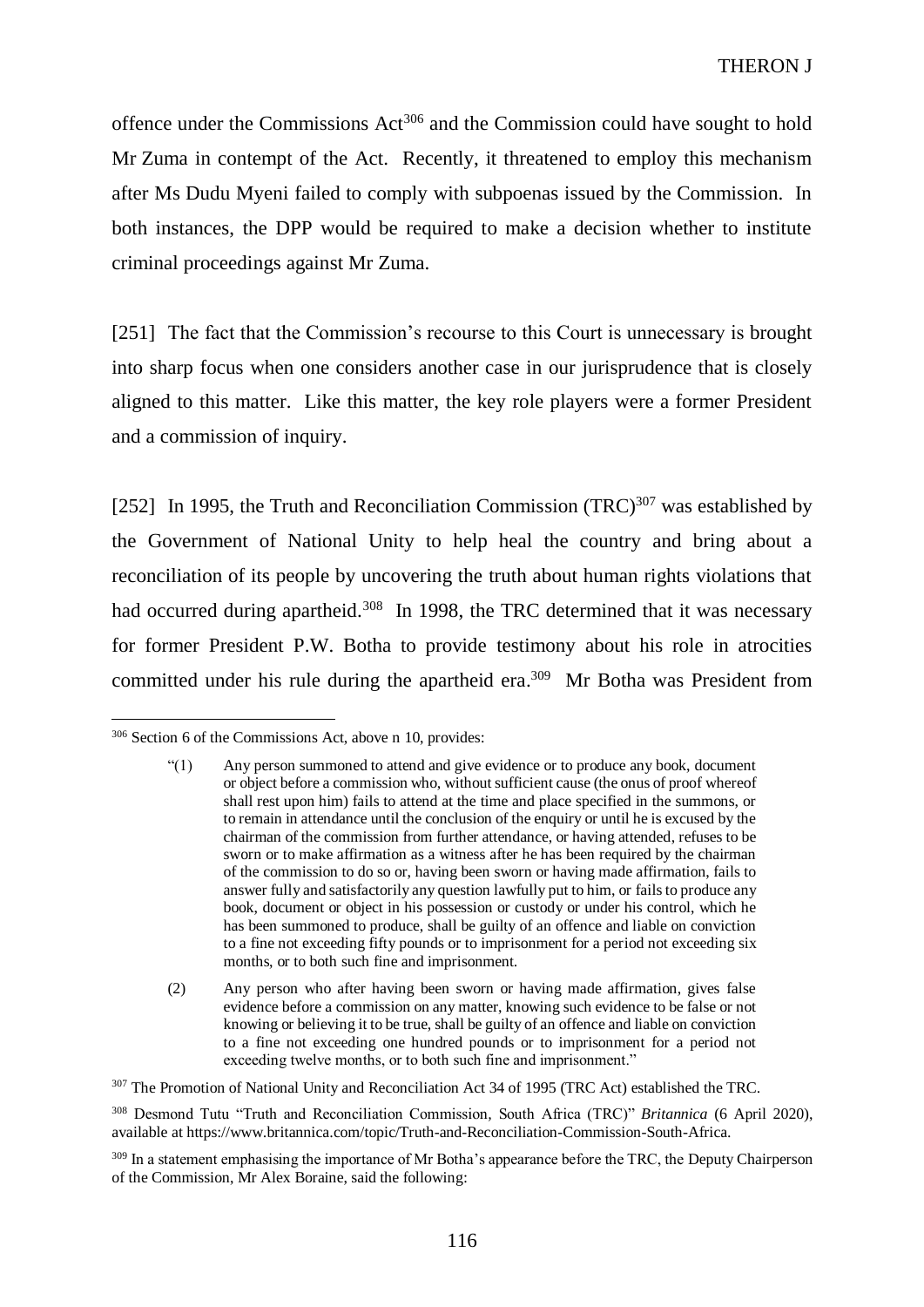1979 to 1988 and it has been reported that he presided over the country's most brutally oppressive era.<sup>310</sup> While he was in office 30 000 people were detained without trial and thousands were tortured or killed at the hands of the police.<sup>311</sup>

[253] Mr Botha was repeatedly subpoenaed by the TRC but he refused to comply and he refused to give evidence before the TRC. In terms of the TRC Act, refusal to comply with a subpoena issued by the Commission amounted to a criminal offence punishable by a fine, imprisonment not exceeding a period of two years, or both.<sup>312</sup> In the face of these subpoenas, Mr Botha adopted a defiant stance and attacked the legitimacy of the TRC in the strongest terms. He publicly referred to it as a "circus" and told a newspaper that he would rather be charged criminally than make an appearance at the Commission.<sup>313</sup> Mr Zuma has expressed somewhat similar sentiments in this matter.

<span id="page-116-0"></span>[254] Mr Botha's persistent non-compliance with the subpoenas led the TRC to refer the matter to the Prosecuting Authority, which charged Mr Botha with contempt of the Commission in terms of the TRC Act. Mr Botha was convicted of contempt by the

<sup>311</sup> Id.

<sup>&</sup>quot;[B]ear in mind the long years when he was in charge of apartheid . . . . He has information. He has to answer like anyone else . . . I mean Mr Mbeki came before us, Mr de Klerk came before us, next week Mrs Mdikizela-Mandela comes before us. [We are calling Botha] not out of revenge but as an attempt to do our job."

<sup>310</sup> Suzanne Daley "Ex-South Africa Leader Guilty of Contempt for Refusing to Testify Before Truth Panel" *New York Times* (22 August 1999), available https://www.nytimes.com/1998/08/22/world/ex-south-africa-leaderguilty-contempt-for-refusing-testify-before-truth-panel.html.

<sup>312</sup> Section 39(e) of the TRC Act provides that any person who:

<sup>(</sup>i) having been subpoenaed in terms of this Act, without sufficient cause fails to attend at the time and place specified in the subpoena, or fails to remain in attendance until the conclusion of the meeting in question or until excused from further attendance by the person presiding at the meeting, or fails to produce any article in his or her possession or custody or under his or her control;

<sup>(</sup>ii) having been subpoenaed in terms of this Act, without sufficient cause refuses to be sworn or to make affirmation as a witness or fails or refuses to answer fully and satisfactorily to the best of his or her knowledge and belief any question lawfully put to him or her;

<sup>. . .</sup> shall be guilty of an offence and liable on conviction to a fine, or to imprisonment for a period not exceeding two years or to both such fine and such imprisonment.

<sup>313</sup> Lansing and King Perry "Should Former Government Leaders Be Subject to Prosecution after Their Term in Office - The Case of South African President P.W. Botha." (1999) 30 *California Western International Law Journal* 91 at 100-1.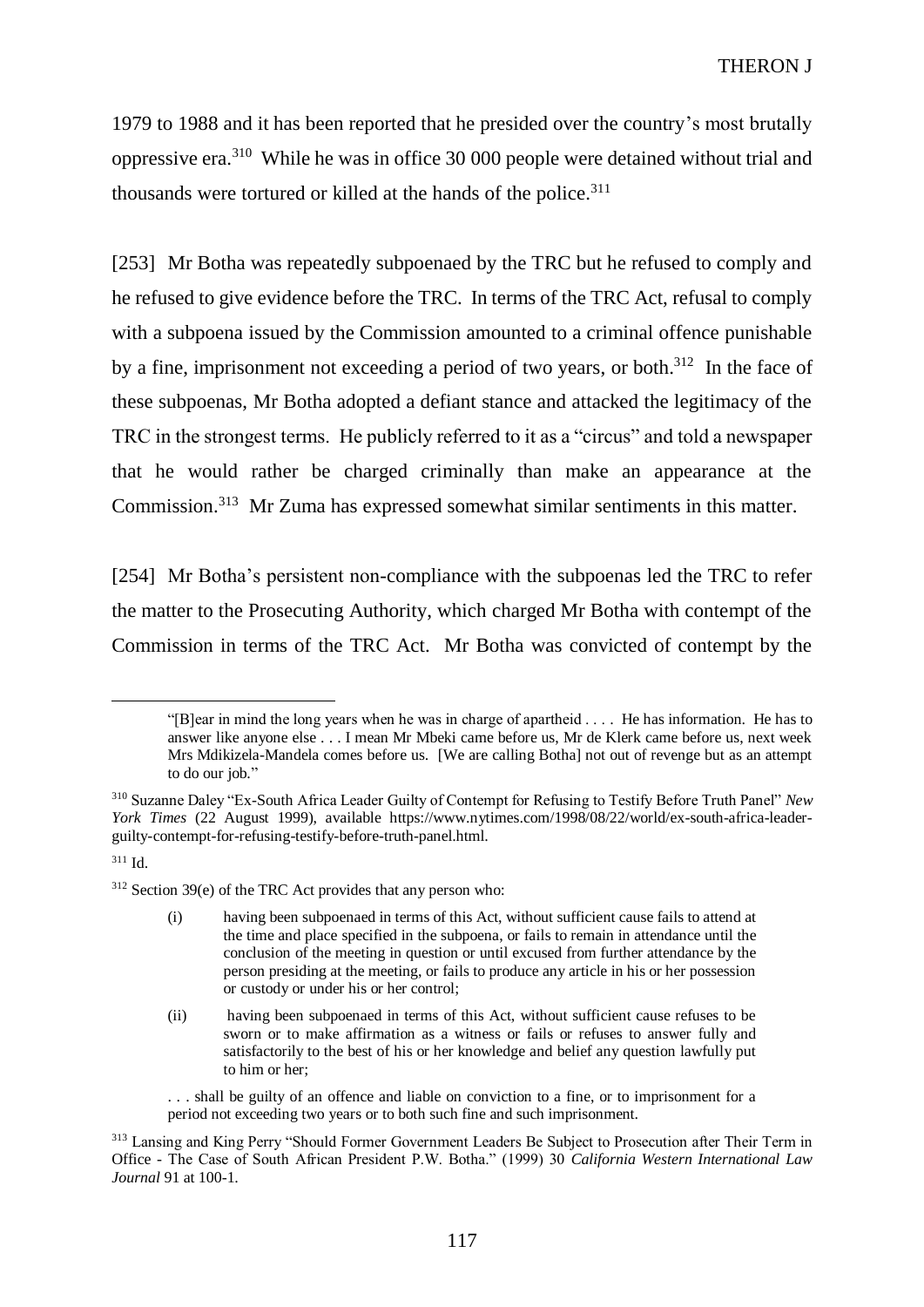Regional Magistrate<sup>314</sup> and sentenced to pay a fine of R20 000 (or one year imprisonment) as well as a sentence of one years' imprisonment suspended for five years, on condition that Mr Botha complied with any further subpoenas issued by the TRC.<sup>315</sup>

[255] The main judgment has, with respect, misconstrued the point I make by referencing *Botha*. I accept that *Botha* is not on all fours with the case before us. Mr Botha was charged with contempt in terms of the TRC Act while the Commission's cause of action is contempt of this Court's order and not contempt of the Commissions Act. What *Botha* demonstrates, however, is that there was an alternative path which the Commission could have pursued instead of waiting until the eleventh hour, obtaining a court order from this Court on an urgent basis and then pursuing a punitive remedy in further urgent proceedings before this Court. The Commission's cause of action in this Court is not contempt of the Commissions Act, but the legal substratum of the stand off between Mr Zuma and the Commission is Mr Zuma's noncompliance with the Commissions Act. Had the Commission followed the course

<sup>314</sup> Mr Botha's appeal against the order was upheld by the High Court on technical grounds. In *Botha* above [n 58](#page-27-0) at 271, Selikowitz J stated:

<sup>&</sup>quot;I should like to record that this Court is mindful of the fact that there will be many who may consider that it is unjust that the appellant should succeed in his appeal upon the basis that the section 29(1)(c) notice issued by the TRC and served on him on 5 December 1997, was unauthorised because it was prematurely issued. Indeed, Mr Morrison submitted that this Court should not permit the appellant to take what he called 'technical points' because of the intransigent and obdurate attitude which the appellant had demonstrated towards the TRC. The TRC was established to perform a noble and invaluable task for our country. It remains, however, a statutory body clothed only with the powers that the Legislature has given it. This Court is duty-bound to uphold and protect the Constitution and to administer justice to all persons alike without fear, favour or prejudice, in accordance with the Constitution and the law. Suffice it to say that the same law, the same Constitution which obliges the appellant to obey the law of the land like every other citizen, also affords him the same protections that it affords every other citizen."

<sup>315</sup> Lansing and King Perry above [n 313](#page-116-0) at 114-5 noted at the time:

<sup>&</sup>quot;The sentence handed down to P.W. Botha will no doubt appear too lenient to some and too harsh to others. The sentence does little to punish him, although the trial and the ruling were personal humiliations for him. In addition, the resulting fine was not large and he will serve no time in jail. Rather than punishing P.W. Botha, the main importance of the sentence seems to be that it sends a clear message: all South Africans must cooperate with the TRC, just as all South Africans must participate in the reconciliation process for that process to be effective in healing the country."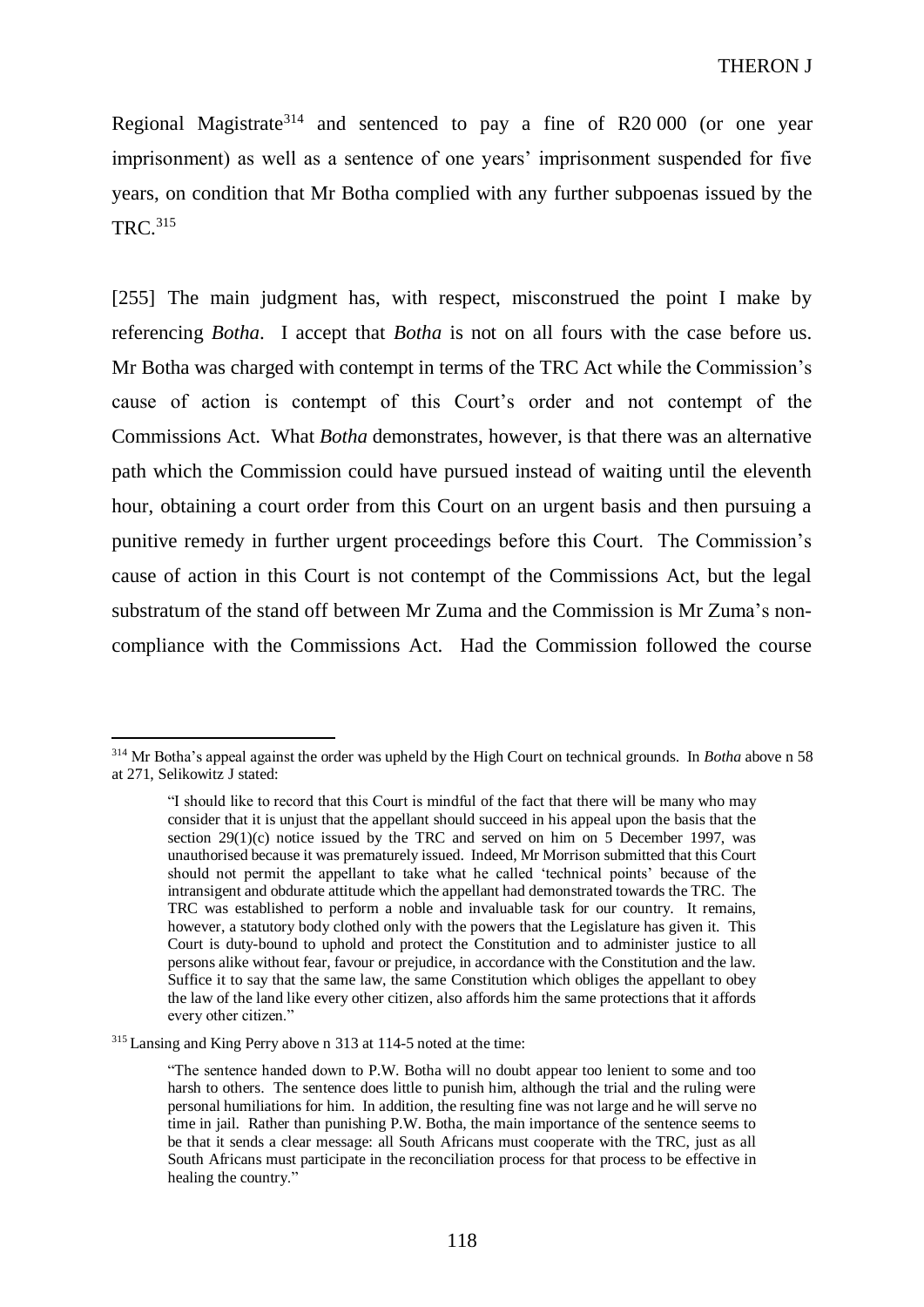adopted in *Botha*, it could have achieved the same result it desires in these proceedings without trampling upon Mr Zuma's constitutional rights.

[256] The Chairperson of the Commission publicly stated, a month before the Commission made its application to this Court in *CCT 295/20*, that it would lay criminal charges against Mr Zuma.<sup>316</sup> To date, the Commission has not laid charges against Mr Zuma for his failure to comply with the Commission's summonses and directives. It begs the question: why has it not done so? Mr Zuma's non-compliance with summonses and directives issued by the Commission began approximately two years ago. It also bears reminding that this Court in *CCT 295/20* was also perturbed by the Commission's failure to invoke its coercive powers timeously. In this regard, my Brother Jafta J said:

"Despite the constitutional injunction of equal protection and benefit of the law, of which the Commission was aware, for reasons that have not been explained the Commission treated the respondent differently and with what I could call a measure of deference. He was only subjected to compulsion by summons when it was too late in the day. On the occasion of the respondent's withdrawal without permission from the Commission in November 2020, the Chairperson stated:

'Given the seriousness of Mr Zuma's conduct and the impact that his conduct may have on the work of the Commission and the need to ensure that we give effect to the Constitutional provisions that everyone is equal before the law, I have decided to request the Secretary of the Commission to lay a criminal complaint with the South African Police against Mr Zuma, so that the police can investigate his conduct and in this regard the Secretary would make available to the police all information relevant as well as make information available to the National Prosecuting Authority.'

<sup>316</sup> *CCT 295/20* above n [3](#page-3-0) at para 58.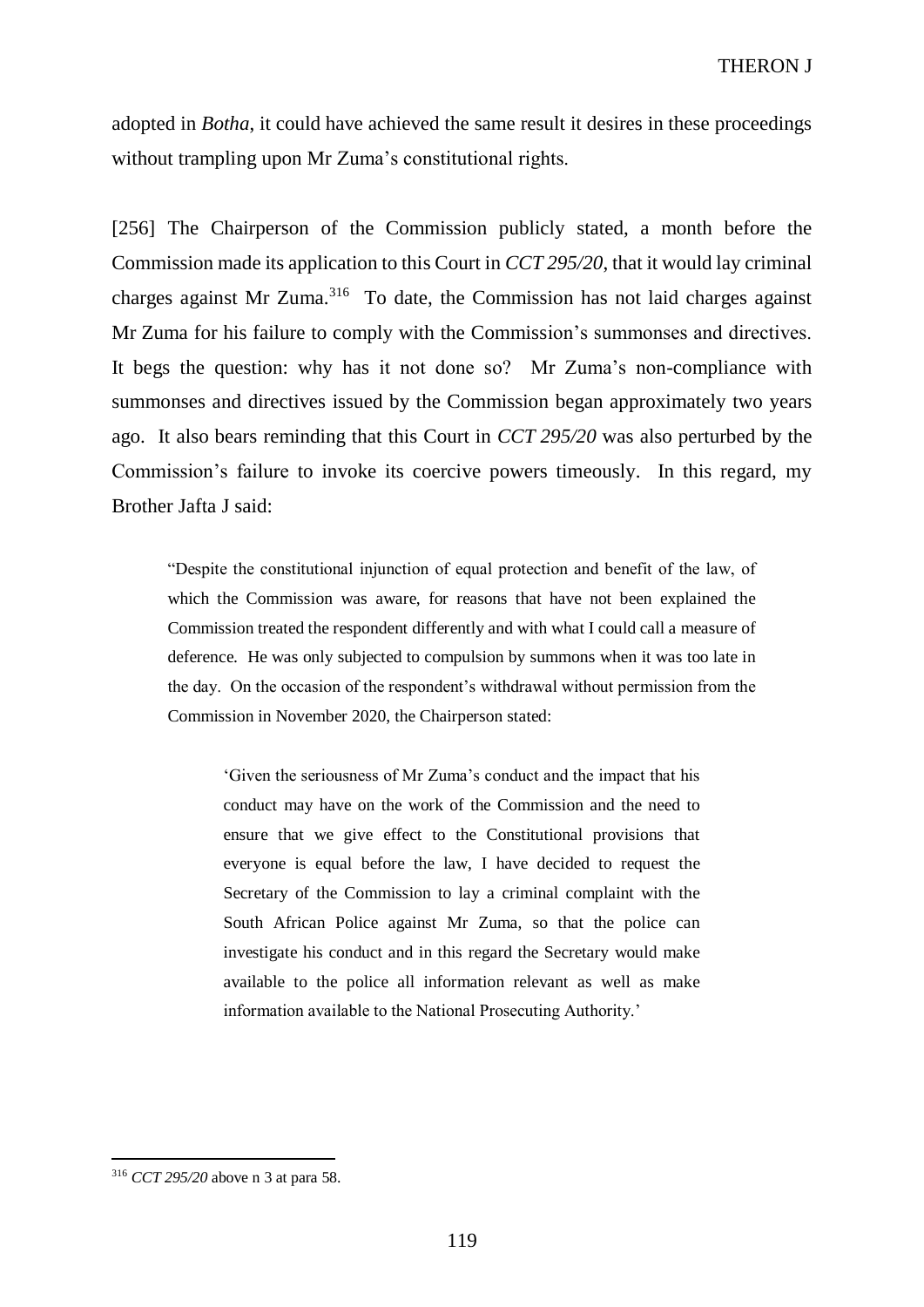This is a classic example of the Commission invoking its coercive powers. The question that arises is whether the current situation in which the Commission finds itself would have arisen if it had timeously invoked its powers of compulsion."<sup>317</sup>

[257] The Commission elected to bypass the criminal proceedings it threatened to lay against Mr Zuma in favour of an urgent application to this Court that was heard as a court of first and last instance. Armed with an order of this Court compelling Mr Zuma to comply with summonses and directives issued by it, the Commission elected to launch urgent contempt of court proceeding in this Court by way of notice of motion. In its founding affidavit in this Court, it indicated that it would be amenable to an order of suspended committal aimed at coercing Mr Zuma to comply with this Court's order but at the hearing of this matter, the Commission argued that only a punitive order of unsuspended committal would be appropriate. This is in the face of a long line of precedent confirming that civil contempt proceedings have a dual remedial and punitive purpose and that in no other case has a court granted such an order. On the Commission's own account, these proceedings have been denuded of their civil and remedial purpose. Instead of calling it a day, the Commission forged ahead in proceedings that are civil in nature seeking a remedy that is entirely criminal in substance.

[258] I accept that the Commission was entitled, in its capacity as an informer, to bring this egregious case of contempt to the attention of this Court. However, it is not entitled, in these proceedings, to a punitive order which is not linked to the enforcement of this Court's order in *CCT 295/20*. There were several other viable avenues the Commission could have pursued in an attempt to hold Mr Zuma accountable. This Court should not shy away from saying so. Clearly, as *Botha* illustrates, the Commission has remedies under the Commissions Act. It elected not to pursue these remedies despite publicly saying it would. In any event, it is still open to the Commission, despite it being near the end of its lifespan, to refer a case of contempt of this Court's order to the DPP. It

<sup>317</sup> Id at paras 58-9.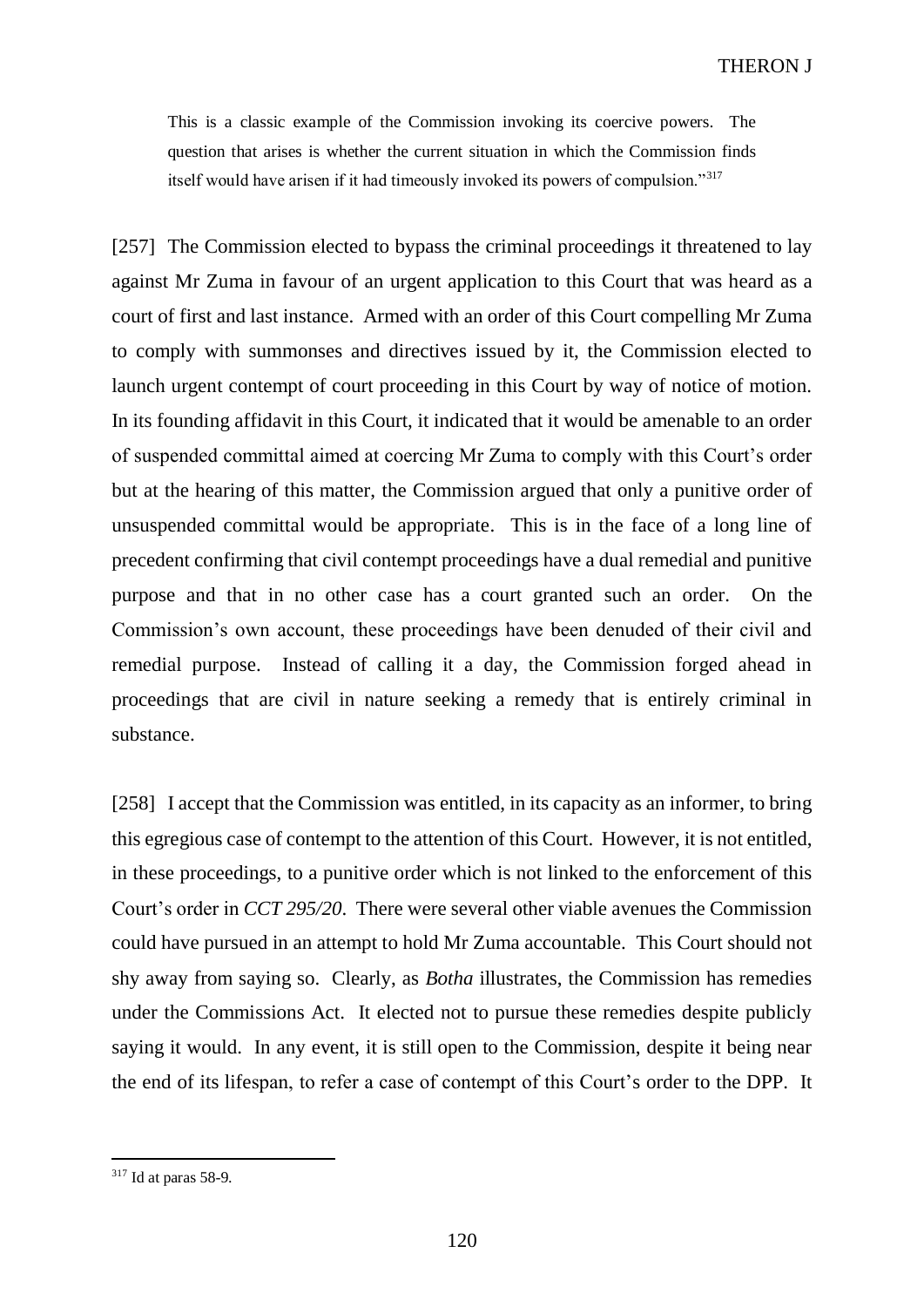follows that a finding that these proceedings are unconstitutional is not a death knell to holding Mr Zuma accountable.

# *The appropriateness of a coercive order*

[259] For the reasons set out in this judgment, the procedure chosen by the Commission does not pass constitutional muster. The unfortunate consequence is that Mr Zuma's contempt cannot, in these proceedings, be punished in the manner proposed by the Commission. And, if this judgment is handed down on the eve of the Commission's expiry, the ordinary coercive remedy of suspended committal will have no practical effect unless the Commission's term is extended. If, however, this Court were to have handed down its judgment at a point in time when the Commission's term was not on the brink of expiry, a coercive order marrying remedial and punitive objectives would have been appropriate. In line with the well-established approach to sanction in civil contempt cases, an appropriate sanction would be a period of committal, suspended on condition that Mr Zuma comply with this Court's order and that Mr Zuma is not convicted of contempt within a specific period of time.

[260] The advantages of such an order are numerous. First, a sanction that seeks to ensure Mr Zuma's compliance with this Court's original order will better promote the Commission's important truth-seeking work. The purpose of the Commission's subpoenas directing Mr Zuma to appear and give evidence before it – and this Court's order seeking to enforce those subpoenas – was to arrive at the truth concerning serious allegations of state capture, corruption and fraud. This truth-seeking purpose has not disappeared and is heightened now as the Commission's lifespan nears its end. Secondly, coercive sanctions are commonly used in contempt proceedings in respect of recalcitrant witnesses to coerce the recalcitrant witness into complying with the subpoena.<sup>318</sup> The primary purpose of a sanction imposed upon a recalcitrant witness, as described by this Court in *De Lange*, is to acquire the information that may be

<sup>318</sup> *Nel* above [n 246](#page-90-0) at para 22.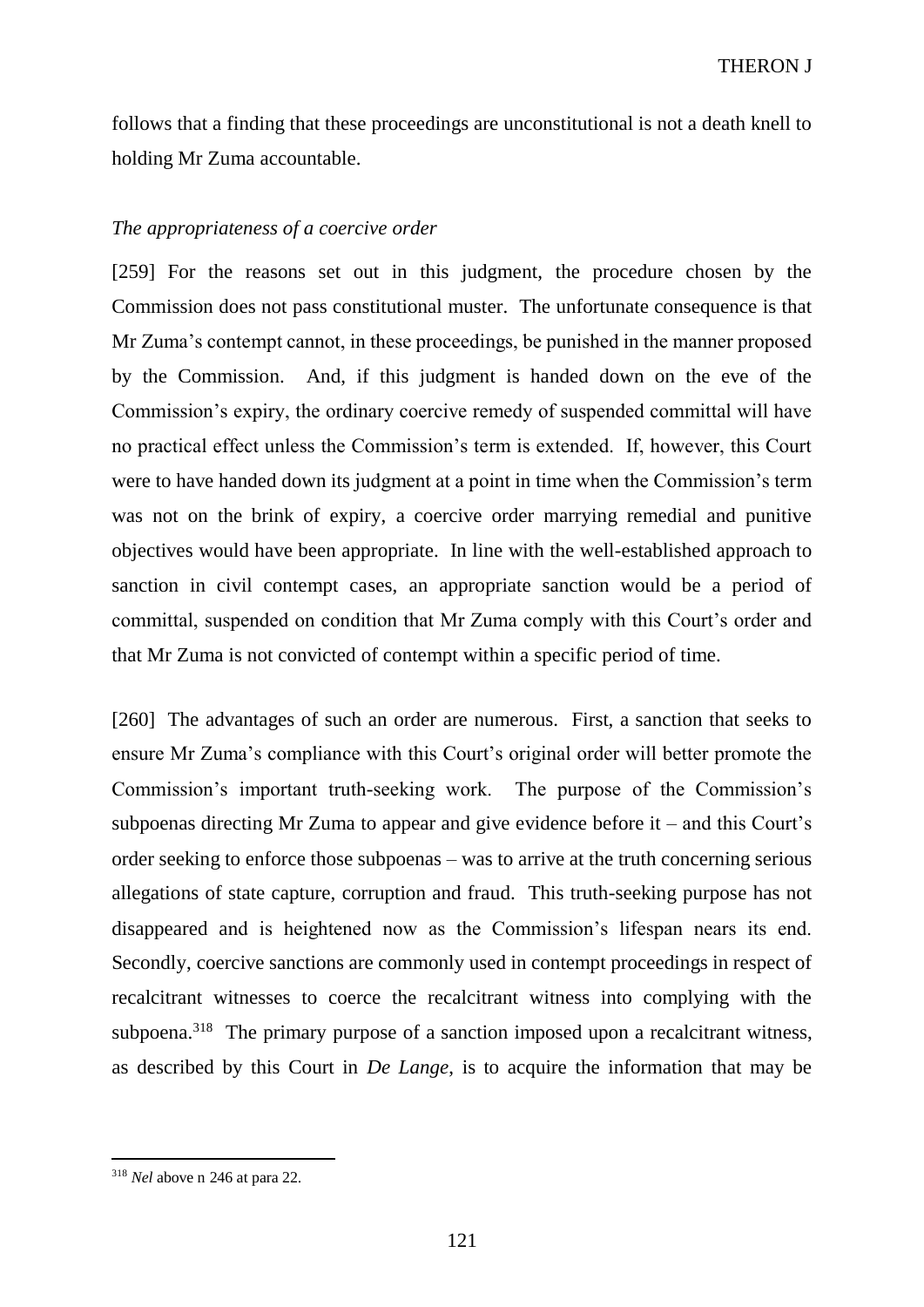required from the witness.<sup>319</sup> Thirdly, a sanction that seeks to compel Mr Zuma to comply with this Court's order, and to appear and give evidence before the Commission, is in the public's interest and not only that of the Commission as the successful litigant in the earlier proceedings. This Court has affirmed the interest that the public has in the Commission's investigations into the allegations of state capture and corruption.<sup>320</sup>

[261] In *Fakie*, the minority observed that where a coercive order of imprisonment is issued and a contemnor does not comply, she will be deprived of her liberty "because [she] has, with knowledge of the order and the consequences of disobedience, elected to flout the order".<sup>321</sup> In this case, were a coercive order to be made, the proverbial sword of Damocles would then hang over Mr Zuma's head and if Mr Zuma again refused to comply with a court order, he would "carr[y] the keys of his prison in his own pockets".<sup>322</sup>

## *Conclusion*

[262] The main judgment, in my view, allows our law of contempt to be hijacked by the peculiar, and indeed, frustrating, facts of this case. One has to wonder: what would the main judgment have done if Mr Zuma had refused to comply with this Court's order but not issued public statements attacking this Court? Absent these scandalous remarks, this Court would be left with civil contempt *simpliciter.* How then could it justify a purely punitive order in civil contempt proceedings that has never been made by our courts and that is at odds with the dual purpose of civil contempt proceedings, which marry the coercive with the punitive? The simple answer is that it could not. Mr Zuma's scandalous remarks might constitute the crime of scandalising the Court but their relevance, as far as the appropriate sanction *for civil contempt* (disobedience of a court order) is concerned, is, at most, that they constitute aggravating circumstances

<sup>319</sup> *De Lange* above n [80](#page-33-0) at para 33.

<sup>320</sup> *CCT 295/20* above n [3](#page-3-0) at para 69.

<sup>321</sup> *Fakie* above [n 8](#page-6-0) at para 76.

<sup>322</sup> *De Lange* above n [80](#page-33-0) at para 36 and *Nel* above [n 246](#page-90-0) at para 11. See also the American jurisprudence cited by this Court in *Nel*: *In re Nevitt* 117 F 448, 461 (CA 8th Cir 1902) and *Shillitani v United States* [1966] USSC 110; 384 US 364 (1966) at 368.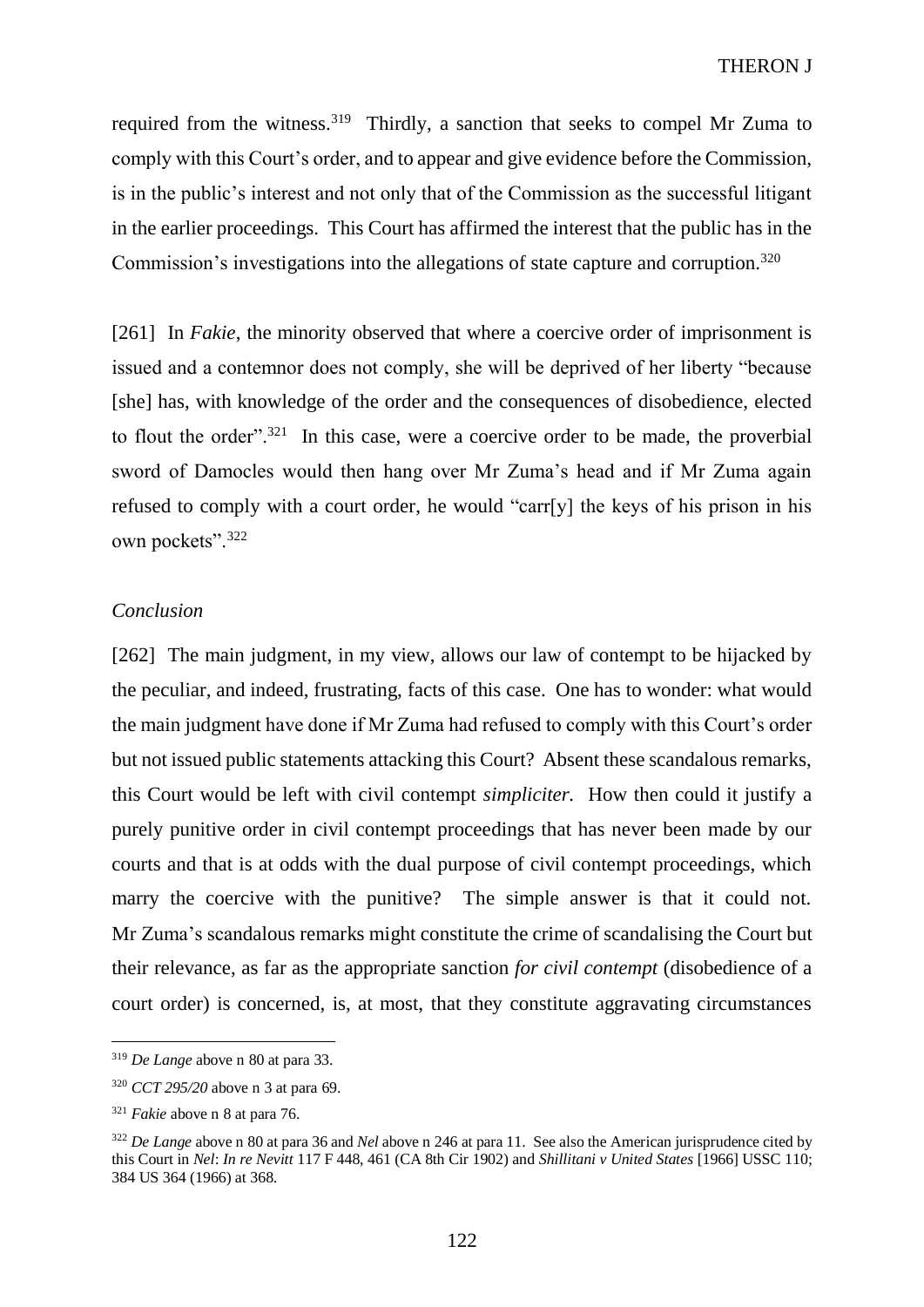which have a bearing on the length of committal. What this counter-factual reveals is that the main judgment develops the law to meet the peculiarly frustrating circumstances of this case. It leaves in its wake law that is not only bad; but also unconstitutional.

[263] It is for that reason that I am not willing to entertain the Commission's purely punitive approach. The main judgment's answer is that the matter before us is "unprecedented" and that jurisprudence emerging from decided cases and settled legal principles does not provide any meaningful guidance. It undoubtedly is an unprecedented case, but the law we apply – whether it reflects the status quo common law position or is an attempt at developing the common law in light of unprecedented facts – must be compliant with the Constitution. The main judgment does not recognise the danger of these proceedings and the threat it poses to litigants who are prosecuted in civil court by their adversaries intent on seeing them punished, with no opportunity to purge their contempt and avoid punishment. By depriving contemnors of their liberty without a criminal trial, summary contempt proceedings, even when brought on notice of motion, limit the fundamental right to freedom of the person protected by section 12 and the right to a fair trial protected by section 35(3) of the Constitution. Where this procedure is exercised for purely punitive purposes, the limitation of fundamental rights cannot be justified. Rights should not be limited without a criminal trial in the interests of "nakedly punitive retribution".<sup>323</sup>

[264] It is also no answer to say that the facts of this case are so exceptional that the main judgment's approach does not pose a threat to contemnors generally. As this Court lamented in *Pheko II*, our courts have increasingly come up against "a troubling" disregard for judicial orders" displayed by state organs and functionaries whose failure to comply with court orders "have real and serious consequences for those whose interests they are there to serve". $324$  As frustrations mount, there may well be an

<sup>323</sup> *Coetzee* above [n 248](#page-90-1) at para 14(iv).

<sup>324</sup> *Pheko II* above n [6](#page-5-0) at para 27.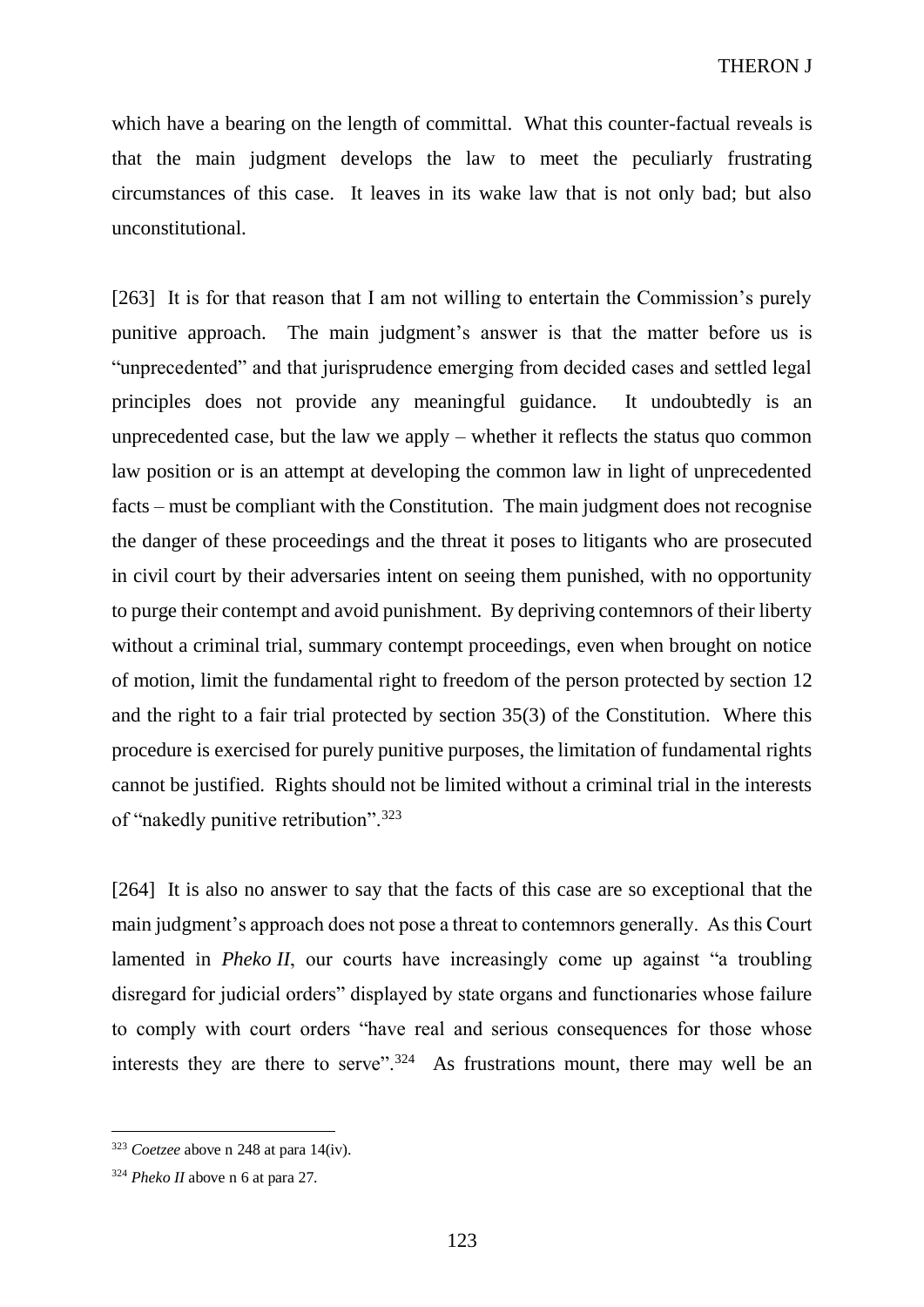increase in contempt litigation which seeks to bring to heel recalcitrant politicians and public functionaries. It is essential, in my view, to develop a balanced and constitutionally compliant law of contempt so that courts are not in future called upon by private litigants to impose purely punitive sanctions designed to jail politicians and functionaries without criminal trials. Playing this role, untethered from the strictures of criminal law and procedure, would ultimately be damaging to the Judiciary.

[265] In my view, this Court has been placed in an invidious position by the Commission. Although the Commission sought Mr Zuma's attendance in 2018 already,<sup>325</sup> it only very recently drew this Court into the arena by launching an urgent application six months ago.<sup>326</sup> Instead of pressing criminal charges against Mr Zuma for contempt of the Commissions Act – which it threatened to  $d\sigma^{327}$  – it compelled this Court to solve a problem born of the Commission's overly deferent approach to Mr Zuma. When Mr Zuma failed to comply with this Court's order, the Commission again approached to this Court on an urgent basis, this time seeking a sentence of punitive committal. Though the substratum of its dispute with Mr Zuma was non-compliance with the Commissions Act, the Commission effectively sought to transform that dispute into one between Mr Zuma and this Court. This Court must of course defend its orders but it can only do so within the bounds of the Constitution.

[266] In my view, the Constitution does not allow private parties to obtain a punitive order of unsuspended committal in civil contempt proceedings, even when they are acting in the public interest. Acting in the public interest is, in any event, the domain of the prosecuting authority, the body ordinarily tasked with the responsibility of prosecuting in the public interest and seeking punitive sanction for the violation of that interest. If a contempt matter is wholly criminal in substance, it should be tried in accordance with criminal standards. The award of a punitive committal order in the

<sup>325</sup> *CCT 295/20* above n [3](#page-3-0) at para 57.

<sup>&</sup>lt;sup>326</sup> *CCT 295/20* id was heard by this Court on 29 December 2020. At paras 58-9 and 65, this Court admonished the Commission for its delay in acting against Mr Zuma.

 $327$  Id at para 51.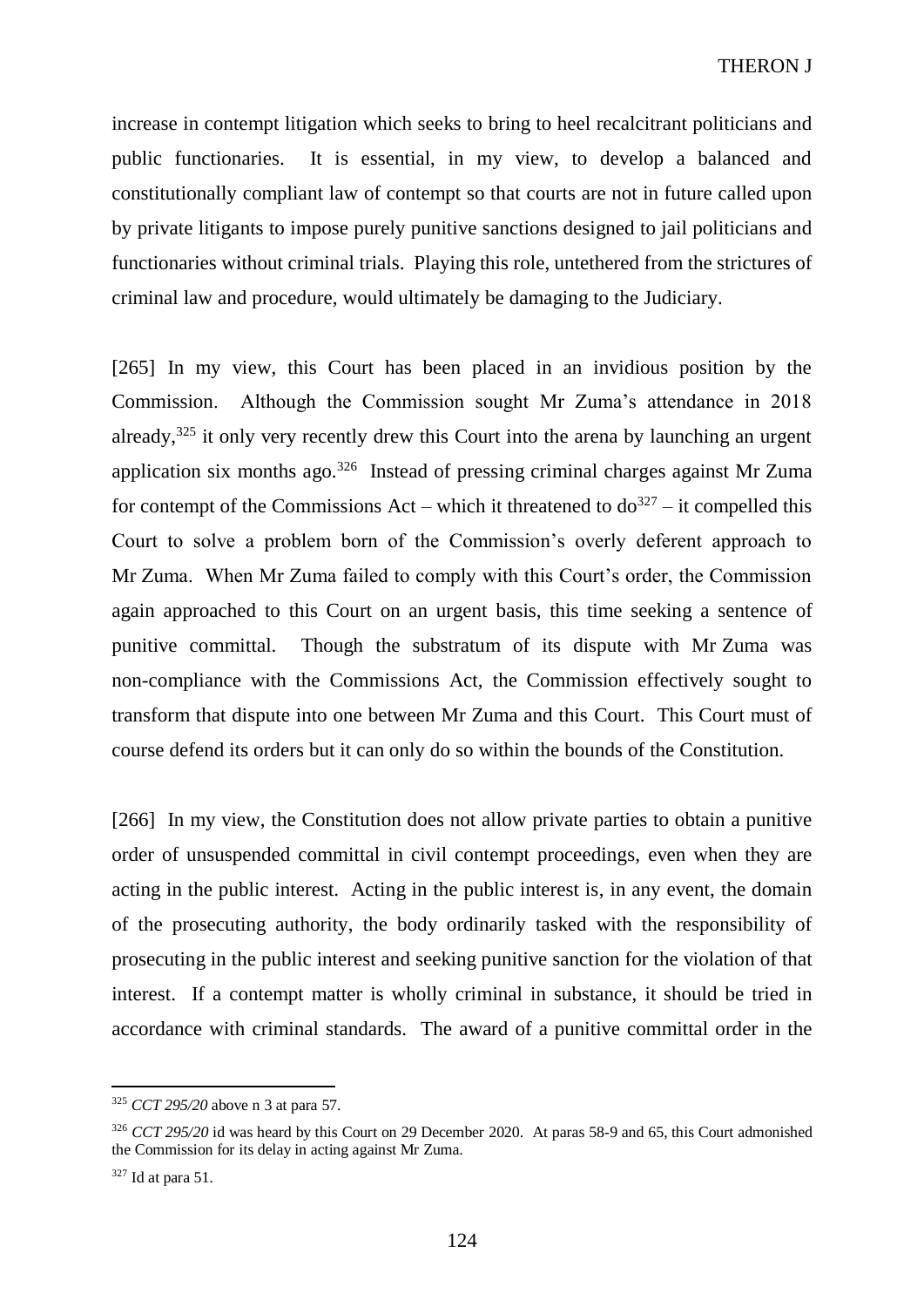context of motion proceedings subverts the dual purpose of civil contempt proceedings. It is for these reasons that the most appropriate order in the circumstances is a referral to the DPP so that Mr Zuma's case can be tried according to criminal standards and subject to the necessary protections.

### [267] To sum up:

- (a) Generally, an applicant's interest in civil contempt proceedings is the enforcement of an order granted in their favour.
- (b) It is not reasonable and justifiable under the Constitution for a court to make an order of unsuspended committal in civil contempt proceedings, where the successful litigant has no interest in compelling compliance with a court order or where compliance is no longer possible. Such an order, when granted in civil proceedings, is unconstitutional to the extent that it limits sections 12 and 35(3) of the Constitution.
- (c) Where relief is sought in civil contempt proceedings which is not aimed at enforcing compliance with a court order, the ordinary mechanisms of the criminal justice system should be employed to protect the dignity of the Court.
- (d) In the event that a private litigant approaches a civil court for a punitive order which is not allied with the remedial purpose of coercing compliance with the original court order, the proper approach is to refer the matter to the DPP. Should the same litigant pray for coercive relief, it is within the power of the Court to adjudicate that claim and, in doing so, make an order of committal which vindicates the public interest and creates an incentive for the contemnor to comply with the original order.

#### *Order*

[268] Had I commanded the majority, I would have made a coercive order of suspended committal, conditional upon Mr Zuma complying with this Court's order. But because the Commission's lifespan is at its end, I would order that the matter be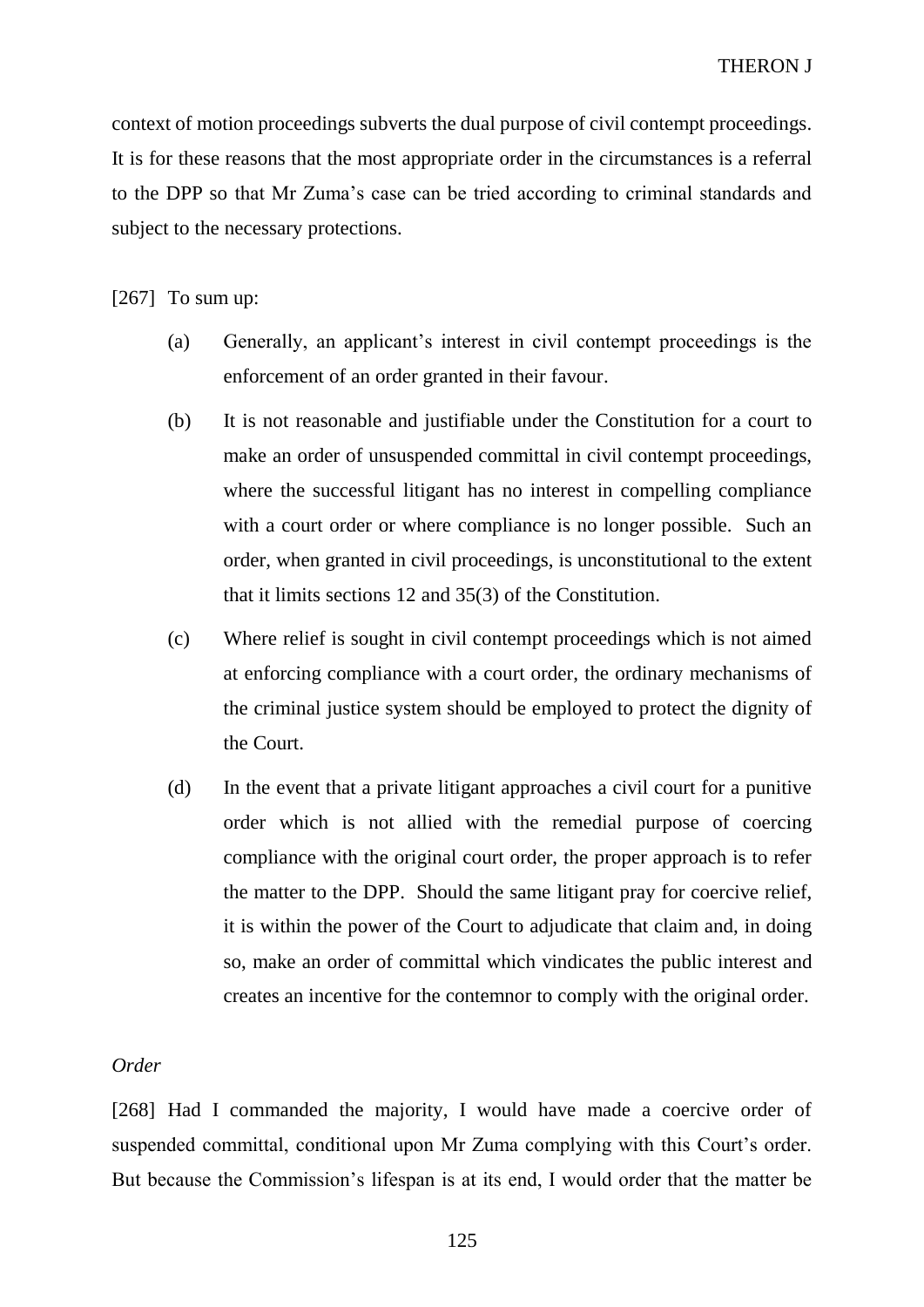referred to the DPP for a decision on whether to prosecute Mr Zuma for contempt of court. Should the DPP refuse to prosecute, it would be open to the Commission to prosecute Mr Zuma privately in accordance with section 8 of the Criminal Procedure Act.